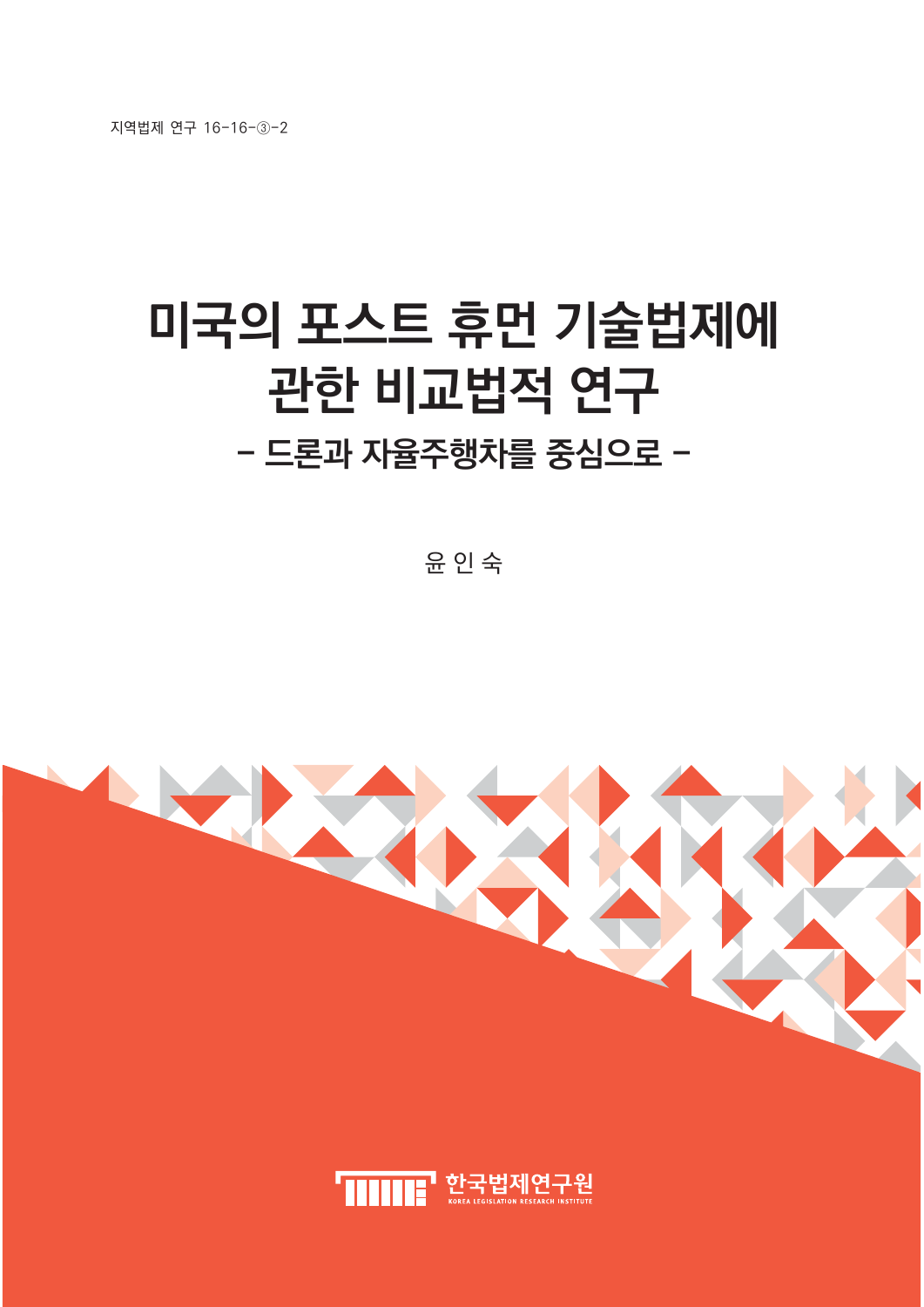지역법제연구 16-16-3-2

# 미국의 포스트 휴먼 기술법제에 관한 비교법적 연구 - 드론과 자율주행차를 중심으로 -

윤 인 숙

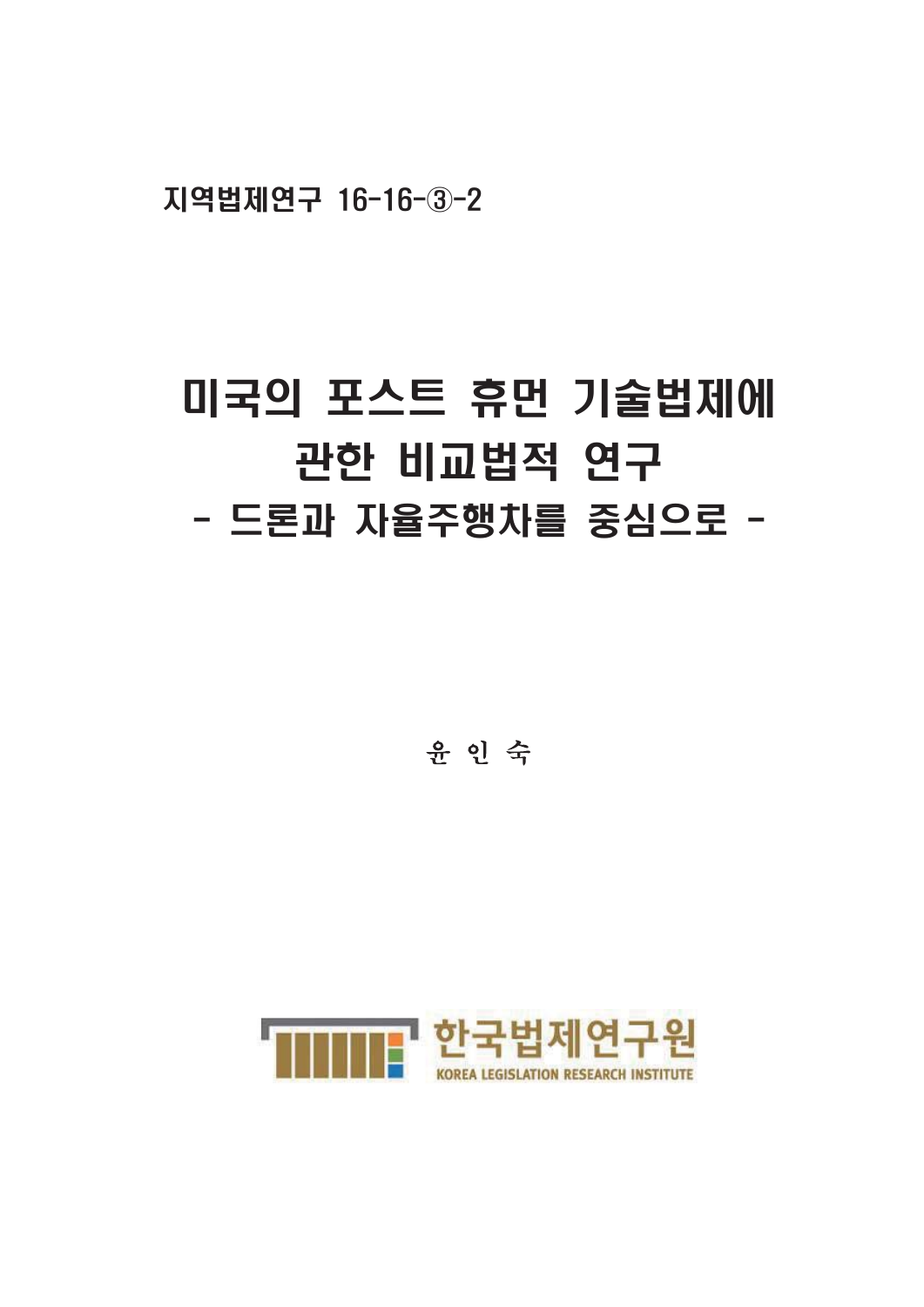# 미국의 포스트 휴먼 기술법제에 관한 비교법적 연구 - 드론과 자율주행차를 중심으로 -

A Comparative Study on th USA Legislation of Post-Human Technologies - Focused on Drone and Autonomous Driving Vehicle -

연구자 : 윤인숙(한국법제연구원 부연구위원) Yoon, In-Sook

2016, 9, 30,

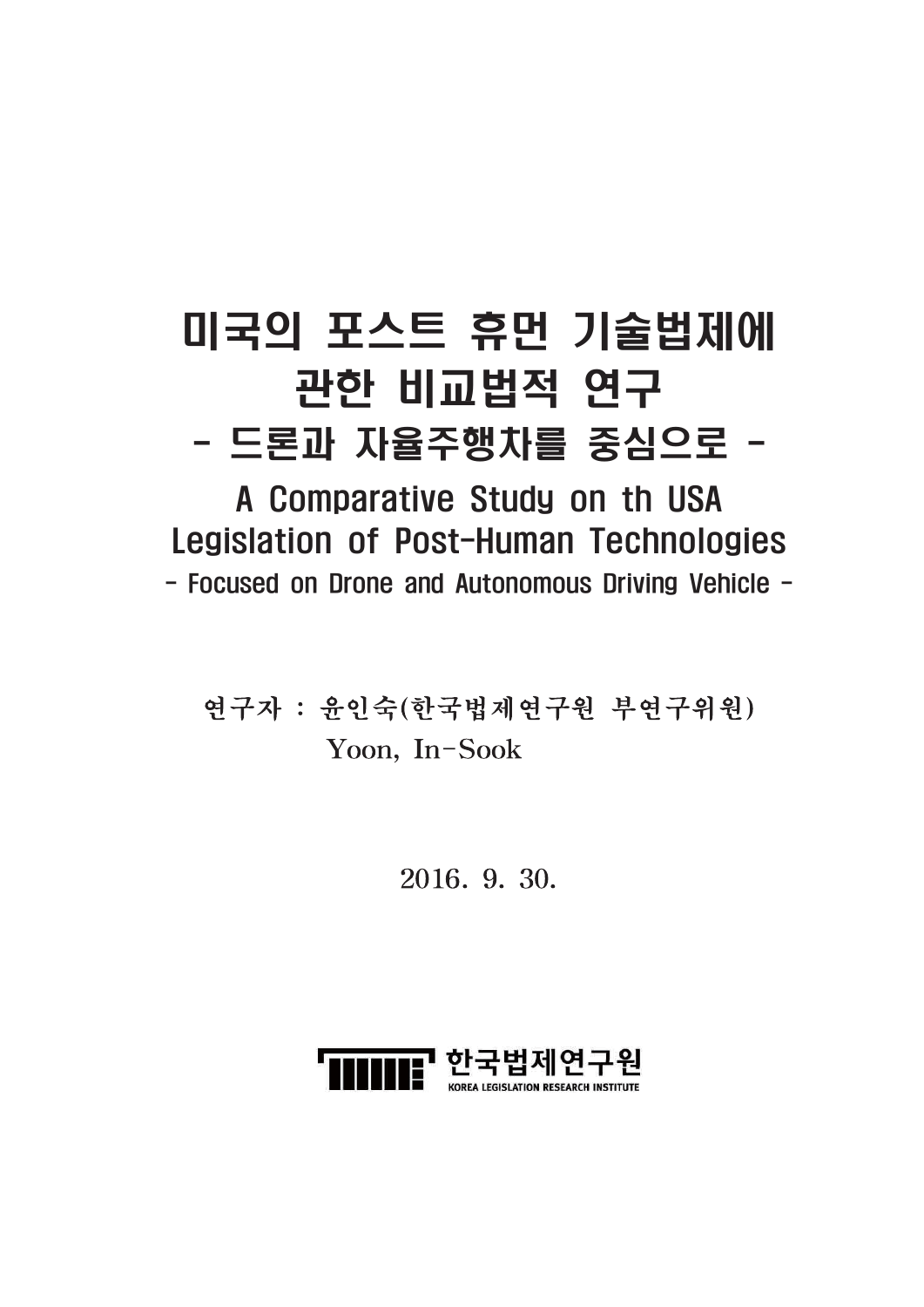

## I. 배경 및 목적

- □ 미래 성장 동력을 견인할 4차 산업혁명이 전 세계적인 화 두로 떠오르고 있으며 그 가우데에서도 산업 및 상업적 활 용성이 가시화 되고 있는 자율주행자율주행차와 드론에 대 한 정책 및 법제적 지워이 시급한 과제로 떠오르고 있음
- □ 우리정부도 자율주행차와 드론을 미래 먹거리를 책임질 신 산업으로 지정하고 정책적 지원 및 법제를 포함하는 제도 마련을 서두르고 있음
- □ 미국은 자율주행차와 드론 분야의 기술 · 정책 · 법제 분야 에서 가장 앞서나간다고 평가 받는데 자율주행차 분야는 시험운행 단계를 넘어서 판매를 위한 제조 및 일반 대중에 의한 도로주행에 대비하고 있으며, 일정한 조건하에서의 초소형 드론의 상용화를 허용하고 있음
- □ 자율주행차와 드론 산업의 상업적 활용 가능성에 대비해 입법화 및 제도적 장치 마련을 서두르고 있는 미국의 정책 및 관련 법제를 살펴보고 우리법제에의 시사점을 도출하고 자 함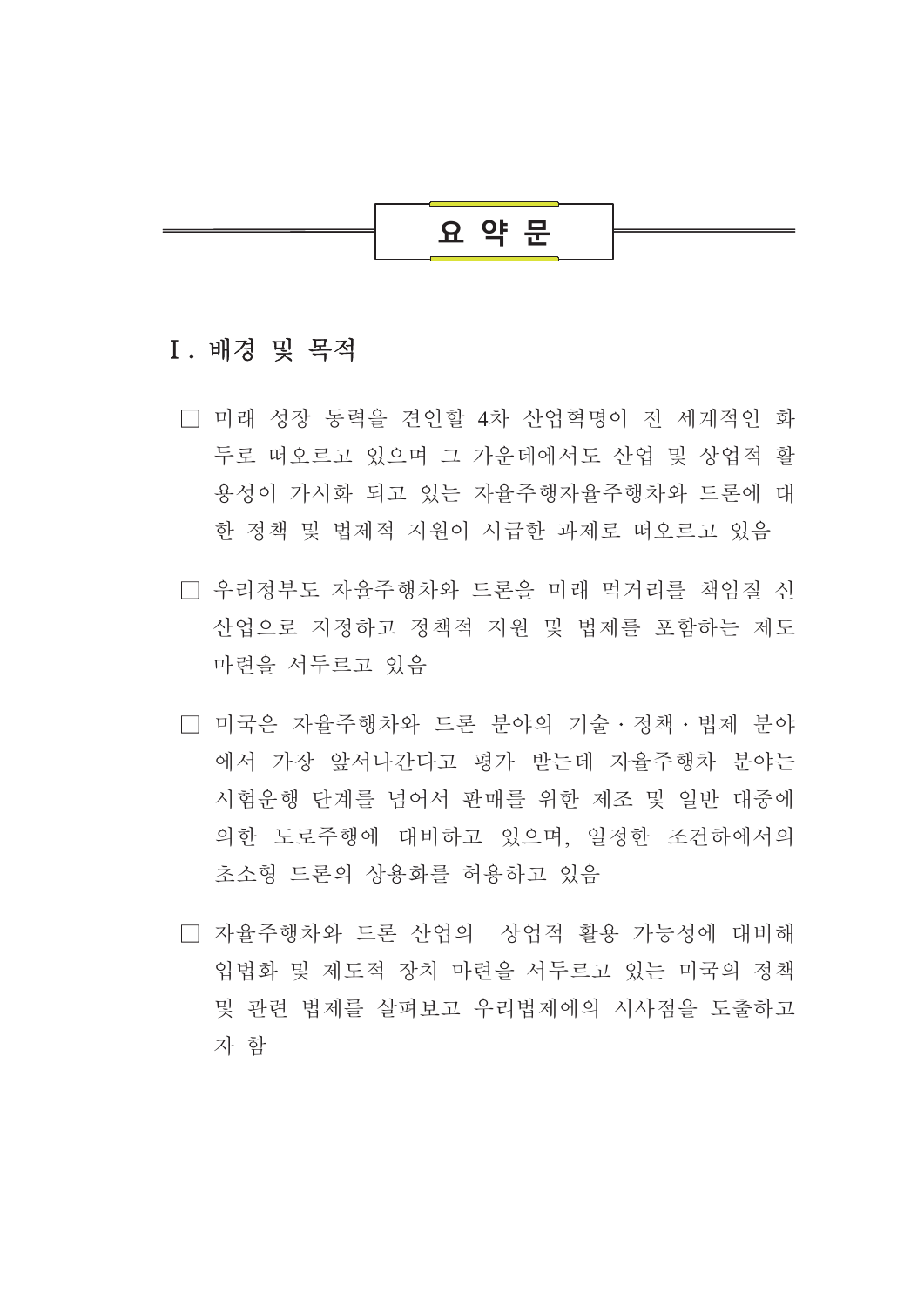# Ⅱ. 주요 내용

- □ 무인항공기의 국가공역체계 통합 계획 및 실행에 관한 제 도적 지워을 위해 미국은 2012년 「연방항공청 현대화 개혁 법(FAA Modernization and Reform Act, FMRA),을 제정하였 으며 Title 14 CFR Part 107 제정을 통해 소형드론의 상업 적 활용을 허용함
	- Part 107 은 드론 산업에 획기적인 전환을 가져온 것으로 평가 받는 한편 조종사 가시권 내 우항 주수 등 지나친 규제로 이해 실질적으로 산업계에 미치는 영향은 미비하다는 양분된 평가를 받고 있음
	- 향후 조종사 가시권 내 비행 및 사람 위 우행 금지 등의 규제 적인 요소에 대한 완화 조치를 포함하는 후속 개정 작업들이 시행되면 드론의 상업화는 더욱 가속화 될 전망임
- □ 2016년 2월 10일에 연방교통부 산하의 미국 고속도로교통 안전국은 "구글의 자율주행 자동차는 컴퓨터 제어에 의해 운행되지만, 연방규칙에 근거해 운전자가 운전하는 것으로 간주한다'고 유권해석을 내림으로써 자율주행차의 인공지능 (AI) 자율주행컴퓨팅시스템을 운전자(driver)로 인정함
	- 이는 미국 교통당국이 무인 자동차를 운전하는 인공지능을 인 간처럼 '운전자'로 볼 수 있다고 처음으로 인정한 것으로 그 동 안 자율주행차의 상용화에 가장 큰 규제로 여겨지던 '전통적 개념의 운전자 동승' 조건이 완화될 것으로 전망됨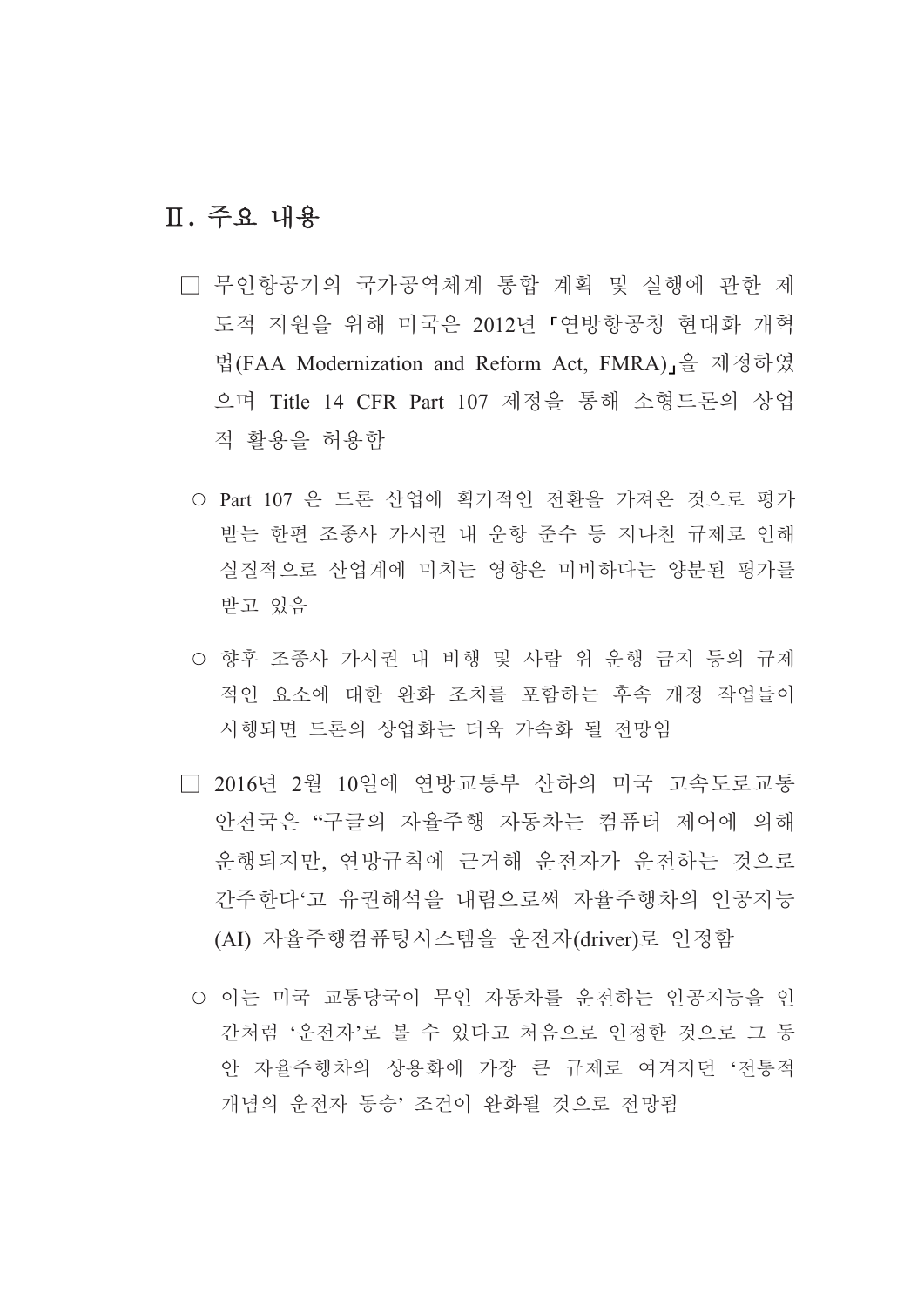- □ NHTSA는 2016년 9월 12일 자율주행차 주행성능지침을 포함 하는 '연방자동화차량정책(Federal Automated Vehicles Policy)' 을 발표하였는데 이는 연방정부 최초의 자율주행차 주행성 능지침이라는 데에 그 의의를 찾을 수 있음
- □ 캘리포니아주는 2015년 12월 공공도로에서의 '실제주행(Post-Testing Deployment of Autonomous Vehicles)'에 대한 준거 규정인 자율주행차실제운행규정(Autonomous Vehicle Deployment Regulation)을 발표하였으며 이는 향후 일반 도로에서 대중 에 의한 자율주행차 운행이라는 완전한 자율주행차 운행으 로 가기위한 주요한 사전 조치라고 할 수 있음

## Ⅱ. 기대 효과

□ 향후 드론과 자율주행차 관련 입법과정에 시사점 제시 □ 드론과 자율주행차 관련 법제 연구에 기초자료로 활용

▶주제어: 드론, 연방항공청 현대화 개혁법(FAA Modernization and Reform Act, FMRA), 가시권내비행, 자율주행차, 안전성 평가, 도로실제운행규정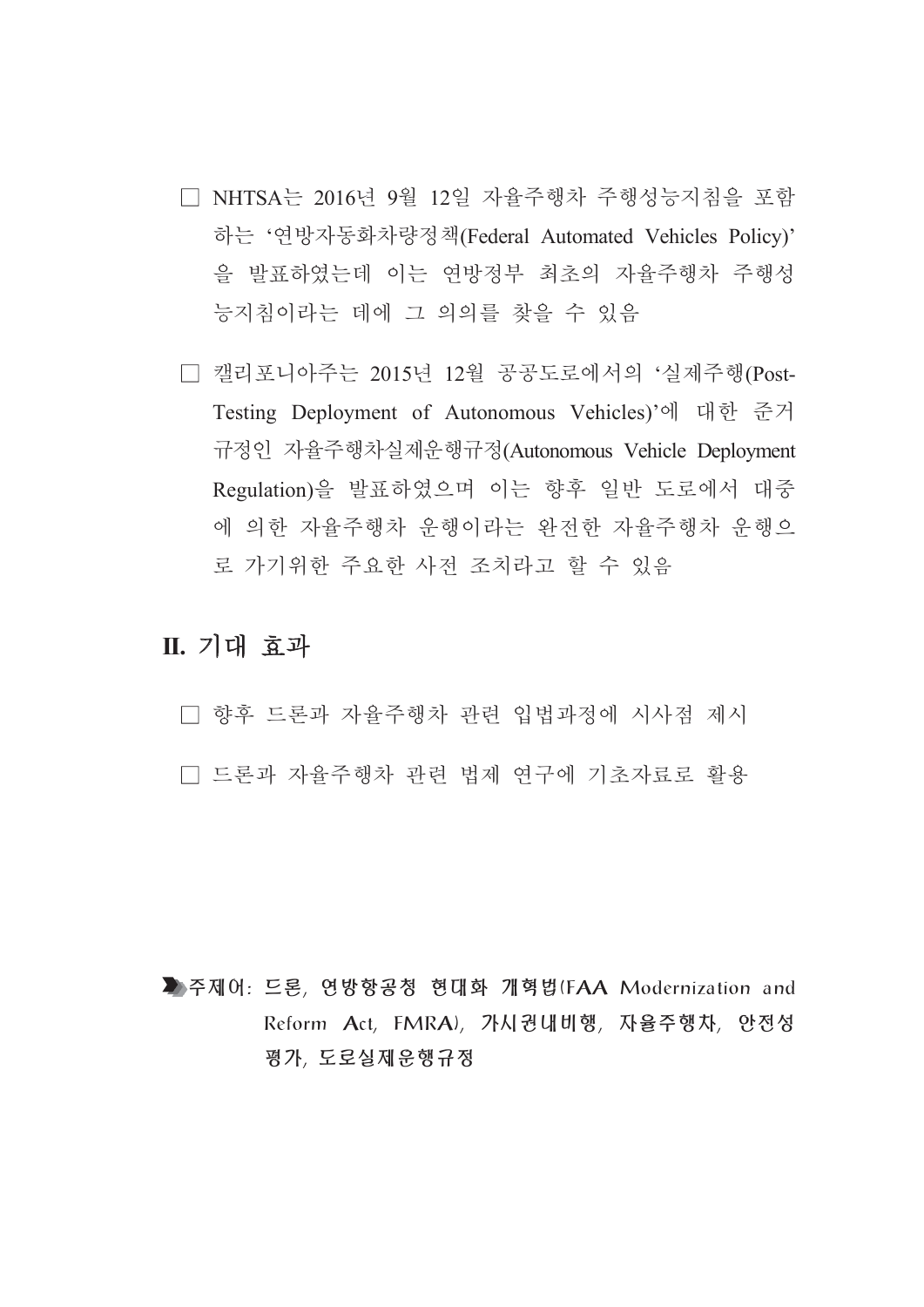# **Abstract**

## **I**. Background and Purpose

- $\Box$  With the Fourth Industrial Revolution emerging as a power for future industrial growth, self-driving vehicles and drone, utilization of which is soon to be realized, need institutional support including legislation.
- $\Box$  Korean government selected self-driving vehicles and drone as promising industries to lead next generation of Korean economy, and has been preparing policy and legislation.
- $\Box$  United States of America keeps ahead of other countries in technology, policy and legislation of self-driving vehicles and drone, preparing production for consumer sale in self-driving vehicles and allowing commercial utilization of small drone under certain requirement.
- $\Box$  The purpose of this study is to review policy and legislation of the United States of America and to draw legal and policy implications for Korean legislation and legal study.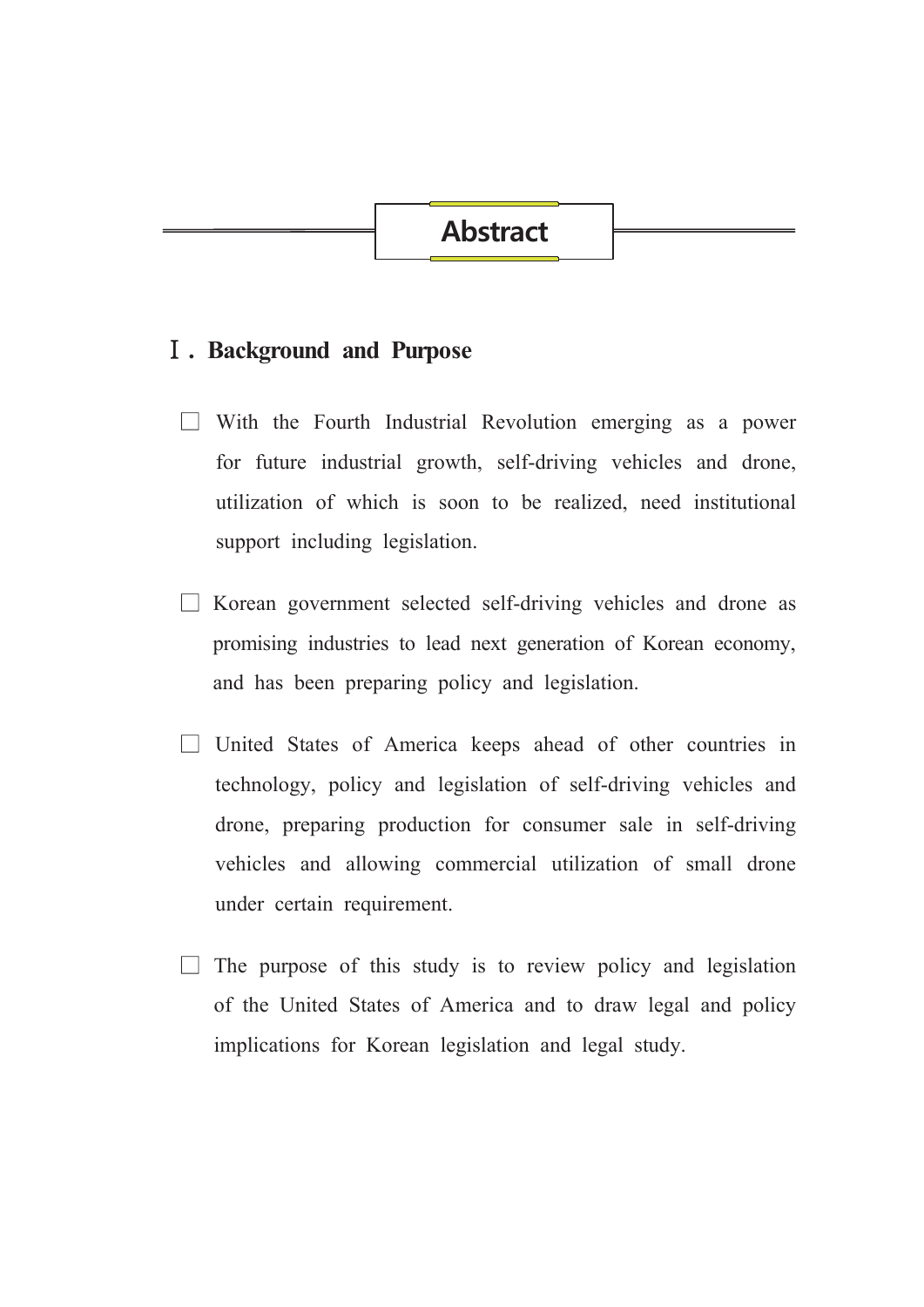## **II. Main Contents**

- $\Box$  In order to institutionally support planning and implementation of integration of unmanned aircraft into national airspace system, the United States of America enacted <sup>F</sup>FAA Modernization and Reform Act, FMRA in 2012 and allowed commercial utilization of small drone by enacting Title 14 CFR Part 107 in 2016
	- $\circ$  Part 107 is given a mixed evaluation; bringing a dramatic change to drone industry and on the other hand exerting limited influence on the industry because of undue regulation.
	- $\circ$  Deregulation including visual line of sight (VLOS) only is expected to follow in near future and commercial utilization of drone will be accelerated.
- $\Box$  In February 2016, NHTSA(National Highway Traffic Safety Administration) of the Department of Transportation concluded that Google's self-driving vehicles as having a driver under federal regulations, despite being controlled by a computer.
	- $\circ$  This is the first time that the federal government agency admits AI of self-driving vehicles as a driver like a human being. The requirement of "being occupied by a human driver" is expected to be mitigated, which means self-driving vehicles are a step closer to highways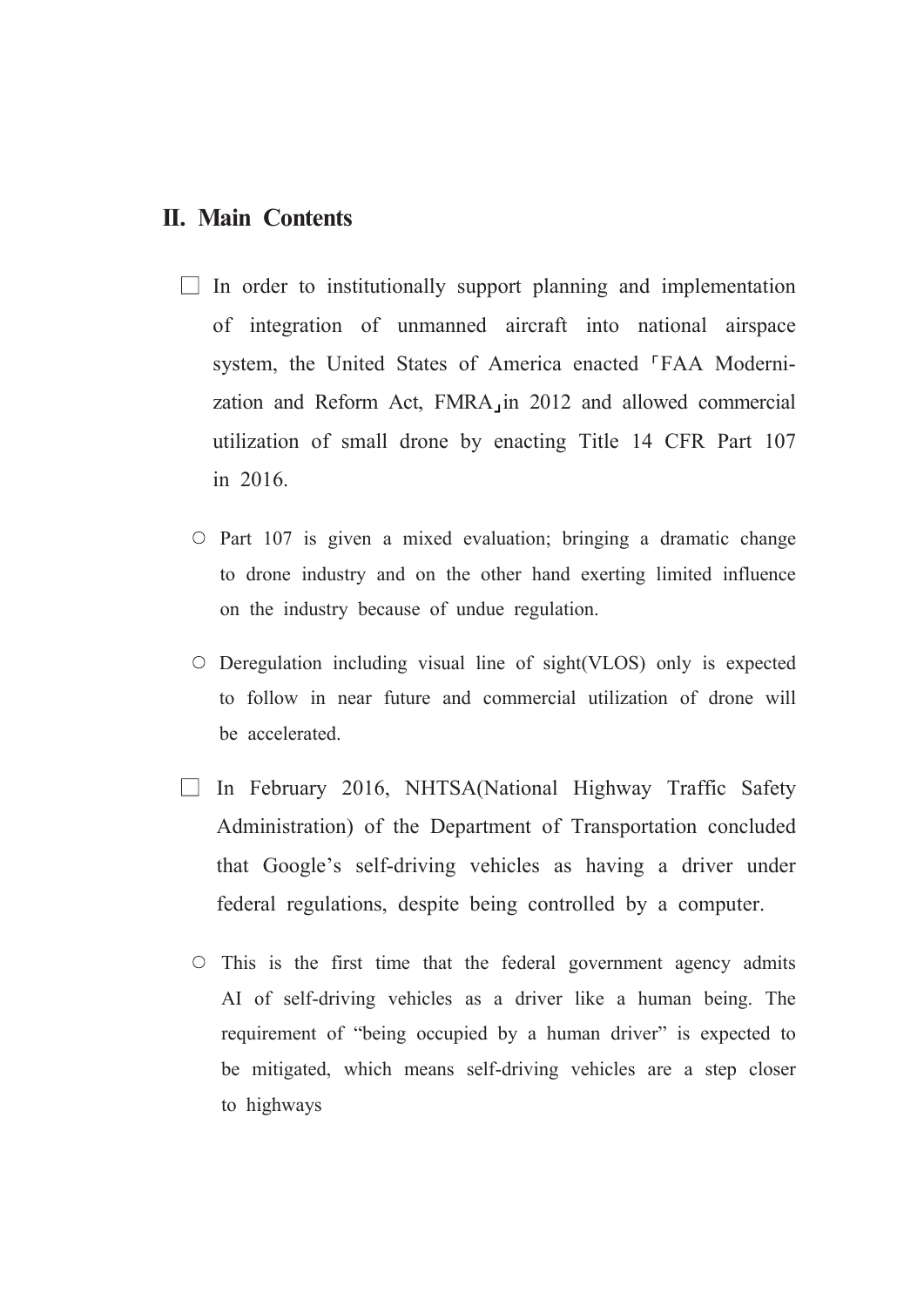- $\Box$  In September 2016, NHTSA announced the Federal Automated Vehicles Policy including operating performance assessment, the first federal guideline on self-driving vehicles, especially operating performance.
- $\Box$  In February 2015, California announced 'Autonomous Vehicle Deployment Regulation, regulating post-testing deployment of self-driving vehicles on public roads, a key prior action to full self-driving operation by publics.

## **II.** Expected Effects

- $\Box$  To making suggestions to policy and legislation in drone and self-driving vehicles areas
- $\Box$  To be used as basic materials for legal studies of relevant areas

Key Words: Drone, FAA Modernization and Reform Act, Visual Line-of-Sight, Self-driving vehicles, safety assesment, post-testing deployment of self-driving vehicles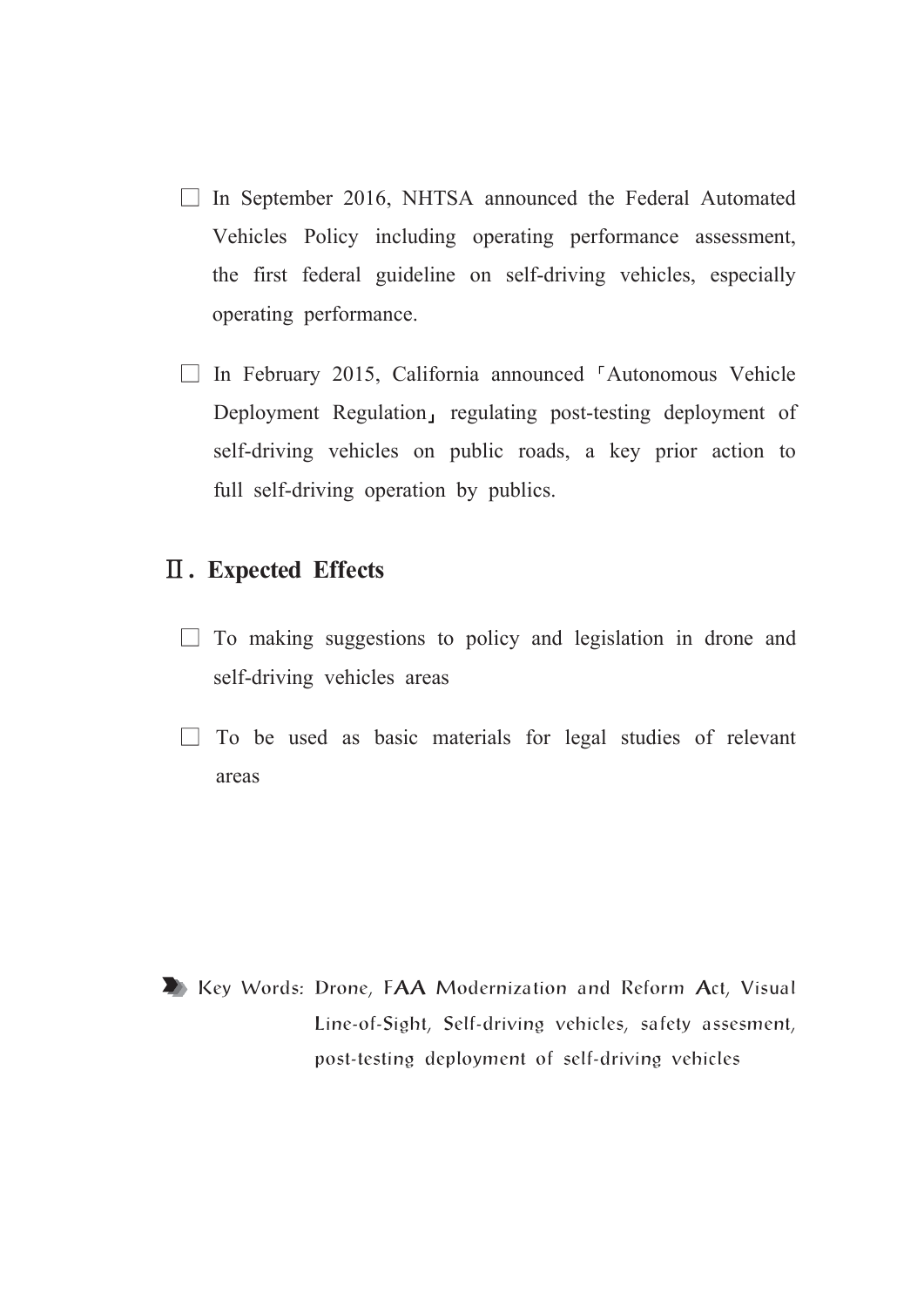|  | 목 차 |  |
|--|-----|--|
|  |     |  |

| Abstract 37                                                                                                                                                           |
|-----------------------------------------------------------------------------------------------------------------------------------------------------------------------|
| 제 1 절 연구의 필요성 및 목적 ……………………………………………… 13<br>제 2 절 연구의 범위 및 방법 …………………………………………………… 14                                                                                 |
| 제 2 장 드론과 자율주행차 등 포스트 휴먼기술 개관 ……… 17<br>제 1 절 포스트휴먼 기술 법제의 개념 및 법적 쟁점 ………… 17<br>1. 포스트휴먼 기술의 개념 및 분야 ……………………………………… 17<br>2. 법적쟁점 ……………………………………………………………………………… 18 |
| 제 2 절 미국의 드론 기술개발 및 활용현황 …………………………… 19<br>1. 시장 및 기술 현황 ……………………………………………………………… 19<br>2. 활용 현황 ………………………………………………………………………………… 22                                   |
| 1. 기술 현황 ……………………………………………………………………… 24<br>2. 활용 현황 ………………………………………………………………………… 27                                                                                   |
| 제 3 장 미국의 드론 관련 정책 및 법률 ……………………………… 29<br>제 1 절 정책 및 법률 현황 …………………………………………………… 29<br>1. 정책 현황 ………………………………………………………………………… 29                                       |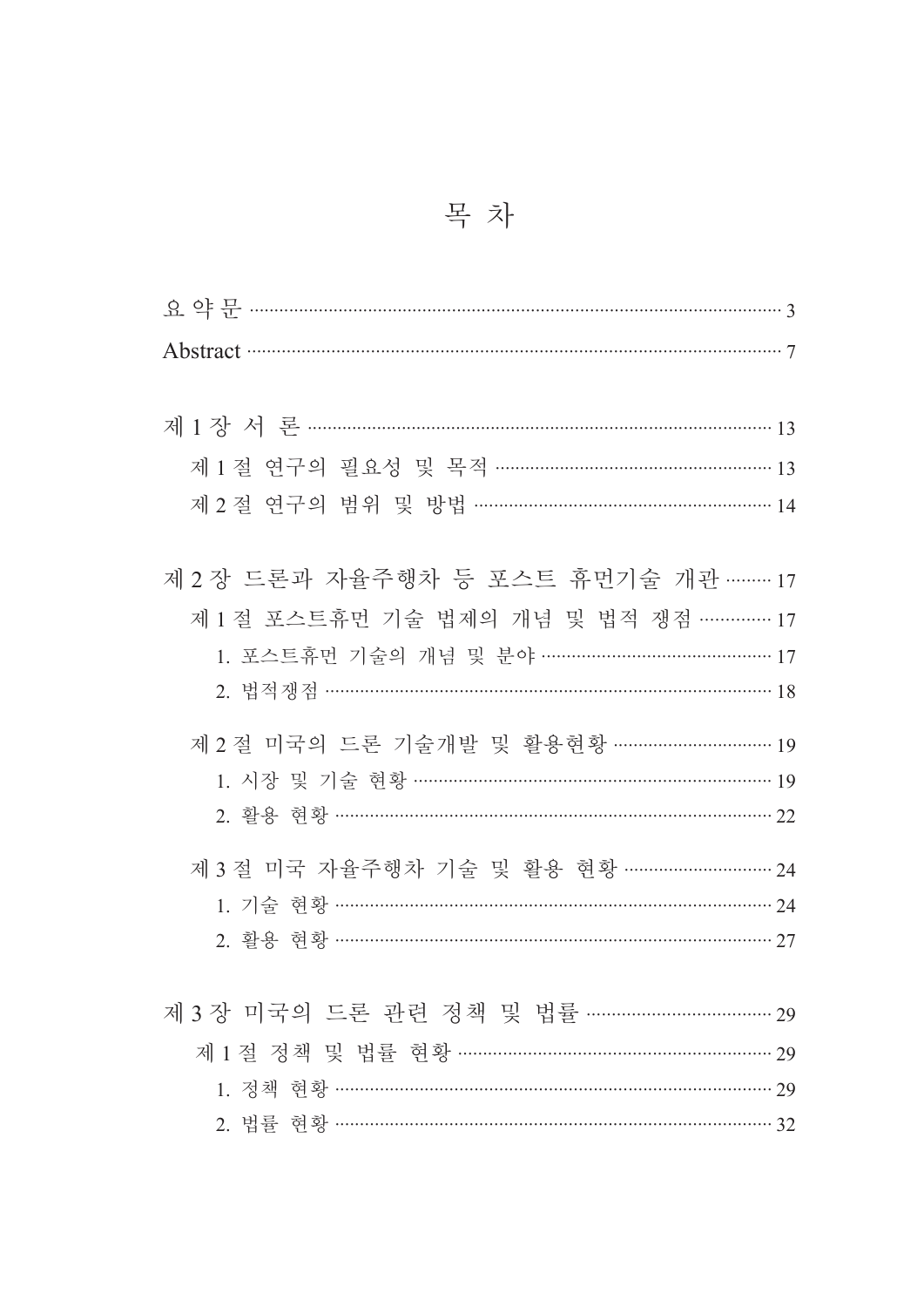| 1. 연방항공청 현대화 및 개혁법 …………………………………………… 37         |    |
|-------------------------------------------------|----|
| 2. Part 107 소형무인항공기 규정 ………………………………………… 42      |    |
|                                                 |    |
| 제 4 장 미국의 자율주행차 관련 정책 및 법률 …………………57            |    |
| 제 1 절 정책 및 법률 현황 ……………………………………………………… 57       |    |
| 1. 정책 현황 …………………………………………………………………………… 57       |    |
| 2. 법률 현황 ………………………………………………………………………… 61        |    |
| 제 2 절 법률 분석 ……………………………………………………………………… 67      |    |
| 1. 연방자동화차량정책 및 주행성능지침 ……………………………… 67           |    |
| 2. 캘리포니아주의 자동화차량실제주행규정 ………………………… 72            |    |
|                                                 |    |
| 제 5 장 결 론 ………………………………………………………………………… 85       |    |
|                                                 |    |
|                                                 | 91 |
| 첨부 1. 소형무인항공기 규칙 (Title 14 CFR Part 107)………… 93 |    |
| 첨부 2. 캘리포니아 자율주행차실제도로주행 규정 …………… 107            |    |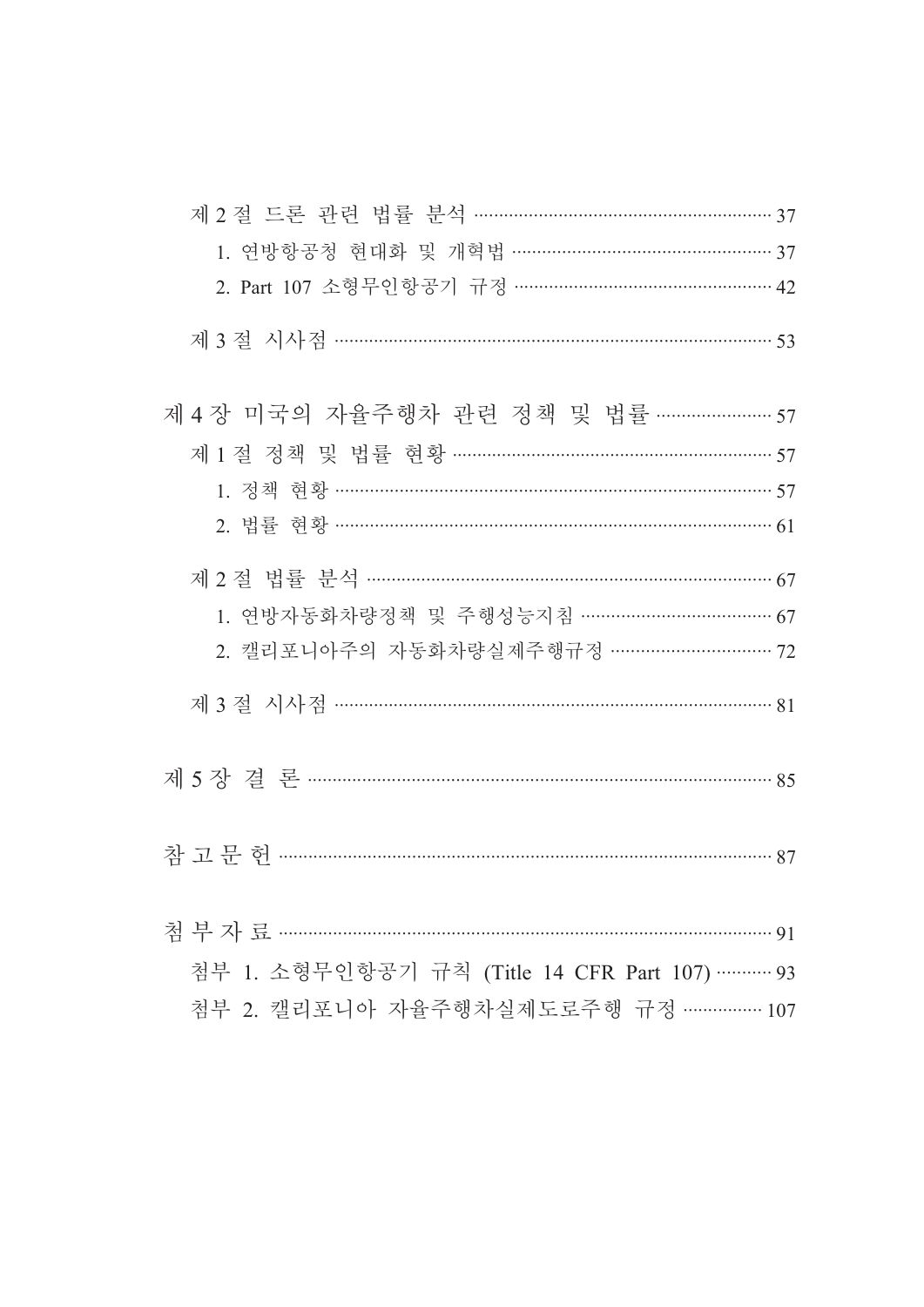# 제1장서론

### 제 1절 연구의 필요성 및 목적

미래 성장 동력을 견인할 4차 산업혁명이 전 세계적인 화두로 떠오 르고 있다. 국내에서도 최근에 있었던 '알파고 쇼크'로 인해 인공지능 을 비롯한 첨단 산업에 대한 관심과 함께 4차 산업 혁명으로의 전환 에 대한 관심이 더욱 높아지고 있다. 그 가운데에서도 산업 및 상업 적 활용성이 가시화 되고 있는 자율주행차와 무인항공기에 대한 정책 및 법제적 지워을 위한 연구의 필요성은 그 어느 때보다 시급하다고 할 수 있다.

우리정부도 자율주행차와 무인항공기를 미래 먹거리를 책임질 신산 업으로 지정하고 정책적 지원 및 법제를 포함하는 제도 마련을 서두 르고 있다. 이에 따라 기술 및 제도 정비에서 앞서가고 있는 주요 국 가들의 정책과 법제에 대한 비교법적 고찰과 이에 근거한 시사점 도 출은 향후 전개 될 입법과정에 중요한 역할을 한다.

미국은 자율주행차와 무인항공기 분야의 기술·정책·법제 분야에 서 가장 앞서나간다고 할 수 있다. 자율주행차 분야는 시험운행 단계 를 넘어서 판매를 위한 제조 및 일반 대중에 의한 도로주행에 대비하 고 있으며, 일정한 조건하에서의 초소형 드론의 상용화를 허용하고 있다. 또한 이와 같은 기술 발전과 정책적 결정을 지워하기 위한 입 법화도 활발히 진행되고 있다.

자율주행차의 경우, 미국은 2016년 9월 21일 연방정부 최초로 자율 주행차 제조업자가 입증해야 하는 안정성평가의 15가지 요건을 발표 했으며 이는 향후 각 주의 입법화 과정에 영향을 미칠 것으로 평가된 다. 이에 따라 지금까지는 주정부 차원에서 진행되어 오던 자율주행 차에 대한 규제 및 제도적 지원에 연방정부가 적극적으로 관여할 것

13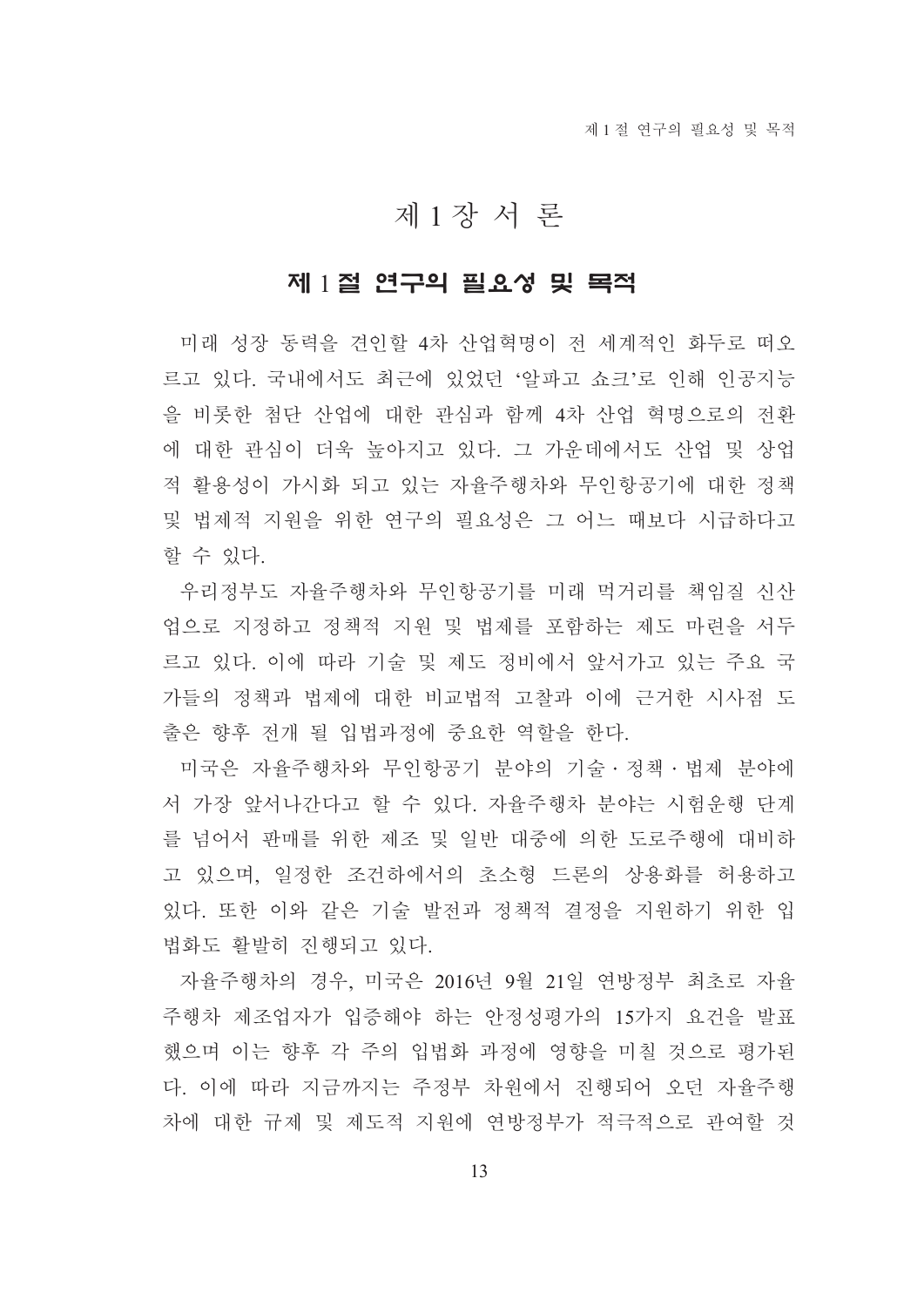으로 예상되며 이와 함께 자율주행차 산업의 상용화가 더욱 활발히 진행 될 것으로 보인다. 또한 캘리포니아주의 경우 시험운행이 아닌 실제도로주행을 허용하는 법률(안)이 조만간 통과될 예정이다.

드론의 경우 상업적 활용에 대한 관심이 증대하고 있는 가운데 연 방항공청은 2016년 7월 소형무인항공기의 상업용 활용을 허용하는 법 안을 시행했다. 무게, 속도, 고도, 운행 요건 및 운행조종자 자격 요건 등 제약으로 인해 실질적으로 업계의 상업적 활용에 미치는 영향이 미미하다는 평가도 있지만 기존에 군사용과 공공활용 위주로 국한되 던 소형무인항공기의 상업적 이용을 최초로 허가했다는 점에서 의의 를 찾을 수 있다. 또한 이를 바탕으로 향후 규제완화를 통해서 소형 무인항공기의 상업적 이용이 더욱 본격화 될 것으로 예상된다.

본 여구는 이와 같이 자율주행차와 드론 산업의 상업적 활용 가능성 을 인정하고 이와 관련된 입법화를 서둘러 왔던 미국의 정책 및 관련 법제를 살펴보고 우리법제에의 시사점을 도출하고자 한다. 이를 통해 4차 산업혁명을 정부의 정책적 · 입법적 방향성 확립에 도움이 되고자 하다.

#### 제 2 절 연구의 범위 및 방법

본 연구는 광범위한 포스트휴먼 기술 가운데에서 상업적 활용이 가 시화 되고 있는 드론과 자율주행차의 주요 국가별 기술 현황, 활용, 정책 및 법제를 다루고 있다. 이 가운데에서도 본 보고서는 미국의 드론과 자율주행차를 다루고 있으며 법제의 경우 최근 제·개정된 법 률 분석을 중점적으로 분석한다. 자율주행차의 경우 2015년 제정된 캘리포니아주 『자율주행차실제운행규정』과 2016년 발표된 연방정부의 안전성평가 원칙을 살펴보고자 한다. 드론의 경우 2016년 시행된『소 형무인항공기 운행에 관한 규정 Part107, 에 대한 조문별 분석을 통해 서 각 조문별 내용과 타법과의 관계, 정책적 함의, 규제 당국의 권한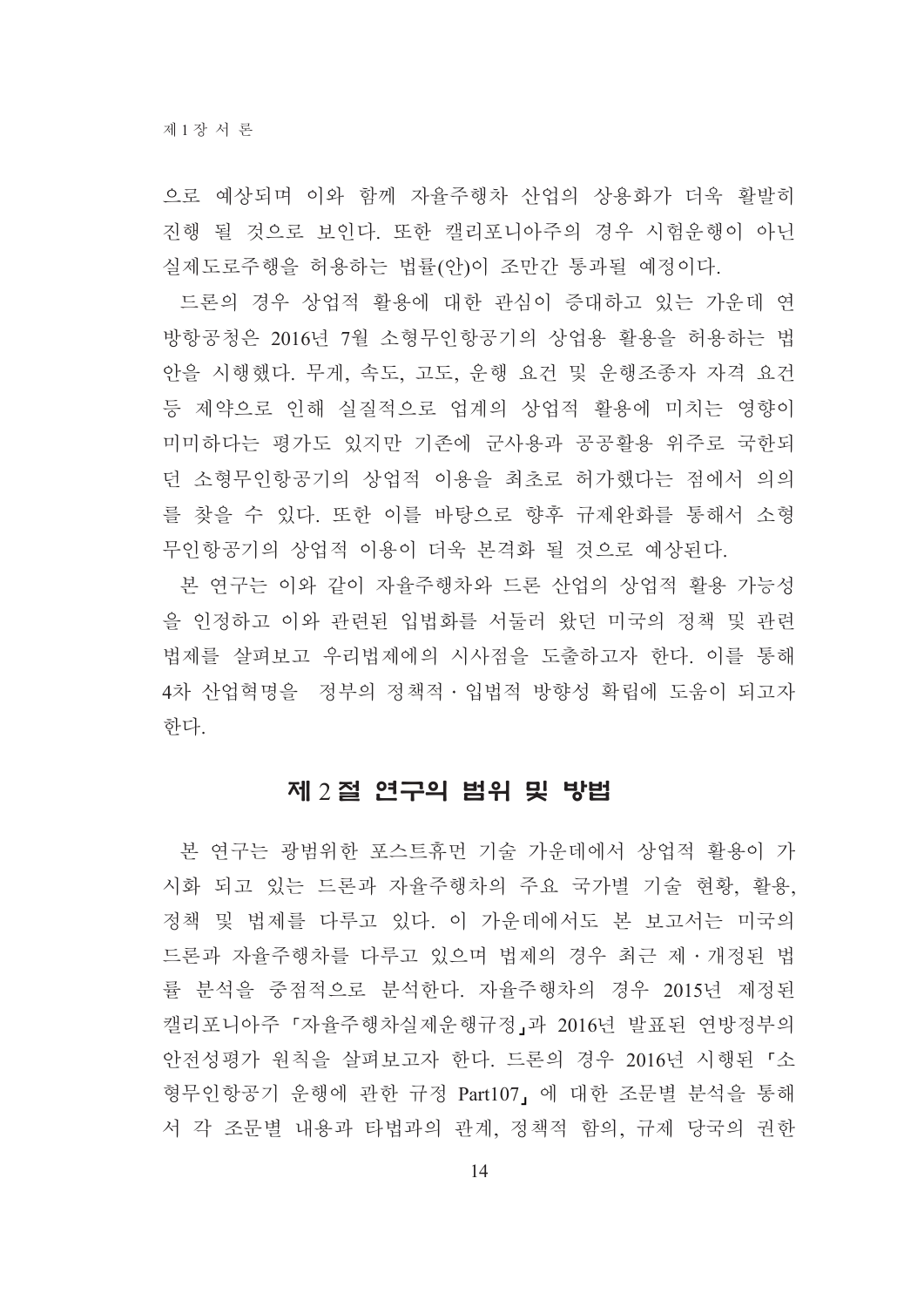과 책임 등에 대해 검토·연구함으로써 향후 우리법제의 개선 방안을 도출하는 데 시사점을 제시하고자 한다. 자율주행차와 드론 법제는 새롭게 태동하는 분야이므로 각각 보험, 사고 책임, 프라이버시 보호 등 관련 법적 이슈들이 다양하다. 하지만 이들 분야들은 현재 제정된 법률이나 확립된 법리가 있는 것이 아니라 민 형사상의 관련 법률 및 법리와의 유사성 등이 연구되고 있는 실정이다. 따라서 본 보고서 는 최근 미국에서 제정된 자율주행차와 드론 관련 법률 분석을 통해 각 법률들이 다루고 있는 법리, 규제 및 정책적 함의를 고찰하고자 하다

자율주행차와 드론 분야는 현재까지 관련 용어의 정의가 확립되지 않 았다. 예를 들어 드론은 미국 법령에서는 무인항공기(unmanned aircraft)라 는 용어로 지칭되며 자율주행차는 'automated vehicle' 혹은 'autonomous vehicle'로 칭한다. 다른 국가에 대한 연구와의 통일성을 위해 본 보고서 는 일반적인 서술에서는 '드론'과 '자율주행차'로 법령에서는 '무인항공기 (unmanned aircraft)'와 '자동화차량(automated vehicle)' 등 해당 법령에서 사 용된 용어로 표기하고자 한다.

본 연구는 문헌조사 연구 및 비교법적 연구 등의 방법론을 활용하 여 추진하고자 한다. 첫째, 제도 및 정책에 관한 문헌 등을 중심으로 분석하여 현황 및 문제점을 파악하고자 한다. 둘째, 비교법적 연구를 통하여 미국의 자율주행차와 드론에 관한 주요 법제를 분석하여 입법 론적 시사점 및 과제를 도출하고자 한다. 셋째, 전문가 워크숍 및 대 면 면담 등을 통해 해당 분야 전문가들의 의견을 반영하고자 한다.

이러한 취지에서 본 연구는 한국법제연구원 비교법제연구실의 중점 연구과제로서 6개 국가의 포스트 휴먼 기술법제에 관한 비교법 연구 를 위하여 기획되었으며, 다음과 같이 각 국가별 전문가로 구성된 연 구책임자들과의 공동여구로 이루어졌다.

15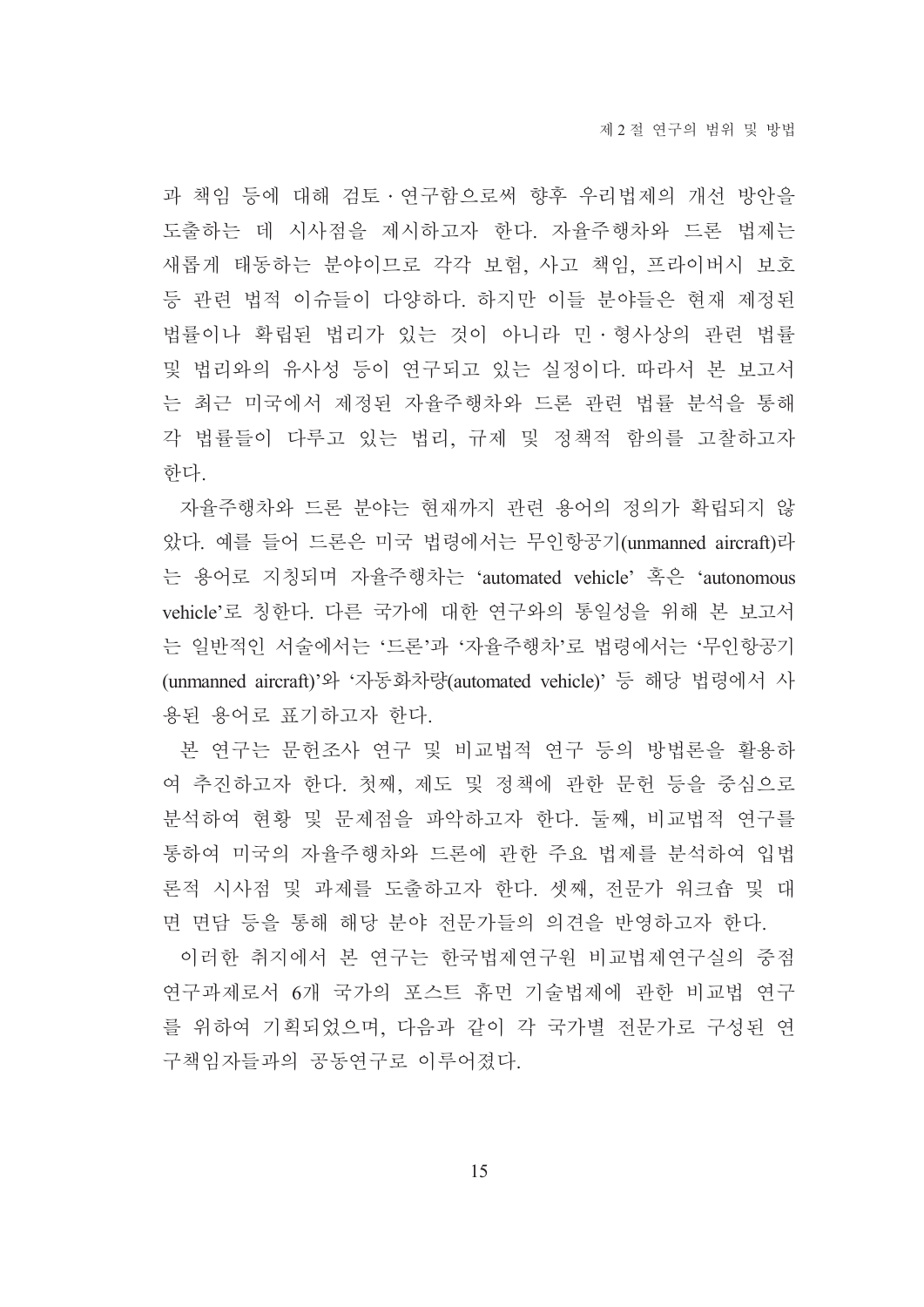< 공동연구진 >

| 연번             | 보고서명                            | 연구책임(소속)                  |
|----------------|---------------------------------|---------------------------|
| 1              | 일본의 포스트 휴먼 기술법제에<br>관한 비교법적 연구  | 나채준<br>(한국법제연구원 연구위원)     |
| $\overline{2}$ | 미국의 포스트 휴먼 기술법제에<br>관한 비교법적 연구  | 윤인숙<br>(한국법제연구원 부연구위원)    |
| $\overline{3}$ | 독일의 포스트 휴먼 기술법제에<br>관한 비교법적 연구  | 장원규<br>(한국법제연구원 부연구위원)    |
| $\overline{4}$ | 영국의 포스트 휴먼 기술법제에<br>관한 비교법적 연구  | 권건보<br>(아주대학교 법학전문대학원 교수) |
| 5              | 캐나다의 포스트 휴먼 기술법제에<br>관한 비교법적 연구 | 윤성현<br>(한양대학교 정책학과 교수)    |
| 6              | 프랑스의 포스트 휴먼 기술법제에<br>관한 비교법적 연구 | 정관선<br>(경희대학교 법학연구소 연구원)  |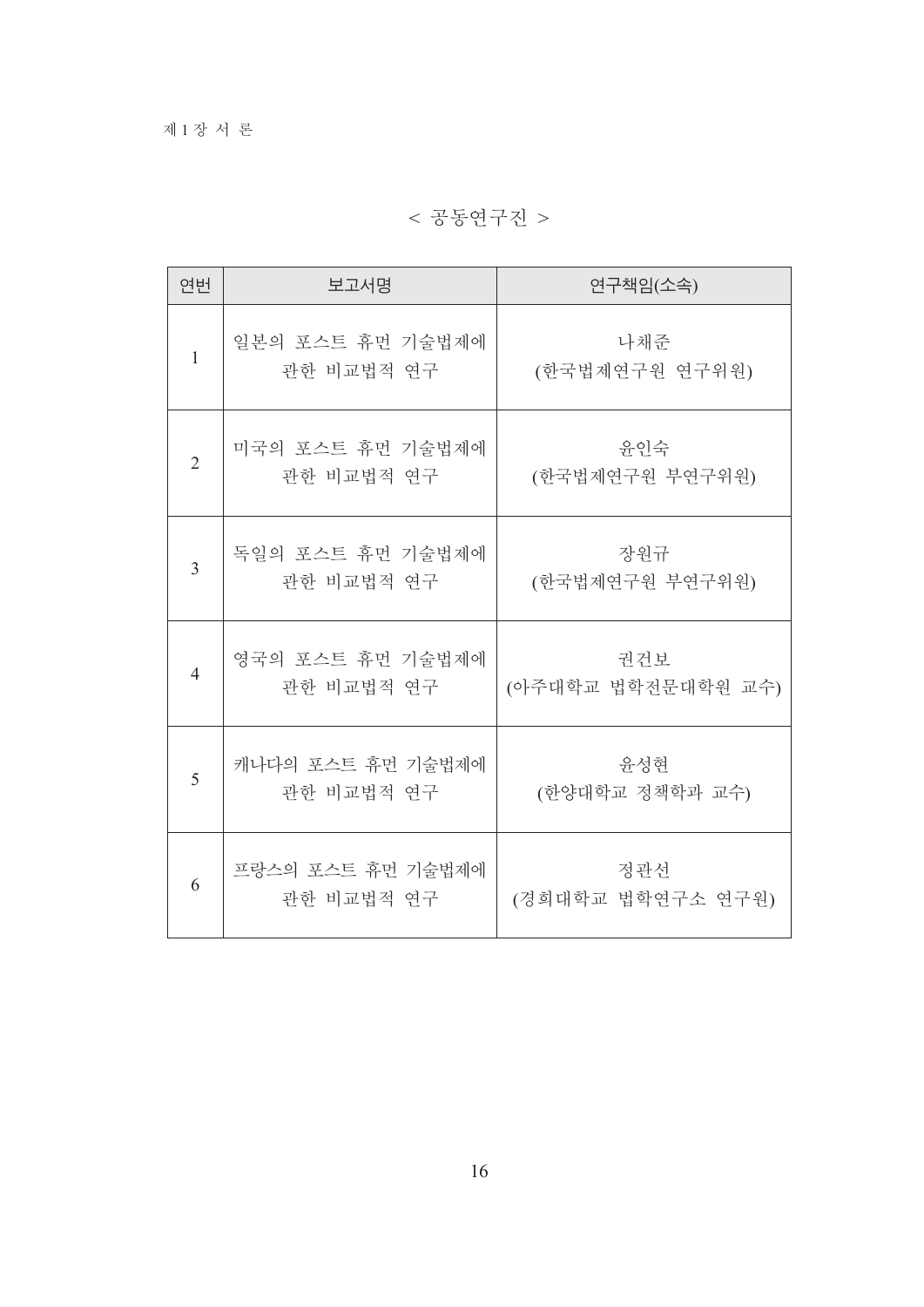제 1 절 포스트휴먼 기술 법제의 개념 및 법적 쟁점

# 제 2 장 드론과 자율주행차 등 포스트 휴먼 기술 개관

# 제 1절 포스트쥬먼 기술 법제의 개념 및 법적 쟁점

1. 포스트휴먼 기술의 개념 및 분야

인공지능, 로봇기술, 생명과학 등이 주도하는 차세대 산업혁명을 일 컫는 4차 산업혁명은 '포스트휴먼(post human)' 개념 및 논쟁을 재점 화 시키고 있다. 포스트휴먼은 인간의 생물학적, 정신적 한계를 넘어 서는 새로운 존재(being)를 지칭한다.1) 이는 인간 생명의 유한성을 극 복하고자 하는 인간의 욕망에서 비롯되었다고 할 수 있으며 과학기술 의 발달과 함께 '기술'과 '인간'의 융합을 통한 새로운 존재의 출현을 전제하고 있다. 이러한 새로운 존재 가운데 가장 널리 회자되고 있는 대상이 '사이보그'2)인데 이는 인공지능을 가진 컴퓨터, 인간의 육체에 이식된 기계장치를 지칭한다.

1960년대부터 등장해 왔던 '사이보그' '인공지능' 등의 단어가 최근 디지털 정보 기술, 컴퓨터 공학, 사이버네틱 기술 등의 급격한 발전으 로 더 이상 공상과학소설이나 영화 속의 허구가 아니라 '인간'의 몸에 이식되어서(transplant) 인간의 능력을 넘어서는 존재로 다가오게 되었 다. 이는 인간 이후(post human)의 존재인 포스트휴먼에 대한 논의를 진지하고 현실적으로 만들고 있다. '알파고'와의 바둑대결은 그러한 현상을 극적으로 보여주는 예이다.

<sup>1)</sup> http://news.kmib.co.kr/article/view.asp?arcid=0010402203&code=61151311&cp=nv (2016년 5월 1일 최종접속)

<sup>2)</sup> 사이보그는 생체공학적 인체의 일부를 가지고 있는 존재(being)를 칭하며 1960년 Manfred Clynes와 Nathan S. Kline에 의해 처음 조어(調語) 되었다. https://en.wikipedia. org/wiki/Cyborg (2016년 8월 10일 최종접속)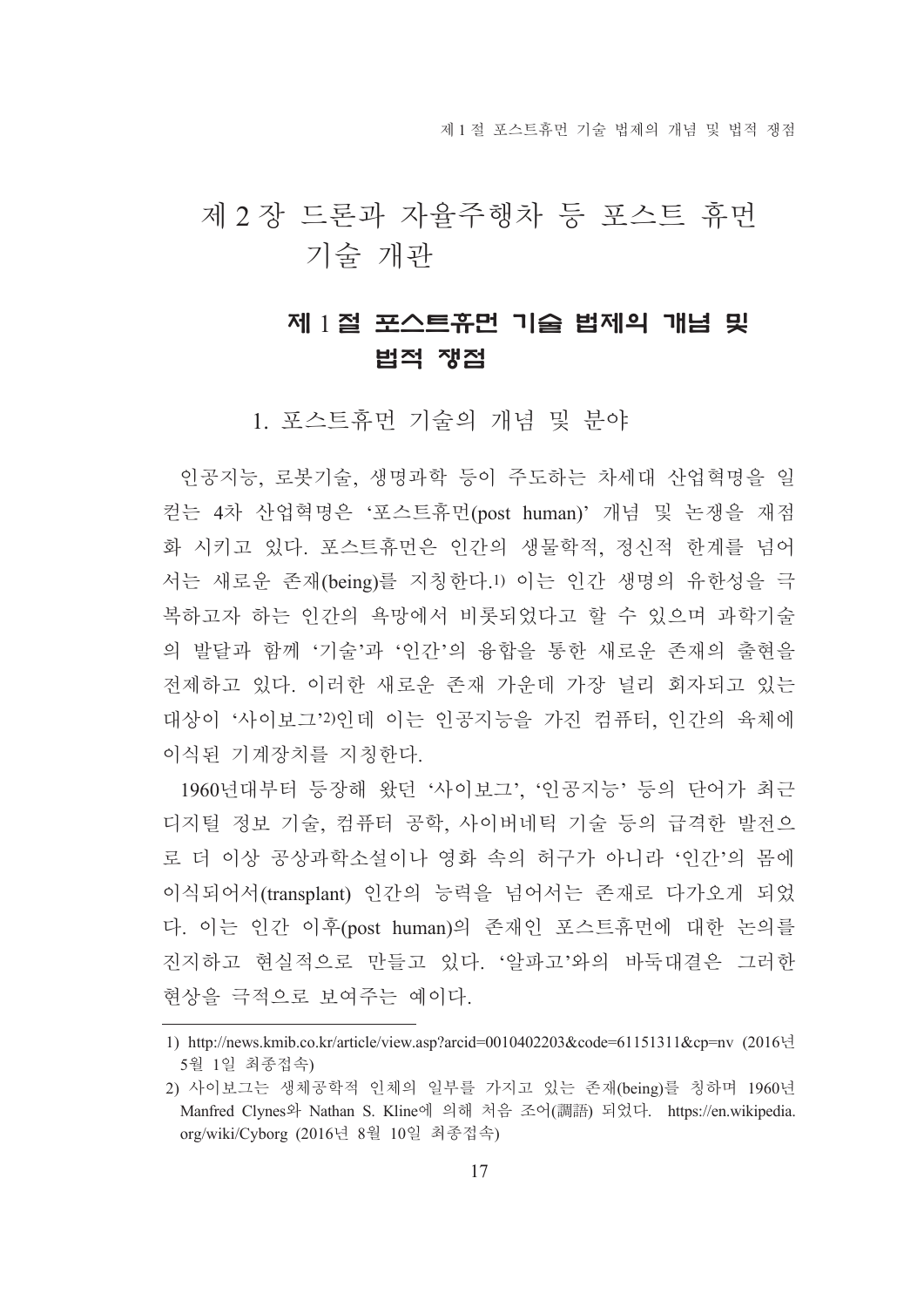포스트휴먼의 핵심은 무엇보다 인간과의 융합을 통해 인간 능력을 '확장'하거나 '넘어서는 것'을 가능케 하는 기술이다. 이를 포스트 휴 먼 기술이라고 할 수 있다. 포스트휴먼 기술은 인간과 기술을 융합하 여 인간의 인지적, 신체적 사회적 능력을 보완하거나 강화시키는 기 술 분야를 총칭한다.3) 미국 연방과학재단(National Science Foundation) 과 상무부(Department of Commerce)는 인간과 기술이 융합하여 인간의 역량을 향상시킬 수 있는 -포스트휴먼적- 기술 분야를 나노 기술, 생명 공학 기술, 정보 기술 및 인지 과학의 4분야로 밝히고 있다.4) 이러한 분야들은 무인자동차, 로봇산업, AI, 증강현실, 생체이식 기술 등 분야 를 망라하다.

포스트휴먼에 대한 철학적, 사회적, 유리적 논의 없이 포스트휴먼 기술에 대한 개념을 논한다는 것은 불가능하고 이는 또한 본 연구의 주된 과제라고 할 수 없다. 다만 과학기술의 발달로 야기되는 시대적 인 현상에 대한 문제인식과 함께 이들 과학기술 가운데 상용화가 가 시화되고 있다고 판단되는 일부 기술에 대한 정책적 · 법제적 대응이 시급하다는 문제의식에서 드론과 자율주행차에 대한 비교법적 연구의 의의를 찾을 수 있겠다. 드론과 자율주행차는 첨단 정보기술과 더 나 아가 인공지능 기술 등 NSF가 분류한 '포스트휴먼'기술 시대의 서막 을 여는 분야라고 할 수 있기 때문이다.

#### 2. 법적쟁점

포스트휴먼 개술 법제에 대한 개념과 범위가 확정되거나 충분히 전 개되지 않은 상태에서 관련된 법적 쟁점을 논한다는 것은 시기상조라 고 할 수 있다. 다만 포스트휴먼기술이 인간과 기술의 융합, 인간의 신체에 이식되거나 인간의 신체를 확장하는 기술을 통한 인간 능력의

<sup>3)</sup> 이원태, 포스트휴먼시대 인간과 기술의 소통모델:네트워크 사이보그, 과학기술정책 연구원, 2015, 18-21

<sup>4)</sup> 이원태, 위의 보고서, 19면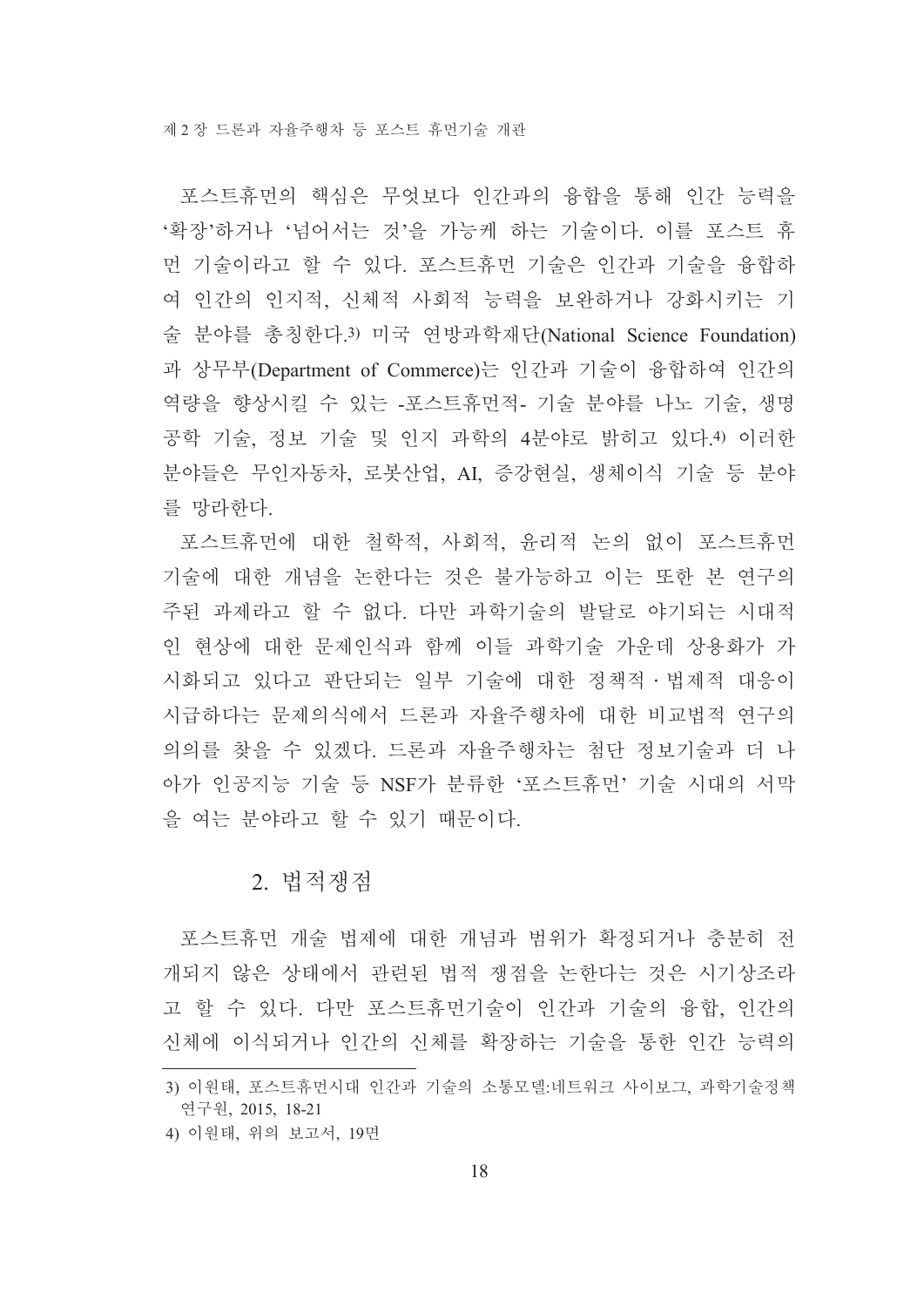확장을 가능케 해준다는 점에서 무엇보다 사고 발생 시 '책임' 소재에 대한 법적 논의가 요구된다는 점은 예상할 수 있다. 예를 들면, 교통 사고 발생 시 기존에는 운전자의 과실인 경우 이에 대한 민 · 형사상 법적 책임을 물을 수 있었고 혹은 차량결함에 의한 제조물 책임, 도 로교통 관리 책임 등 여러 법적 장치들이 작동한다. 하지만 자율주행 차의 경우, 자율주행시스템에 의한 운행 모드일 경우, 동승한 '운전가 능한 사람'의 책임인지, 시스템의 책임이라면 차량 제조업자 혹은 프 로그램 장착자 가운데 누구의 책임인지에 대한 법리를 분석해야 한다 는 점에서 포스트휴먼 기술의 발전에 따라 새롭게 등장하는 법적 과 제를 해결해야 할 필요가 있다.

#### 제 2 절 미국의 드론 기술개발 및 활용현황

1. 시장 및 기술 현황

(1) 시장 현황

드론은 제 2차 세계대전 직후 낡은 유인항공기를 공중 표적기로 재 활용하는 데에서 비롯되었으며5) 이 후 미국에서 군사용 목적으로 본 격적으로 연구 · 활용되기 시작했다. 2011년 5월 파키스탄 은신처에서 오사마 빈 라덴을 찾아낸 것도 군용 무인항공기였으며 이로 인해 미 국이 아프카니스탄에서 탈레반과 벌인 전쟁은 '드론 전쟁'이라고 불리 울 정도였다. 이전술적 유용성과 비용 대비 효과로 인해 현대 군수사 업에서 차지하는 드론의 역할은 상당히 커서 2013년 세계 드론 시장 규모 66억 달러 가운데 90% 이상이 군사용 목적의 드론이 차지하고 있을 정도로 현재까지는 시장의 규모와 활용에서 군용 드론이 차지하 는 비중은 절대적이다.7)

<sup>5)</sup> 박창석, 미국의 무인항공기 활용과 규제에 관한 연구, 한양법학, 25(3), 2014, 263면 6) Issue Quest, 자율주행차와 드론 시장동향과 기술개발 전략, 2015, 307면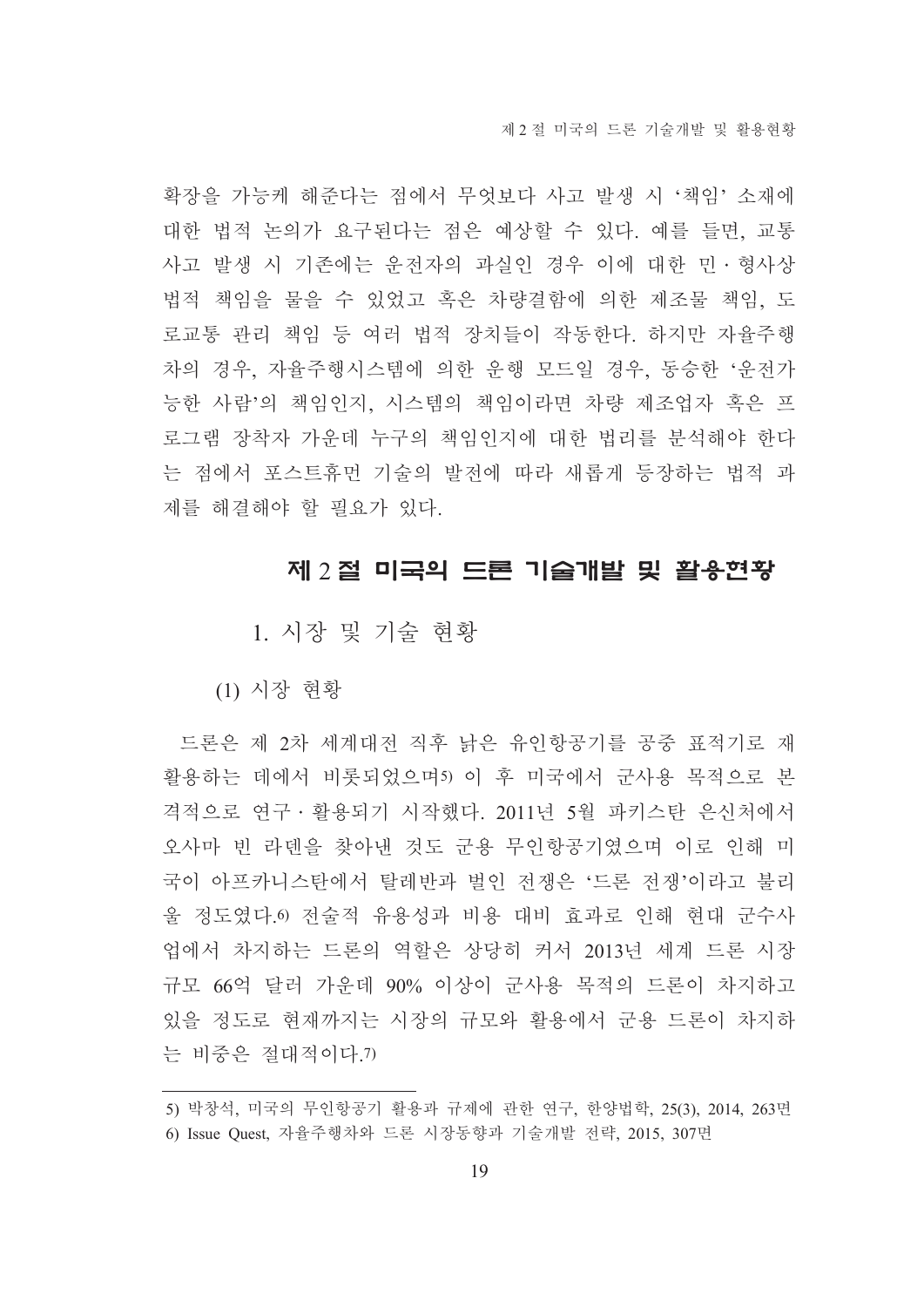시장조사업체 틸그룹은 민간부문과 군사용 드론을 포함한 전체 드론 시장이 2014년 64억 달러 규모에서 2023년에는 115억 달러로 증가할 것으로 전망하고 있다.8) 또한 최근 들어서는 기술의 발전과 드론의 상 업적 활용에 관심을 갖는 글로벌 IT 업체들의 연구 · 개발로 민간용 드 론 시장이 점차 확대되고 있다. 아직까지는 드론 제조 및 운항 관련 각 국의 규제 등으로 인해 상업적 활용 등을 포함한 민간 분야에서의 드론 산업 성장이 제한적이지만 구글이나 아마존 등 글로벌 대기업들 의 적극적인 개발 및 활용 참여로 성장 가능성이 높게 평가 되고 있 다. 특히 2016년 8월에 시행된 미국 연방항공청의 소형드론지침에 의 해 드론의 상업용 활용이 가능해짐에 따라 민가부야 드론 산업이 큰 폭으로 성장할 것으로 예상된다. 미국가전협회는 2015년 세계 상업용 드론시장 규모가 2014년 대비 55% 늘어난 1억 3천만 달러에 이를 것 으로 추산하고 있다. 9 또한 2030년경에는 민간부문의 드론 규모가 군 수용 드론 규모를 앞지를 것이라는 전망도 제시되고 있다.



미국 무인항공기 수요 예측(2015년-2035년)10)

- 7) Issue Ouest, 위의 보고서, 307면
- 8) http://news.inews24.com/php/news view.php?g serial=949500&g menu=020600&rrf=nv (2016년 7월 70일 최종방문)
- 9) http://www.hani.co.kr/arti/economy/it/672772.html (2016. 6월 10일 최종방문)
- 10) Global Tech Korea, 무인항공기 산업과 3D-Robotics Ltd(미국) 사례조사, 2016년, 11면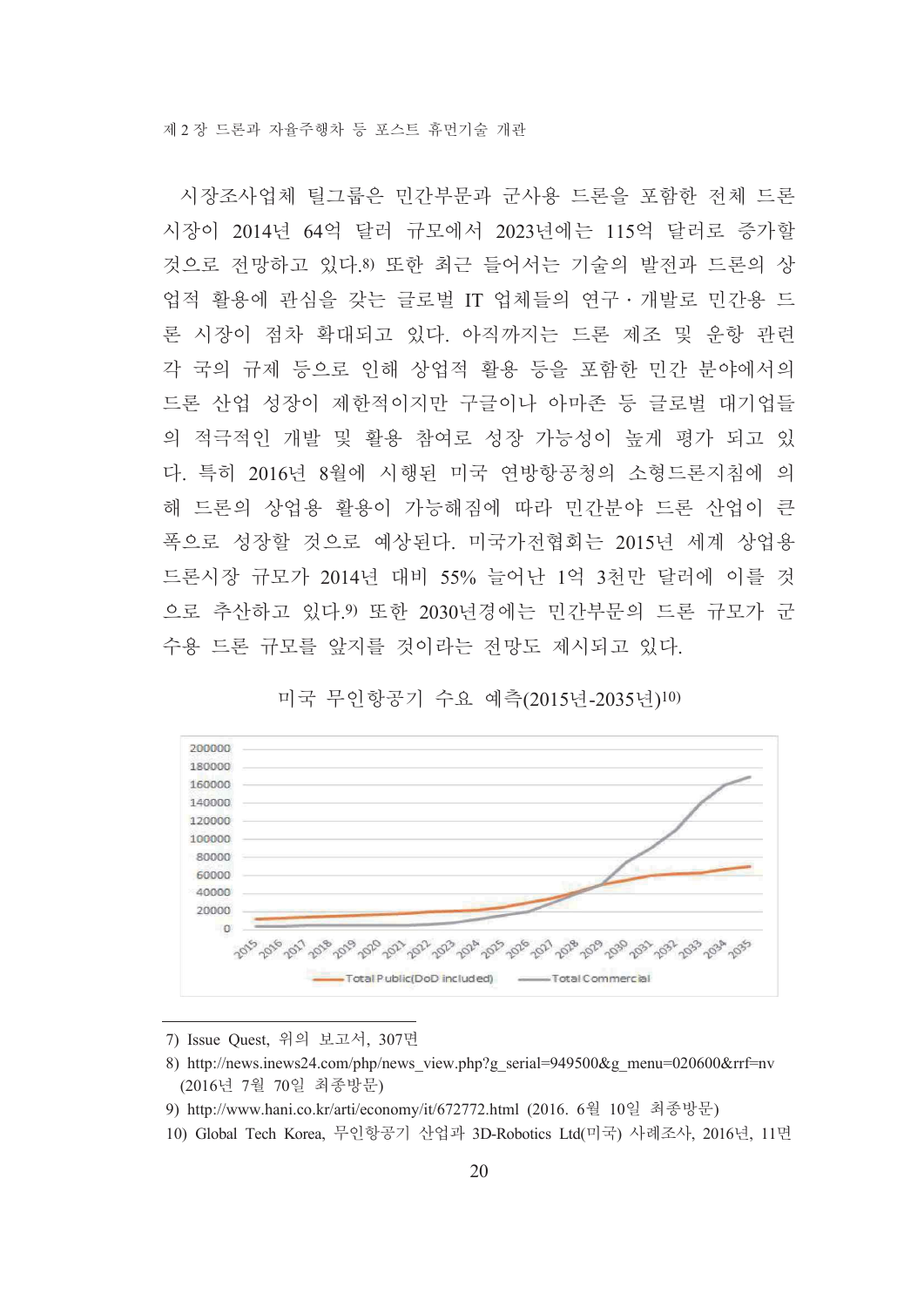(2) 기술 현황

드론 인더스트리 인사이트(Drone Industry Insight)는 드론의 중량 1kg 까지를 제 1분류, 1kg~4kg까지를 제 2분류, 4kg~25kg까지를 제 3분류, 25kg 이상을 제4 분류로 나누어서 비행거리, 스피드, 체공시간, 적재 량 등을 비교 한 결과 1kg~4kg권역과 4kg~25kg 권역에서는 미국 제품 이 우수한 성능을 보이고 있는 것으로 발표했다.

글로벌 드론 성능 순위(1-4kg 중량)11)



Drone Performance Ranking, Class 1-4kg

## 글로벌 드론 성능 순위(4-25kg 중량)12)



Drone Performance Ranking, Class 4-25kg

11) Global Tech Korea, 위의 보고서, 6면

12) Global Tech Korea, 위의 보고서, 6면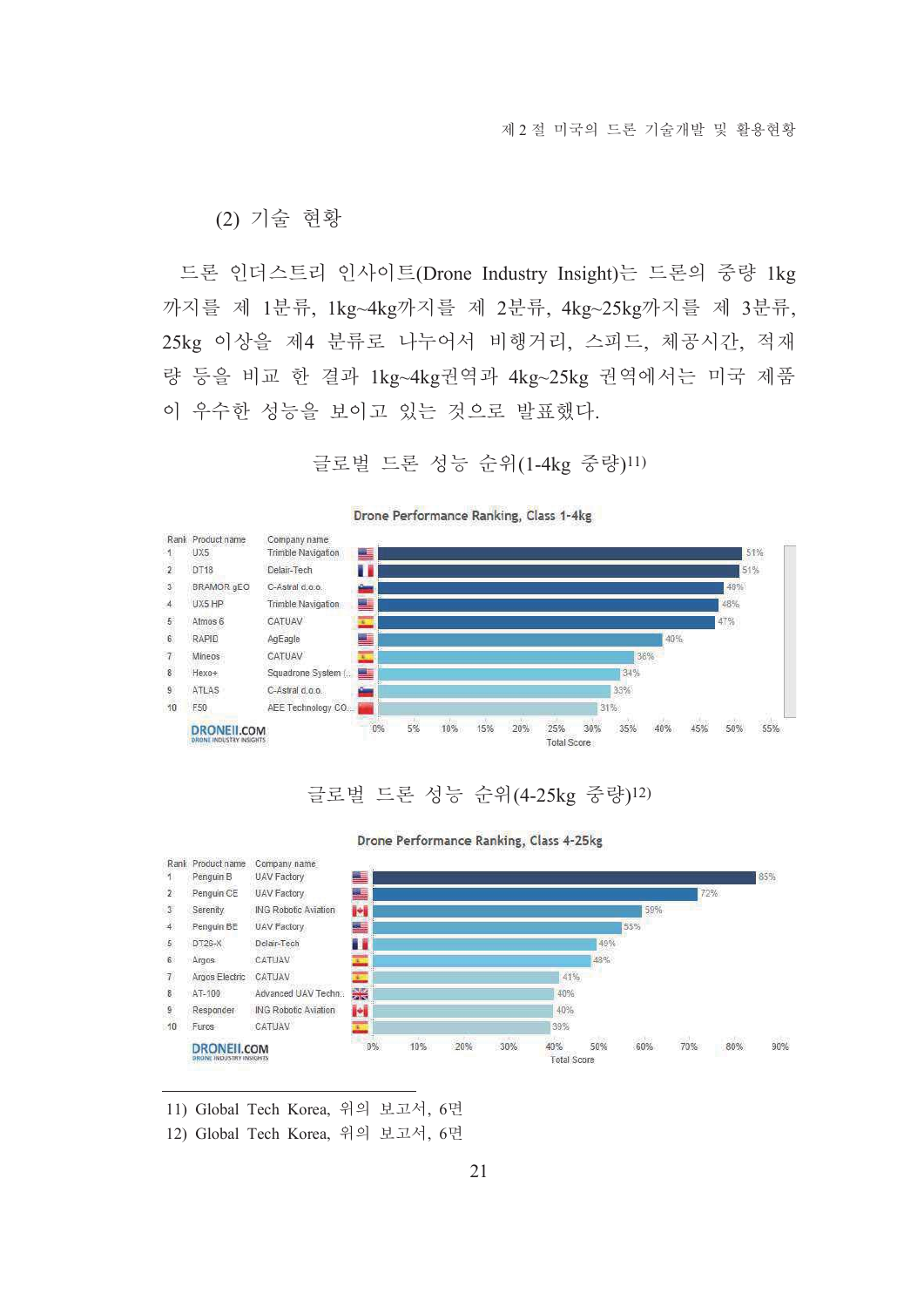또한 미국이 최고 성능의 드론 제조사를 가장 많이 보유하면서 기술 과 성능 면에서 글로벌 시장을 선도하고 있는 것으로 평가받고 있다.13) 종류별로 살펴보면 군사용, 군사시찰용으로 활용되는 드론에서부터 사진 촬영을 위한 1.27kg 무게의 레저용 소형드론까지 무게, 속도 및 사용 목적에 따라 다양한 종류의 생산 · 활용되고 있다.

민간부문에서 주요 제조업체는 세계 3위로 평가받는 3D Robotics Ltd. 를 비롯하여 Trimble Navigation, Yuneec, Lockheed Martin 등이 시장을 리드하고 있다. 고성능 센서 및 통신프로토콜의 개발로 드론는 산업 의 각 분야에서 효율적인 데이터 취합을 위한 플랫폼으로 각광받고 있으며 향후 배터리 및 소재 등에 관한 기술 개발을 통해 드론 산업 성장을 견인할 것으로 예상 된다.14)

#### 2. 활용 현황

기술의 발전 및 상용 가능성에 대한 인식 확산 등으로 드론은 점차 다양한 분야에서 활용되고 있다. 이들 분야 가운데서 가장 각광을 받 고 있는 분야들이 물류, 영화 · 특수 촬영, 정보통신, 교통관재, 재난 구조, 범죄자 추적 등 치아 · 아보 분야이다. 미국의 드론 관련 전문 조사업체인 Drone Analyst의 분석에 따르면 2015년 7월 현재 미국 연 방항공청(Federal Aviation Administration, FAA)으로부터 승인을 받은 소형 드론 가운데 영화 · 영상 촬영용이 44%로 가장 높은 비중을 차 지하고 있다.15) 영화 및 영상 촬영의 경우 크레인, 헬리콥터 등 기존 에 고공 촬영을 위해 필요했던 여타 장비를 대처할 수 있고 고도 및 속도 등 규제에 크게 제약을 받지 않기에 규제의 불확실성에도 불구

<sup>13)</sup> Global Tech, 위의 보고서, 7면

<sup>14)</sup> Global Tech Korea, 위의 보고서, 11면

<sup>15)</sup> http://www.marketwatch.com/story/these-charts-show-why-gopro-has-a-shot-at-dominatingthe-drone-market-2015-07-14 (2016년 8월 10일 최종접속)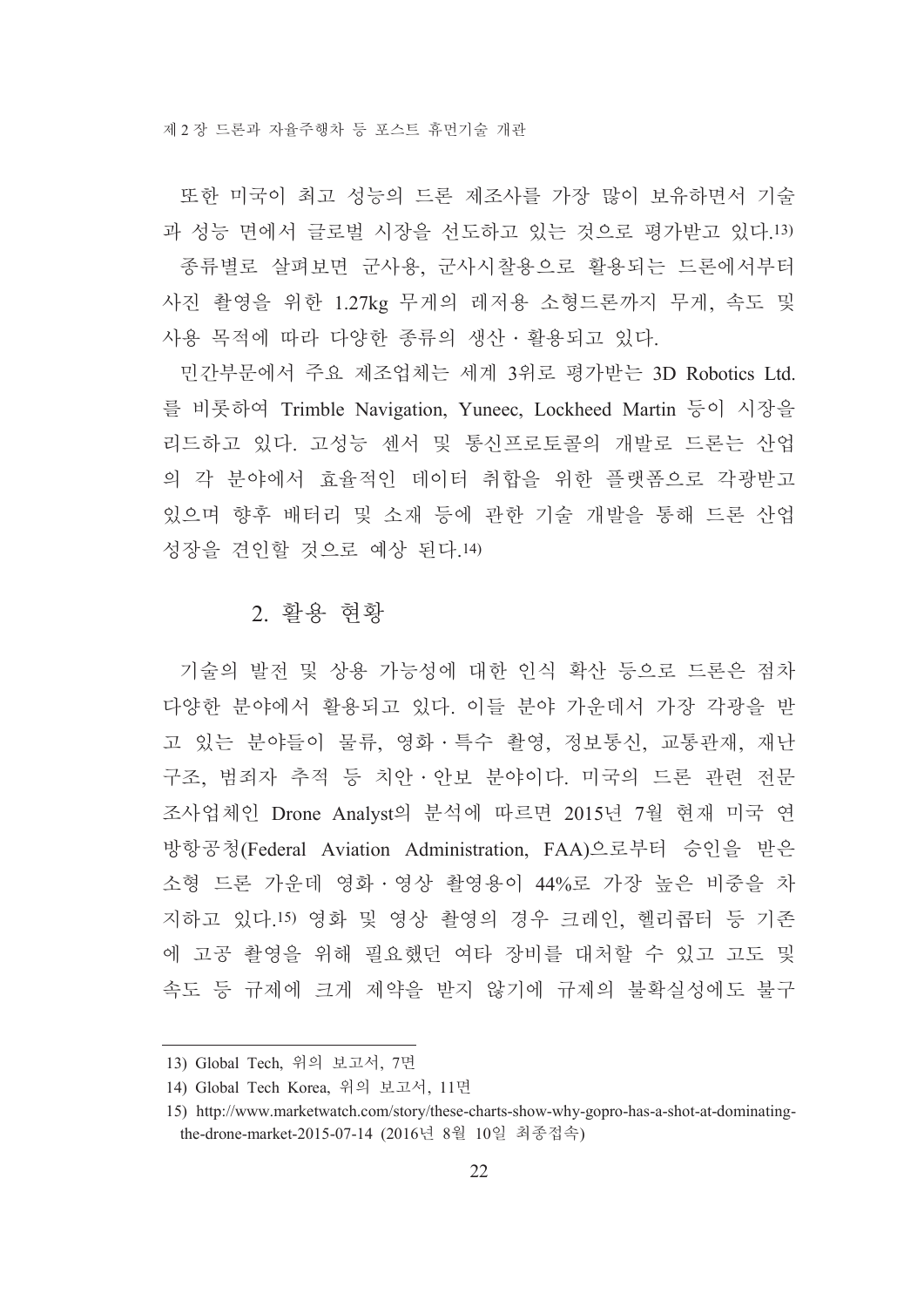하고 이용이 증가하고 있는 추세이다. 이와 같은 추세를 반영하듯. 미 국 영상 촬영 카메라 시장에서 주목받고 있는 카메라 제조업체 고프 로(GoPro)는 드론 시장에 진출 계획을 밝히며 드론 신모델을 출시하 기도 했다.16)



FAA 승인 소형 드론 사용부야별 비중17)

택배를 포함하는 물류 산업은 드론의 상업적 활용과 관련하여 가장 많은 투자와 기술 개발이 실행되고 있는 분야이다. 글로벌 전자상거 래 기업인 아마존은 2013년 드론에 의한 소형화물 배달 시스템인 '프 라임 에어(Prime Air)'를 시작했다. 프라임에어 프로젝트는 각 지역의 물류세터에서 16km 이내 소비자에게 소형 상품을 구매 후 30부 내에 배달한다는 프로젝트이다.18) 이를 위해 1회 24km 운행 가능한 드론을 제작하고 이와 관련한 특허를 가출원(provisional application) 하는 등

<sup>16)</sup> http://www.ajunews.com/view/20160920111248109 (2016년 9월 20일 최종접속)

<sup>17)</sup> http://www.marketwatch.com/story/these-charts-show-why-gopro-has-a-shot-at-dominatingthe-drone-market-2015-07-14 (2016년 8월 10일 최종접속)

<sup>18)</sup> http://www.hankookilbo.com/v/0c9bae3e010d4f18bb833856fc692960 (2016년 6월 20일 최종접속)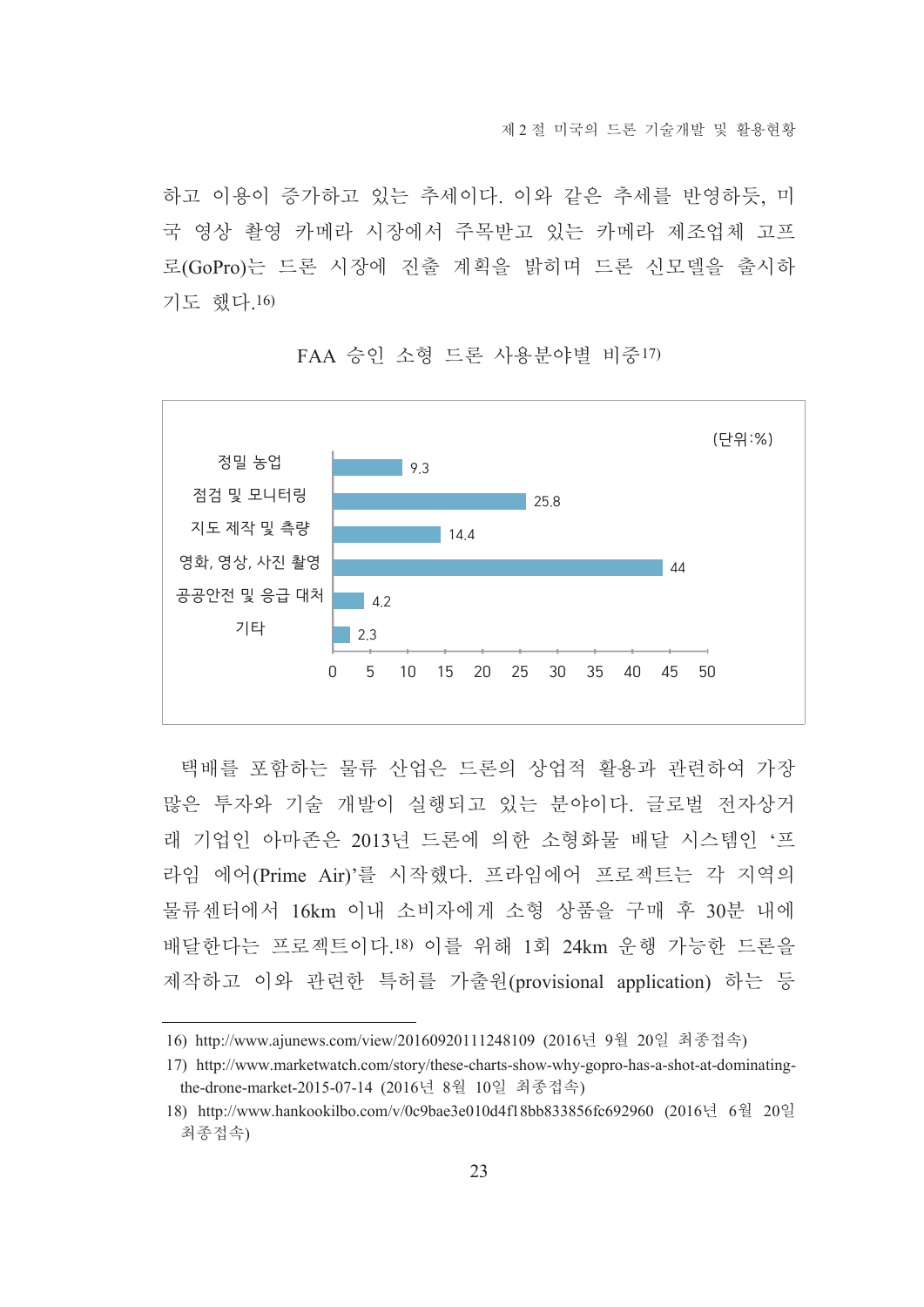기술개발과 시스템 실행에 많은 투자를 해오고 있다. 미국 물류업체 인 UPS도 최근 드론을 이용하여 4.8km 떨어진 배송지로 의료용품을 배달하는 데 성공했는데 이는 특히 2016년 8월 연방항공청의 『소형무 인항공기규정, 시행 후 이루진 최초의 드론에 의한 상용 배달이다.19) 하지만 연방항공청의 「소형무인항공기규정」은 반드시 조종자 및 작동 자의 가시권내 드론 운행을 원칙으로 하기 때문에 물류 산업에서의 활용도는 당분간 크게 제약을 받을 것이라는 전망이 우세하다.

정보통신 분야에서 드론을 가장 활발히 활용하는 것은 구글과 페이 스북이다. 페이스북은 약 11,000여대의 드론을 사용하여 정글, 사막 등의 오지는 물론 아프리카처럼 낙후된 지역에서도 인터넷에 손쉽게 연결한다는 계획을 발표했으며20) 이를 위해 최근 자체 제작한 드론 '아퀼라'의 실제 비행에 성공했다.

## 제 3절 미국 자율주행자 기술 및 활용 현황

### 1. 기술 현황

미국 도로교통안전국(National Highway Traffic Safety Administration, NHTSA)은 2013년 발표한 예비정책선언문에서 자율주행기술 수준을 다음과 같이 레벨 0에서 레벨 4까지 5단계로 분류였으며 운전자의 개 입이 전혀 이루어지지 않는 마지막 레벨 4단계를 완전자율주행 단계 로 정의했다. 레벨 0은 운전자가 모든 자동차 작동을 책임지고 다루 는 단계이고, 레벨 1은 적응식 정속주행시스템(Adaptive Cruise Control) 이나 자동긴급정지 자동화 등 초보적 작동 자동화 단계, 레벨2는 2개 이상의 초보적 작업의 자동화가 가능한 단계를 일컫는다.21) 레벨3은

<sup>19)</sup> http://www.etnews.com/20160926000003 (2016년 9월 26일 최종접속)

<sup>20)</sup> Issue Quest, 위의 보고서, 371면

<sup>21)</sup> 이병윤, 국내외 자율주행차 기술개발 동향과 전망, 정보와 통신, 33권 4호, 2016년, 11면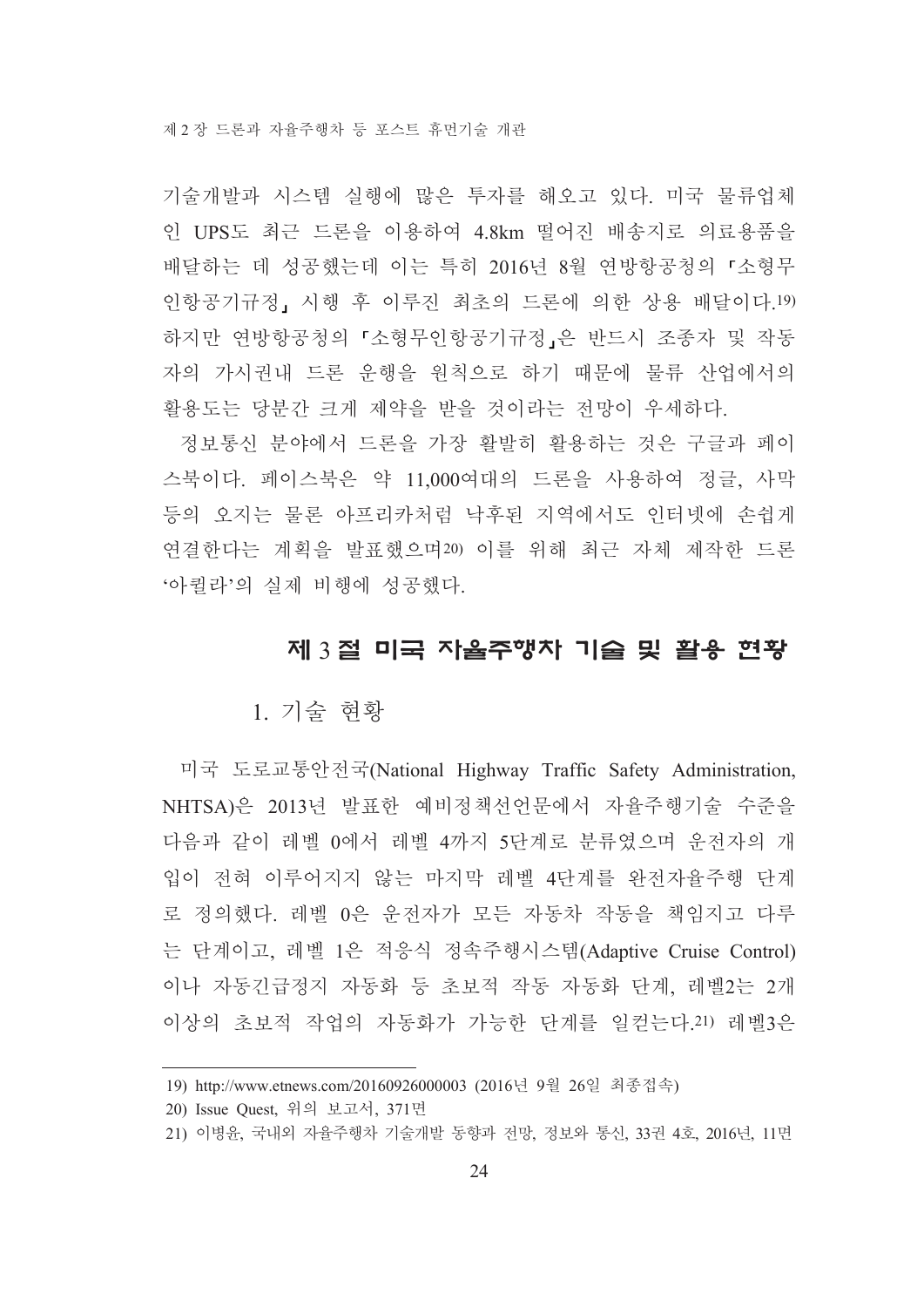특정 환경이나 조건 하에서 자동차가 모든 안전조건과 교통상황을 제 어하는 단계이고 레벨4는 완전한 자동화 작동 단계로 분류된다.22)

| 단 계                                                            | 주요내용                                                                                                                                                                                                                                       |
|----------------------------------------------------------------|--------------------------------------------------------------------------------------------------------------------------------------------------------------------------------------------------------------------------------------------|
| 0단계<br>비자동<br>(No-Automation)                                  | - 운전자가 브레이크, 속도조절, 조향 등 자동차의<br>중요한 기능들을 항상, 완전히 지배하는 상태<br>- 자동차 안전한 운행과 관련된 제어 및 교통 모<br>니터링에 있어서 운전자가 전적으로 책임                                                                                                                           |
| 1단계<br>특정기능의 제한적<br>자동화<br>(Function-specific<br>Automation)   | - 하나 또는 그이상의 특별한 기능에 대한 자동화<br>단계<br>- 그러나 그러한 기능들이 운전자의 경계의무와<br>책임을 전적으로 대체할 수 없음(cruise control,<br>자동브레이크, 차선유지 등)                                                                                                                     |
| 2단계<br>조합기능의 자동화<br>(Combined Function<br>Automation)          | - 둘 이상의 제어기능이 조화롭게 작동<br>- 그러나 운전자가 여전히 전 주행시간에 대한 통<br>제권을 가지며, 안전과 모니터링 책임 부담<br>- 1단계와의 차이점은 운전자가 손발을 동시에 물<br>리적으로 자동차 주행 행위에서 분리하는 것을<br>가능하게 함(adaptive cruise control, 차선 중앙유<br>$\sqrt{2}$ (lane centering) $\frac{\sqrt{5}}{2}$ ) |
| 3단계<br>제한된 자율운행<br>자동화<br>(Limited Self-Driving<br>Automation) | - 특정 환경이나 조건 하에서 자동차가 모든 안전<br>조건과 교통상황을 제어<br>- 운전자는 제어가 필요한 경우 경보신호를 제공<br>받으며, 운전자가 주행중 계속적으로 모니터할<br>필요가 없고 간헐적으로 제어                                                                                                                   |

NHTSA 단계별 자율주행 구분23)

<sup>22)</sup> 이병윤, 위 보고서, 11면

<sup>23)</sup> 김현경, 조용혁, 미국의 자율주행차 임시운행허가에 관한 규제분석, 한국법제연구 원, 2014년, 8면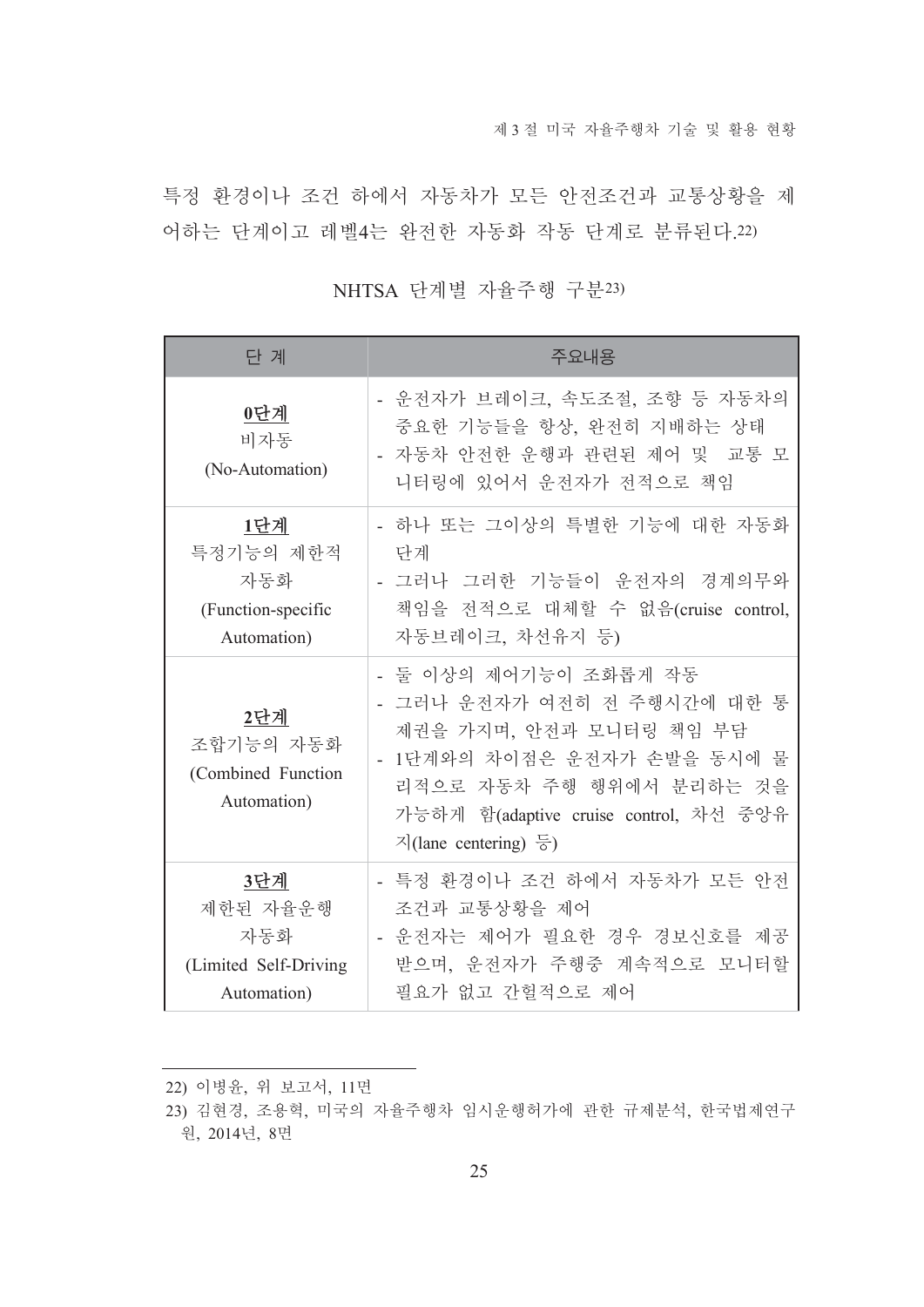제 2 장 드론과 자율주행차 등 포스트 휴먼기술 개관

| 단 계                                                         | 주요내용                                                                                                                                          |
|-------------------------------------------------------------|-----------------------------------------------------------------------------------------------------------------------------------------------|
| 4단계<br>완전한 자율운행<br>자동화<br>(Full Self-Driving<br>Automation) | - 자동차가 모든 안전기능을 수행하고 교통상황을 모<br>니터링<br>- 운전자는 목적지 또는 운행을 입력하고 운행시<br>간 동안 자동차 운행을 제어할 필요가 없음<br>- 운잔자의 탑승 및 미탑승을 모두 포함<br>- 안전운행은 자동화시스템에만 의존 |

도로교통안전국은 현재 Level 2~3 단계 자율주행시스템과 운전자 간 제어권 전환에 대한 연구를 진행 중이며, Electronic Control System 의 안전성을 진단 및 예측하고 고장안전 메커니즘에 대한 기능안전 및 신뢰성 기준을 개발하기 위한 연구와 자율주행시스템 자체의 시나 리오 기반 안전성능기준 (Safety performance requirements)를 개발하기 위한 연구를 계획 중이다.24)

NHTSA R&D Plan<sup>25)</sup>

| 연구주제                                  | 연구내용                                                                                                            |
|---------------------------------------|-----------------------------------------------------------------------------------------------------------------|
| 1) Human Factors                      | • DVI 관련 기준 개발 (Level 2 & 3)<br>• 우전자 인지반응 연구<br>• 우전자 교육필요성 여구                                                 |
| 2) Electric Control<br>Systems Safety | <safe reliability="" 분야=""><br/>• ECS의 기능안전기준 (Functional Safety requirements)<br/>정의<br/>• 고장모드, 심각도 분석</safe> |

<sup>24)</sup> 최인성, 자율주행차 안전성 관련 이슈와 동향분석, 오토저널, 38권2호, 2016, 23면

<sup>25)</sup> 최인성, 위의보고서, 23면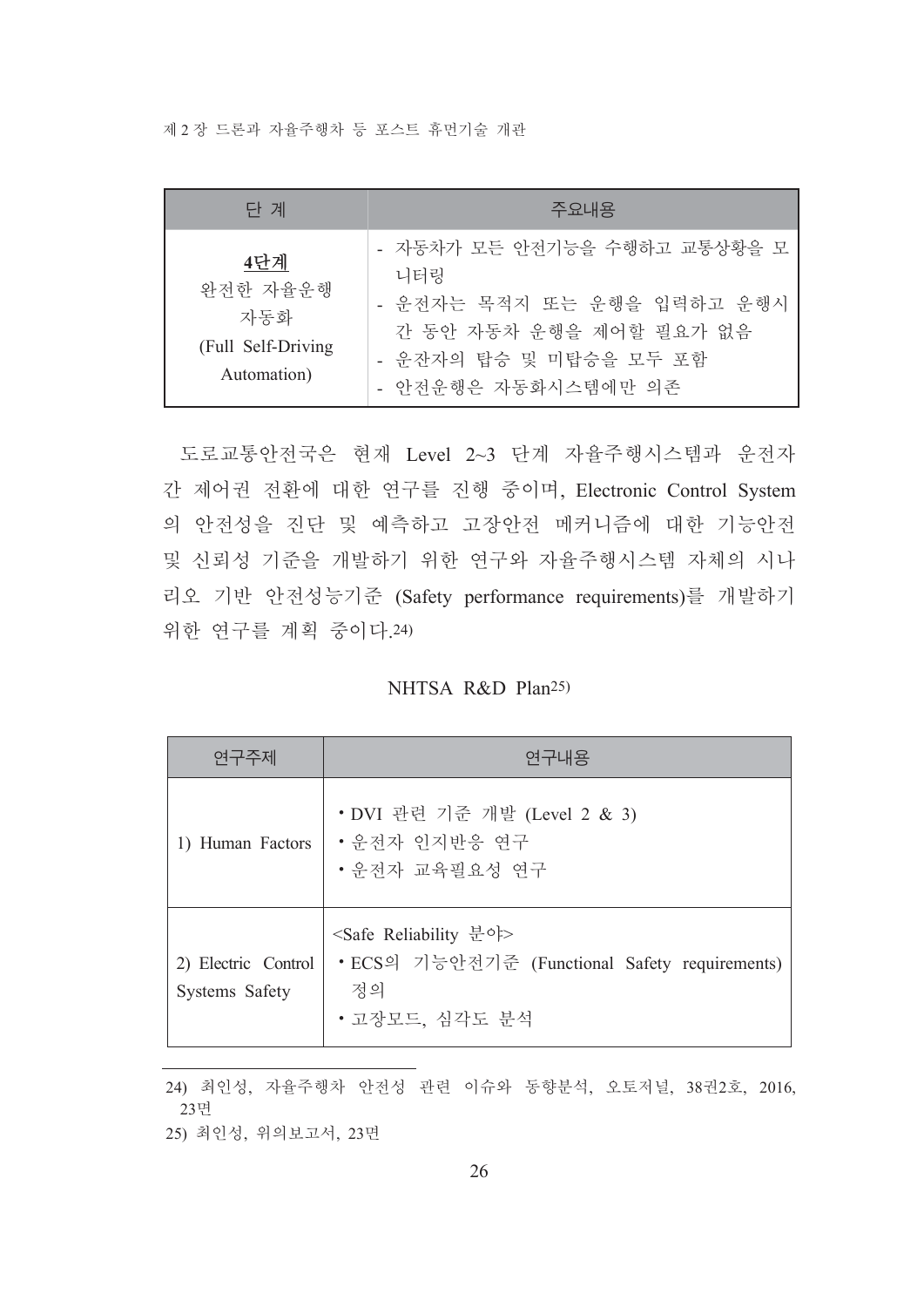| 연구주제              | 연구내용                                           |  |
|-------------------|------------------------------------------------|--|
|                   | • 고장발생 가능성 평가                                  |  |
|                   | •고장 자가감지 시스템 필요성 평가 및 운전자 정보                   |  |
|                   | 제공 방식                                          |  |
|                   | • System Redundancy 확보 방안                      |  |
|                   | • 고장시 성능 및 인증평가 기준/절차                          |  |
|                   | <cybersecurity 분야=""></cybersecurity>          |  |
|                   | • 보안정책 보안시스템 성능 및 효과                           |  |
|                   | •사이버공격에 대한 위험도 및 시스템 성능에 미치는                   |  |
|                   | 영향 및                                           |  |
|                   | 인증방법                                           |  |
|                   | • 자율주행 Level (2~4) 분석 및 Fuctional descriptions |  |
| 3) Develop System | 정의                                             |  |
| Performance       | • Real world scenarios (Use case) 정의           |  |
| Requirements      | • 필드 트랙테스트 또는 시뮬레이션 시험방법 개발                    |  |
|                   | • Safety performance requirement 개발            |  |

많은 자동차제조업체에서도 레벨 2 수준의 기술을 상용화하고 있으 며 레벨 3 수준의 기술은 2019년, 레벨 4는 2025년 이후에는 적용될 수 있을 것으로 예상된다.26)

## 2. 활용 현황

미국 교통부에 따르면 2015년 교통사고 사망자는 35,062명에 이르고 이 가운데 94%가 운전자 오작동 등 사람의 실수로부터 비롯되었다.27) 자율주행차가 상용화 되어 실제 도로주행을 위해 판매 될 경우 교통 사고로 인한 인명피해 등을 현저히 줄일 수 있을 것으로 예상된다. 또한 장애인, 노인 등 교통이용약자들의 불편을 대폭 해소할 수 있을

<sup>26)</sup> 이병윤, 위의보고서, 11면

<sup>27)</sup> FAA, 위의 보고서, p6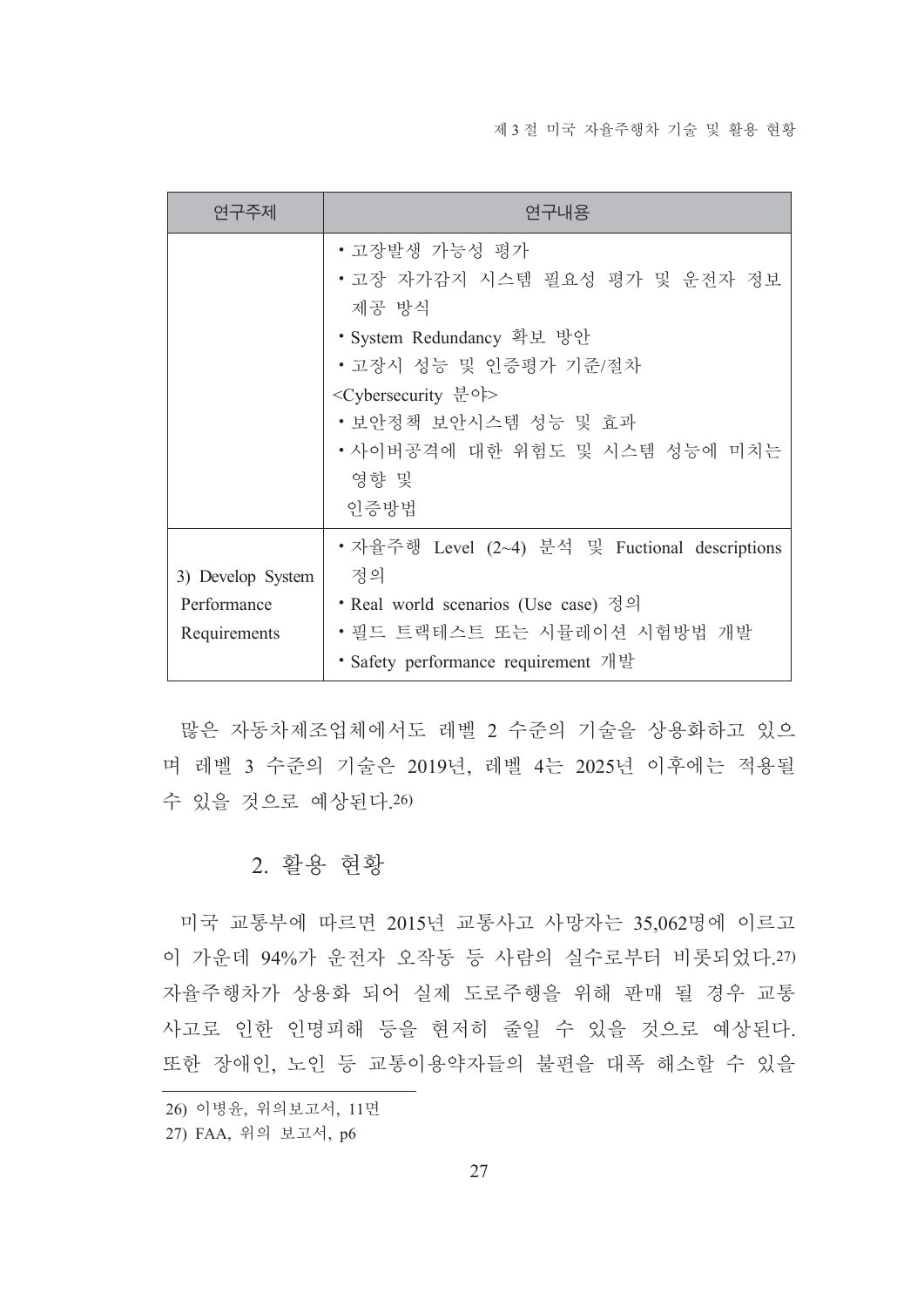것이다. 이와 같은 안전과 교통편의성 증대 이외에도 자율주행차산업 은 IT와 기타 관련 산업과의 융합으로 장기적으로 자동차산업 및 여 객 · 운수산업에 혁명적 변화를 가져올 것으로 예상된다.

일례로 최근 미국 주요 완성차 제조업체 GM 등이 카쉐어링 산업에 진출을 꾀하고 있다. 2015년 북미 지역 기주 약 22.000대의 차량이 카 쉐어링에 활용되고 있으며 이용객은 1240만명으로 추정된다.28) 향후 자율주행기능 추가 등으로 카쉐어링시 자동 양도가 가능해지고 운전 편의성이 향상됨에 따라 카쉐어링 산업은 빠르게 성장할 것으로 보인 다. 이는 도로의 주차 시설 문제 해결, 차량 소유 감소로 인한 환경 및 에너지 문제 해소 등 많은 이점을 가져온다.

미국도 샌프란시스코, 덴버, 오레곤 등 7개 대도시들이 이미 도시교 통망을 자율자동차로 대체하는 방안을 검토 중인 것으로 알려졌다.29) 연방교통국은 스마트도시 프로그램의 일화으로 이들 도시에 보조금을 지급했으며 가장 먼저 자율주행 차량을 이용한 첨단도시교통시스템을 구축하는 도시에게는 5천만달러의 보상금을 지원하겠다고 발표했을 정도로 자율주행차의 활용이 가지고 올 변화에 대해 큰 기대를 걸고 있다 30)

<sup>28)</sup> http://www.cctvnews.co.kr/news/articleView.html?idxno=55401 (2016년 8월 26일 최종접속)

<sup>29)</sup> http://www.econovill.com/news/articleView.html?idxno=295784 (2016년 8월 30일 최종접속)

<sup>30)</sup> http://www.econovill.com/news/articleView.html?idxno=295784 (2016년 8월 30일 최종접속)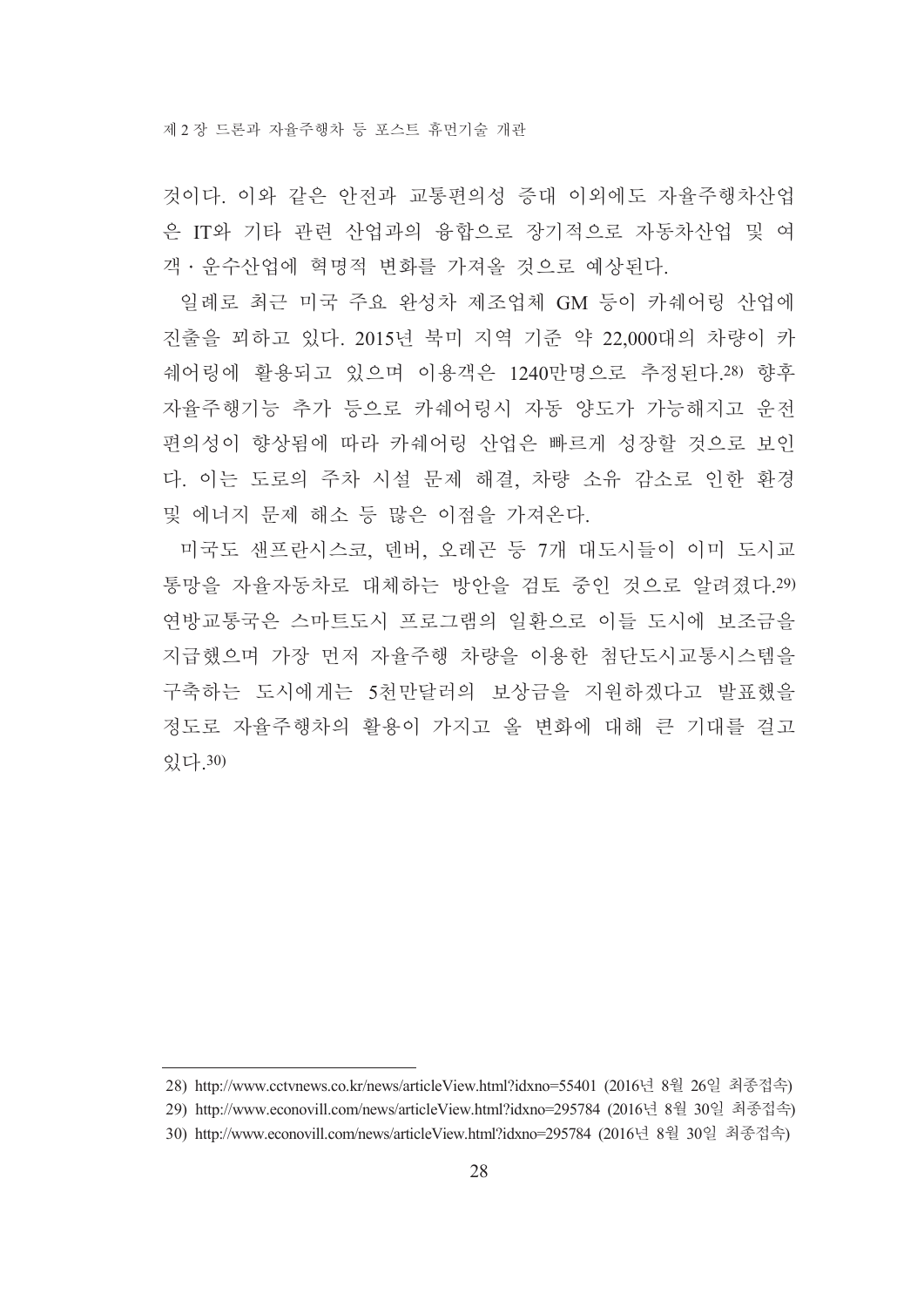# 제 3 장 미국의 드론 관련 정책 및 법률

### 제 1절 정책 및 법률 현황

#### 1. 정책 현황

미국은 국가공역체계(National Airspace System)로 드론을 통합시키는 것을 정책의 틀로 삼고 있다. 2011년 국방부를 중심으로 한 테스크포 스팀에서 발표된 '유 · 무인기 통합운영 계획(Manned Unmmaned Systems Integration)'은 통합운영을 위한 복합운영환경 구축과 드론의 일상적인 공역접근을 위한 조건 등을 제시하였다.31) 국방부는 공역에 드론이 일 상적으로 접근하기 위해서는 감항(airworthiness)32) 인증을 통한 설계, 제 작 및 유지 상태 확인, 조종사 자격 확안, 군의 규정 및 절차 준수 여 부 확인 등을 확인해야 한다고 명시하고 있다.33)

드론의 국가공역체계 통합 계획 및 실행에 관한 제도적 지원을 위 해 미국은 2012년 「연방항공청 현대화 개혁법(FAA Modernization and Reform Act. FMRA) 을 제정하였다. 연방항공청 현대화 개혁법은 통합 계획 수립, 시범프로젝트 시행, 특정 드론 시스템 운행 허가 요건 및 공공드론 시스템 운행 요건 등에 대해 명시하고 있다. 무엇보다 FMRA 는 2015년 9월까지 드론의 국가공역체계로의 통합 계획을 발표하도록 규정하고 있으나 이는 핵심기술개발, 정책 규정 통합 및 사회적 해결 과제의 지연 등으로 2020년으로 연기되었다.34)

- 33) 정하교, 김성배, 위의 보고서, 705면
- 34) 안오성 외 4인, 무인기 기술 및 활용의 다양한 확장/발전 가능성 탐색/시장전망,

<sup>31)</sup> 정하교, 김성배, 유무인 통합운용을 위한 무인항공기 운영개념 발전방향, 한국항 공우주학회, 2014, 705면

<sup>32)</sup> 일반적으로 항공기 그 관련 부품이 비행조건하에서 정상적인 성능과 안전성 및 신뢰성이 있는지를 의미함. http://terms.naver.com/entry.nhn?docId=1644900&cid=50323 &categoryId=50323 (2016년 8월 10일 최종접속)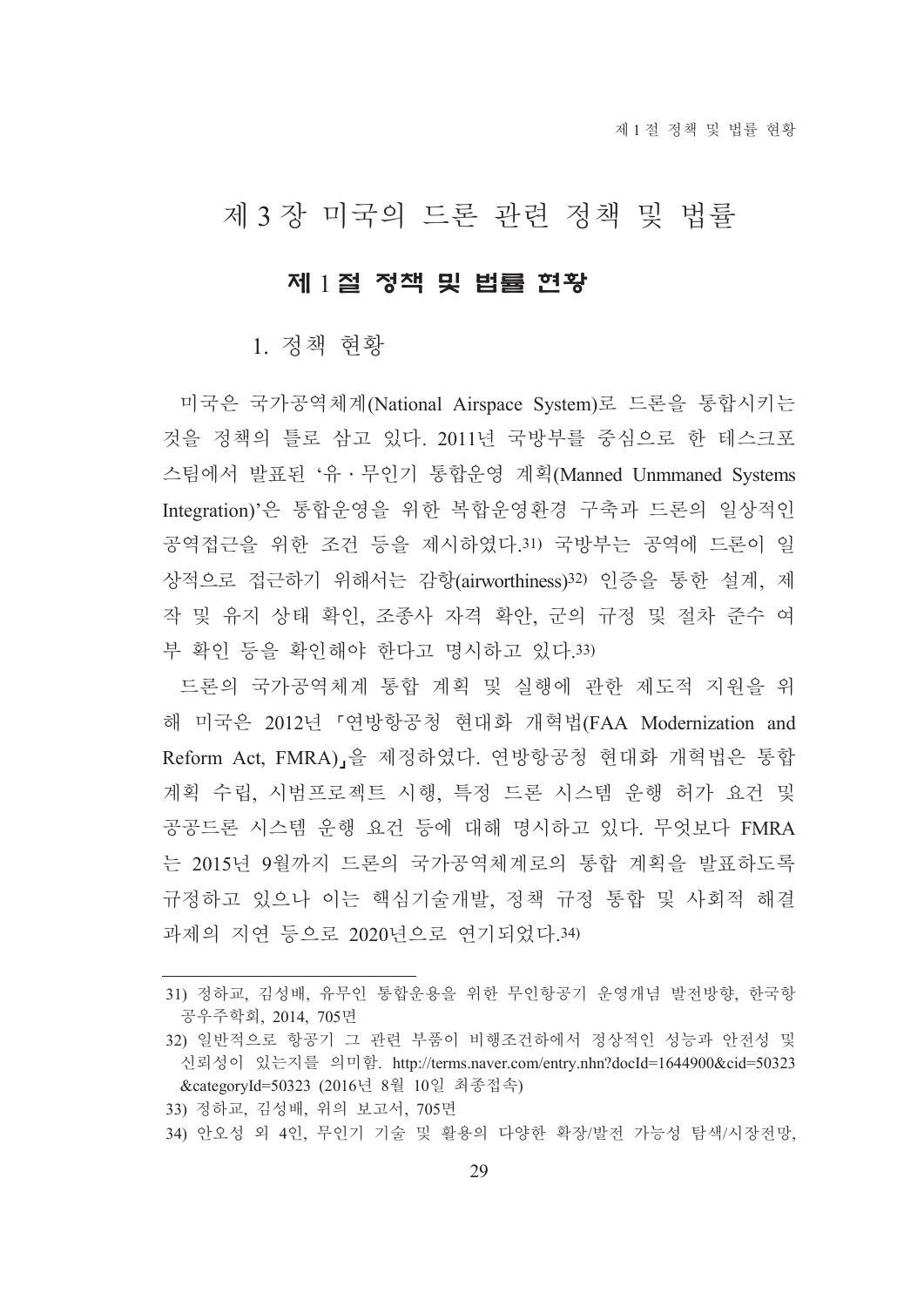미국 연방항공청은 「연방항공청 현대화 및 개혁법」 제 332조(c)(3)에 따라 2013년 12월에 아래와 같은 6군데의 드론 시험운행구역을 선정 하여 드론 운영 환경 조성 및 지원을 제공하고 있다.

| 연구기관                                                   | 연구내용                                                       |
|--------------------------------------------------------|------------------------------------------------------------|
| University of Alaska                                   | 하와이, 오레곤을 포함한 7가지 서<br>로 다른 기후지역에서의 드론 운행<br>연구            |
| The state of Nevada                                    | 드론의 표준과 운행기준, 자격증부<br>여조건 요건                               |
| New York's Griffiss International<br>Airport           | 미국 항공국의 테스트 및 평가절차<br>를 개발하고, 드론의 탐지 및 회피<br>기술을 연구        |
| The North Dakota Department of<br>Commerce             | 드론 기술의 타입을 명확하게 하기<br>위해서 드론 감항능력의 핵심데이터<br>를 개발           |
| Texas A&M University                                   | 드론 기체와 운행의 안전요건을 개<br>발                                    |
| Virginia Polytechnic Institute and<br>State University | 버지니아와 뉴저지의 지역을 이용<br>하여 운행 및 기술상 리스크가 존<br>재하는 영역을 발견하고 평가 |

드론 시험운행 구역 현황35)

출처: 임현, 이현수, 김대인, 한국법제연구원, 2015

한국항공우주학회, 2015년, 987면

<sup>35)</sup> 임현, 이현수, 김대인, 무인항공기 이용활성화를 위한 법제분석, 한국법제연구원, 2015년, 50면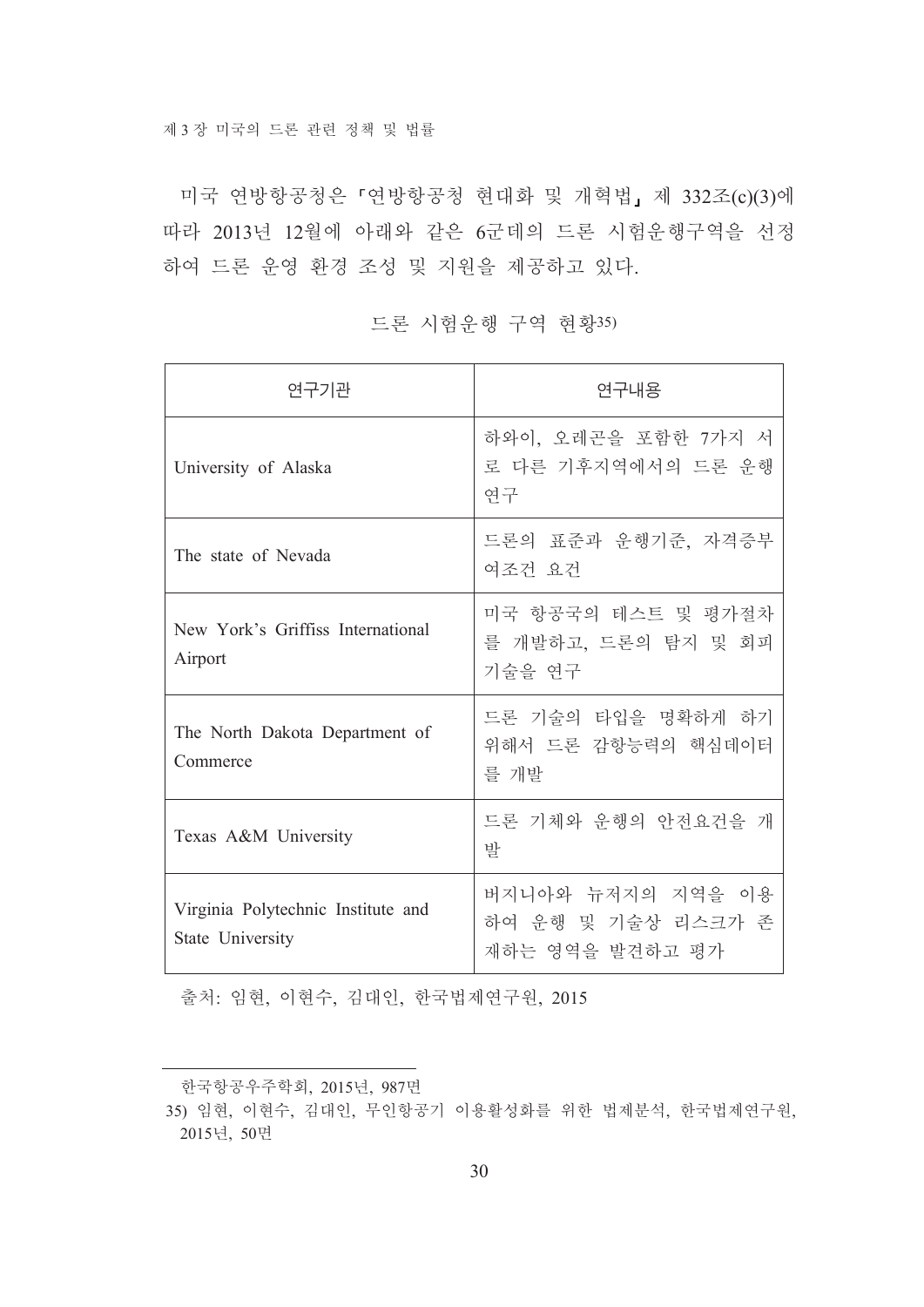이 가운데 알래스카는 날씨, 지형 및 이에 따른 도로의 제약 등으로 항공기를 이용한 교통 및 물류 관리가 활발히 이루어지는 곳으로 드 론의 활용에 대한 관심이 특히 높은 지역으로 시험운행프로젝트를 통 해서 주(state)의 무인항공시스템과 환경 개선, 민간투자 활성화, 드론 관련 연구개발 등을 도모하고 있다.36)

이 후 연방항공청은 2015년 2월에 규칙제정공고안을 통해 소형드론 시스템 관련 규정을 제출했고, 2016년 8월에 발표시켰다. 이를 통해 그동안 금지해왔던 소형드론의 상업적 활용이 허용되었다. 미국 항공 법 전반에 대해 규정하고 있는 Title 14 Code of Federal Regulation에 Part 107을 추가하는 형식으로 제정된 소형무인비행기 규정(이하 Part 107)은 드론 산업에 획기적인 전환을 가져온 것으로 평가 받는 한편 조종사 가시권 내 운항 준수 등 지나친 규제로 인해 실질적으로 산업 계에 미치는 영향은 미비하다는 양분된 평가를 받고 있다. 하지만 향 후 조종사 가시권 내 비행 및 사람 위 운행 금지 등의 규제적인 요소 에 대한 완화 조치를 포함하는 후속 개정 작업들이 시행되리라는 전 망이다

법제 개선과 함께 연방항공청은 2015년 12월에 이용자 중심의 웹 기반 무인 항공기 등록시스템을 운영하기 시작했다. 25kg미만 소형 드론의 실외 비행을 위해서는 연방항공청의 온라인 드론 등록 시스 템에 등록해야만 하고, 25kg 이상이거나 취미 및 레크리에이션 용도 가 아닌 타 용도의 드론, 혹은 미국 영토 이외에서 운행 될 경우에는 온라인 동록이 아닌 기존의 문서에 의한 등록 절차를 밟도록 하고 있다. 37)

<sup>36)</sup> 이상춘외 3인, 드론의 공공임무 활용, 정보와통신, 33권 2호, 2016년, 102면

<sup>37)</sup> http://blog.naver.com/koti10/220665003412 (2016년 8월 25일 최종접속)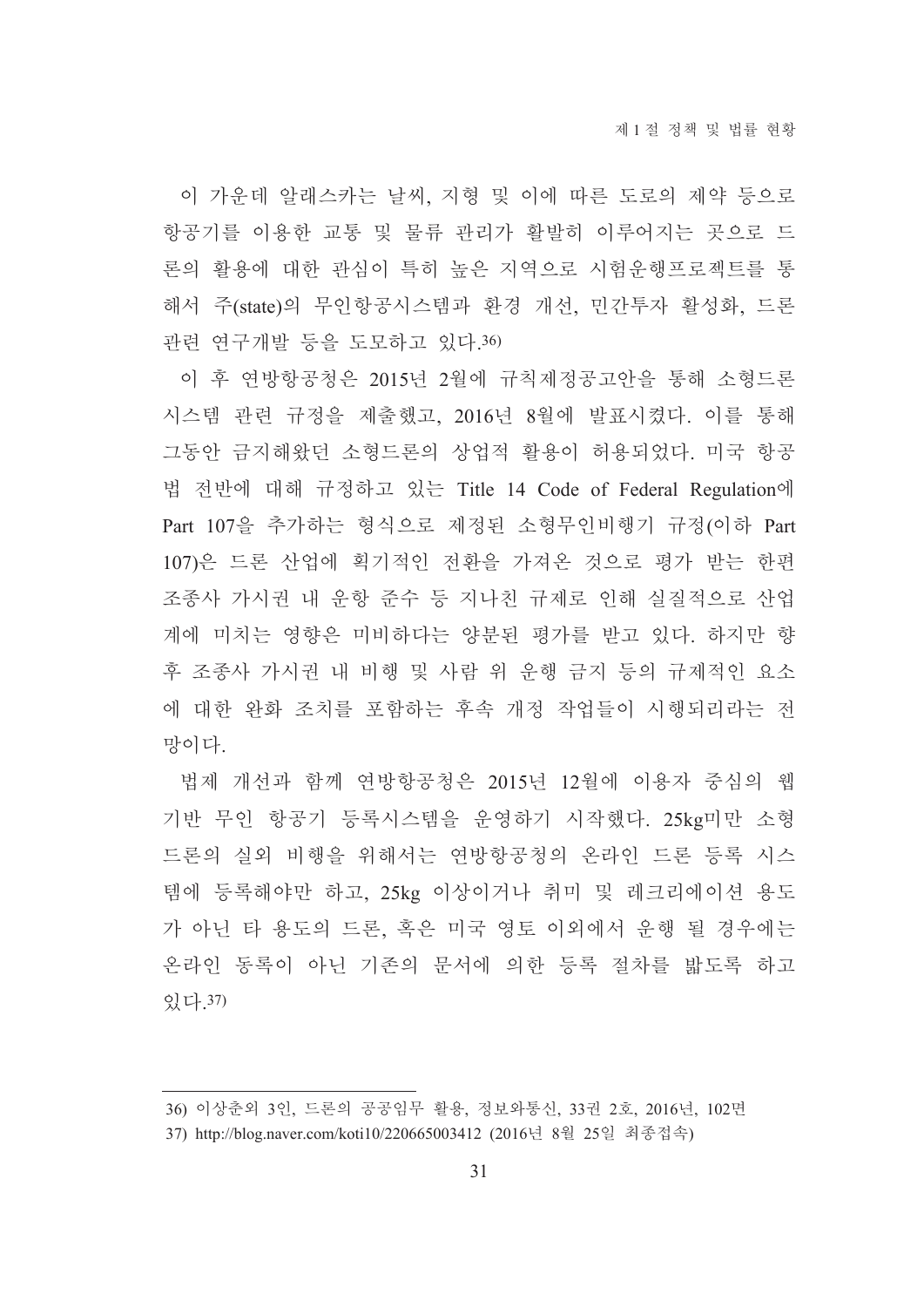#### 2. 법률 혀홧

#### (1) 연방항공청 현대화 및 개혁법

주로 군사적 목적으로 사용되던 드론의 민간 활용도가 증대하고 경 제효과를 포함한 드론의 다양한 가능성에 대한 기대가 높아지는 가운 데 2012년 2월 연방항공청은 공용 및 민간 드론의 '국가 공역 체계'로 의 통합을 위한 기본 계획 수립, 시범프로그램 운영, 북극에서의 무인 비행시스템의 사용 등에 대한 규정을 담은 「여방항공청 현대화 및 개 혁법,을 제정했다.38)

『연방항공청 현대화 및 개혁법』은 교통부 장관으로 하여금 항공 산 업계 대표 및 드론 시스템 기술을 사용하는 연방기관들과 상의하여 민간 드론 시스템이 국가공역체계에 보다 신속하고 안전하게 편입될 수 있도록 종합적인 계획을 마련하도록 요구하고 있다(제332(a)). 또한 드론시스템을 국가공역체계에 편입시키기 위한 6개의 시범프로그램을 운영하도록 규정하고 있다(제332(c)). 이와 함께 교통부 장관은 동법 제 332(a)에 의한 종합계획 수립 전에 특정 드론시스템이 국가공역체계에서 안전하게 운영될 수 있는지. 안전하게 운영되기 위한 요건에 대해서 결 정해야 한다(제333조).

#### (2) Part 107 소형드론시스템 규정

2015년 2월 23일 국가공역체계에 드론 시스템을 편입시키기 위한 노력의 일환으로 연방항공청은 국가공역체계 안에서 소형 드론 시스 템(sUAS)을 운항하기 위한 규칙을 채택하기 위해 관련 규정을 개정할 것을 제의하는 규칙제정공고를 발표하였다. 이 후 해당 규칙제정공고

<sup>38) 2012</sup>년 2월 14일에 제정된 법률 제112-95조(미국연방법전 제49편 제40101조 note). http://www.gpo.gov/fdsys/pkg/PLAW-112publ95/pdf/PLAW-112publ95.pdf (2016년 6월 10일 최종접속)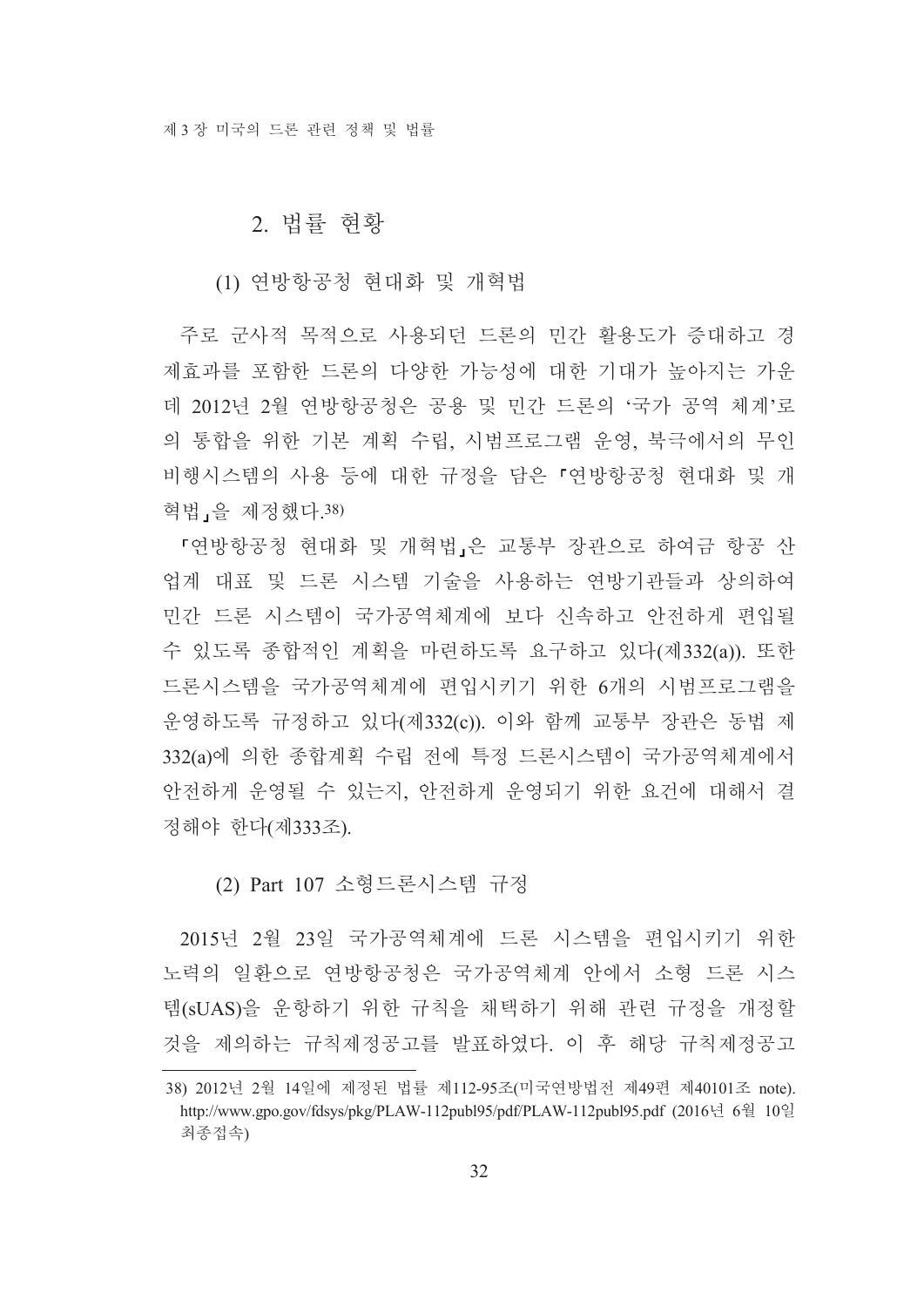에 대한 4,600건 이상의 공개 논평이 제출되었고 연방항공청은 최종적 으로 Part 107 발표하여 소형 드론 시스템을 국가공역체계에 편입시켰 다. Part 107은 감항 증명서 혹은 이의 면제나 허가 자격(COA) 없이도 여러 비(非)취미 및 비(非)오락 목적으로 소형 드론 시스템을 운항할 수 있도록 허가하고 있다. 또한, Part 107은 Part 101 부편E의 적용을 받지 않는 소형 드론 시스템 가운데 취미나 오락 목적으로 사용하는 시스템에도 적용 된다. Part 107 소형 무인항공기 시스템의 목차는 다 음과 같다.

# PART 107 소형 무인항공기 시스템39) A. 총칙 107.1 적용범위 107.3 정의 107.5 위조(falsification), 복제(reproduction) 또는 변조(alteration) 107.7 조사, 테스트, 적합성(compliance)의 제시 107.9 사고보고 B. 운영규칙 107.11 적용범위 107.13 등록, 자격부여, 감항능력(airworthiness) 지침 107.15 민간 소형 무인항공기시스템 감항능력 107.17 의료조건 107.19 조종사의 책임 107.21 유지와 조사 107.23 위험한 작동 107.25 움직이는 차량 또는 비행기에서의 작동 107.27 술 또는 약품 107.29 주간시간 작동 107.31 가시범위의 비행기 작동 107.33 육안 감시자(visual observer)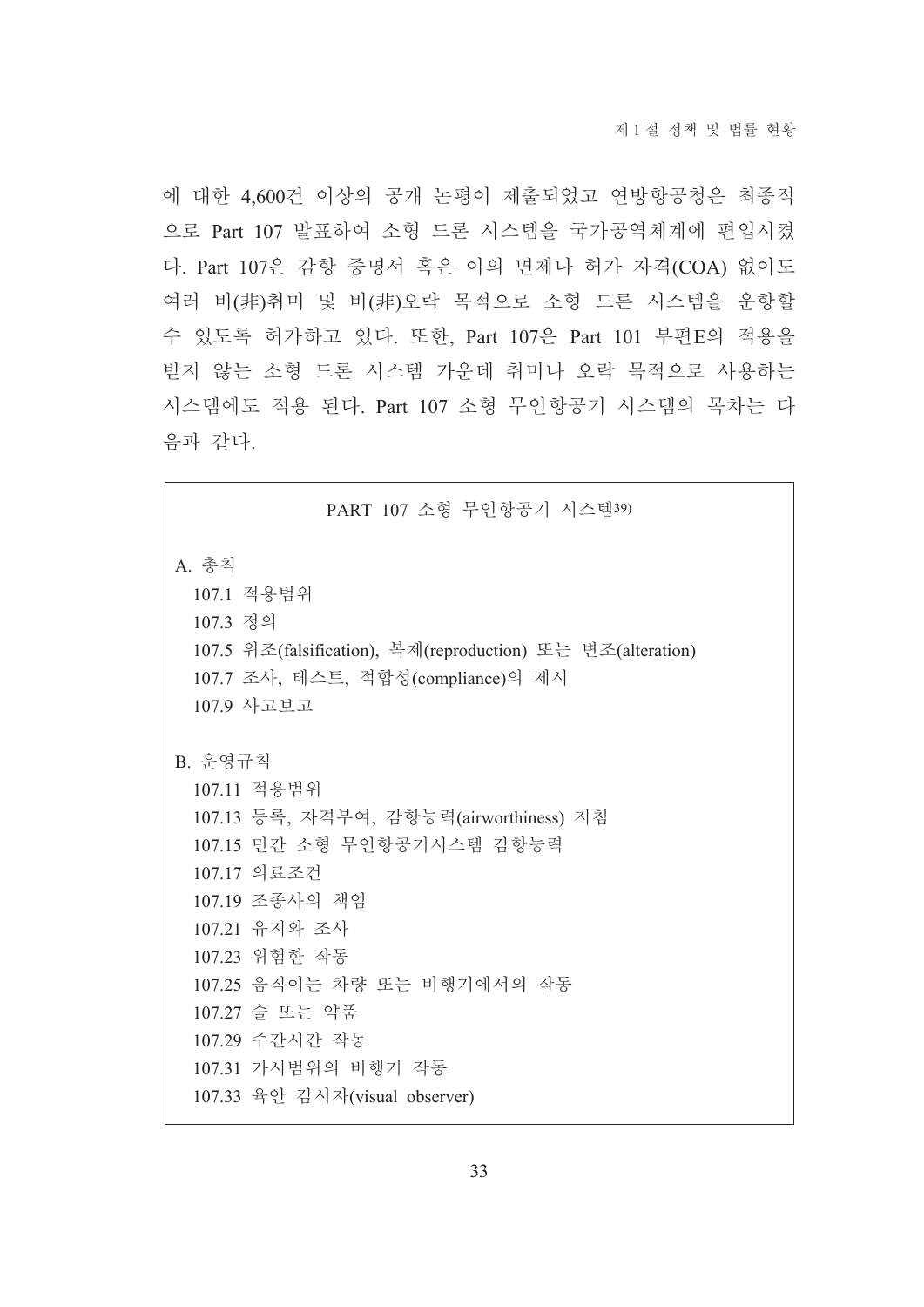107.35 복수 소형 무인항공기시스템 107.37 비행기 부근에서의 작동; 항로권한규칙 107.39 사람 위의 작동 107.41 특정의 공간에서의 작동 107.45 금지되거나 제한적인 장소에서의 작동 107.47 조종사에게 공고를 통해 지정된 특정장소에 근접했을 때의 비행제한 107.49 비행작동을 위한 비행 전(前) 친밀도강화, 점검, 그리고 조치 107.51 소형 무인항공기를 위한 작동제한 C. 조종사 자격증 107.53 적용범위 107.57 술 또는 약품을 포함한 법위반 107.59 알콜테스트에 응하지 않거나 그 결과의 제출거부 107.61 신청자격 107.63 소형 무인항공기 등급부여와 함께 무인 비행기 조종사 자격증의 발급 107.65 비행지식의 최신성(recency) 107.67 지식테스트: 일반적인 자격과 합격기준 107.69 지식테스트: 기망 또는 다른 허가되지 않은 행위 107.71 불합격후 재시험 107.73 최초 그리고 갱신지식테스트 107.75 군조종사 또는 전역 군조종사 10777 이름과 주소의 변경 107 79 자발적인 자격증의 반납 D. 소형 무인항공기 등록 및 번호부여 10787 적용범위 107.89 등록 및 번호부여(identification)

출처: 임현, 이현수, 김대인, 한국법제연구원, 2015

39) 임현, 이현수, 김대인, 위의 보고서, 58면-60면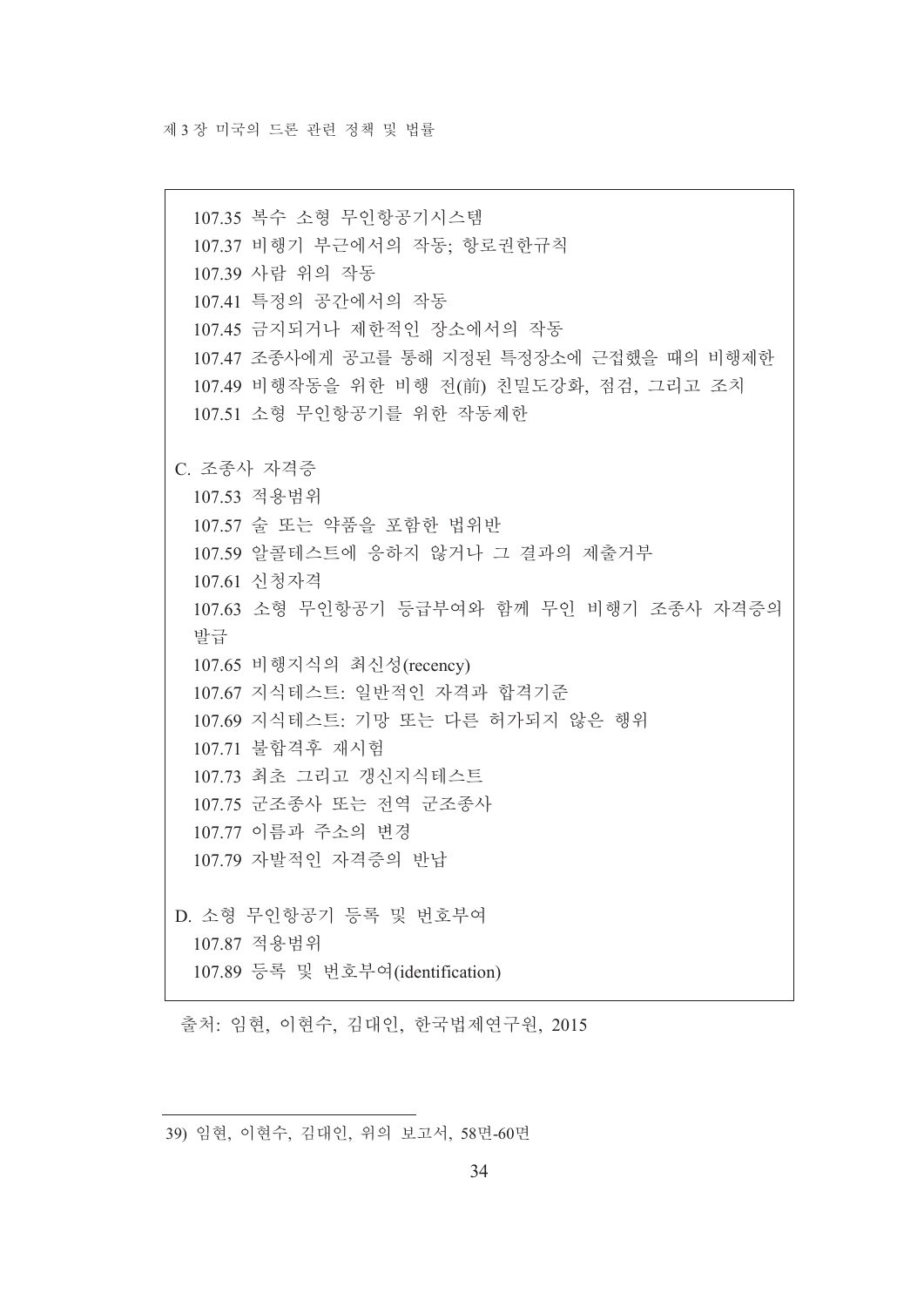(3) 프라이버시권 침해 문제

무인항공기의 국가 공역 체계 통합 논의가 진행되는 가운데 2012년 『연방항공청 현대화 개혁법』에서 고려되지 않았던 잠재적인 프라이버 시권 침해의 문제가 부각되기 시작하였다. 특히 고성능 카메라, 센서, 안면식별장치 등이 탑재된 드론을 통한 공공기관의 정보 수집과 이용 이 수정헌법 4조에 위배되는지에 대한 논의가 확산되었다.40) 이에 따 라 미국의 오바마 대통령은 2015년 메모랜덤(Memorandum)41)을 통해 연방정부부처가 드론을 이용하여 정보를 수집 이용 할 경우, 미국 헌법 및 『1974 프라이버시법(Privacy Act of 1974)<sup>42)</sup> 등 관련 연방 법 을 준수해야 한다고 강조하는 한편 '연방부처의 드론 활용 정보수집 원칙(이하 정보수집 원칙)'을 발표했다.

'정보수집원칙'에 따르면 미국 연방부처는 드론을 사용하기 최소 3 년 전에 드론을 이용해 획득한 정보의 수집 · 사용 · 보유 · 전파에 관 한 정책 및 절차가 개인의 프라이버시를 보호할 수 있는지를 검토해 야 하고 필요하다면 관련 정책 및 절차를 개선해야한다.43) '정보수집 워칙'의 주요 내용은 다음과 같다.

<sup>40)</sup> 수정헌법 제4조 : 불합리한 압수와 수색에 대하여 신체, 주거, 서류, 물건의 안전 을 확보할 국민의 권리는 침해되어서는 아니 된다. 선서나 확약에 의하여 상당하다 고 인정되는 이유가 있어 특별히 수색할 장소와 압수할 물건, 체포 · 구속할 사람을 특정한 경우를 제외하고는 영장은 발부되어서는 아니 된다 https://ko.wikipedia.org/w iki/%EB%AF%B8%EA%B5%AD\_%EC%88%98%EC%A0%95\_%ED%97%8C%EB%B2%9 5 %EC%A0%9C4%EC%A1%B0 (2016년 8월 5일 최종접속)

<sup>41)</sup> Memorandum on Promoting Economic Competitiveness While Safeguarding Privacy, Civil Rights and Civil Liberties in Domestic Use of Unmanned Aircraft Systems, Administration of Barack Obama, pp1-3, 2015

<sup>42)</sup> Privacy Act of 1974, 5 U.S.C 552a

<sup>43)</sup> 이해준, 항공대학교, 무인항공기의 사생활침해 방지를 위한 입법방향 연구:미국과 유럽의 판례 및 입법동향분석, 한국항공대학교, 2016년, 58면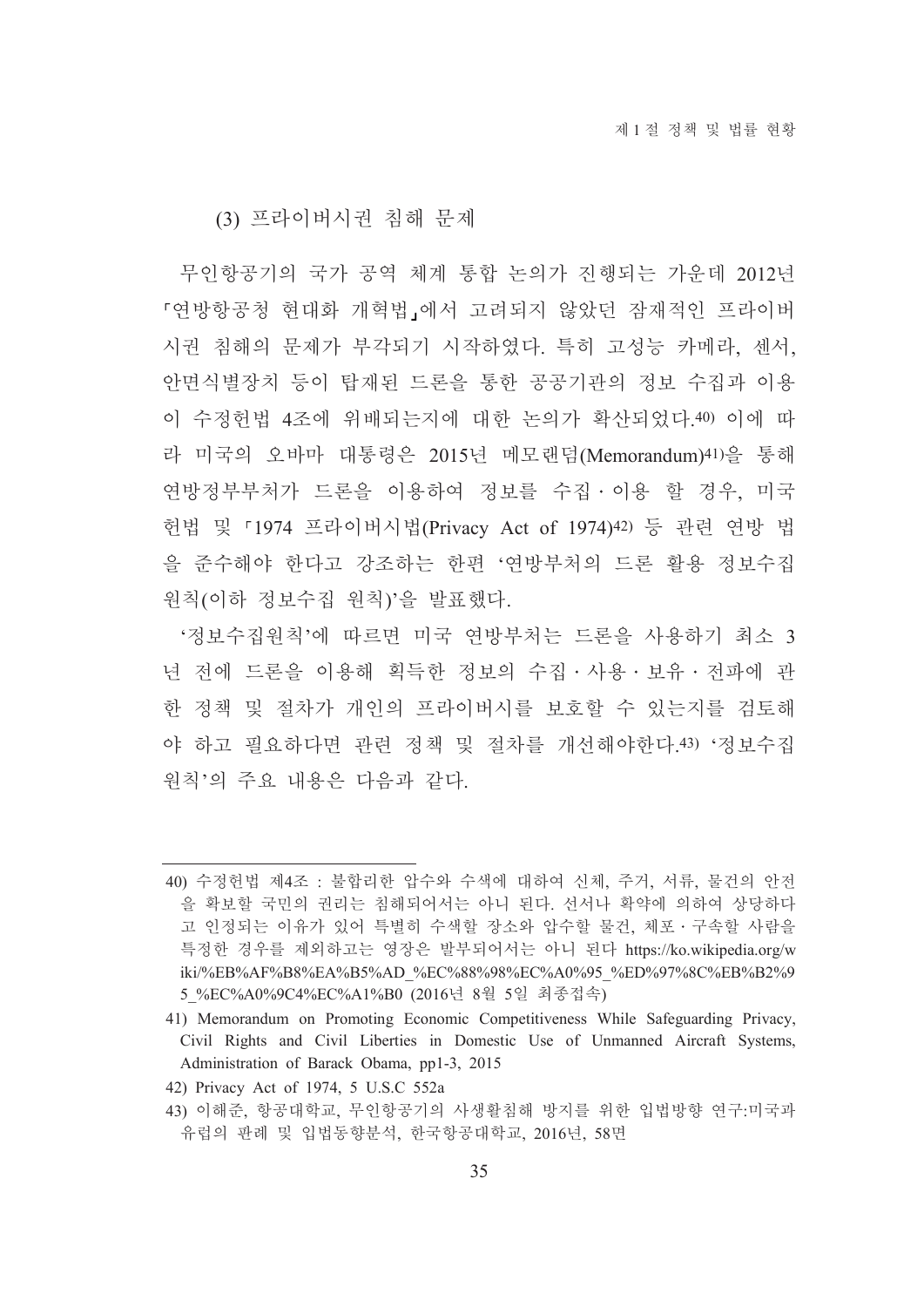| 수집 및 사용 | 무인항공기를 이용한 정보를 간접적 수집 또는 정보 수<br>집을 위한 무인항공기의 직접 이용 여부를 불문하고, 해<br>당 기관은 허가된 목적에 따른 수집, 사용의 범위 내에<br>서 정보를 수집하고 무인항공기를 활용해야 한다.                                                                   |
|---------|---------------------------------------------------------------------------------------------------------------------------------------------------------------------------------------------------|
| 보유      | 무인항공기를 이용해 수집한 정보 중 개인식별정보(PII)<br>가 있다면, 180일 이상 해당 정보를 보유하고 있어서는<br>안 된다. 단, 해당정보가 기관의 임무 상 필요적이라면,<br>1974년 프라이버시 법률에 따르는 기록체계로서 저장해<br>야 한다. 기타 법/규정에 다라 180일 이상 보유할 것을<br>필요로 한 경우에도 마찬가지이다. |
| 전파      | 1974년 프라이버시 법률에 따르지 않는 기록체계에 보<br>유한 정보를 기관 외부로 전파해서는 안 된다. 단, 법률<br>에 의거하거나 허가받은 목적에 부합하고 기관 요구사항<br>에 따른다면 가능하다.                                                                                |

표) 미 정부기관의 무인항공기 사용 정보수집 원칙44)

출처: 이해준, 한국항공대학교, 2016

현재 연방의회에도 정부기관이 드론을 이용해 영장 없이 범죄행위 에 대한 정보를 수집하는 것을 제한하는 것을 내용으로 하는 복수의 법안이 제출되어 있다.45) 이 가운데 '항공기 프라이버시 및 투명성 법 (Drone Aircfraft Privacy and Transparency Act)'46)은 드론을 통한 정보 의 수집과 보유에 대해서 엄격한 가이드라인을 제시하고 있는데, 미 국 내 드론의 비행승인을 위해서는 드론 운행 주체, 운행 장소, 수집

46) 2013년 상원의원 Edward Markey 발안

<sup>44)</sup> 이해준, 위의 논문, 59면

<sup>45)</sup> 기술상의 과제에 대해서는 Statement of Gerald L. Dillingham, Ph.D., Director, Physical Infrastructure Issues, Unmanned Aircraft Systems, Continued Coordination, Operational Data, and Performance Standards Needed to Guide Research and Development, Testimony Before the Subcommittee on Oversight, Committee on Science, Space, and Technology, House of Representatives (GAO-13-346T), February 15, 2013, pp.12-16. http://www.gao.gov/assets /660/652223.pdf (2016년 7월 15일 최종접속)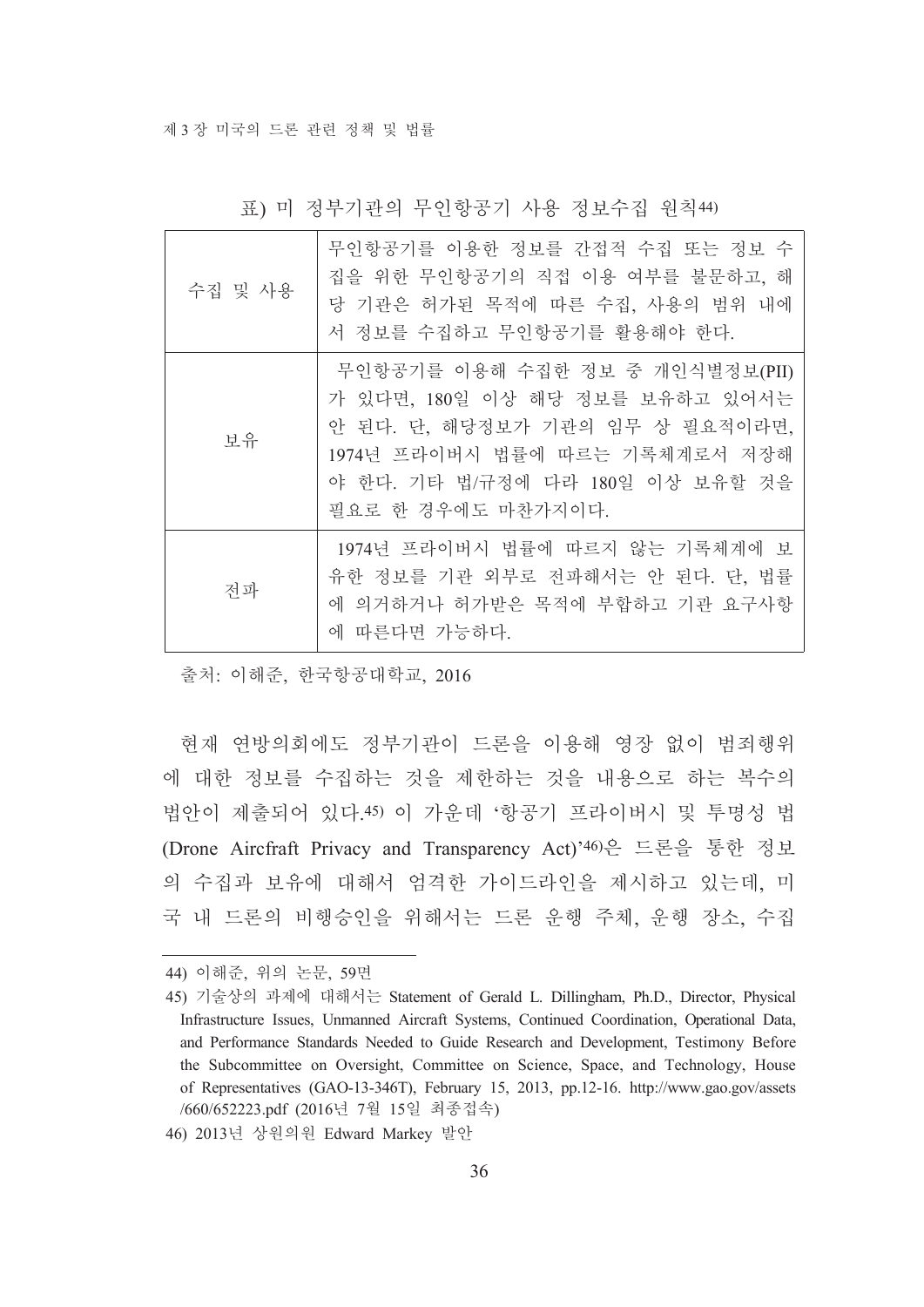데이터 종류 및 활용, 정보의 제3자 공유 등에 대해서 밝힐 것을 요 구하고 있다.47)

또한 『여방항공청 현대화 및 개혁법, 333(c)조에 따른 6개의 시험운 행프로젝트 시행과 함께 프로젝트 구역 내 프라이버시권 침해가 실질 적인 이슈로 등장하면서 연방항공청은 2013년 11월에 프라이버시 요 건을 공표했다. 연방항공청이 발표한 프라이버시 요건은 운영자가 프 라이버시 정책을 수립하여 공표할 것, 프라이버시에 관한 관계 법령 을 준수할 것, 시험구역에서 드론을 비행하는 자에게 수집 데이터의 이용과 보관에 대한 계획서 작성의 의무화 등을 규정하고 있다.48)

#### 제 2 절 드론 관련 법률 분석

1. 연방항공청 현대화 및 개혁법

(1) 입법배경

2012년에 제정된 『연방항공청 대화 및 개혁법』49)은 무인항공기시스 템(Unmanned Aircraft System: UAS)을 다루고 있으며 정의 조항, 통합 계획 수립. 시범프로그램 운영. 특정 무인항공기 시스템. 모델항공기 에 대한 특별 규칙 등을 주요 내용으로 명시하고 있다.

(2) 주요 내용

가. 정의(제331조)

'무인항공기(unmanned aircraft)'란 항공기 위 혹은 내부로부터 인간 의 직접적인 개입이 전혀 없이 운영되는 항공기를 말한다. '무인항공 기 시스템(unmanned aircraft system)'이란 조종사가 국가공역체계 안에

<sup>47)</sup> 임현, 이현수, 김대인, 위의 보고서, 63면

<sup>48)</sup> 박창석, 위의 보고서, 272면

<sup>49)</sup> Public Law 112-95.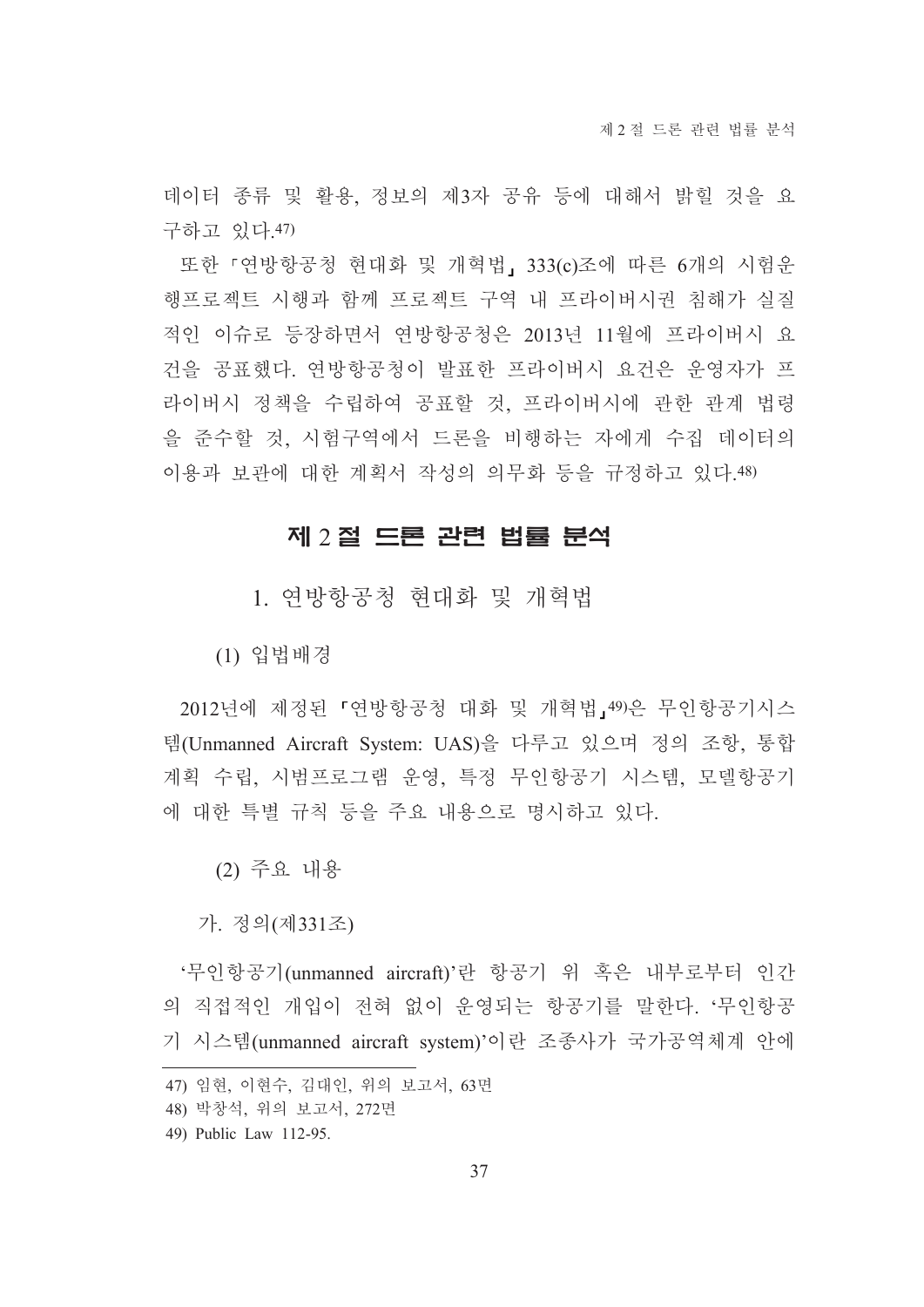서 안전하고 효율적으로 운용하는데 필요한 무인 항공기 및 관련 요 소(통신 연결 및 무인항공기를 조종하는 부품 등)들을 말한다. 그리고 '소형 무인항공기(small unmanned aircraft)'란 무게 55 파운드 미만의 무인 항공기를 의미하며 '공공무인항공기 시스템(public unmanned aircraft system)'이란 (미국연방법전 제 49편 40102조에서 정의한 바에 따른) 공공 항공기 우영에 필요한 자격과 조건을 충족하는 무인항공기 시스 템을 말하다.

나 민간 무인항공기시스템의 국가항공시스템으로의 통합(제332조)

본 법안의 제정일로부터 270일 이내에 교통부 장관은 항공 산업. 국 가공역체계에 무인항공기 시스템 기술을 사용하는 연방기관, 무인항 공기산업 대표들과 상의하여 민간 무인항공기 시스템이 국가공역체계 에 보다 신속하고 안전하게 편입될 수 있도록 종합적인 계획을 마련 해야 한다. 종합계획 수립 시, 다음의 대한 구체적인 권고사항을 포함 해야 한다.

- (A) 제 (b)관에 따라 수행해야 할 규칙제정은 다음에 대한 구체적인 권고사항을 포함해야 한다.
	- (i) 민간 무인항공기 시스템의 운영과 허가에 대한 적절한 기준 마련
	- (ii) 모든 민간 무인항공기 시스템에 감지 및 회피 성능이 포함되 도록 할 것
	- (iii) 등록과 허가증 발급을 위한 기준과 요건을 포함하여 민간 무 인항공기 시스템의 운영자 및 조종사를 위한 기준 및 요건 제정
- (B) 국가공역체계 내에서 민간 무인항공기 시스템을 안전하고 일상 적으로 운영하는 데 필요한 기술과 하부 시스템을 강화하는 가 장 적절한 방법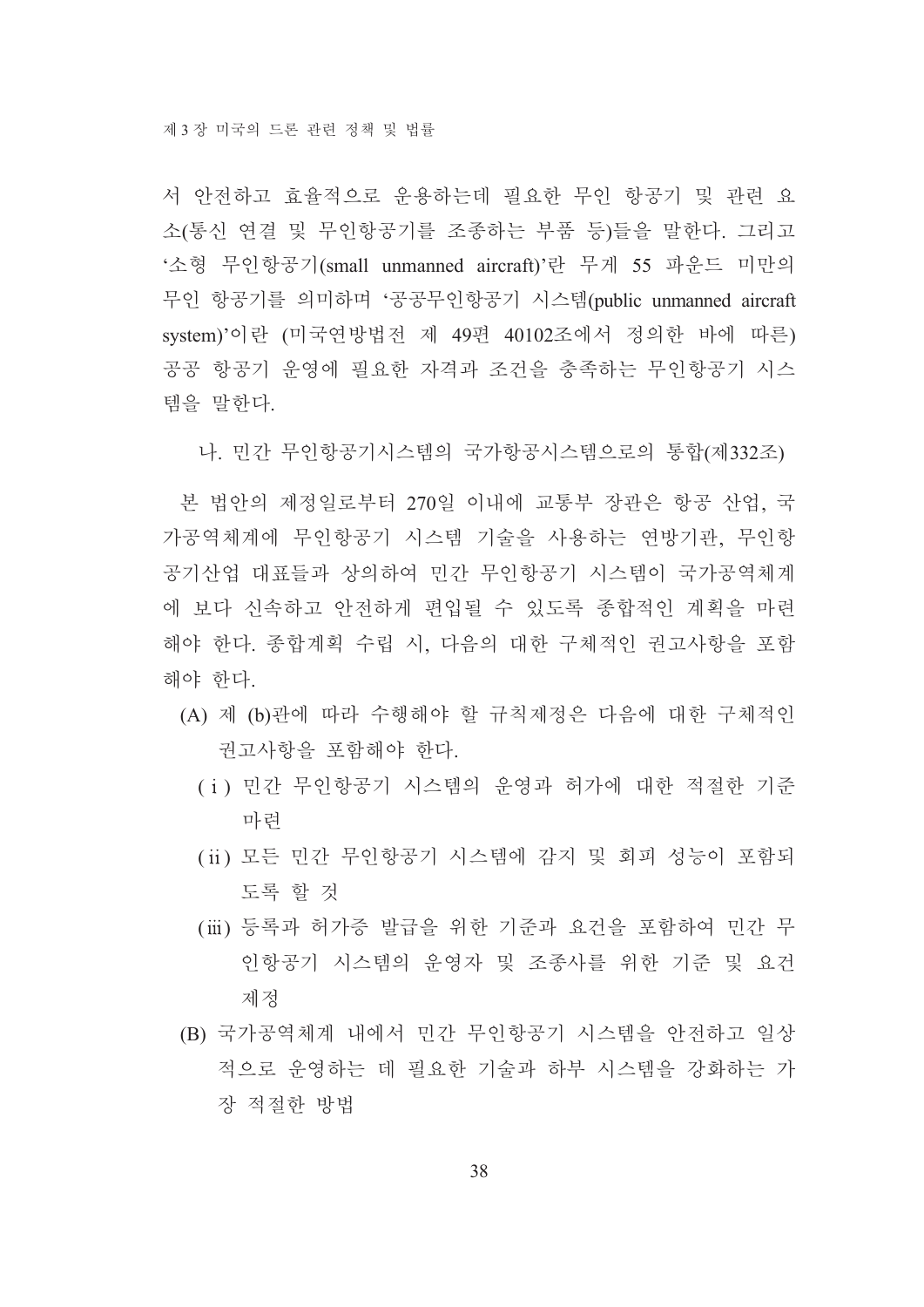- (C) 민간 무인항공기 시스템을 국가공역체계에 편입시킬 수 있는 다계적 접근법
- (D) 제 (C)호에 명시한 단계적 접근법을 위한 구체적 일정
- (E) 국가공역체계 내에서의 합동 유인 및 무인 비행임무를 위한 안 전한 영공 지정
- (F) 민간 무인항공기 시스템을 시험하는 시험 구역에서 운영할 이들 시스템에 대한 허가, 비행 기준, 항공 교통 요건을 개발하기 위 한 절차 마런
- (G) 국가공역체계 내에서 민간 무인항공기 시스템과 공공 무인항공기 시스템을 동시에 안전하게 운영할 수 있는 가장 적절한 방법
- (H) 미연방항공청의 연간 차세대 항행시스템(NextGen) 실행계획서 (혹은 다른 후속 문서)에 본 계획을 통합

위의 계획을 통해 2015년 9월 30일까지 국가공역체계에 민간 무인 항공기 시스템을 편입시켜야 한다. 본 법안의 제정일로부터 1년 이내 에 교통부 장관은 종합계획을 의회에 제출해야 한다. 또한 본 법안의 제정일로부터 1년 이내에 교통부 장관은 미연방항공청의 무인항공기 프로그램 사무국(Unmanned Aircraft Program Office, UAPO)에서 조정한 바에 따라 민간 무인항공기 시스템을 국가공역체계에 도입하기 위한 5개년 로드 맵을 승인 및 문서화 하고 항공국의 인터넷 웹사이트에 올려야 하며 매년 로드 맵을 업데이트해야 하다.

#### 다. 시범프로그램의 우영

본 법안의 제정일로부터 180일 내에 책임자는 무인항공기 시스템을 국가공역체계에 편입시키기 위한 프로그램을 6군데의 시험 구역에서 수행할 수 있도록 해야 한다. 해당 프로그램은 본 법안의 제정일로부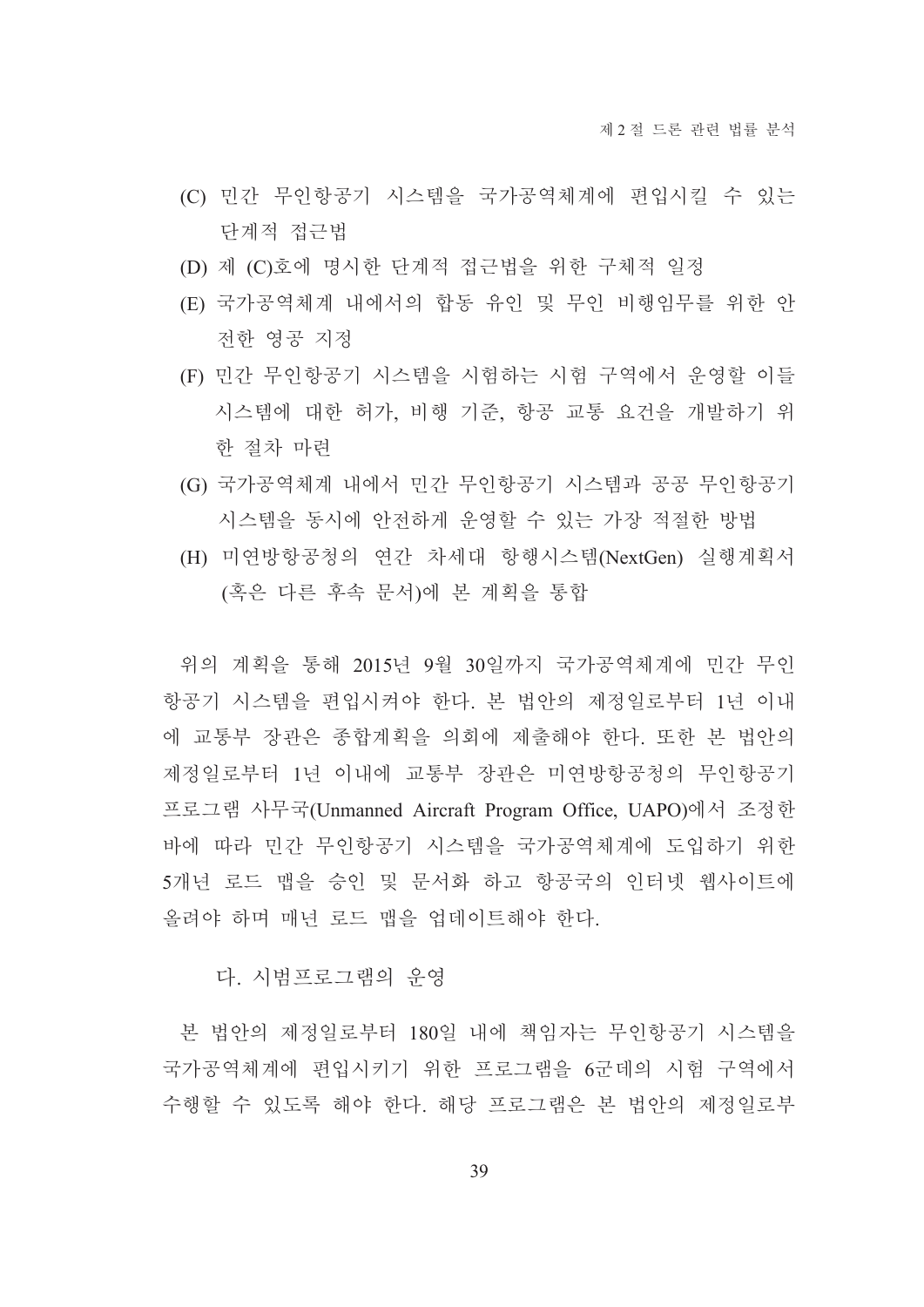터 5년 후에 만료되다. 프로그램을 실시함에 있어서 다음 사항이 주 수되어야 하다.

- (A) 국가공역체계에서 통합된 유인 및 무인 비행업무를 위한 영공 을 아저하게 지정하다.
- (B) 시험 구역에서의 무인비행 운영을 위한 허가 기준 및 항공교통 요거을 마려하다.
- (C) 미국항공우주국과 국방부와 조정하고 이들 기관의 자원을 활용 하다.
- (D) 민간 및 공공 무인항공 시스템 모두 프로그램에서 다룰 수 있 도록 한다.
- (E) 프로그램이 차세대 항행시스템과 조정될 수 있도록 하다.
- (F) 국가공역체계에 편입시키기 전, 무인항공 시스템의 안전과 관련 한 항행 절차들을 확인할 수 있도록 하다.

라. 특정 무인항공기 시스템을 위한 규칙(제333조)

본 법안의 제정일로부터 180일 이내에 교통부 장관은 본 법안의 제 332조에 따른 계획 및 규칙제정 혹은 본 법안의 제 334조에 따른 지 침의 완료 이전에 특정 무인항공기시스템이 국가공역체계에서 안전하 게 운영될 수 있는지 결정해야 한다. 그와 같은 결정 시에는 다음의 사항을 확인해야 한다.

- (1) 만약 있다면 구체적으로 어떤 유형의 무인항공기 시스템(크기, 무게, 속도, 운영 성능, 공항과 인구밀집지역과의 거리, 시야 내 에서의 운영)가 국가공역체계 사용자들에게 안전하거나 국가 보 안에 위험을 입히는 지를 파악
- (2) 면제 또는 승인 자격(Certificate of Waiver or Authorization, COA), 미 국연방법 Title 49 Section 44704에 따른 감항능력자격(Airworthiness Certificate)이 특정 무인항공기 시스템에 필요한 지 여부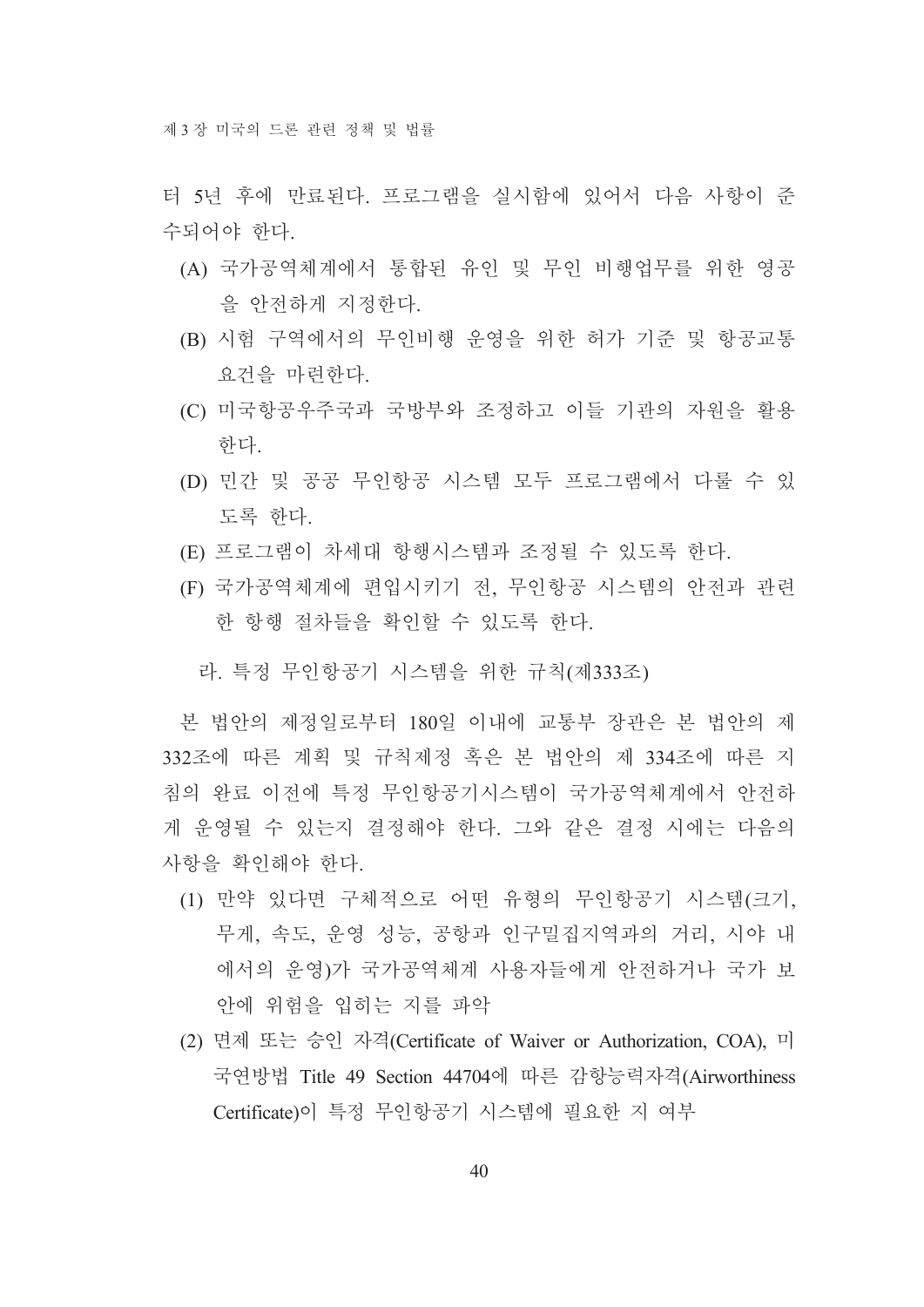이에 따르면 무인항공기 운행을 승인받기위해서는 'COA'를 받거나 감항능력 자격증을 발급받아야 하는데, 2014년 연방항공청은 526건의 면제 또는 승인자격증 신청에 대해서 526건을 허가해주었다.50) 감항 능력자격증 발급 신청 시, 신청인은 신청 대상 무인항공기시스템의 설계, 구성, 생산을 설명해야 하며, 공학적 절차, 소프트웨어 개발 및 통제, 품질보증절차 등이 포함되어야 한다.51)

마. 모델항공기에 대한 특별 규칙(제336조)

연방항공청 책임자는 다음의 조건을 충족시키는 모델항공기에 대해 서는 본 규칙을 적용해서는 안 된다.

- (1) 항공기가 취미나 오락용으로만 비행하는 경우
- (2) 항공기가 지역사회 기반의 안전 지침에 따라, 그리고 전 국가적 지역사회 기반 기관의 프로그래밍 내에서 운영될 경우
- (3) 별도로 지역사회 기반 기관에 의해 설계, 건축, 검사, 비행시험, 운영안전 프로그램에 대한 자격증을 교부 받지 아니할 시 항공 기가 무게 55파운드 미만일 때
- (4) 항공기가 그 어떠한 유인항공기를 방해하거나 유인항공기에 양 보하지 않는 방법으로 운영될 경우
- (5) 공항으로부터 5마일 이내에서 비행할 시, 항공기의 운영자는 공 항 운영자와 (공항 내에 항공교통 시설이 있을 시)공항 항공교 통 관제소에 항공기 운영에 관해 사전통보를 한 경우 (영구지역 에서 이륙하여 공항으로부터 5마일 이내에 비행하는 모형 항공 기 운영자는 공항 운영자와 (공항 내에 항공교통 시설이 있을 시)공항 항공교통 관제소와 운영 절차에 관한 상호 협의를 맺어 야 한다.)

<sup>50)</sup> 임현, 이현수, 김대인, 위의 보고서, 52-53면

<sup>51)</sup> 임현, 이현수, 김대인, 위의 보고서, 53면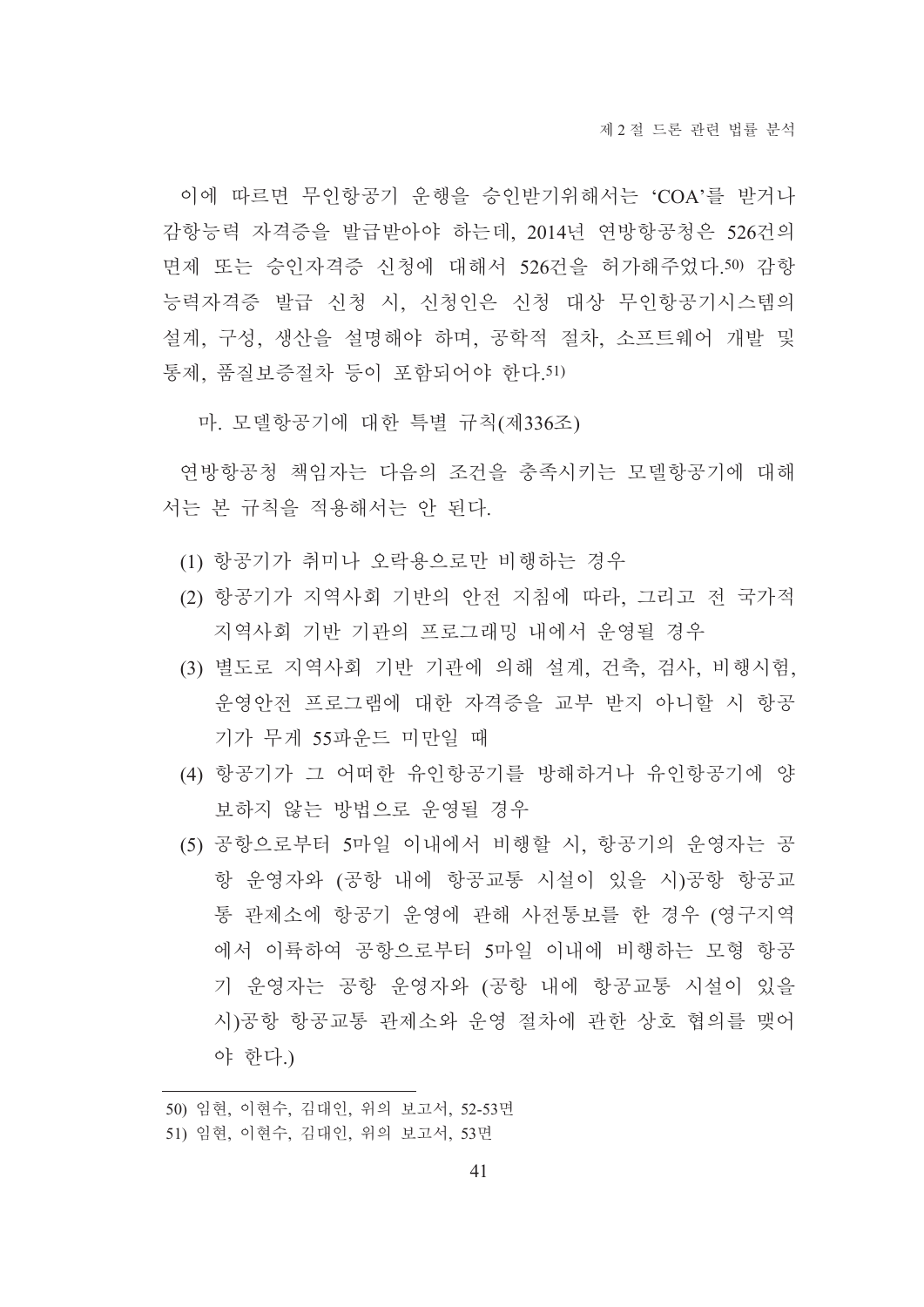- 이 때 모델항공기는 다음의 무인항공기를 말한다.
- (1) 대기 중에 비행 상태를 유지할 수 있고
- (2) 항공기를 운영하는 사람의 시야 내에서 비행되고
- (3) 취미 혹은 오락용으로 우행 된다

# 2. Part 107 소형무인항공기 규정

(1) 입법배경

2016년 6월 미국 연방항공청은 연방 항공법 일반을 다루는 Title 14 Code of Federal Regulation (14 CFR)에 Part 107을 추가하는 방식으로 「소형 무형비행기 시스템규칙(이하 Part 107)」을 제정하였다. Part 107 은 운항규칙, 무인항공기 조종사 자격증명 등을 주요 내용으로 담고 있으며 다음과 같이 요약 된다.

(2) 주요내용

#### FAA Part 107 주요 규정 요약52)

|       | - 무인항공기는 무게 55 파운드(25kg) 미만이어야 함  |
|-------|-----------------------------------|
| 우영 제한 | - 시야선(VLOS) 내 운영에만 해당; 무인항공기는 항공기 |
|       | 의 원격조종사 및 소형 무인항공기 시스템(UAS)의 비    |
|       | 행을 조종하는 사람의 VLOS 내에만 머물러야 함. 그    |
|       | 렇지 않으면 무인항공기는 시각적 관찰자의 VLOS 내     |
|       | 에만 머물러야 함.                        |
|       | - 시력 교정 렌즈 외의 그 어떠한 장비의 도움 없이 항   |
|       | 공기를 시각적으로 관찰하는 사람들을 위해 소형 무인      |
|       | 항공기는 항시 항공기의 원격조종사 및 소형 무인항공      |
|       |                                   |

<sup>52)</sup> https://www.faa.gov/uas/media/Part 107 Summary.pdf (2016년 25일 최종접속)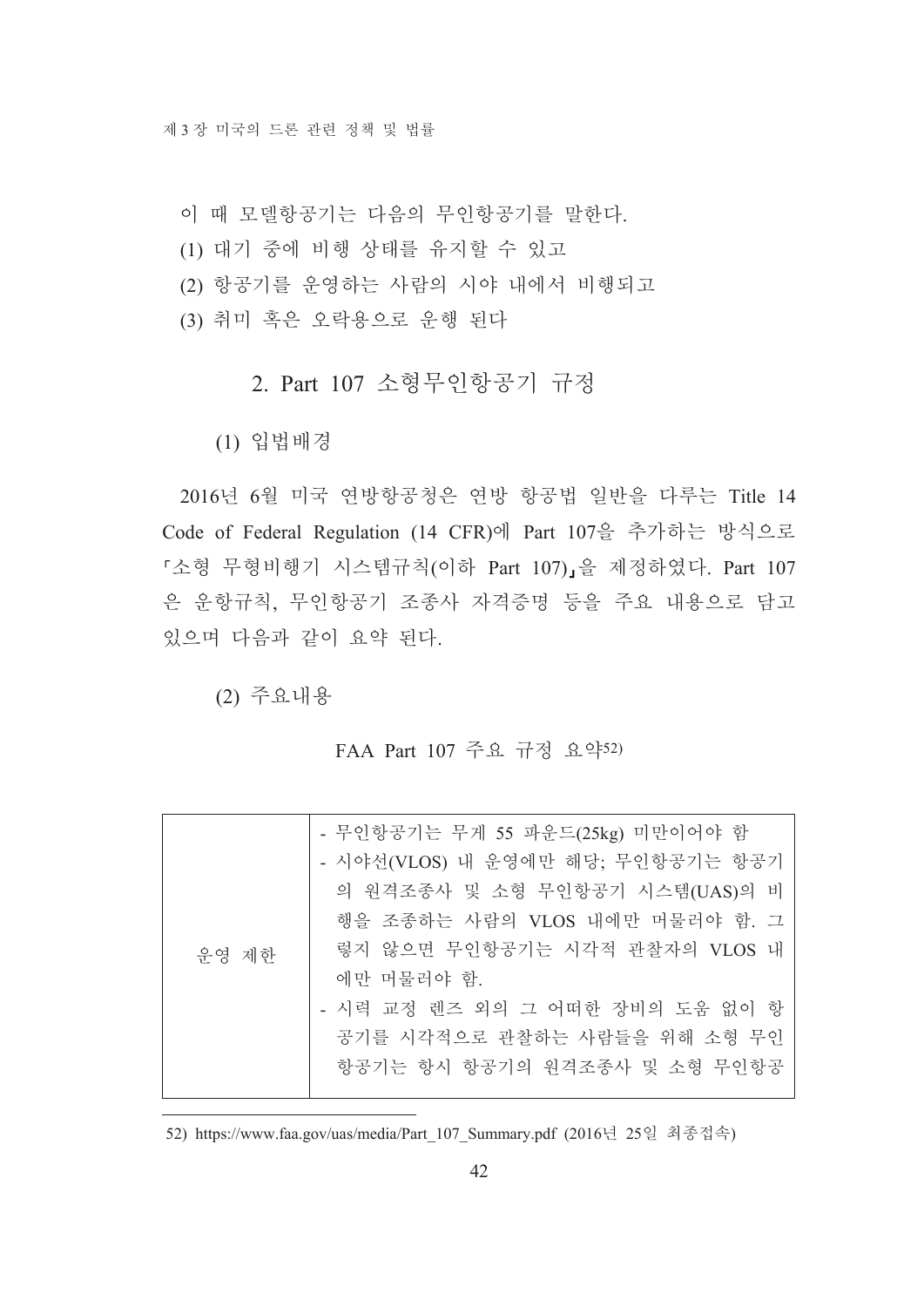| 기 시스템(UAS)의 비행을 조종하는 사람으로부터 충       |
|-------------------------------------|
| 분히 가까운 거리에 머물러야 함                   |
| - 소형 무인항공기는 비행 작업에 직접적으로 관련되지       |
| 않은 사람들 머리 위, 지붕에 덮인 구조물 아래, 가려      |
| 진 정지된 차량 안에서 운영될 수 없음               |
| 햇빛이 있을 때에만 운영. 혹은 적절한 충돌방지 라이       |
| 트를 장착한 채로 민간박명(현지 시각으로 공식 일출로       |
| 부터 30분 전, 공식 일몰로부터 30분 이후)까지만 운영    |
| - 다른 항공기에 경로를 양보해야 함                |
| - 1인칭 시점의 카메라만으로는 "감지 및 회피" 요건을     |
| 충족하지는 않으나 해당 요건이 다른 방법으로 충족될        |
| 시 1인칭 시점 카메라를 사용할 수 있음              |
| - 최대 대지속도는 시속 100마일. (87노트)         |
| - 최대 고도는 지상고도 400피트 혹은 지상고도 400피트   |
| 보다 높을 시 구조물의 400피트 선 내에 머물러야 함      |
| - 최소 기상 시계는 통제소로부터 3미터임             |
| - 항공교통관제 허가가 있을 경우 B, C, D, E 등급 공역 |
| 에서 운영 가능                            |
| - 항공교통관제 허가 없이도 G 등급 공역에서 운영 가능     |
| - 원격조종사 혹은 시각적 관찰자는 반드시 한 번에 하      |
| 나의 무인항공기를 운영해야 함                    |
| 해당 지역의 인구 밀도가 낮지 않은 이상 이동 중인        |
| 차량에서 항공기를 운영할 수 없음                  |
| - 위험한 물질을 운반하여서는 안 됨                |
| - 원격조종사는 비행 사전조사 수행 필수              |
| - 외국 국적의 소형 무인항공기는 제 375편의 요건을 충    |
| 족하면 제 107편에 따라 운영할 수 있음             |
| 소형 무인항공기의 외부 탑재물이 항공기에 단단히 고        |
| 정되어 있고, 비행 특성이나 항공기 조종성에 불리한        |
| 영향을 미치지 아니하면 외부 탑재물을 소형 무인항공        |
| 기에 탑재할 수 있음                         |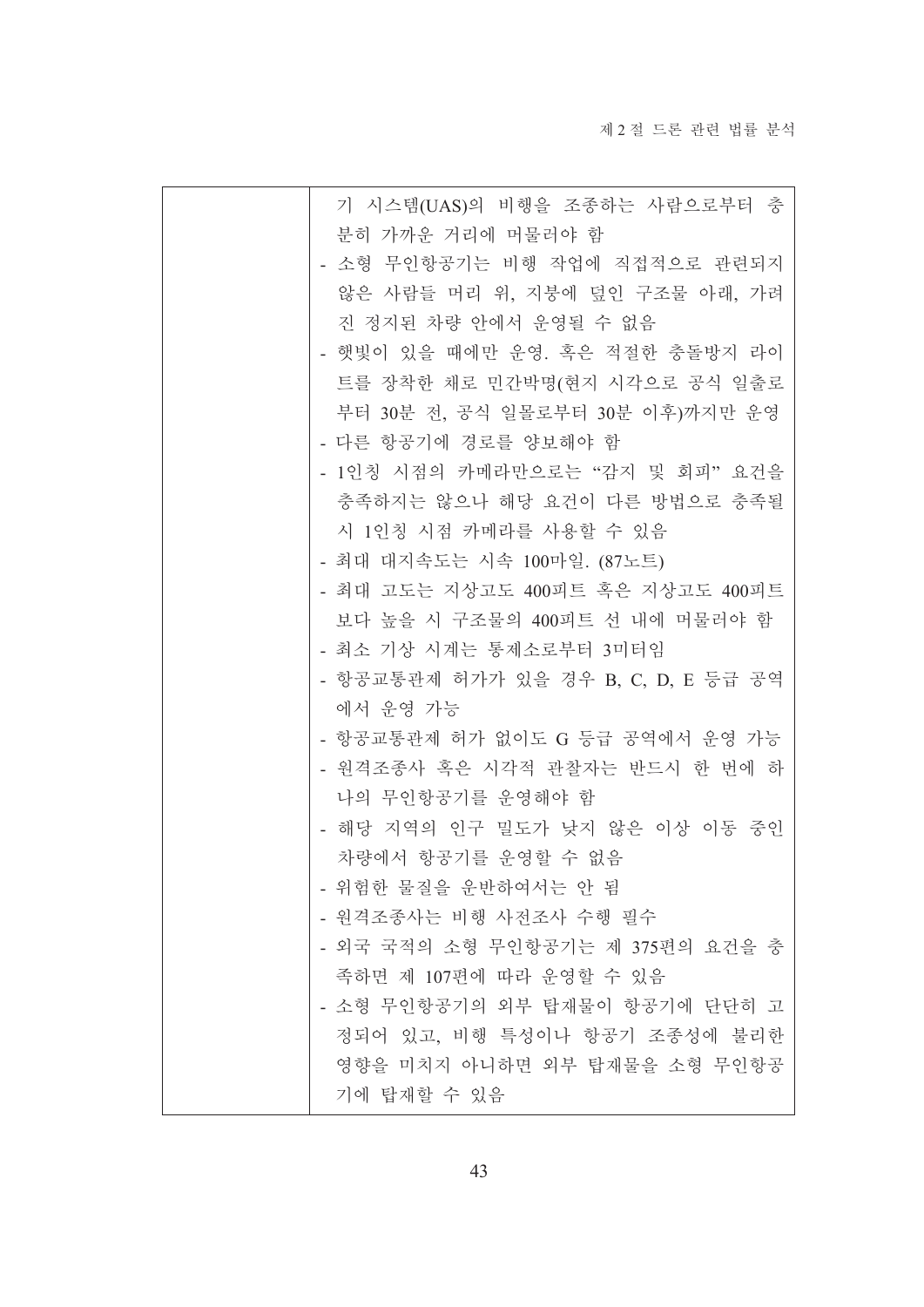#### 제 3 장 미국의 드론 관련 정책 및 법률

|                  | - 다음의 조건 하에 보상이나 고용의 대가로 운송이 가<br>능 함:                                                                                                                                                                                                                                                                                                                                                                                                                                                      |
|------------------|---------------------------------------------------------------------------------------------------------------------------------------------------------------------------------------------------------------------------------------------------------------------------------------------------------------------------------------------------------------------------------------------------------------------------------------------------------------------------------------------|
|                  | ○ 탑재된 시스템, 탑재물, 화물을 포함하는 항공기의<br>총 무게가 55 파운드를 넘지 않을 때<br>○ 비행이 VLOS 내에서 이루어지고 움직이는 차량이<br>나 항공이 상에서 운영이 이루어지지 않을 경우<br>○ 국가의 경계 내에서 온전히 모든 비행이 이루어지<br>고 (1) 영공을 통해 하와이와 하와이 외부에 위치<br>한 지역 간의 이동, (2) 컬럼비아 특별구 및 특별<br>구 내의 지역 간의 이동, 혹은 (3) 미합중국의 영<br>토 혹은 소유물과 동일한 영토 혹은 소유물 내의<br>다른 지역 간의 이동이 이루어지지 않은 경우<br>- 신청인이 면제 자격에 따라 안전하게 운영할 수 있음을<br>증명하면 위에서 논의한 대부분의 제약은 면제 가능                                                                                                          |
| 워격조종사<br>자격 및 책임 | - 소형 무인비행시스템을 운영하는 자는 반드시 소형 USA<br>등급의 원격조종 비행사 자격증을 소지하고 있거나 원<br>격조종사 자격증(원격조종사)을 소지한 사람의 직접적<br>감독을 받아야 함<br>- 원격조종사 자격을 취득하려면 다음을 반드시 수행해야 함.<br>○ 다음의 두 가지 중 하나의 방법으로 항공 지식을<br>증명해야 함:<br>• 미연방항공청이 승인한 지식 시험 센터에서 초기<br>항공 지식 시험을 통과 하거나<br>· 연수생 조종사 자격증이 아닌 제 61편의 조종사<br>자격증을 소지하고, 현재 기준 24개월 이내에 비행<br>평가를 이수하고, 미연방항공청이 제공하는 소형<br>USA 온라인 훈련 과정을 이수<br>○ 미교통안정청에서 심사를 받는다.<br>○ 적어도 16세 이상이 되어야 한다.<br>- 제 61편의 조종사 자격증 소지자는 영구 자격증 신청<br>서를 제출하는 즉시 임시 원격조종 자격증을 받을 수<br>있음 |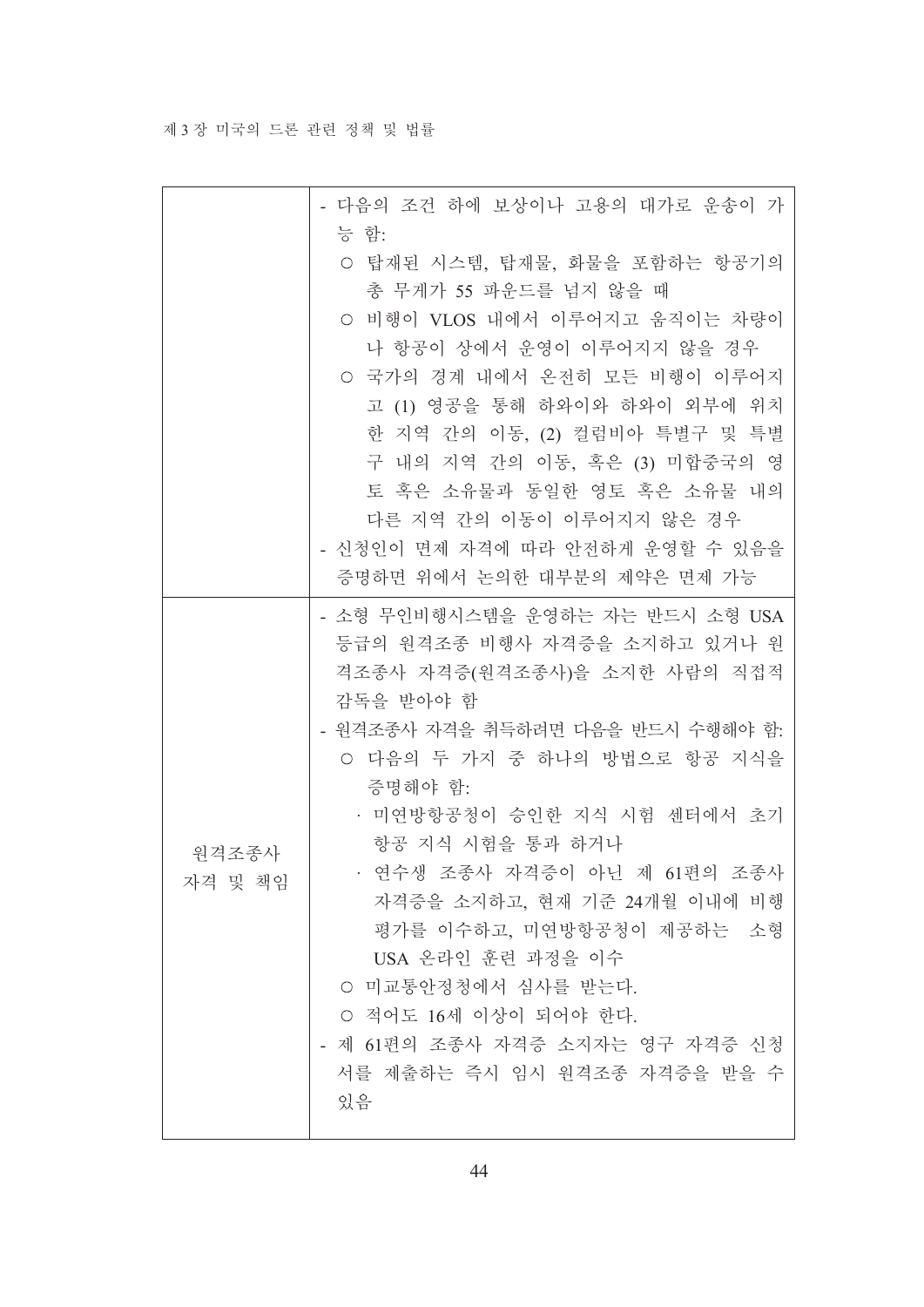|        | - 관련 국제 기준이 마련될 때까지 외국에서 자격증을<br>발급받은 USA 조종사는 미연방항공청에서 발행한 소<br>형 USA 등급의 원격조종 자격증을 받아야 함                                                                                                                                                                                                     |
|--------|------------------------------------------------------------------------------------------------------------------------------------------------------------------------------------------------------------------------------------------------------------------------------------------------|
|        | 원격 조종사는 다음을 반드시 수행해야 함.<br>- 요청을 받은 즉시 미연방항공청이 소형 USA에 대한<br>조사 혹은 시험을 수행할 수 있도록 하고 관련 문서/<br>기록을 규칙에 따라 보관해야 함<br>- 항공기 운영에 의해 심각한 부상, 의식 불명, 혹은 최<br>소 500불의 재산상 피해가 발생했을 시 이를 미연방항<br>공청에 발생일로부터 영업일 기준 10일 이내에 보고해<br>야 함<br>- 특정 항공기 및 통제소 시스템 확인을 포함한 비행<br>사전 점검을 실시하여 소형 UAS가 안전한 조건에서 |
|        | 운영해야 함<br>- 소형 무인항공기가 §91.203(a)(2)에서 명시한 기존 요<br>건을 준수할 수 있도록 한다.<br>원격조종사는 운항 중 비상사태에 대응하는데 있어 본<br>규칙의 요건에서 벗어날 수 있음                                                                                                                                                                        |
| 항공기 요건 | - 미연방항공청 내공성 자격증은 반드시 필요하지는 않<br>다. 그러나 원격 조종사는 소형 UAS에 대한 비행 사전<br>점검을 실시하여 안전한 조건에서 운영될 수 있도록<br>해야 함                                                                                                                                                                                        |
| 모델 항공기 | - 미공법 112-95의 제 336절에서 명시한 기준에 모두 부<br>합하는 모형 항공기일지라도 제 107편은 모형 항공기<br>에는 적용되지 않는다.<br>- 모형 항공기 운영자로 하여금 NAS의 안전을 해치는<br>행위를 금지함으로써 제 101편의 미연방항공청 집행<br>권한을 성문화한다.                                                                                                                           |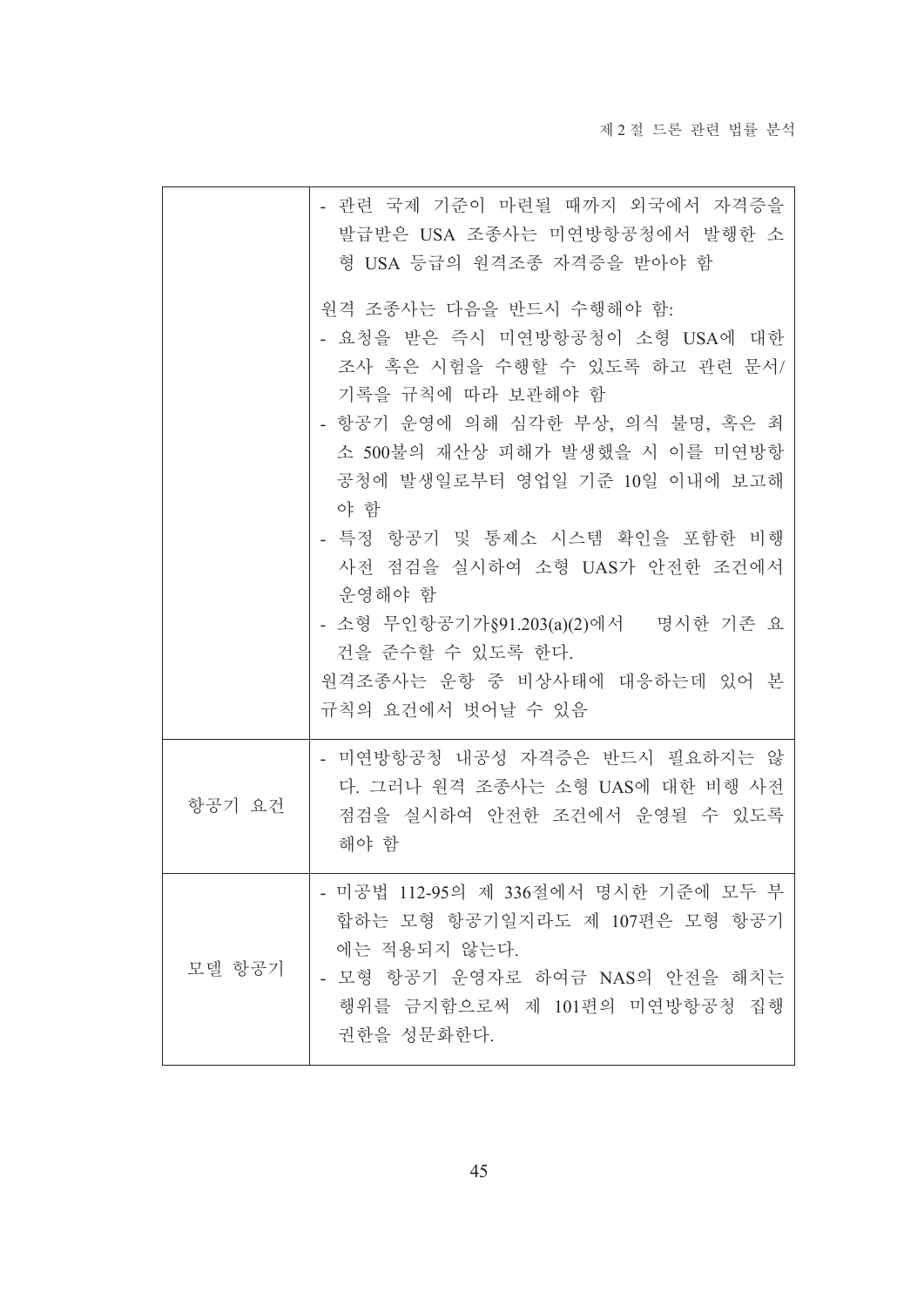Part 107편 규정은 다음의 요건을 충족시키는 모델무인항공기에는 적용되지 않는다 53)

- •엄격히 취미 혹은 오락 목적으로만 비행하는 항공기
- 지역사회 기반의 안전지침에 따라, 그리고 전국의 지역사회 기반 기관의 프로그래밍 내에서 운항되는 항공기
- •별도로 설계, 제작, 조사, 비행시험, 지역사회 기반 기관에서 관리하는 운항 안전프로그램에 대한 면허를 별도로 받은 바 가 없는 이상 55 파운드를 넘지 않는 항공기
- 모든 유인항공기의 운항을 방해하지 않고 항로를 양보하는 방법으로 운항되는 항공기
- 공항으로부터 5마일 내에서 비행할 시, 항공기 운영자가 공 항 운영자 및 (공항 내에 항공교통관제 시설이 위치한 경 우) 공항의 항공교통관제탑에 항공기 비행에 관한 사전 통 보를 한 경우
- · 대기권에서 비행을 유지할 수 있는 항공기.
- 항공기를 조종하는 사람의 시야 내에서 비행하는 항공기.
- •미국 밖에서 이루어지는 우항

가 정 의

여방항공청은 Part 107 규정과 관련하여 주요 개념 및 용어에 대해 다음과 같이 정의하고 있다 54)

| 개 념                       | 정 의                |
|---------------------------|--------------------|
| 소형무인항공기                   | 기내에 탑재되어 있거나 항공기에  |
| (small unmanned aircraft) | 부착되어 있는 모든 것을 포함하여 |

<sup>53)</sup> FAA, Advisory Circular(Part 107 guidance), 2016. June 21, p4-1

<sup>54)</sup> FAA 위의 자료, 4-2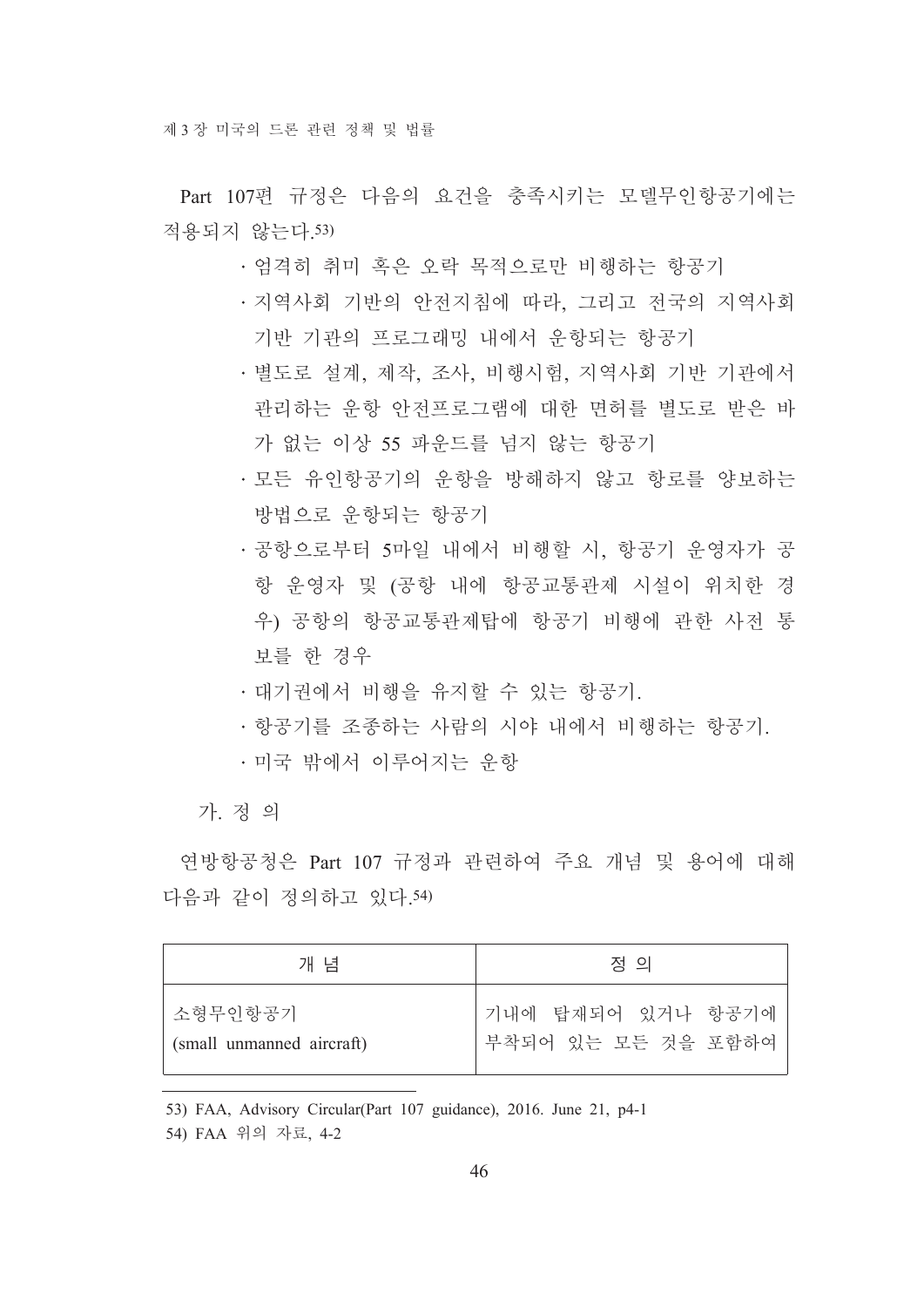| 개 념                                            | 정 의                                                                                                                   |
|------------------------------------------------|-----------------------------------------------------------------------------------------------------------------------|
|                                                | 무게가 55 파운드 미만인 무인항공<br>기로서 항공기 기내 혹은 기체 위<br>에서 이루어지는 인간의 직접적 개<br>입의 가능성 없이 비행할 수 있는<br>항공기                          |
| 소형무인항공기시스템<br>(small unmanned aircraft system) | 소형 무인항공기 및 이와 관련된<br>구성요소(통신 회선, 소형 무인항공<br>기를 제어하는 부품 포함)로서 국가<br>공역체내에서 소형 무인항공기를 안<br>전하고 효율적으로 운항하는 데 필<br>요한 시스템 |
| 원격기장<br>(remote pilot in control, PIC)         | 소형 무인항공기 시스템 등급의 워<br>격 조종사 면허를 가지고 제 107편<br>에 따라 이루어지는 소형 무인항공<br>기 시스템의 운항과 안전에 대한<br>최종 권한과 책임이 있는 자              |
| 조종장치 조작자<br>(person manipulating the controls) | 기장 외의 인물로서 원격 기<br>워격<br>장의 감독 하에 소형 무인항공기<br>시스템의 비행을 제어하는 사람                                                        |
| 시각적관찰자<br>(visual observer, VO)                | 비행 승무원의 일원으로서 활동하<br>는 자로 소형 무인항공기 원격 기<br>장과 다른 항공 교통 혹은 상공이<br>나 지상의 물체를 관찰하고 피하기<br>위해 조종장치를 조작하는 사람을<br>돕는 자      |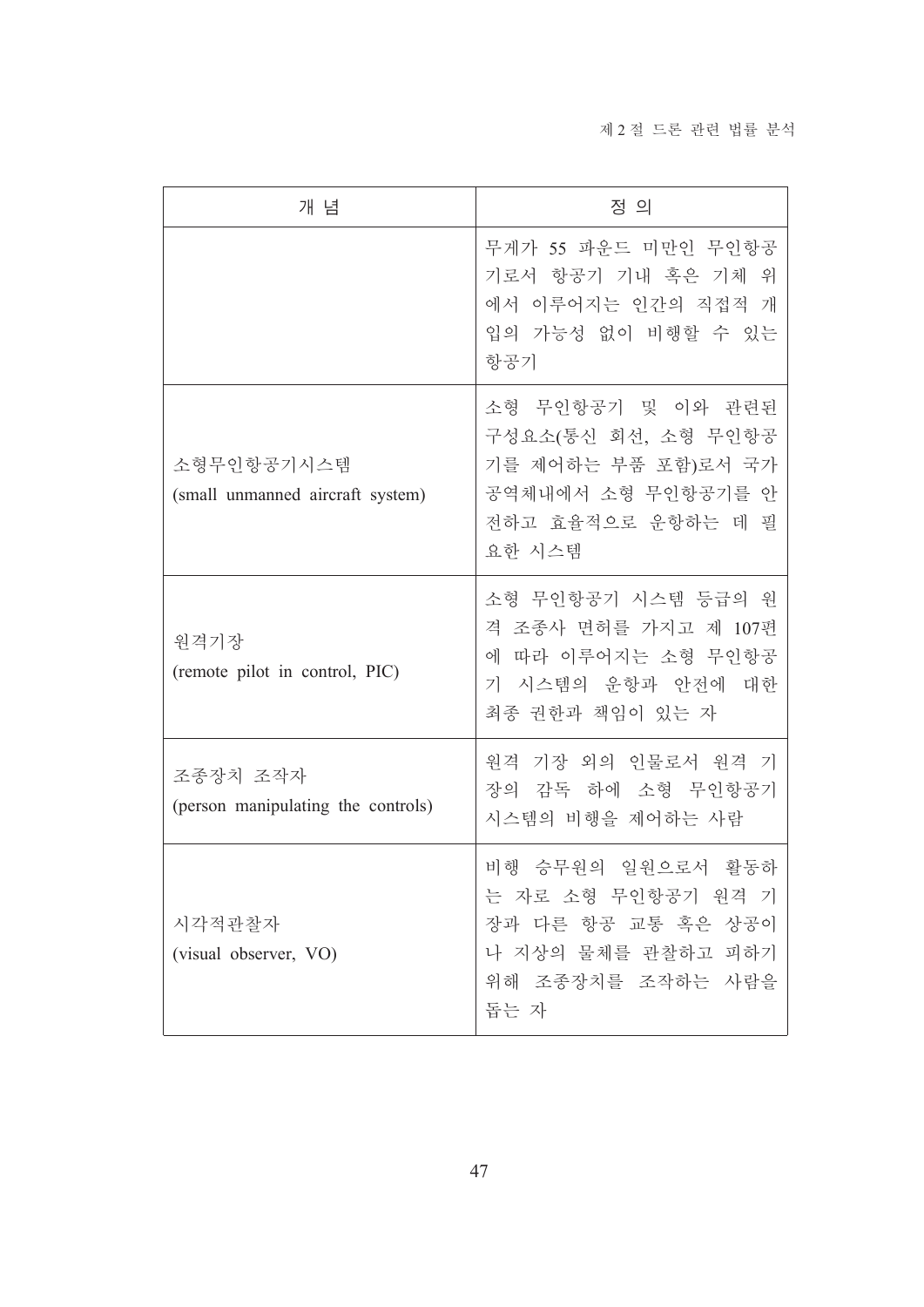나. 항공기 등록

연방규정집 제 14권 47편 혹은 48편에서 규정한 바에 따라 소형 무 인항공기를 운항하기 전에 반드시 등록해야 한다. 제 48편은 미국 영 해선 내에서만 운항할 소형 무인항공기에 대하여 간편한 온라인 등록 옵션을 제정하는 규정이다. 온라인 등록을 위한 웹사이트 주소는 http: //www.faa.gov/uas/registration/이다. 소형 무인항공기 시스템 등록과 표 시에 관련된 지침은 http://www.faa.gov/licenses certificates/aircraft certific ation/aircraft registry/에서 확인할 수 있다.55) 그렇지 않으면 소형 무인 항공기 시스템을 유인항공기와 마찬가지로 제 47편에 따라 등록할 수 도 있다.56)

다. 원격조종사 면허 및 자격

유인항공기의 기장이 그러하듯. 소형 무인항공기 시스템의 원격 기 장 또한 본인의 무인항공기 운항에 있어서 직접적 책임 및 최종 권한 을 가진다.57) 조정 장치를 조작하는 사람도 특정 조건 하에서 비행활 동에 참여할 수 있다. 국가공역체계에서 소형 무인항공기 시스템을 운 영하는 원격 기장은 소형 무인항공기 시스템 운항 전에 반드시 미 연 방항공청에서 발행한 소형 무인항공기 시스템 등급의 원격 조종사 면 허를 취득해야 한다. 소형 무인항공기 등급의 원격 조종사 면허를 신 청하는 자는 다음의 자격 규정을 반드시 충족하고 유지해야 한다.58)

- (a) 적어도 16세 이상이어야 한다.
- (b) 영어를 읽고, 말하고, 쓰고, 이해할 수 있다. 그러나 미 연 방항공청은 청각장애와 같은 의학적 이유로 이러한 요건 중 하나를 충족하지 않더라도 예외를 이정하다.

<sup>55)</sup> FAA, 위의 자료, 5-3

<sup>56)</sup> FAA, 위의 자료, 5-3

<sup>57) 14</sup> CFR 107.19

<sup>58) 14</sup> CFR 107.61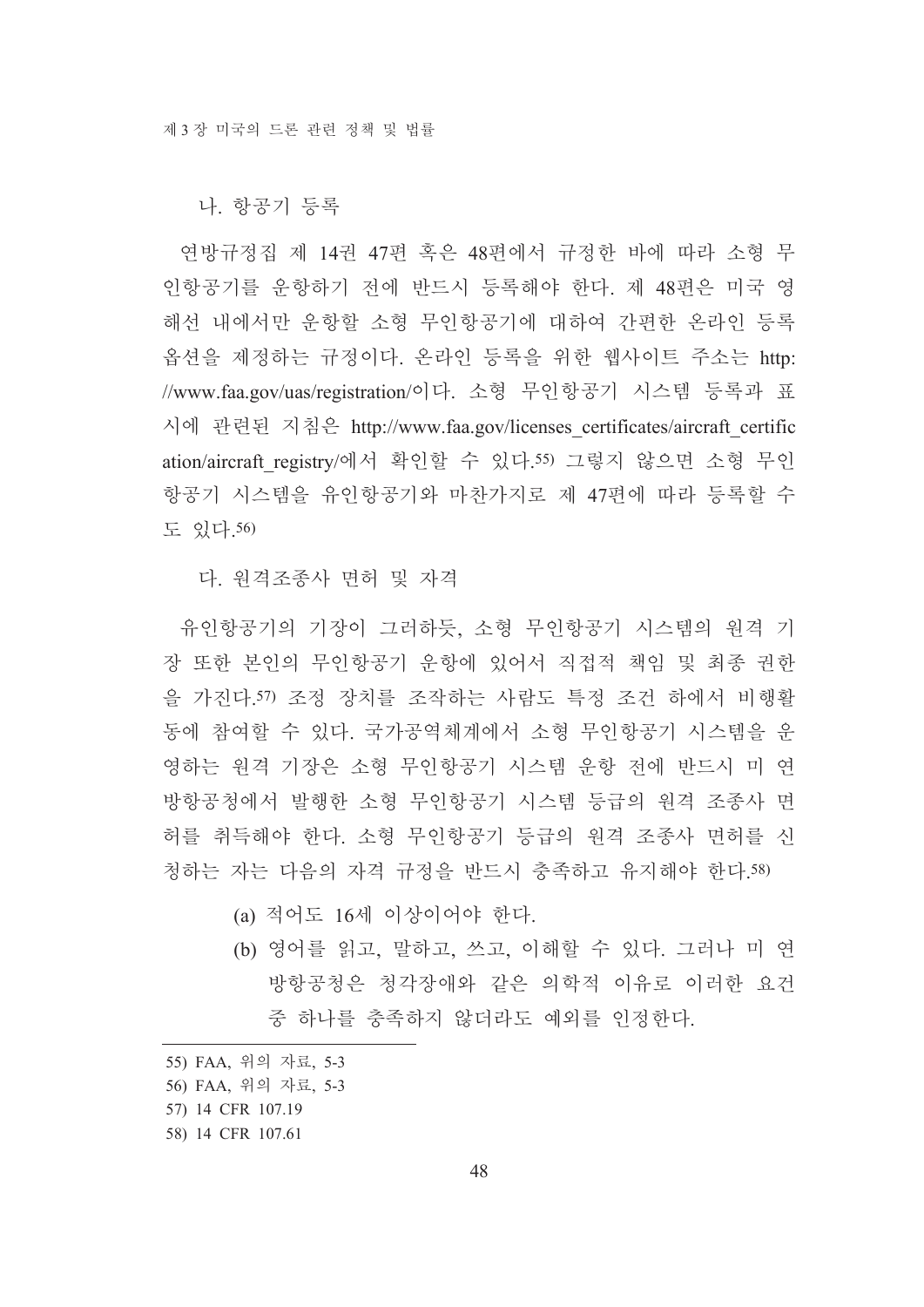- (c) 소형 무인항공기의 안전한 운항을 방해하지 않은 신체적. 정신적 조건을 갖춘다.
- (d) 미 연방항공청에서 승인한 지식시험센터(KTC)에서 초기 항공학 지식시험을 통과한다.

그러나 학생 조종사 면허를 가진 자를 제외하고 미 연방규정집 제 14권 61편에 따라 조종사 면허를 이미 취득한 자, 그리고 최근 24개 월 이내에 제 61편에 따라 비행 복습을 완료한 자는 제 107편의 온라 인 훈련 과정만 성공적으로 이수하면 된다.59)

원격 기장은 비행 활동 중에 언제라도 쉽게 확인 할 수 있도록 본 면허를 항시 소지하고 있어야 한다. 또한, Part 107은 소형 무인항공기 에 대한 제어권을 면허를 가진 원격 조종사들 간에 이관할 수 있도록 허가하고 있다.60) 두 명 이상의 유(有)면허 원격 조종사 간의 조종권 이관(즉, 원격 기장 지명)은 무인항공기를 시야 내에서 유지할 수 있 고 통제를 상실하지 않는 선에서 가능한데 예를 들어 한 명의 원격 조종사가 활동 시작 단계에서 원격 기장으로 지명된 다음 활동 도중 에 다른 원격 조종사가 분명한 의사표현을 통해 항공기의 제어권을 인계 받을 수 있다.61)

라. 주간운행62)

Part 107은 소형 무인항공기의 야간 운항을 금지하고 있다. 주간 운항 의 구체적 시간은 제 1편에 정의되어 있으며 발행된 기상연감(The Air Almanac)에 따라 현지시간으로 변환된 민간(civil) 박명종(evening civil twilight)과 민간(civil) 박명초(twilight morning) 사이의 시간을 말한다. 미 국 본토에서 민간박명종은 일몰과 일몰 후 30분까지의 시간을 말하고

<sup>59)</sup> FAA, 위의 자료, 6-1

<sup>60)</sup> FAA, 위의 자료, 5-1

<sup>61)</sup> FAA, 위의 자료, 5-1

<sup>62) 14</sup> CFR 107.29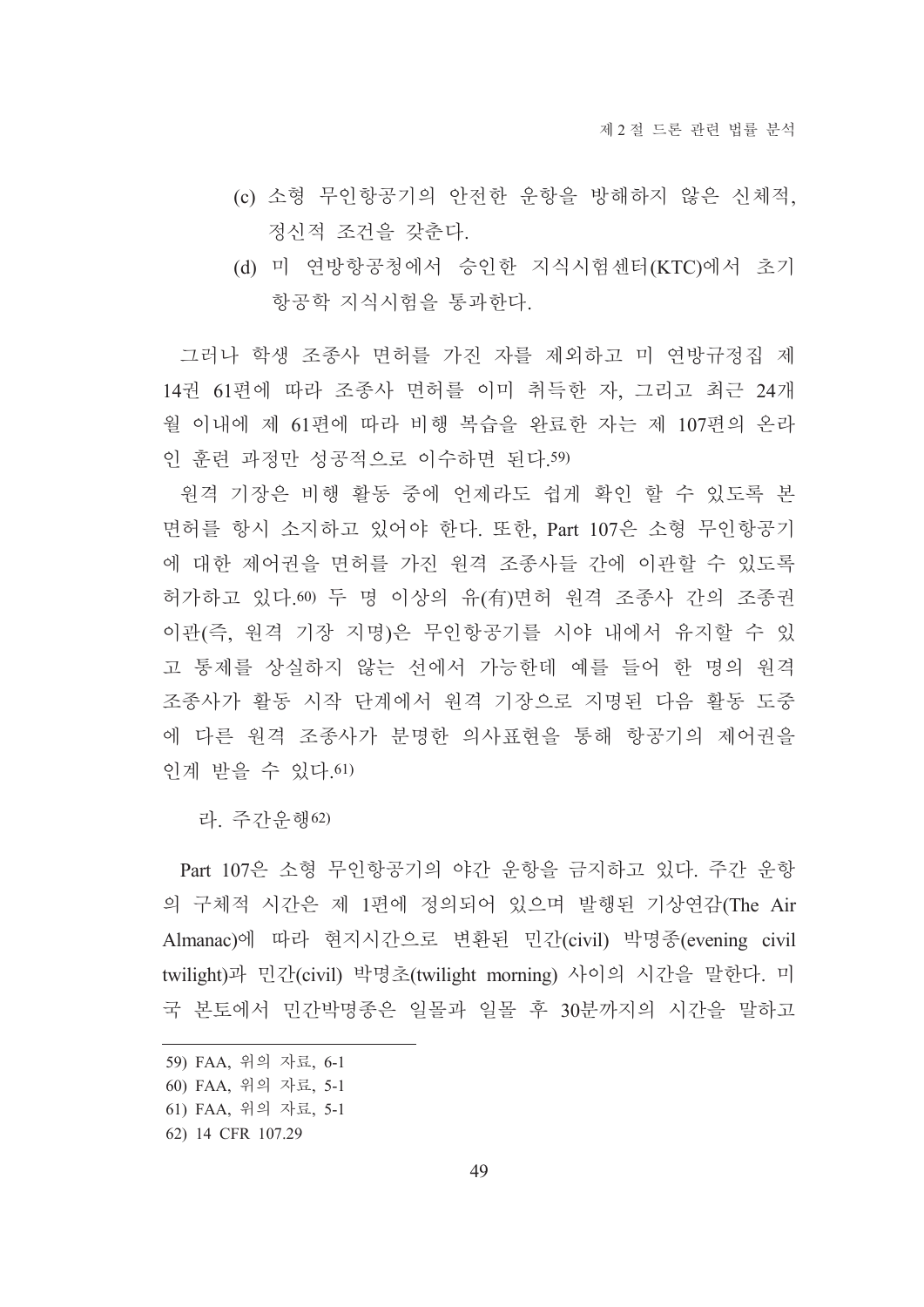민간박명초는 일출 전 30분부터 일출까지의 시간을 말한다.

마. 육안시야선 내 항공기 운항63)

무인항공기 기장, 감시자(단, 비행에 참여하는 경우에 한한다) 및 소 형무인항공기시스템의 비행조작을 수행하고 있는 사람은 시력 보정용 레즈 이외의 장치의 도움을 받지 않는 시야로 비행 기간 동안 다음의 목적을 위하여 무인항공기를 볼 수 있어야 한다.

- (1) 무인항공기의 위치 파악
- (2) 무인항공기의 상태, 고도 및 비행 방향 결정
- (3) 공역 에서 항공 교통상황 또는 위험요소 관찰
- (4) 무인항공기가 타인의 생명 또는 재산에 위험을 초래하지 않는 지 판단
- 바. 무인항공기 감시자64)

무인항공기 감시자가 항공기의 우항에 참여하는 경우 다음 각 항의 요건을 충족하여야 하다.

- (a) 무인항공기 기장, 소형무인항공기시스템의 비행조작을 수행하는 사 람 및 감시자는 상호 간의 유효한 통신을 항시 유지하여야 한다.
- (b) 무인항공기 기장은 감시자가 제107.31조에서 정한 방법에 따라 무인항공기를 볼 수 있도록 하여야 한다.
- (c) 무인항공기 기장, 소형무인항공기시스템의 비행조작을 수행하는 자 및 감시자는 다음 각 호의 사항을 수행하기 위해 협조하여야 한다.
	- (1) 잠재적인 충돌 위험을 피하기 위해 소형무인항공기를 운항하 고 있는 공역을 주시
	- (2) 직접적인 관측을 통해 소형무인비행기의 위치에 대한 인식을 유지

<sup>63) 14</sup> CFR 107.31

<sup>64) 14</sup> CFR 107.33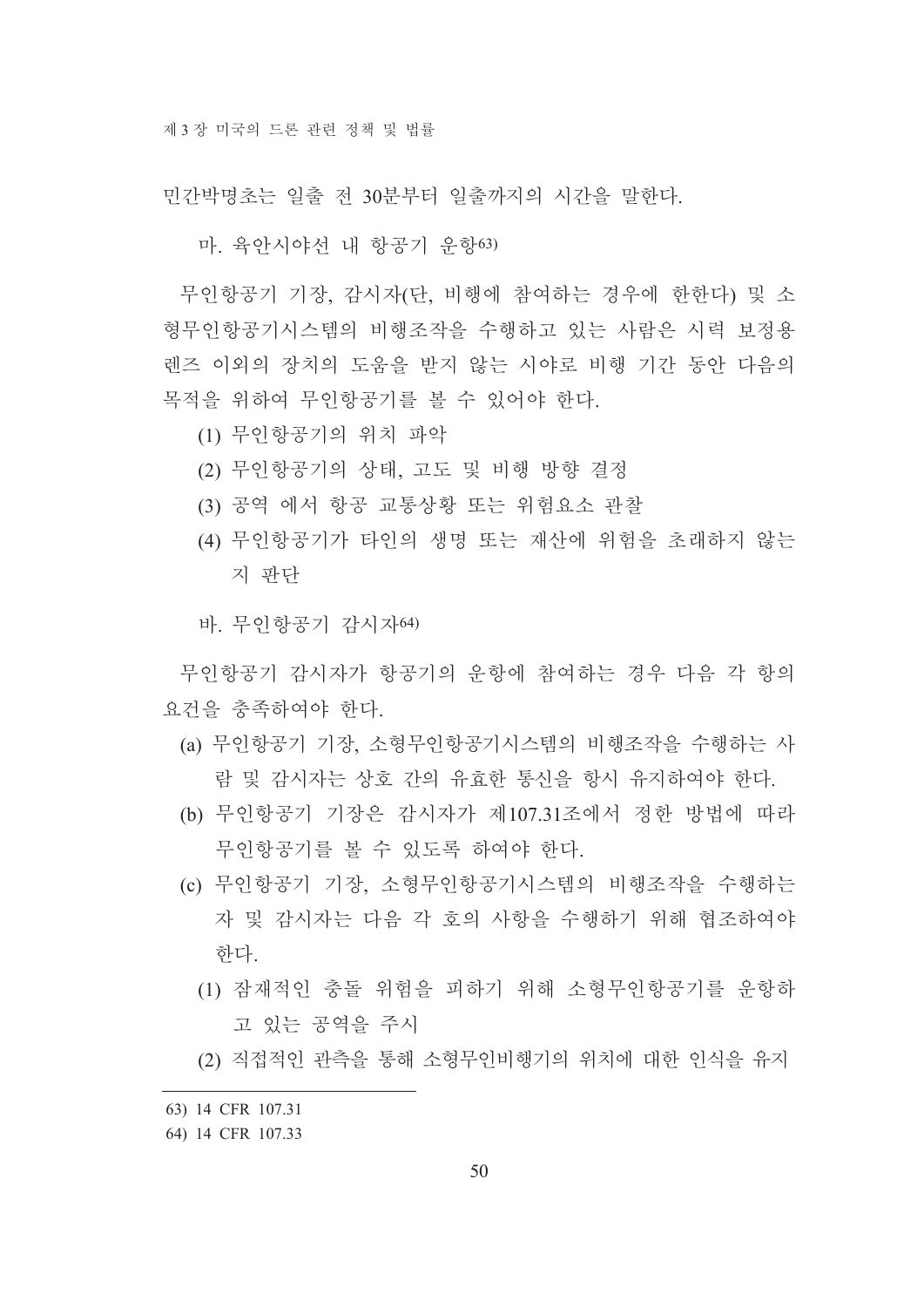사. 사람 머리 위로 운항 금지65)

Part 107 규정은 소형무인항공기를 사람 위에서 비행할 수 없도록 규정하고 있다. 단, 다음 각 항의 어느 하나에 해당하는 사람에 대하 여는 예외적으로 허용하고 있다.

- (a) 소형무인항공기의 운항에 직접적으로 참여하는 사람
- (b) 소형무인항공기가 추락하여도 합리적으로 보호할 수 있는 덮개가 있는 구조물 아래 또는 정지하고 있는 운송수단 내부에 있는 사람

아 비행 저 확인 및 점검66)

무인항공기 기장은 비행 전에 다음 각 항의 사항을 수행하여야 한다.

- (a) 지면 및 공중에 인접한 사람과 재산에 가해질 수 있는 위험을 고려하여 우항 화경을 검토한다. 검토는 다음 각 호의 사항을 포함하여야 한다.
	- (1) 기상 조건
	- (2) 공역과 비행제한
	- (3) 지면에 있는 사람과 재산의 위치
	- (4) 그 밖의 지상의 위험
- (b) 소형무인항공기의 운항에 직접 참여하는 모든 사람들이 운항 상 황, 비상절차, 유사시 대응 절차, 역할과 의무 및 잠재적인 위험 에 대하여 숙지하도록 하여야 한다.
- (c) 지상통제소와 소형무인항공기의 모든 통제링크 가 정상적으로 작동하도록 하여야 한다.
- (d) 소형무인항공기에 동력을 공급하는 경우 소형무인항공기시스템이 예정된 운항시간 동안 운항할 수 있는 충분한 동력이 있도록 하 여야 한다.
- 65) 14 CFR 107.39

<sup>66) 14</sup> CFR 107.49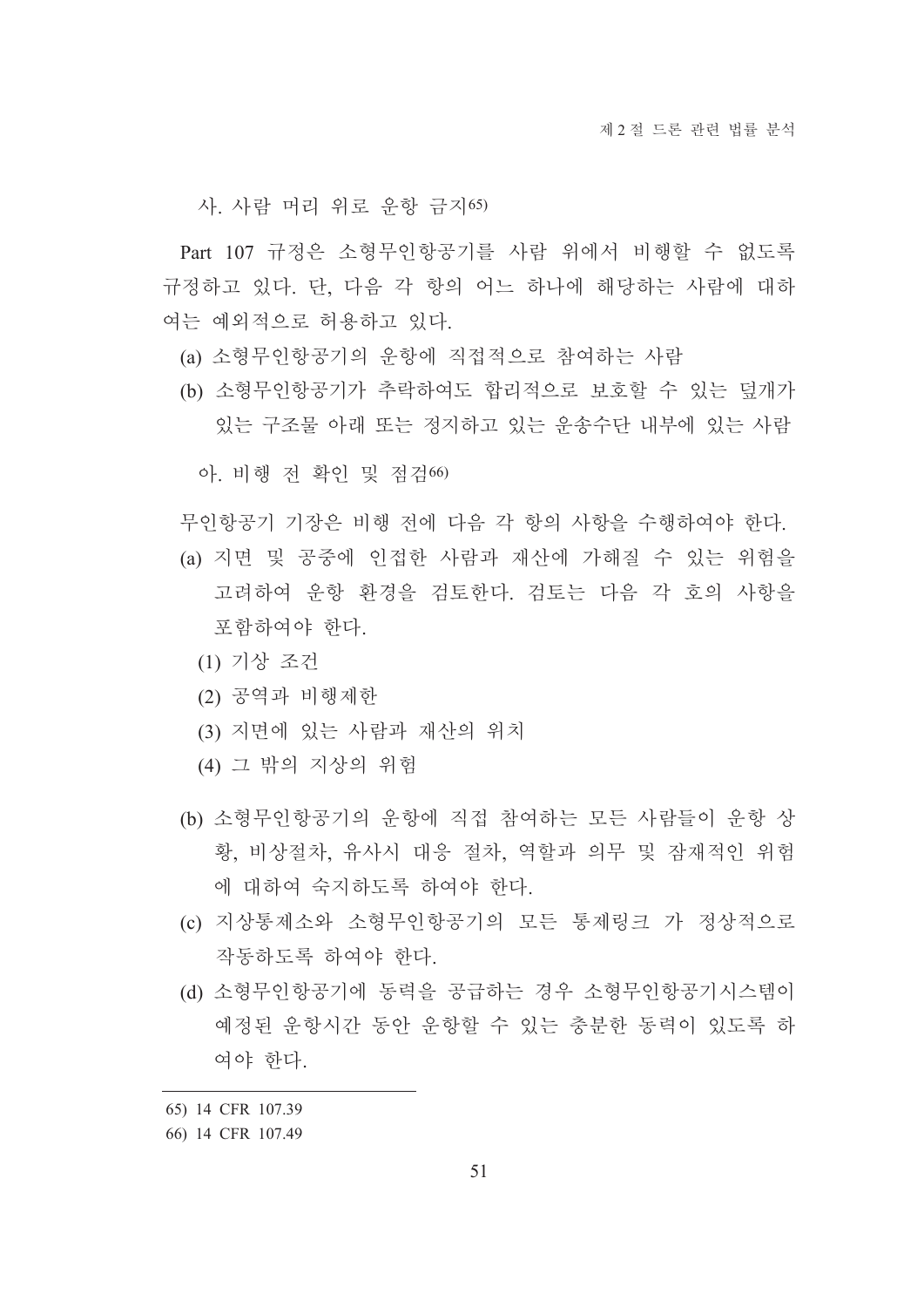- (e) 소형무인항공기에 부착되거나 소형무인항공기에 의해 우송되는 물체가 안전하게 고정되고 항공기의 비행특성 또는 제어능력에 부정적인 영향을 미치지 않도록 하여야 한다.
	- 자 소형무이항공기의 우항제하67)

무인항공기 기장과 소형무인항공기시스템의 비행조작을 수행하는 사람은 소형무이항공기시스템의 운항 시 다음 각 항의 우항 제한을 주수하여야 한다.

- (a) 소형무인항공기는 대지속도 87노트(161km/h) 이하로 비행하여야 한다.
- (b) 소형무인항공기의 고도는 지표면으로부터 122미터(400피트)를 초 과할 수 없다. 다만, 다음의 모든 사항에 해당하는 경우는 그러 하지 아니하다.
	- (1) 구조물의 반경 122미터(400피트) 이내를 비행
	- (2) 구조물의 최상단에서 122미터(400피트)를 초과하지 않고 비행
- (c) 통제소에서 관측한 최소비행시정은 4.828킬로미터(3육상마일) 이 상이어야 하다. 이 조에서 "비행시정"이란 통제소에서 주간에는 현저한 비등화물체, 야간에는 현저한 등화물체를 보고 식별할 수 있는 평규사선거리를 말한다.
- (d) 소형무인항공기의 구름으로부터 최소거리는 다음의 각 호에서 정 한 바 이상이어야 한다.
	- (1) 구름 아래 152미터(500피트)
	- (2) 구름에서 수평으로 610미터(2,000피트)

<sup>67) 14</sup> CFR 107.51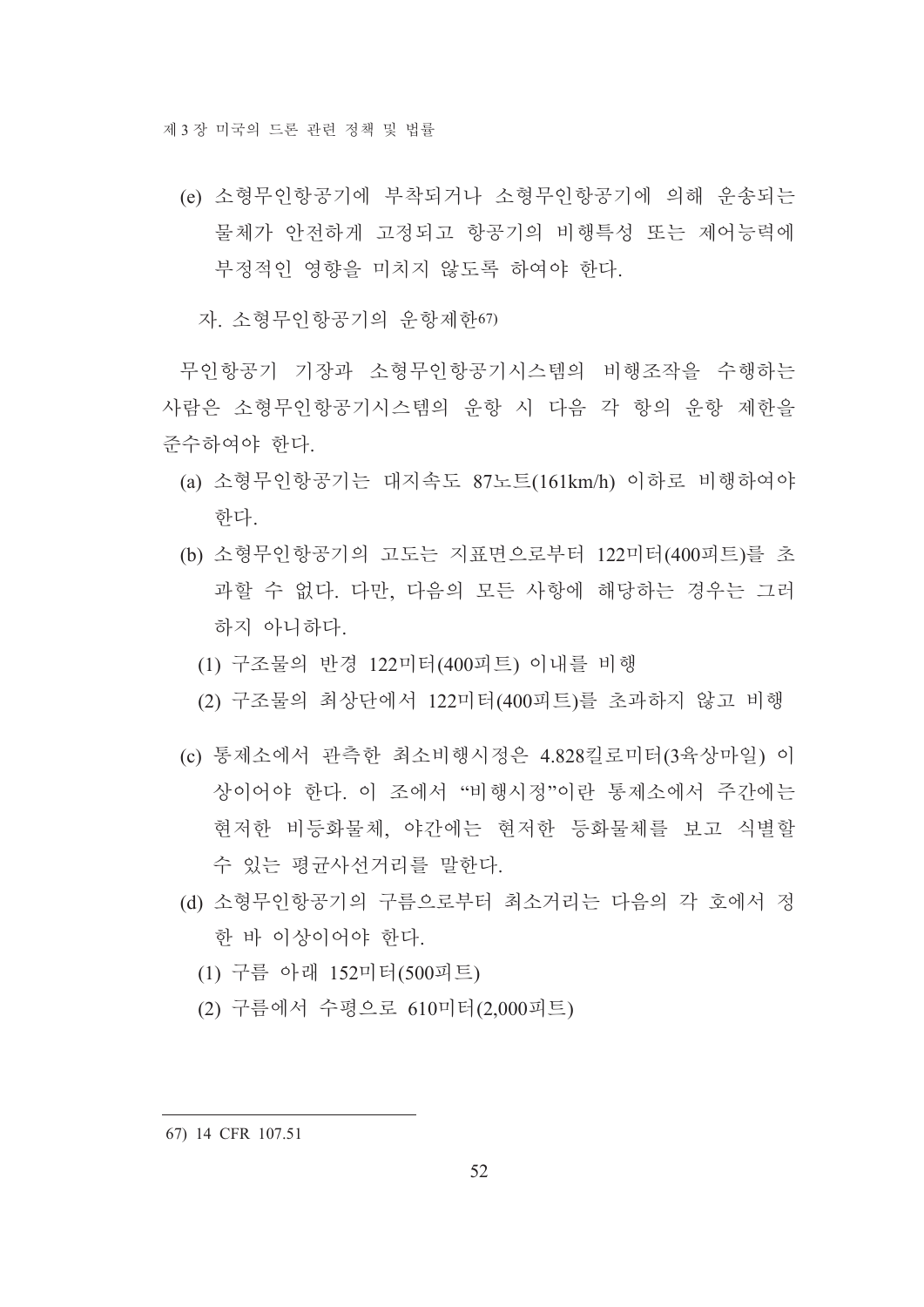차. 공항근처, 금지구역, 제한 구역 등 특정 지역에서의 운항제한

B등급, C등급 또는 D등급 공역 또는 공항의 항공교통관제본부의 사 전 승인을 받지 않은 경우 해당 공항에 지정된 E등급 공역의 지표면 의 수평경계선 내에서 소형무인항공기를 우항할 수 없다.68) 또한 비 행금지구역 또는 비행제한구역에서 소형무인항공기를 운항할 수 없 다. 다만. 해당 구역을 사용하거나 통제하는 기관으로부터 적절한 허 가를 받은 자는 그러하지 아니하다 69)

### 제 3절 시사점

미국의 드론 정책 및 법제분석을 통해 다음과 같은 시사점을 얻을 수 있다.

첫째, 드론에 대한 국가 계획과 이를 구체적으로 실행할 수 있는 요 건, 프로젝트 및 기한 등을 담보 할 수 있는 법적 제도가 요구된다. 미국의 경우 2012년 「연방항공청 현대화 및 개혁법」을 제정하여 무인 항공기 국가 정책인 민간 드론 시스템의 국가항공기시스템으로의 통 합을 실행하기 위한 통합계획 수립, 계획 수립 시 포함되어야 하는 제안 및 기한, 정책실현을 위한 선행 시범프로그램 운영, 관련 법 제 정 전까지 특정(소형)드론 시스템 승인에 관한 규정 등을 명시하고 있 다. 우리나라도 「항공법」등 기존의 법률 내에 관련 조항을 신설하는 방식으로 실시되거나 혹은 특별법 형식으로 드론의 기본법적인 법률 제정을 통해 국가 계획 및 이의 구체적인 실행을 위한 기본 내용들을 법제화 할 필요가 있다.

둘째, 일정 요건을 충족시키는 소형드론의 운행을 허가하여 관련 산 업 발전을 지원할 필요가 있다. 미국은 위에서 살펴보았듯이 'Part 107

<sup>68) 14</sup> CFR 107.41

<sup>69) 14</sup> CFR 107.45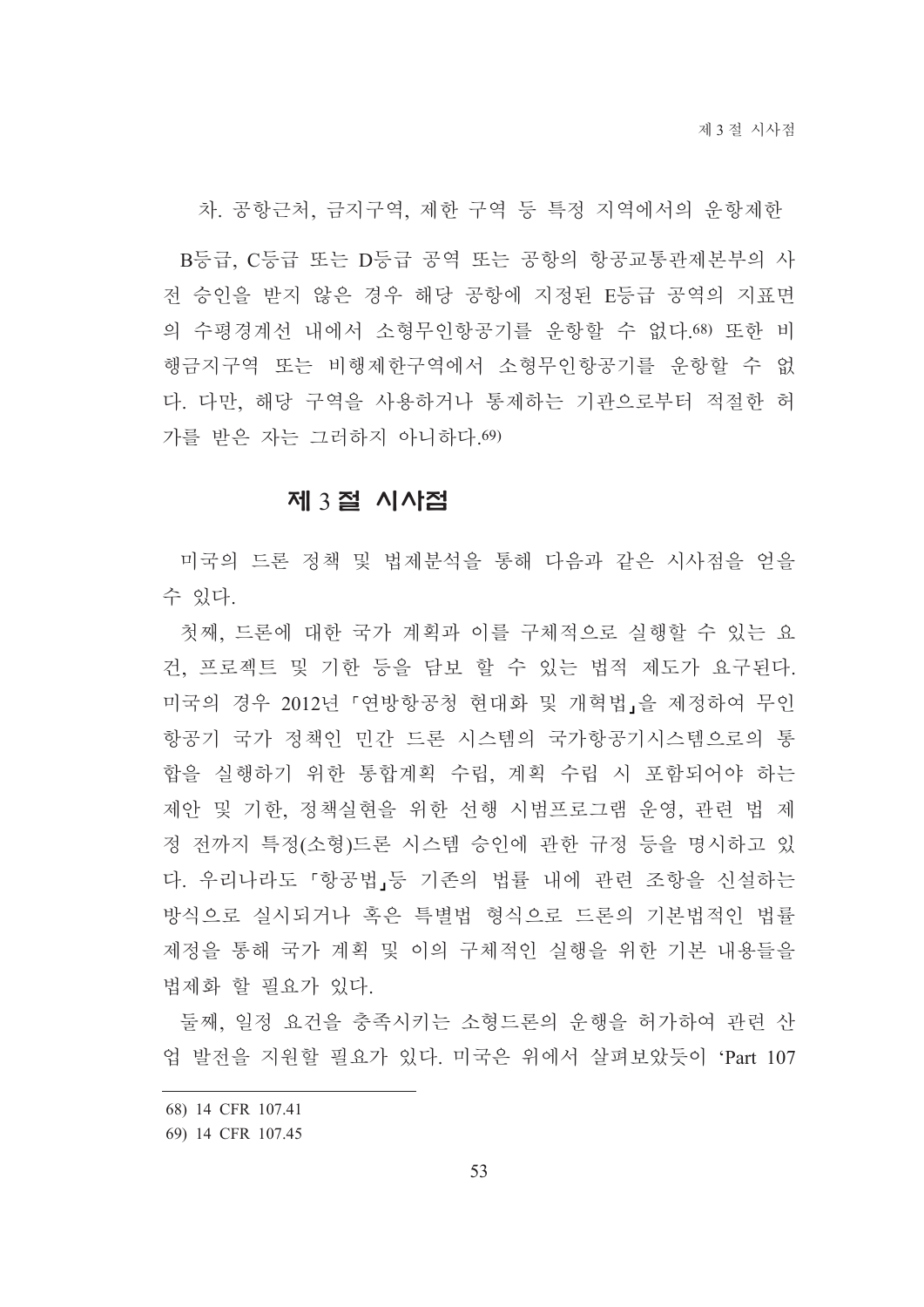규정'에 의해 운행 및 조종사 자격 등 면에서 일정 요건을 충족하는 25kg 미만 소형무인비행기의 상업적 활용을 허용하고 있다. 이에 비 해 우리나라는 원칙적으로 영리 목적의 드론 비행을 금지하고 있다. 현재 우리나라는 「항공법」에서 무인항공기를 다루고 있다. 「항공법」 은 무인항공기를 '항공기에 사람이 탑승하지 아니하고 워격 · 자동으 로 비행할 수 있는 항공기'라고 정의하고 있다 (항공법 제3조 마목). 또한 '항공기와 경량항공기 외에 비행할 수 있는 장치로서 국토교통 부령으로 정하는 동력비행장치, 인력활공기, 기구류 및 무인비행장치 등'을 '초경량비행장치'로 정의하고 있다(항공법 제28조). 따라서 현행 『항공법』에 따르면 무인항공기는 항공기의 범주에 속하며, 드론은 초 경량비행장치 중 무인비행장치, 특히 무인동력비행장치에 해당한다고 할 수 있다.70) '초경량비행장치'는 워칙적으로 영리목적으로 사용할 수 없도록 규정하고 있다(항공법 제23조 5호).

드론의 활용과 관련하여 안전성에 대한 우려가 제기되고 있으며 그 가운데에서도 유인항공기와의 공역 공유 문제 및 충돌 가능성 등은 아직 명확히 검증되지 않았지만 무인항공기, 특히 소형드론의 산업적 활용도 간과 할 수 없는 상황이다. 따라서 미국의 예에서 볼 수 있듯 이 무게, 최대 속도, 최대 고도, 조종사 가시권내 비행 등 운영 요건 과 조종사 및 조력자의 자격 등 요건을 제한하면서 소형드론의 상업 적 활용을 허가하는 방안을 고려해야 할 것이다.

셋째, 소형드론의 상업적 활용에 대한 법적 제도가 도입되기 전까지 는 미국의 경우처럼 예외적인 경우에 운행 허가증 혹은 특별 감항능 력자격증(special airworthiness certificate)을 발급해서 상업용 운행을 허 용하는 것도 고려할 수 있다.

넷째, 드론에 장착되는 센서, 촬영 등의 기술이 발전하고 활용도가 높아짐에 따라 사생활침해에 대한 우려가 제기되고 있는 바. 이와 관

70) 임현, 이현수, 김대인, 위의 보고서, 16면

54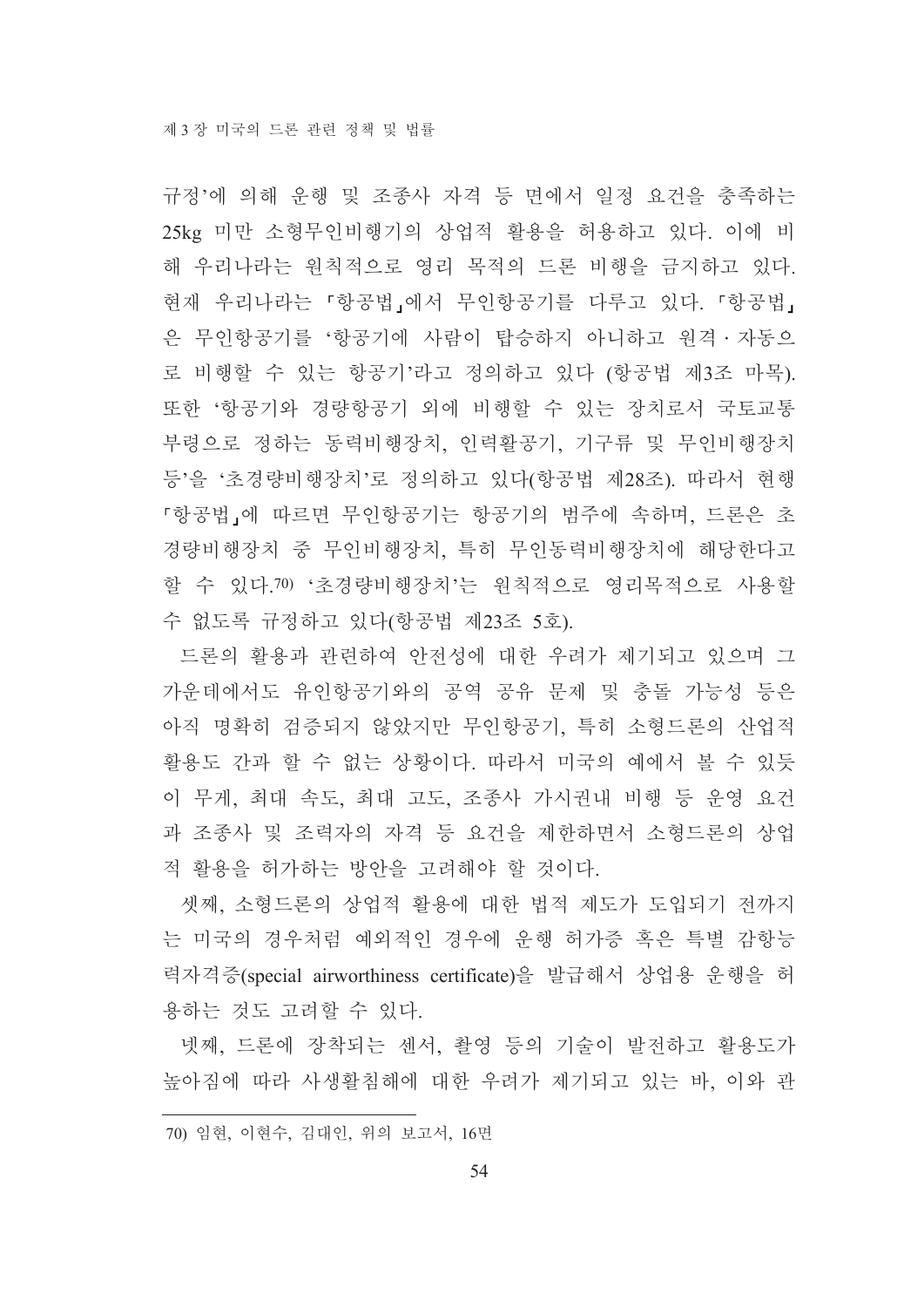련한 법제적 대응을 고려해야 한다. 미국은 2013년 연방항공청이 무 인항공기 시험구역에 적용되는 프라이버시 요건을 발표했으며 2015년 에는 대통령 메모랜덤을 통해 '연방부처의 무인항공기 활용 정보수집 원칙'을 발표했다. 이에 반해 우리나라는 별도의 규정이나 지침을 갖 고 있지 않으며 국토교통부가 배포한 '드론 조종자 준수지침'에서도 사생활 침해 관련 내용은 포함되어 있지 않은 실정이다.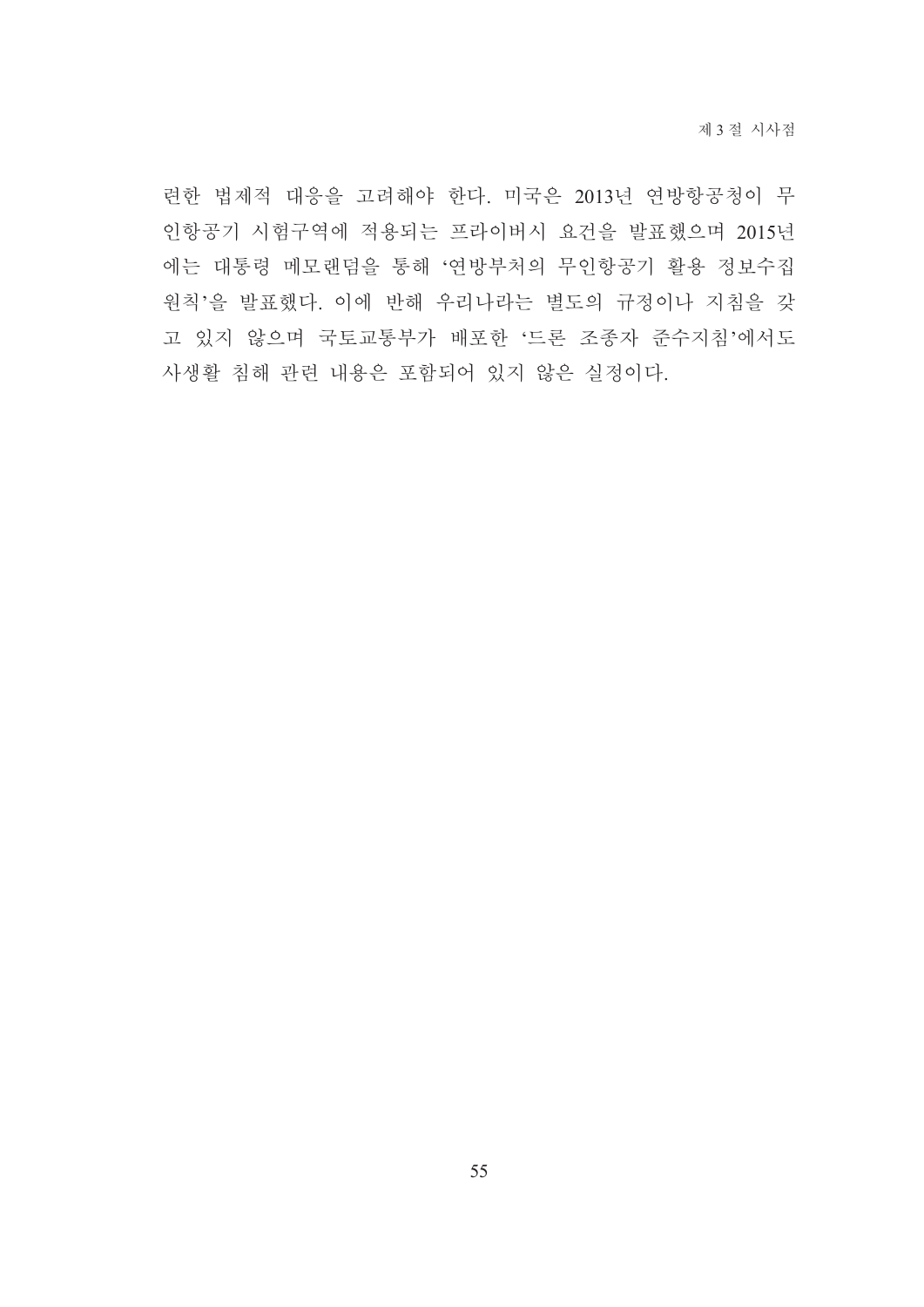# 제 4 장 미국의 자율주행차 관련 정책 및 법률

## 제 1절 정책 및 법률 현황

## 1. 정책 현황

(1) 여방정책 현황

자율주행차 산업은 기존의 자동차 제조 기술뿐만 아니라 자율주행 프로그램 개발 기술 및 도로와 네트워크 인프라 구축 등 다양한 분야 의 첨단산업이 상호 밀접한 관계를 갖고 발전하고 있다. 따라서 자동 차 와성업체 및 부품업체, 자율주행시스템을 개발하는 ICT 업체 등 차량 개발에 직접 관여하는 기업체뿐 아니라, 차량 주행을 위한 도로 와 네트워크 인프라 구축. 기술표주 마련. 법제도 개선 등을 담당하는 정부의 역할도 매우 중요하다 71)

교통안전기술표준을 제정 · 감독하고 각 종 도로교통 제품 안전도를 시험 평가하는 등 미국의 교통안전을 책임지고 있는 연방도로교통안 전국(National Highway Traffic Safety Administration, NHTSA)은 2013년 자동차의 자동화 기술이 초래할 긍정적인 사회경제적 효과를 극대화 시키기 위해 자동차 안전주행과 관련된 권고안이 담긴 자율주행차에 대한 예비정책선언문(Preliminary Statement of Policy Concerning Automated Vehicles)를 발표하였다. 예비정책선언문은 연방도로교통안전국의 자동 화 연구 프로그램에 대하여 소개하고 있으며 각 주들이 자율주행차 운행과 관련하여 고려해야 할 사항들에 대한 기준을 제시하고 있다. 또한 앞서 기술한 바와 같이 4단계 자동화 단계를 통해 자율주행차의 자동화 개념을 제시하고 있다.

<sup>71)</sup> 강소라, 자율주행차 법 제도 현안 및 개선 과제, 한국경제연구원, 2016년, 4면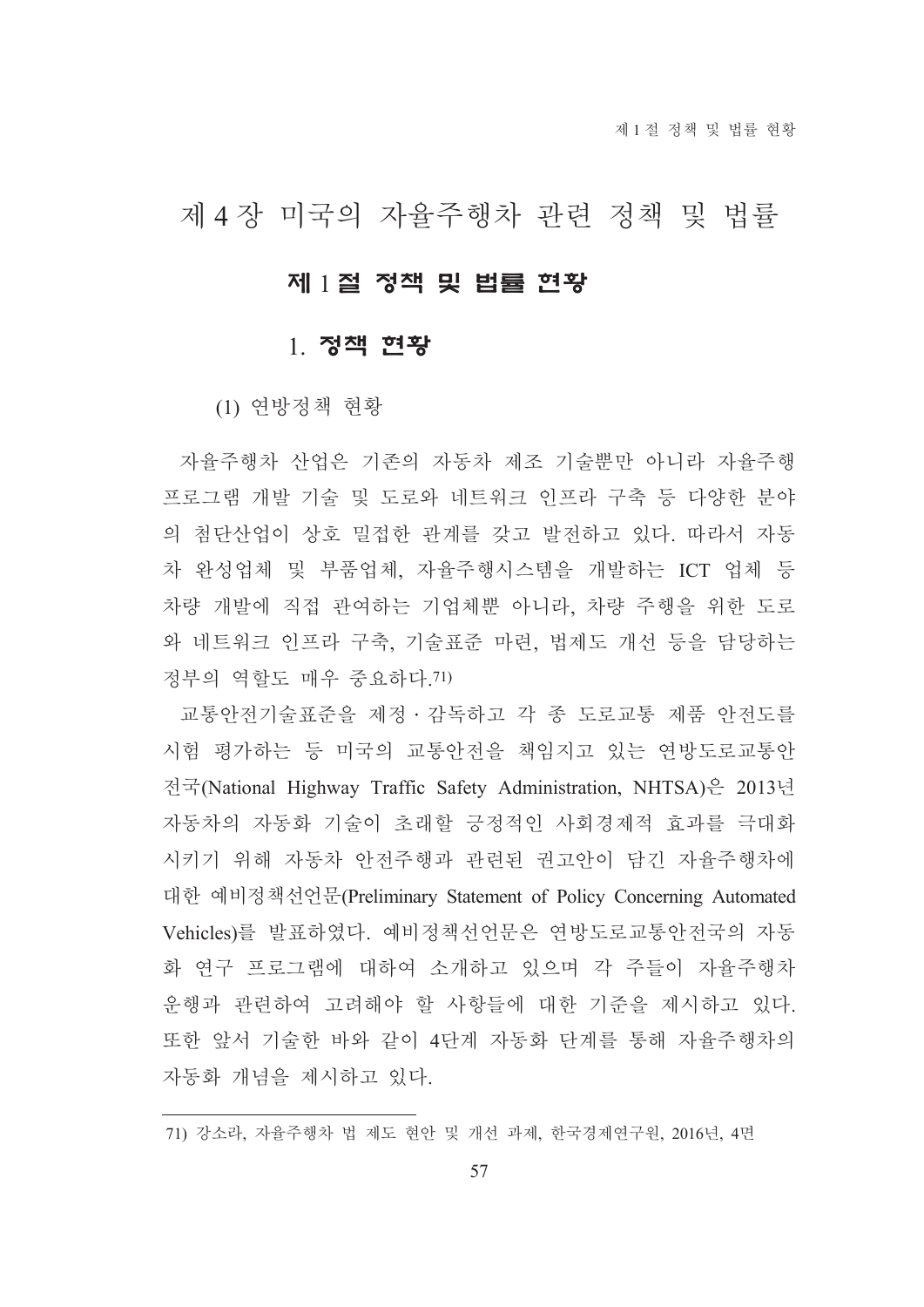제 4 장 미국의 자율주행차 관련 정책 및 법률

미국 연방교통부(Department of Transportation, DOT)에서는 2013년 '자 동화차량개발 정책(Policy on Automated Vehicle Development)'을 발표하 며 다음과 같은 자율주행차 관련 정책방향을 제시 하였다.72)

- 2020년 말까지 안전도 향상, 물류개선 및 환경개선 등을 위해 업계와 공기관이 협업하여 광범위한 부분자율주행 (partially automated vehicle systems) 도입 추진
- 연방도로교통국내에서 자율주행 Level 1~4까지 모든 단계별 여구 · 개발 진행
- DOT의 견지에서 자율주행의 최대효과는 주변 인프라와 끊김없이 여결된 상태에서 가능

이후 2015년 10월 연방정부는 '미국기술혁신전략방안(Strategy for American Innovation)'73)을 발표, 첨단자동차분야를 9개 중점 육성분야 가운데 하나로 선정해 적극적 투자를 발표했다. 이와 같은 정책적 기 조를 뒷받침하기 위해 오바마 대통령은 2016년 1월 12일 국정 연설에 서 '21세기 청정 운송 시스템(21st Century Clean Transportation System)' 의 중요성을 강조하였다. 오바마 대통령은 화석연료 의존도를 낮추고 지구를 보호하기 위해 지금의 운송 방식을 획기적으로 바꿔야 한다고 강조했다. 이때 청정 운송시스템이란, 첫째는 전기차 보급과 충전 인 프라를 늘리는 것인데, 2020년까지 미국인의 16%가 전기차와 충전 인 프라를 수용하게끔 하는 것이고, 둘째는 바로 자율주행차의 개발과 보급이다. 자율주행차를 미국의 국가전략기술로 선정해 집중 연구개 발 한다는 것이다.

<sup>72)</sup> 최인성, 자율주행차 안전성 관련 이슈와 동향분석 p23

<sup>73)</sup> 백악관, FACT SHEET: The White House Release New Strategy for American Innovation, Announces Areas of Opportunity from Self-Driving Cars to Smart Cities, 2015.10.21.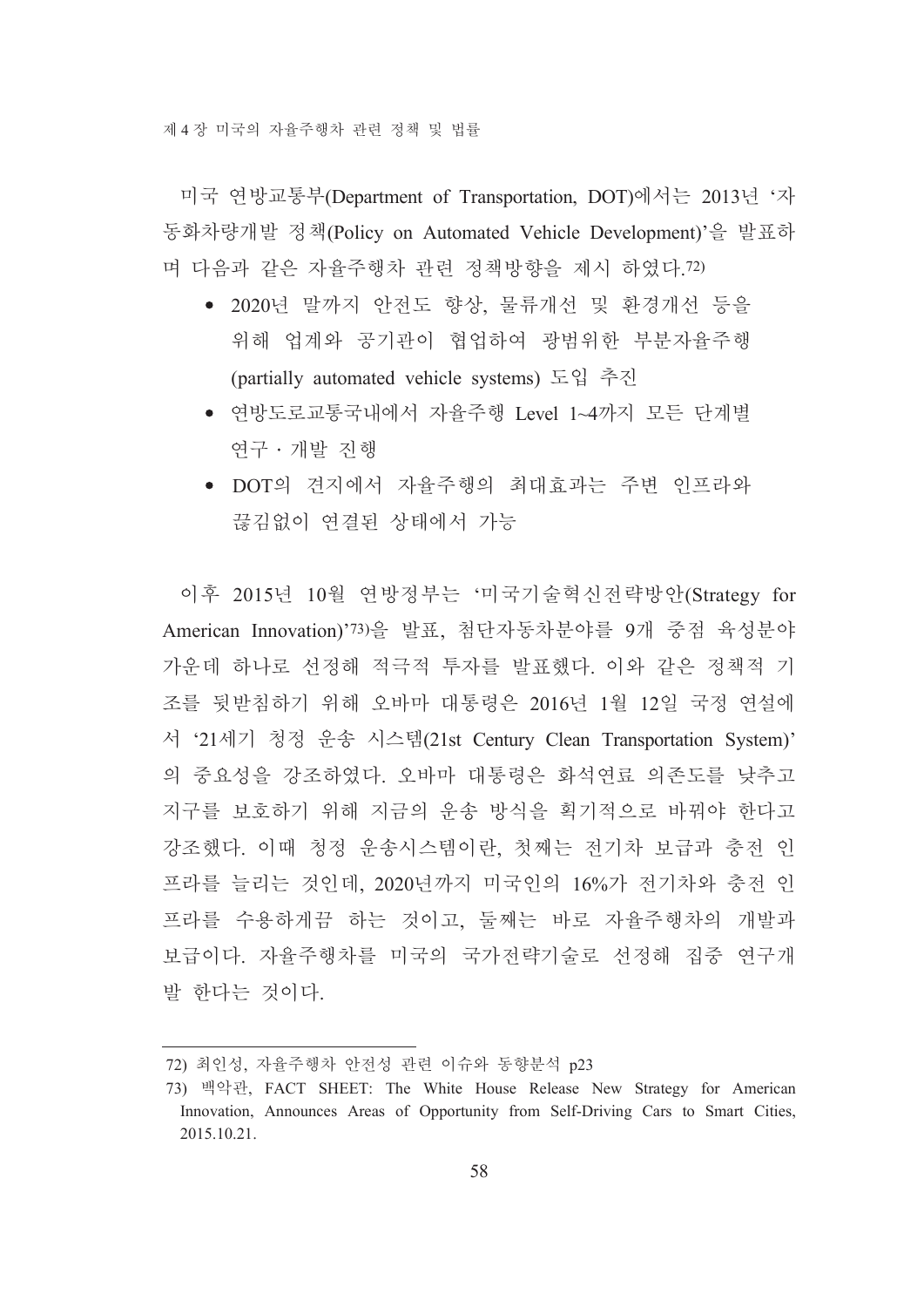뒤이어 연방교통부도 향후 10년간 40억 달러(약 5조)를 자율주행차 연구개발과 제도개선에 투자한다고 발표했다. 전 세계적으로 자율주 행차 기술개발과 상용화를 위한 노력들이 가속화하고 있는 가운데 미 래전략기술로 여겨지는 자율주행차 산업에서 비교우위를 빼앗기지 않 으려는 미국의 정책적 판단이라고 볼 수 있다.

2016년 2월 10일 연방도로교통국은 '구글의 자율주행 자동차는 컴 퓨터 제어에 의해 운행되지만, 연방규칙에 근거해 운전자가 운전하는 것으로 간주 한다'고 유권해석을 내림으로써 자율주행차의 인공지능 (AI) 자율주행컴퓨팅시스템을 운전자(driver)로 인정했다. 미국 교통당국 이 무인 자동차를 운전하는 인공지능을 인간처럼 '운전자'로 볼 수 있 다고 처음으로 밝힌 것이다.이에 따라 그 동안 자율주행차의 상용화 에 가장 큰 규제로 여겨지던 '전통적 개념의 우전자 동승' 조건이 와 화될 것으로 전망된다. 연방의 이러한 정책 및 기조 변화는 네바다와 캘리포니아 등 자율주행차 분야를 선도해 오는 많은 주들에 영향을 미칠 것으로 예상된다.

또한 연방도로교통국은 2016년 9월 12일 자율주행차 주행성능지침 을 포함하는 '연방자동화차량정책(Federal Automated Vehicles Policy)' 을 발표했다. 특히 주행성능지침은 연방도로교통국이 관련 업계 및 일반대중들과의 오랫동안 협의를 거쳐 수립한 것으로 연방정부 최초 의 주행성능지침이라는 데에 그 의의를 찾을 수 있다.

(2) 주(州) 정책 현황

많은 주들이 공공도로에서의 테스트 운행을 허용하는 규정을 도입 했다. 2011년 네바다 주를 시작으로 캘리포니아, 플로리다, DC, 미시 간, 노스다코타, 테네시, 유타 주는 공공 도로에서의 테스트 운행에 대해 일정한 요건 하에서 허용하고 있다. 대부분의 주에서 선택하고 있는 테스트 운행의 요건을 정리하면, 운전자는 도로에서 운행할 운

59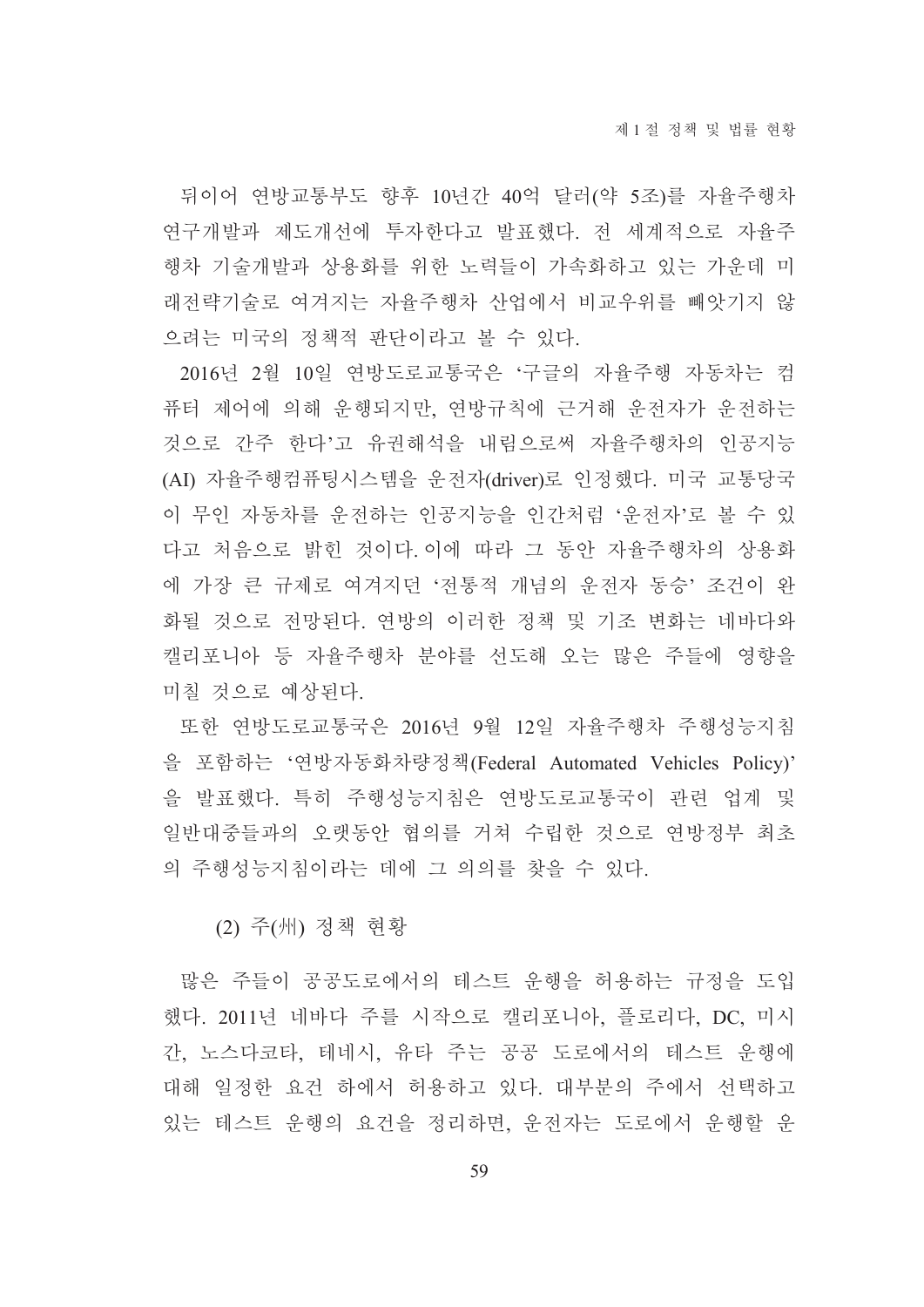전석에 있어야 하며 비상 상황에서는 수동적으로 차량을 제어할 수 있어야 하고, 자율주행차는 특별한 번호판을 부여받아야 한다는 것이 다.74) 또한 시험운행 결과가 충분하다는 점을 증명해야 하며, 사고기 록이나 운행기록을 보존하여야 하며, 차량제조업체는 보험에 의무적 으로 가입해야 한다. 75)

자율주행차 분야에서 가장 앞서나가고 있는 주로는 네바다 주와 캘 리포니아 주를 들 수 있다. 우선 네바다의 경우 자율주행차 개발을 선도적으로 진행하고 있는 구글의 본사가 있는 곳으로 2010년 구글이 자율주행 자동차 개발을 완료하고 시험운행을 시작하면서 자율주행차 에 대한 관심이 미국 내의 어느 곳보다 높아지기 시작했다. 네바다 주는 2012년 미국 내에서 최초로 자율주행 자동차의 일반도로 시험운 행을 법적으로 제도화 하였다.76) 이 후 캘리포니아. 플로리다. 미시간. 워싱턴 DC, 테네시, 유타 등 6개 주정부에서 시험운행을 위한 법률을 도입하여 2016년 6월 기주 7개 주에서 자율주행차 시험운행 관련법이 제정돼 있다.

미시건주의 경우 2015년 7월 20일에 미시건 대학의 북쪽 캠퍼스에 완전 자율운행 실험이 가능한 실험도시인 'M-city'를 조성했다. M시티 는 도로 곳곳에 자율주행차와 연결되는 인터넷기기를 설치해 차가 도 로교통망과 연계되어 최적의 주행경로를 찾고 자율주행하는 실험(實 驗)이 가능한 공간이다.77) 미국 연방정부, 미시간 정부, 대학뿐 아니라 포드, GM, BMW, 도요타, 닛산, 보쉬, 덴소 등 여러 완성차업체 및 부 품업체가 파트너로 참여해 M-city의 운영을 지원하고 주행 테스트를 실시하였다. M-city는 여러 업체들이 활용하기 때문에 자사 차량과 타

<sup>74)</sup> 김경환, 자율주행자동차의 입법동향, 자동차저널, 2016년, 36면

<sup>75)</sup> 김경환, 위의 보고서, 36면

<sup>76)</sup> NEV.REV.STAT. Sec. 482A.030-482A.200

<sup>77)</sup> http://www.mtc.umich.edu/vision/news-events/u-m-opens-mcity-test-environment-connecte d-and-driverless-vehicles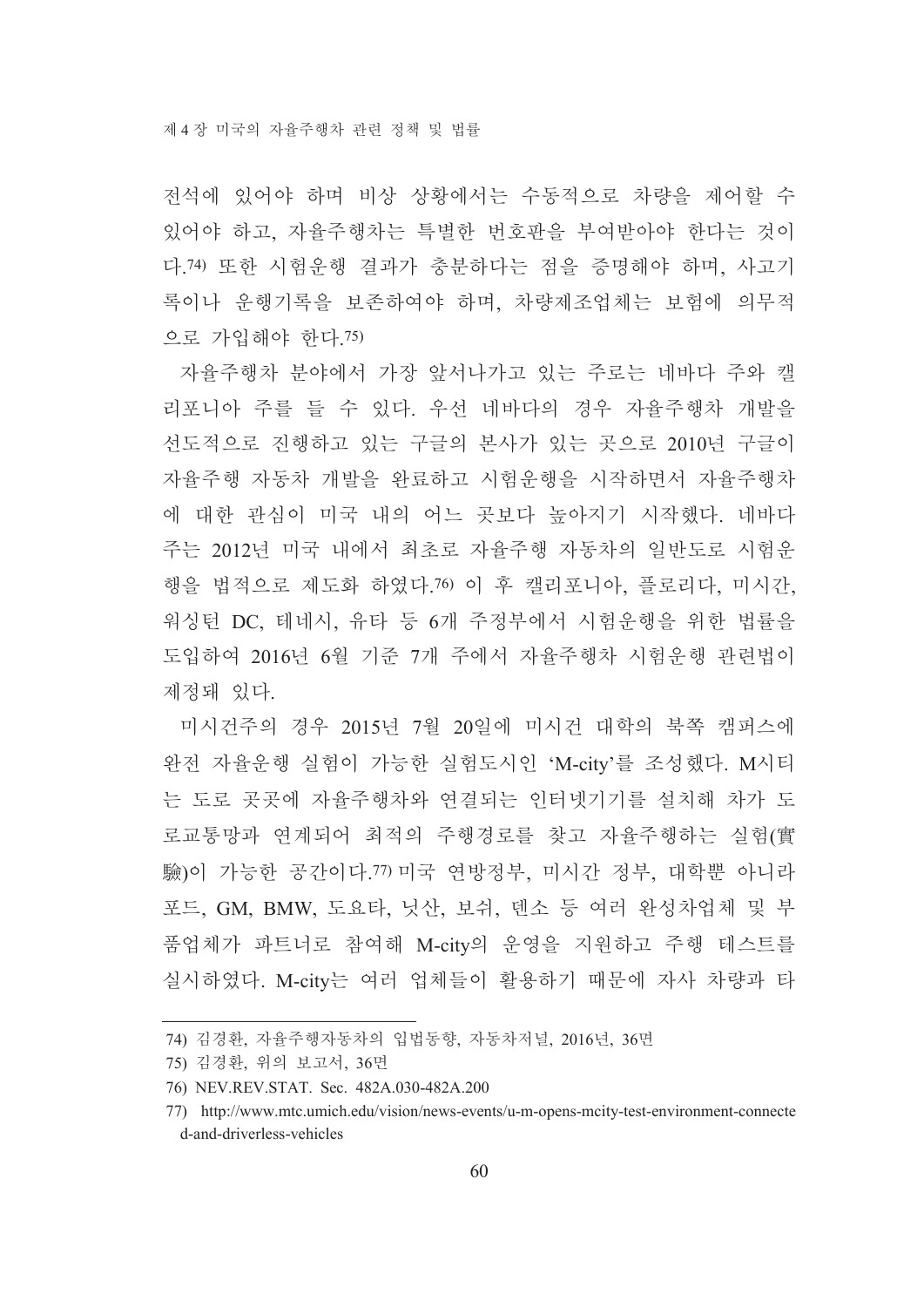업체의 차량이 함께 도시에서 주행할 때 발생할 수 있는 문제점들을 사전 점검할 수 있다는 장점이 있다. 미시간 주는 M-city 구축뿐 아니 라 자율주행차 판매와 자동차 제조사들의 네트워크 운영 등을 허용하 는 법안을 마련하는 등 미국 자동차 산업 주도권을 놓치지 않기 위해 적극적으로 지원하고 있으며, 이와 같은 주정부의 정책에 힘입어 최 근 구글은 미시간 주 노비(Novi)시에 4900㎡(약 1500평) 규모의 자율 주행차 여구개발센터를 짓기로 발표하였다.

또한 최근 미시간 주는 무인자동차 테스트 허가에 이어 판매를 허 용하는 법률안 제정을 추진 중으로 알려져 있는 데 동 법안은 운전자 없이 자율주행차가 공공도로에 다니거나 여러 대의 자율주행트럭이 무리지어 달리는 것도 허용할 방침으로 알려져 있다.78)

아리조나 주는 미국에서 처음으로 '안전운전자(safety driver)'가 없는 무인자동차의 시험 주행을 허용하는 등 기존에 자율주행차 시험운전 등의 전제 조건으로 알려진 '운전자 동승' 규제를 완화하려는 움직임 을 보이고 있다.

## 2. 법률 현황

(1) 연방법률 현황

20세기 초반 미국 고도성장의 원동력으로 평가받던 자동차 산업은 안전성과 환경에 미치는 부정적 영향이 부각되면서 연방 정부와 주정 부로부터 각 종 규제 주수 의무를 부과 받고 있다. 대표적인 연방규 제기관인 연방교통부는 브레이크와 같은 충돌회피부품에서부터 안전 벨트나 에어백과 같이 충돌시 안전성을 담보하는 부품 및 연비 등에 이르기까지 구체적인 성능기준과 검사절차를 명시한 연방차량안전기 준(Federal Motor Vehicle Safety Standard, FMVSS)을 마련하고 이를 준

<sup>78)</sup> http://news.mk.co.kr/newsRead.php?no=388287&year=2016 (2016. 6월 20일 최종접속)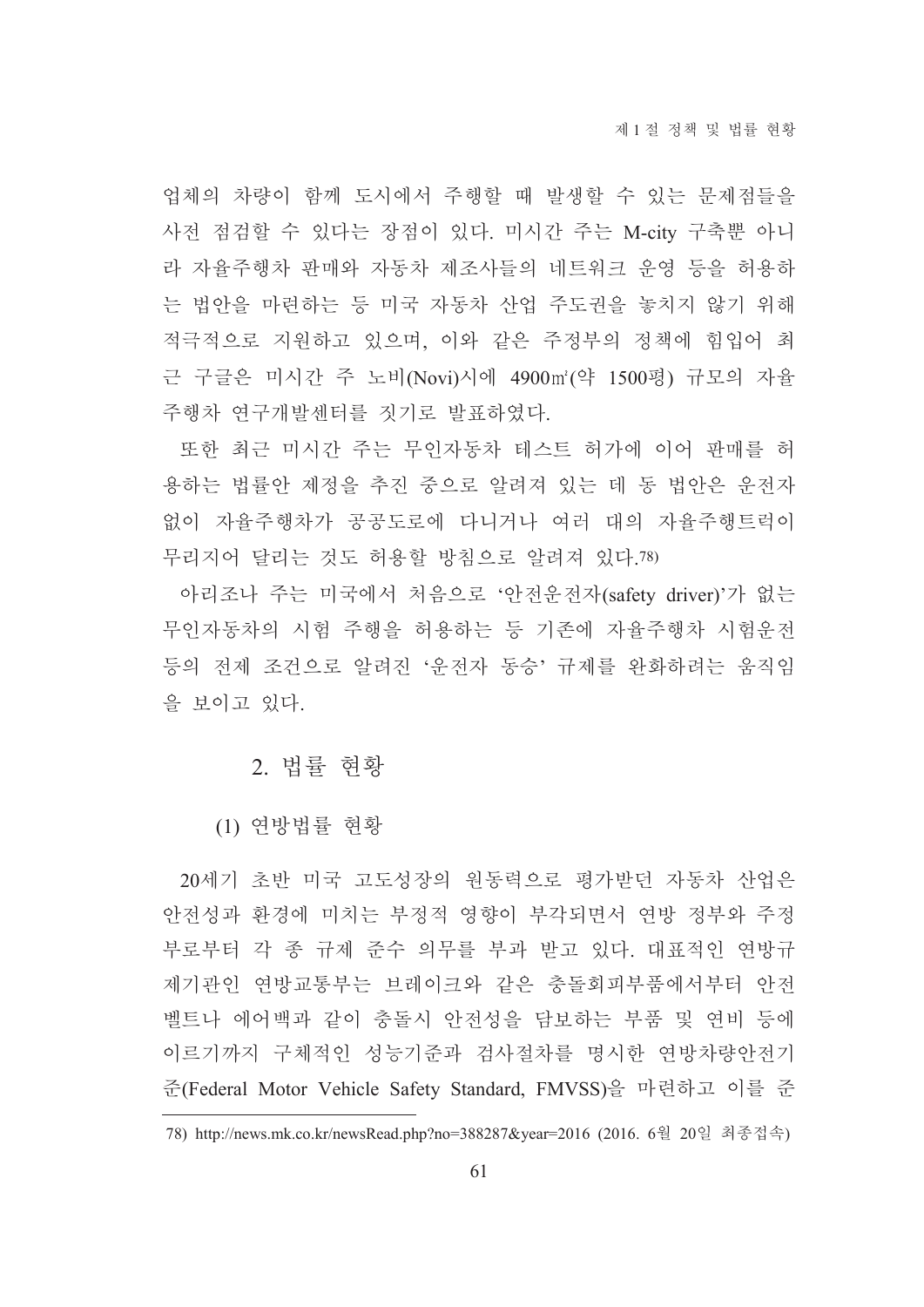수하도록 의무화하고 있다. 환경보호(Environmental Protection Agency, EPA)도 탄소배출기준과 검사절차 등을 제시함으로서 FMVSS를 보완 하고 있다 79)

자율주행차와 관련된 자동화 기술이 발전함에 따라 이를 규제하기 위한 규정과 기준의 필요성이 요구되기 시작했다. 2001년 국가교통안 전위원회(National Transportation Safety Board, NTSB)는 ACC (Adaptive Cruise Control, 자동감응식 순항제어)와 CWS(Crash Warning System, 충돌경고시스템)를 분석하고 이들 부품에 대한 성능기준과 규제의 필 요성을 강조하는 보고서를 발간하였으며 교통부가 상용차와 개인숭용 차에 대한 ACC 및 CWS의 성능기준을 마련하고, 특히 상용차에 대해 서는 CWS의 장착을 의무화하도록 권고한바 있다.80) 하지만 현재까지 는 연방차원에서 자율자동차 기술, 안전 및 운행 관련 별도의 법률이 마련되어 있지는 않다. 연방 교통부는 ACC와 CWS에 관한 업계의 자 율규제지침을 발간하고, ISO와 미국자동차기술협회(Society of Automobile Engineers, SAE)도 관련 기준을 제시하는 등의 성과를 보였으나 법제 화 되지는 못했다.81) 다만 연방하원 차원에서 자율주행차 기술을 개 발하고 이용함에 있어서 소비자 프라이버시 보호에 관한 사항을 규율 하고자 『자율주행차프리이버시보호법(2015)』82)을 발의하여 입법 절차 를 기다리고 있는 중이다. 또한 최근 NHTSA가 자율주행차의 인공지 능(AI) 자율주행컴퓨팅시스템을 운전자(driver)로 인정하는 등 변화된 입 장을 보이면서 향후 적극적인 관련 법제 도입이 예상되고 있다.

<sup>79)</sup> 김범준, 무인자동차의 상용화에 따른 보험 법리의 개선, 상사판례연구 제26집 3 권, 2013, 371면, Kalra, Anderson & Wachs, 전게 보고서(註10), p37 참조

<sup>80)</sup> 김범준, 위의 논문, 372면, NTSB, 『Vehicle-and Infrastruture-Based Technology for the Prevention of Rear-End Collision<sub>1</sub>, Special Investigation Report NTSB/SIR-01/01 (mAY, 2001), p3 참조

<sup>81)</sup> 강성준, 원유형 등 '자율주행자동차의 활성화를 위한 법제도 개선방안', 한국기술 혁신학회, 2016, 344면

<sup>82)</sup> H.R. §3876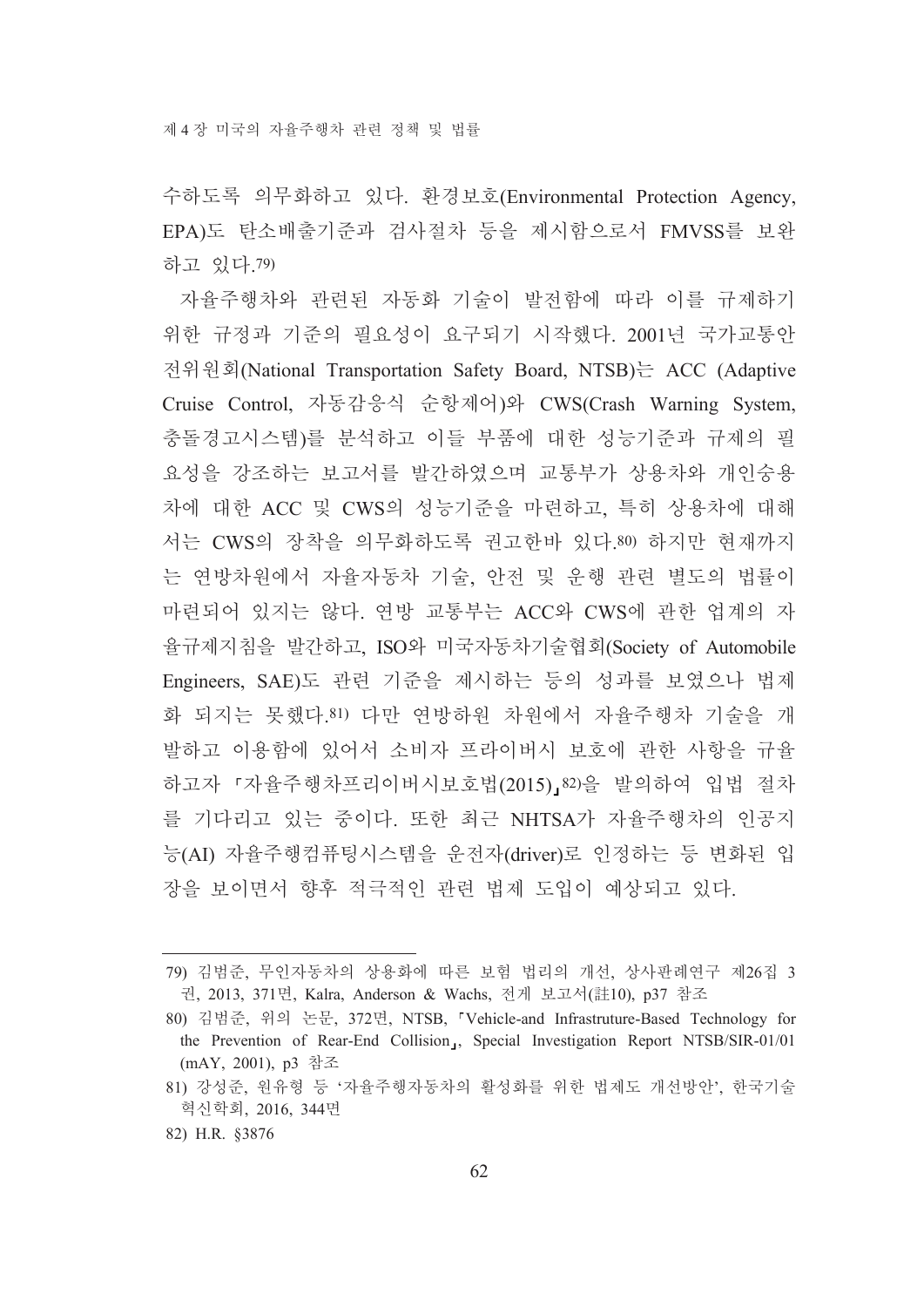### (2) 주(州) 법률 현황

자율주행차 관련 별도의 연방법이 아직은 제정되지 않고 있는 것과 달리 몇 몇 주에서는 적극적으로 입법화를 시도하고 있다. 2011년 네 바다주를 시작으로 이후 캘리포니아. 플로리다 등이 관련법을 도입하 면서 현재 7개 주83)에서 시행 운행 요건 등에 대한 법이 시행되고 있 으며 이들 법률들은 주로 각 주내에서의 자율주행차의 시험운행에 관 한 요건 및 절차. 제조자 책임 등에 대해서 다루고 있다.

가. 캘리포니아 주

캘리포니아 주는 2012년 9월 자율주행차법을 도입하였다. 캘리포니 아의 자동차법(Vehicle Code, VEH)은 DIVISION 1에서 DIVISION 18까 지(100~42277) 구성되어 있으며 자율주행차법은 DIVISION 16.6.(Code 38750)에 위치하고 있다. 자율주행차법은 자율주행차 및 관련 개념 정 의, 자율주행차 시험운행 요건, 시험운행 승인을 위해 지원서에 기입 해야 할 사항, 자율주행자동차 시험운행에 대한 승인 요건, 규제 당국 의 규정마련 의무 등으로 구성되어 있다.

나. 네바다 주

네바다 주의 자율주행차법(AUTONOMOUS VEHICLES)은 2011년 도 입되었다. 네바다 주 법인 NRS (The Nevada Revised Statutes) 가운데 공공안전 · 자동차 · 선박을 규정하고 있는 TITLE 43 Chapter 482A.030 에서 다루고 있으며84) 자율주행차 관련 개념정의, 자율주행차의 시험 운행 요건, 등록기준, 제조업자의 책임 등의 주요내용을 포함하고 있

<sup>83) 2016</sup>년 8월 현재 네바다, 캘리포니아, 플로리다, 테네시, 유타, 미시간, 워싱턴DC 의 7개주가 관련 법을 마련하고 있음

<sup>84)</sup> https://www.leg.state.nv.us/NRS/Index.cfm(2014.11.11.확인),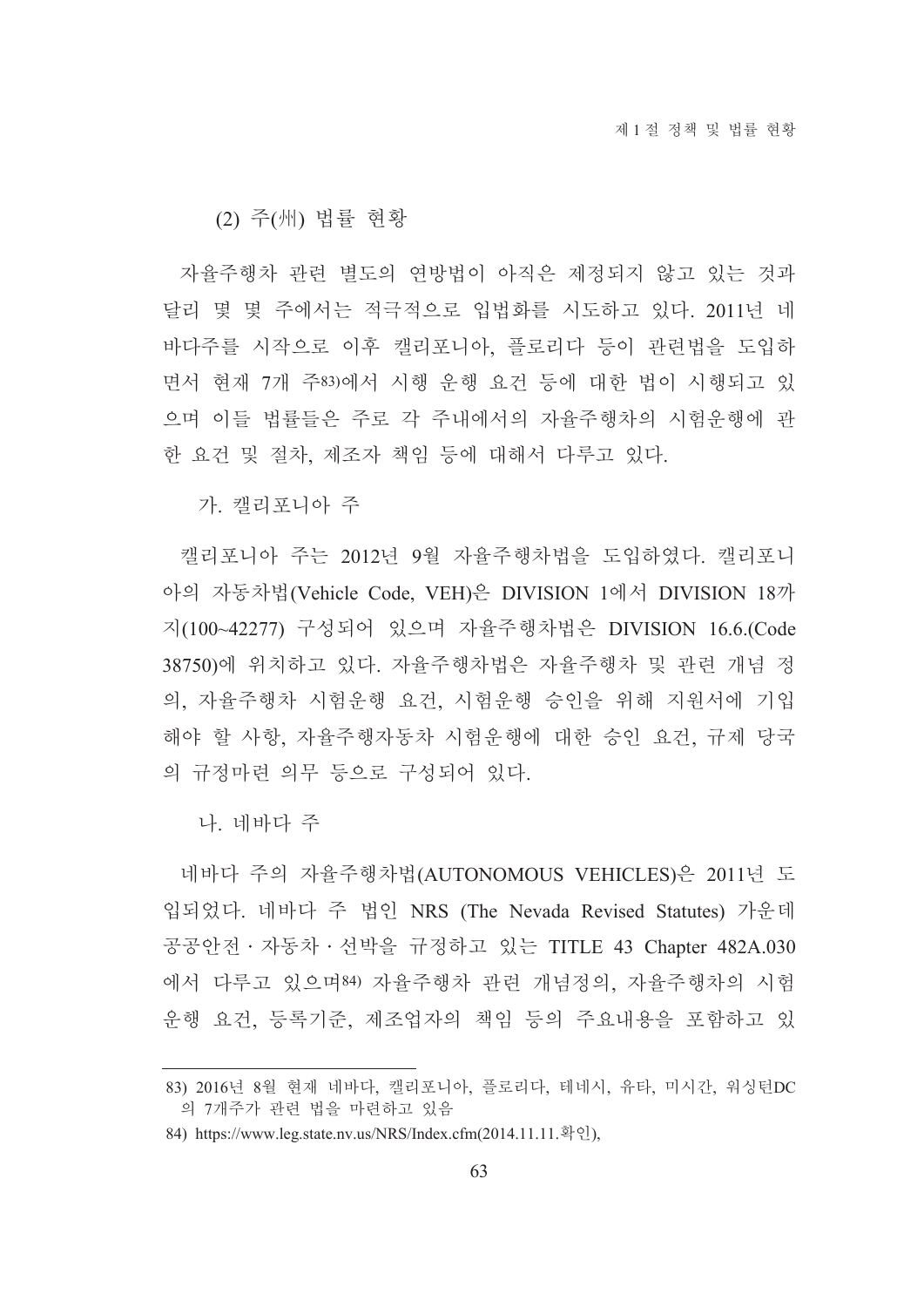다. 네바다 주의 경우 자율주행차 관련 개념을 정의하면서 적용 대상 에서 제외되는 자동화 기술에 대해 명시하고 있다는 점이 특징적이다.

네바다주 자율주행차 관련 개념 정의85)

- · "자율주행기술"을 자동차에 탑재된 기술로서 운전자(사람)의 능동적 제 어나 모니터링 없이 자동차를 운행할 수 있는 능력으로 규정86) - 현재 이미 구현되고 있는 일부 기술과의 자율주행기술을 명확히구분 하기 위하여 현재 통상의 자동차에 적용되고 있는 기술들을 자율주 행기술에서 제외됨. 제외되는 기술로는 차량능동안전시스템(active safety system), 운전자 조력 시스템(system for driver assistance), 전자식 사각 지대 감시장치(electronic blind spot detection), 충돌예방 시스템, 비상 제동시스템, 주차보조시스템, 적응식 정속주행 시스템 (adaptive cruise control), 차량 유지 보조 장치 (Lane Keeping Assistance System), 차량 이탈 경고 장치(Lane Departure Warning), 교통 체증과 대기 지원 시 스템 등이 포함 됨
	- 자율주행기술에서 제외되는 기술이라 할지라도 단독으로 또는 다른 시스템과 결합하여 자동차에 탑재되어서 인간의 능동적 조작이나 감 독 없이도 자동차가 운행되도록 한다면 자율기술에 포함 될 수 있음
- · "자율주행차"는 이러한 자율주행기술의 개념을 인용하여 "자율주행기 술이 장착되어진 자동차"를 의미하다고 규정87)

네바다 주와 캘리포니아 주의 자율주행차 관련법의 경우 개념 정의, 시험운행요건 등 다루고 있는 항목이나 내용 면에서 유사한 부분도 많지만 네바다주법이 제조업자의 책임을 원래의 자동차 제조업자에게 부과하고 있는 반면 캘리포니아 주법은 자율주행 기술을 장착한 자에 게 제조업자 책임을 부여하고 있다는 점에서 차이를 보인다.

<sup>85)</sup> 김현경, 조용혁, 위의 보고서, 12면

<sup>86)</sup> NRS §482A.025

<sup>87)</sup> NRS §48A.030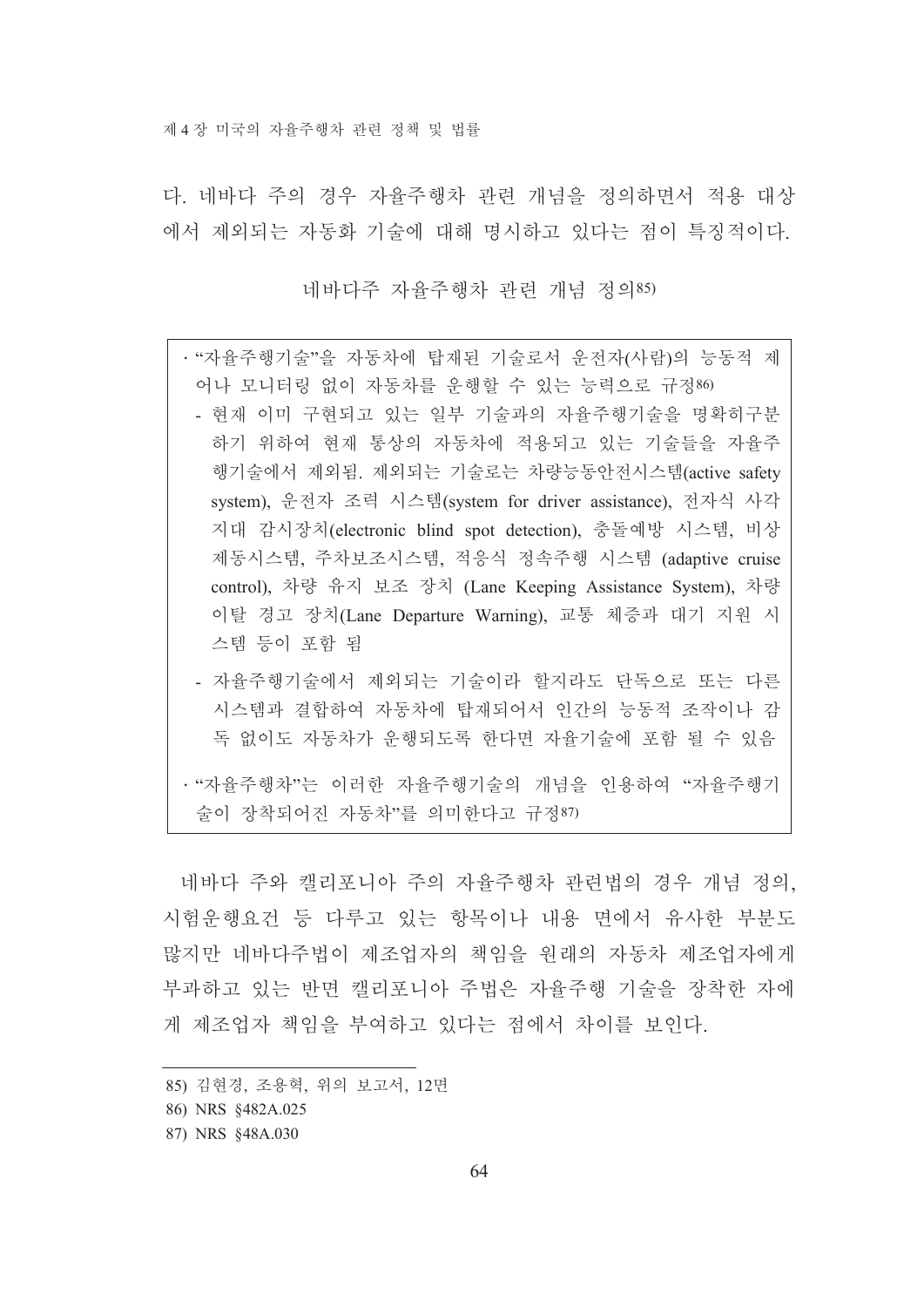| 네바다주법과 캘리포니아 주법 비교88) |  |  |  |
|-----------------------|--|--|--|
|-----------------------|--|--|--|

| 구분               | 대 상           | 네바다 주                                        | 캘리포니아 주                                      |
|------------------|---------------|----------------------------------------------|----------------------------------------------|
| 일<br>반<br>7<br>준 | 대상차종          | 트레일러, 모터사이클,<br>4.5t 초과 자동차 제외               | 트레일러, 모터사이클,<br>4.5t 초과 자동차 제외               |
|                  | 주요장치          | FMVSS 준수                                     | FMVSS 준수                                     |
|                  | 보험가입          | 5백만 달러 보험증권 제시                               | 5백만 달러 보험증권 제시                               |
|                  | 사전시험<br>주행    | 10,000마일 사전수행<br>(16,000km)                  | 충분한 사전수행 필요<br>(마일리지 기준 없음)                  |
|                  | 식별표시<br>부착    | 자율차전용임시운행번호<br>판부착                           | 자율차전용임시운행번호<br>판부착                           |
|                  | 모드선택          | $\bigcirc$                                   | $\bigcirc$                                   |
|                  | 표시장치          | $\bigcirc$                                   | $\bigcirc$                                   |
|                  | 고장감지          | $\bigcirc$                                   | $\bigcirc$                                   |
|                  | 경고장치          | $\bigcirc$                                   | $\bigcirc$                                   |
| 설<br>치<br>7<br>준 | 운전자우선<br>자동전환 | $\bigcirc$                                   | $\bigcirc$                                   |
|                  | 추가안전장치        | 없음                                           | 없음                                           |
|                  | 운행기록장치        | 사고 30초전 센서데이터<br>기록<br>(Read-only) 및 보유 (3년) | 사고 30초전 센서데이터<br>기록<br>(Read-only) 및 보유 (3년) |
|                  | 영상기록장치        | 없음                                           | 없음                                           |

88) 강선준 외 4인, 위의 보고서, 345면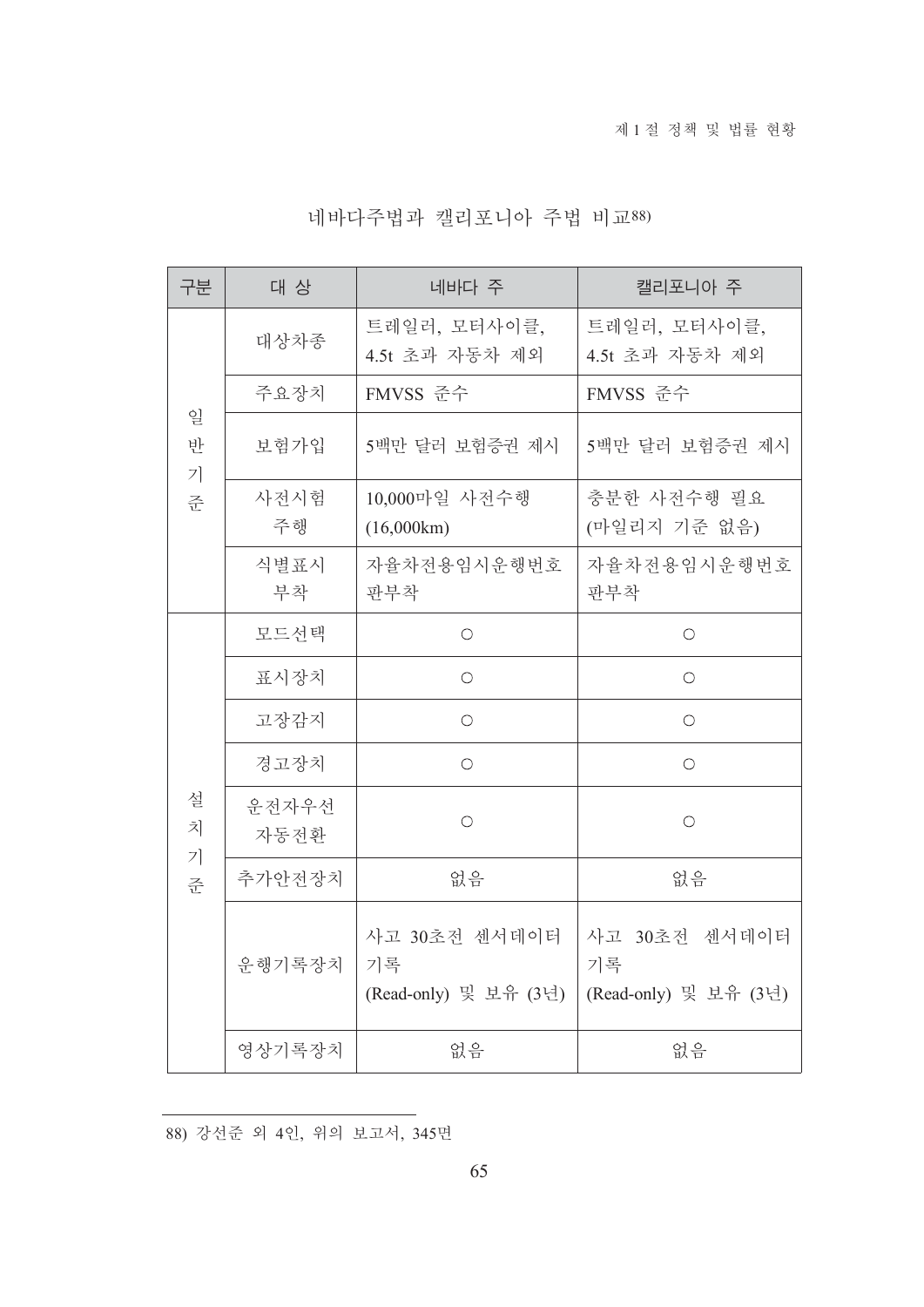제 4 장 미국의 자율주행차 관련 정책 및 법률

| 구분     | 대 상        | 네바다 주                                                                              | 캘리포니아 주                                                                            |
|--------|------------|------------------------------------------------------------------------------------|------------------------------------------------------------------------------------|
| 운<br>행 | 탑승인원       | 2인 탑승                                                                              | 없음                                                                                 |
|        | 기상환경       | 허가신청 시 기상환경<br>및 도로조건 준수                                                           | 없음                                                                                 |
|        | 허가취소       | ∩                                                                                  | ∩                                                                                  |
|        | 사고발생<br>보고 | 사고 및 교통법규단속<br>(10일 이내)                                                            | 사고 (10일 이내)                                                                        |
| 7<br>준 | 기타         | •운행실적기록 및 보고<br>서 제출<br>• 엄격한 운전자 면허<br>요건<br>•별도 운전자 훈련프로<br>그램 이수<br>• 소유권 이전 금지 | •운행실적기록 및 보고<br>서 제출<br>• 엄격한 운전자 면허<br>요건<br>•별도 운전자 훈련프로<br>그램 이수<br>• 소유권 이전 금지 |

다. 그 밖의 주89)

워싱턴 DC. 플로리다. 미시간, 테네시 및 유타 주의 자율주행차 관련 법률들도 공통적으로 자율주행차 및 관련 기술에 대한 정의, 자율주행차 의 테스트 조건, 등록요건, 자동차제조사의 책임 등에 대해 다루고 있다. 워싱턴 DC의 경우 자율주행차(autonomous vehicle)를 "운전자 없이 능동 적으로 자동차 제어시스템을 작동하면서 트레픽제어장치(traffic-control devices)를 해석하고 도로를 탐색할 수 있는 능력을 가진 자동차"라고 정 의 하고 있다. 테네시 주의 경우 관련 다른 주들보다도 더욱 명확한 개 념을 도입하고 있는데 자율주행기술(autonomous technology)에 대해

<sup>89)</sup> 김현경, 미국자율주행자동차 및 무인항공기 산업의 동향 및 주요 법제검토 워크 숍, 한국법제연구원, 2016년 7월 12일 59-82면 참조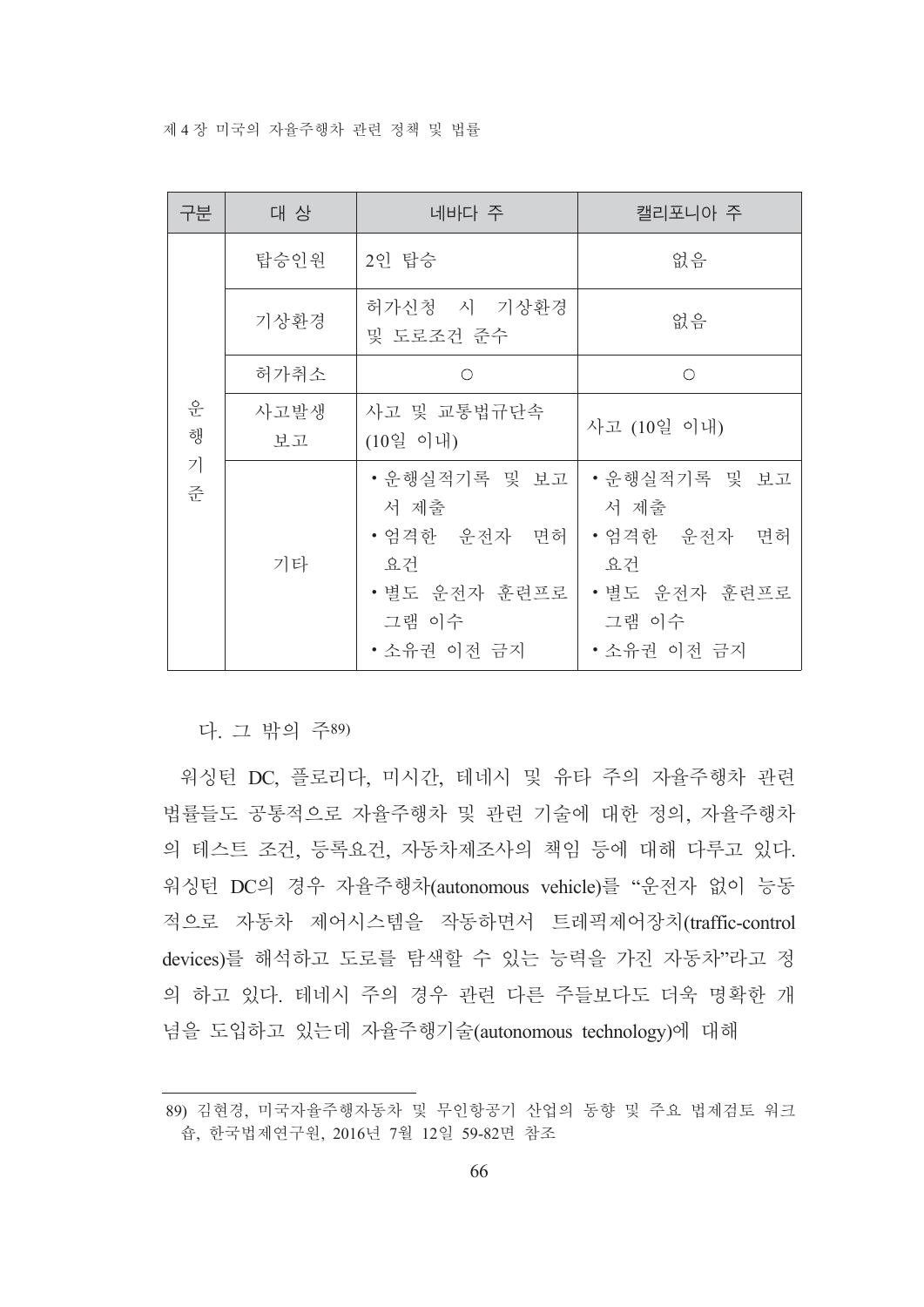- 인간 작동자에 의한 감독 없이 전자동 모드에서 설치되었을 때 운행능력을 갖는 자동차에 부착된 기술을 의미함
- 특히 자동차가 운행 중 응급 상황이나 시스템 오작동 등 위험한 상황에 노출되더라도 자동적으로 대처할 수 있는 능력을 포함하며
- 인간에 의해 구현될 수 있는 다이나믹한 운행의 모든 측면이 자 동화된 시스템으로 설비되어야 함

이라고 규정하고 있다.

미시건주의 관련법도 자율주행기술(automated technology), 자율주행차 (automated vehicle), 자율주행방식(automated mode)등의 핵심용어에 대한 개념을 규정하고 있으며 일정한 조건에서 특정인에 의한 자율주행차의 테스트를 허용하고 있다. 자동차 제조자의 책임(제3자가 자율주행기술을 장착하였을 경우)에 대해 규정하고 있는데 자동차 제조자는 손해가 자 동차 제조 당시에 존재한 결함으로 인해 발생한 것이 아닌 한 즉 자율 주행방식으로 전환에 따른 손해에 대하여는 책임이 없다. 또한 하위시 스템 생산자(subcomponent system producers)에 의하여 자동차가 자율주 행차로 전화된 경우 이러한 생산자의 책임에 대하여 규정하고 있다.

## 제 2 절 법률 분석

1. 연방자동화차량정책 및 주행성능지침

(1) 도입배경

연방도로교통국은 2016년 9월 12일 '자율주행차 주행성능지침'(이하 주행성능지침)을 포함하는 '연방자동화차량정책(Federal Automated Vehicles Policy)'을 발표했다. 본 정책 및 주행성능지침은 법적 지위를 갖는 규 정(rule)이라기보다 자율주행차의 설계, 개발, 시험 및 실제주행에 있어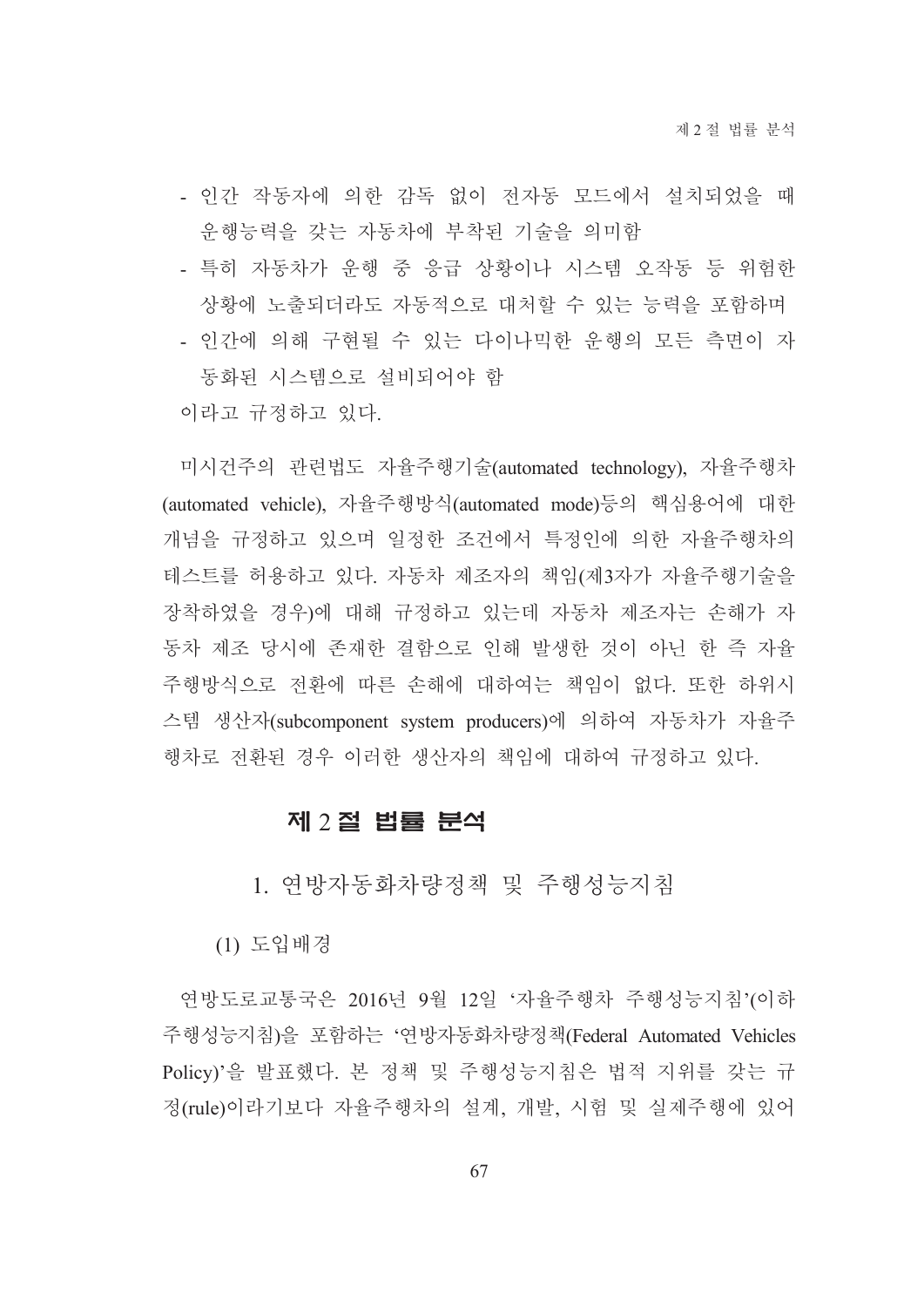서 안전성 확보를 위한 규제적 토대와 모범 사례를 이끌어 내기 위한 부처 지침(guidelines) 역할을 한다.

(2) 주요 내용

가. 주요 개념 정의

'연방자동화차량정책'은 자율주행차를 Highly Automated Vehicle (자율 주행이 상당부분 가능한 차량, HAV)로 언급하고 있으며 'deployment (실제주행)'을 자율주행차의 설계, 개발 또는 제조를 책임지고 있는 자의 고용인이나 대리인이 아닌 일반 대중에 의한 'HAV'의 운행으로 정의 하고 있다.90)

나. 자동화 단계 구분

기존에 5단계 자동화 개념을 채택했던 연방도로교통국은 본 정책 에서 미국자동차공학회(Society of Automotive Engineers International, SAE International)가 제안한 6단계 자동화 개념을 수용하였으며 이에 따라 자동화 표준을 제시하고 준수할 것을 명시하고 있다. 6단계 자 동화 개념은 다음과 같다.

SAE International 분류 자동화 단계91)

| 레벨 0 | 운전자가 모든 작동을 책임짐                                                            |
|------|----------------------------------------------------------------------------|
| 레벨 1 | 자동화 시스템이 운전자의 작동을 일부 보조함                                                   |
| 레벨 2 | 자동화 시스템이 운전 작동의 일부를 실질적으로 수<br>행하고, 운전자는 주행 환경을 모니터링 하면서 그 외<br>우저 작동을 수행함 |

90) FAA, Federal Automated Vehicles Policy, 2016, p6

91) FAA, 위의 보고서, p9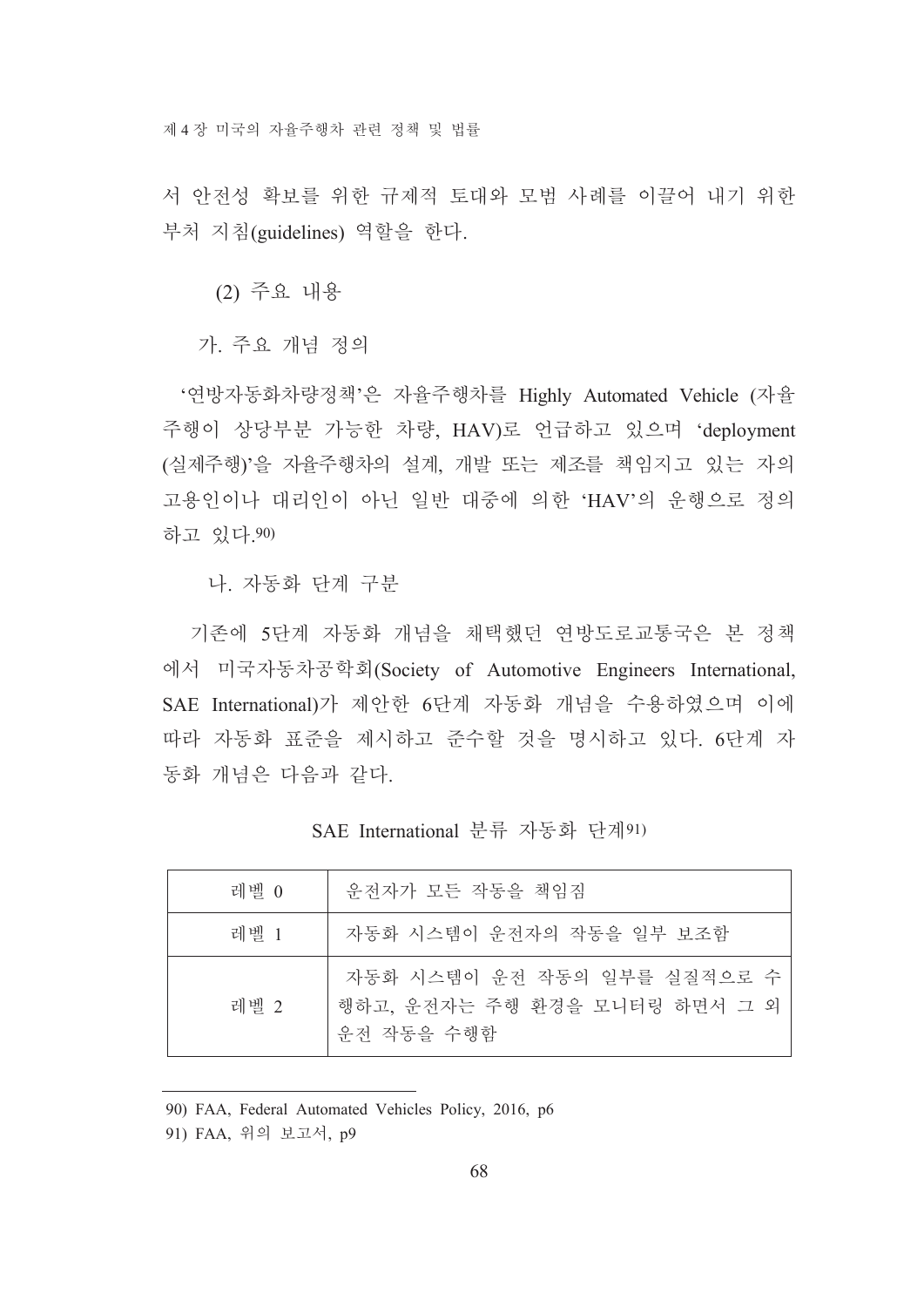| 레벨 3 | 자동화 시스템이 일부 작동을 실질적으로 수행하고<br>경우에 따라 주행환경을 모니터링하기도 함. 자동시스<br>템으로부터의 요청이 있을 시, 운전자가 반드시 작동<br>을 제어할 수 있는 상태여야 함 |
|------|-----------------------------------------------------------------------------------------------------------------|
| 레벨 4 | 자동화 시스템이 운적 작동을 수행하고 주행환경을 모<br>니터링함. 운전자가 제어할 필요는 없으나 자동화 시<br>스템은 일정한 환경과 조건하에서만 작동할 수 있음                     |
| 레벨 5 | 운전자가 주행할 수 있는 모든 조건하에서 자동화 시<br>스템이 모든 주행 작동을 수행함                                                               |

다. 주행성능지침 주요 내용

2016년 연방자율주행차정책에 따라 제조업체와 기타 관련 당사자들 은 안전성평가서(Safety Assessment)를 제출해야 하며 이를 토대로 연방교 통국은 주행성능지침 준수 여부를 평가한다. 안전성평가서(Safety Assessment)는 다음 15가 항목을 포함해야 한다.92)

- 데이터 기록과 공유(Data Recording and Sharing)
- 사생활보호 (Privacy)
- System Safety (시스템 안전)
- 차량 사이버안전(Vehicle Cyberspace)
- 인간과 기계의 인터페이스(Human Machine Interface)
- 충돌내구성(Crashworthiness)
- 소비자 교육과 훈련(Consumer Education and Training)
- 등록과 인증(Registration and Certification)
- 충돌 후 행동양식(Post-Crash Behavior)
- 연방, 주 및 지방정부 관련법(Federal, State and Local Laws)

<sup>92)</sup> FAA, 위의 보고서, p15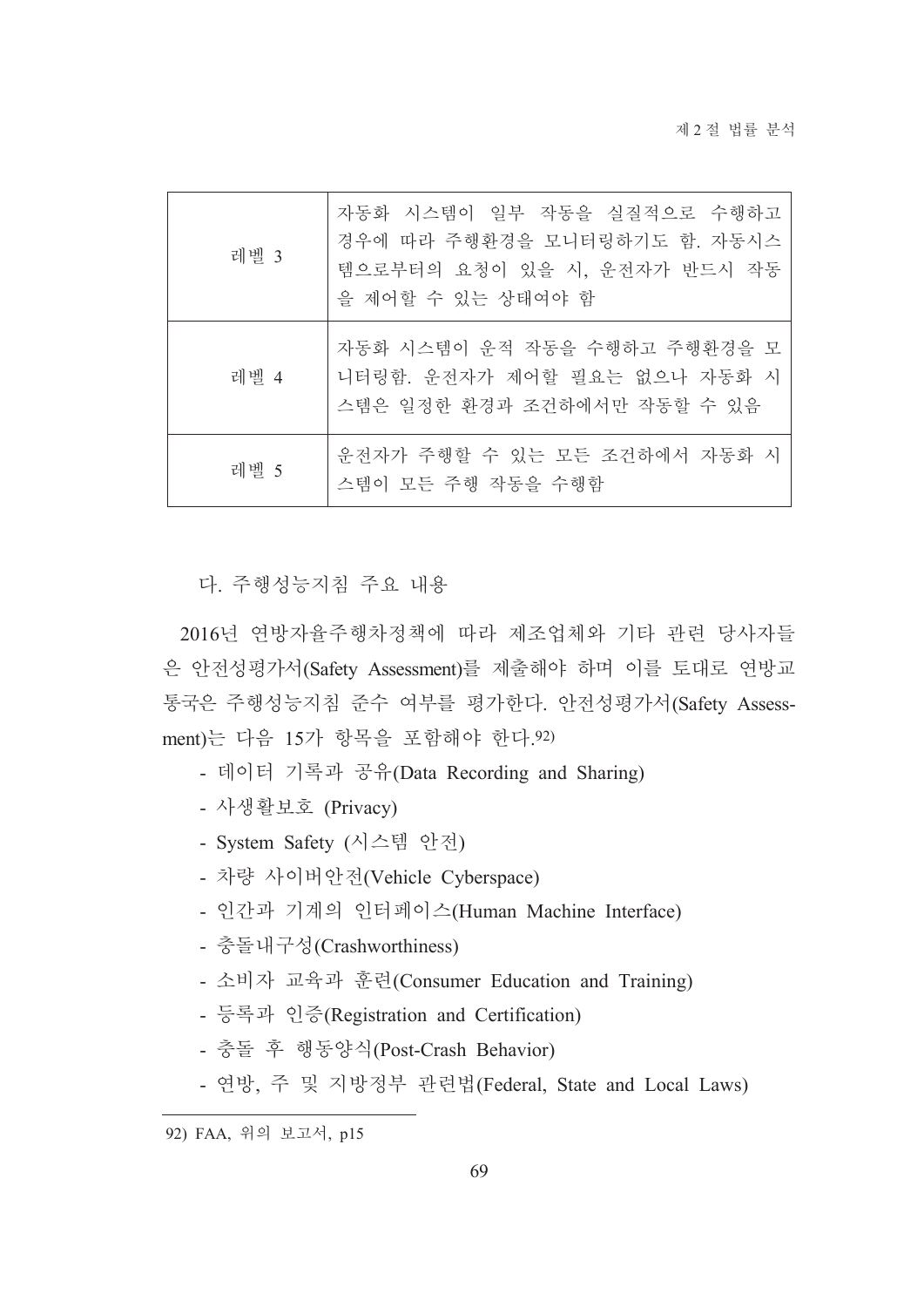제 4 장 미국의 자율주행차 관련 정책 및 법률

- 유리적 고려사항(Etical Considerations)

- Operational Design Domain(운영설계범위)

- 물체와 사건 탐지와 반응(Object and Event Detection and Response)

- 고장 시 조치(Fall Back)

- 확인 방법 (확증 Methods)

(a) 데이터 기록과 공유

제조업자와 기타 관련 당사자들은 오작동 발생, 불량 혹은 실패 등 을 기록하기 위한 목적으로 시험, 인증, 사건과 충돌 데이터 수집 등 을 문서화하는 절차를 마련해야만 한다. 93)

(b) 프라이버시 보호

자율주행차 제조업자와 기타 관련 당사자들은 소비자의 프라이버시 보호를 위한 조치를 취해야 한다. 그와 같은 조치는 (i) 소비자들에 게 명확하고 접근 가능한 데이터 프라이버시 및 안전 공지를 제공해 야 하고, (ii) 수집된 정보는 반드시 본래의 수집 취지에 맞게 사용되 어야 하며 (iii) 가능한 필요한 최소한의 개인 정보만을 수집해야 하 며 (개인정보 수집 최소화의 워칙). (iv) 수집된 개인정보를 보호하기 위한 조치를 실행해야 하며, (v) 수집된 정보의 정확성을 확인하기 위한 절차를 소비자에게 제공해야 하며, (vi) 정보 수집 주체가 정보 수집 및 이용 관련 규정, 지침 및 협의를 포함해야 한다. 94)

(c) 시스템 아저

시스템 안전을 확보하기 위해 제조업자들은 업계 표준, 모범례(best practice), 설계 원칙, 표준들 및 항공, 우주 등 기타 산업에서 적용되 는 프로세스와 표준을 따라야 한다. 95)

<sup>93)</sup> FAA, 위의 보고서, p17

<sup>94)</sup> FAA, 위의 보고서, p19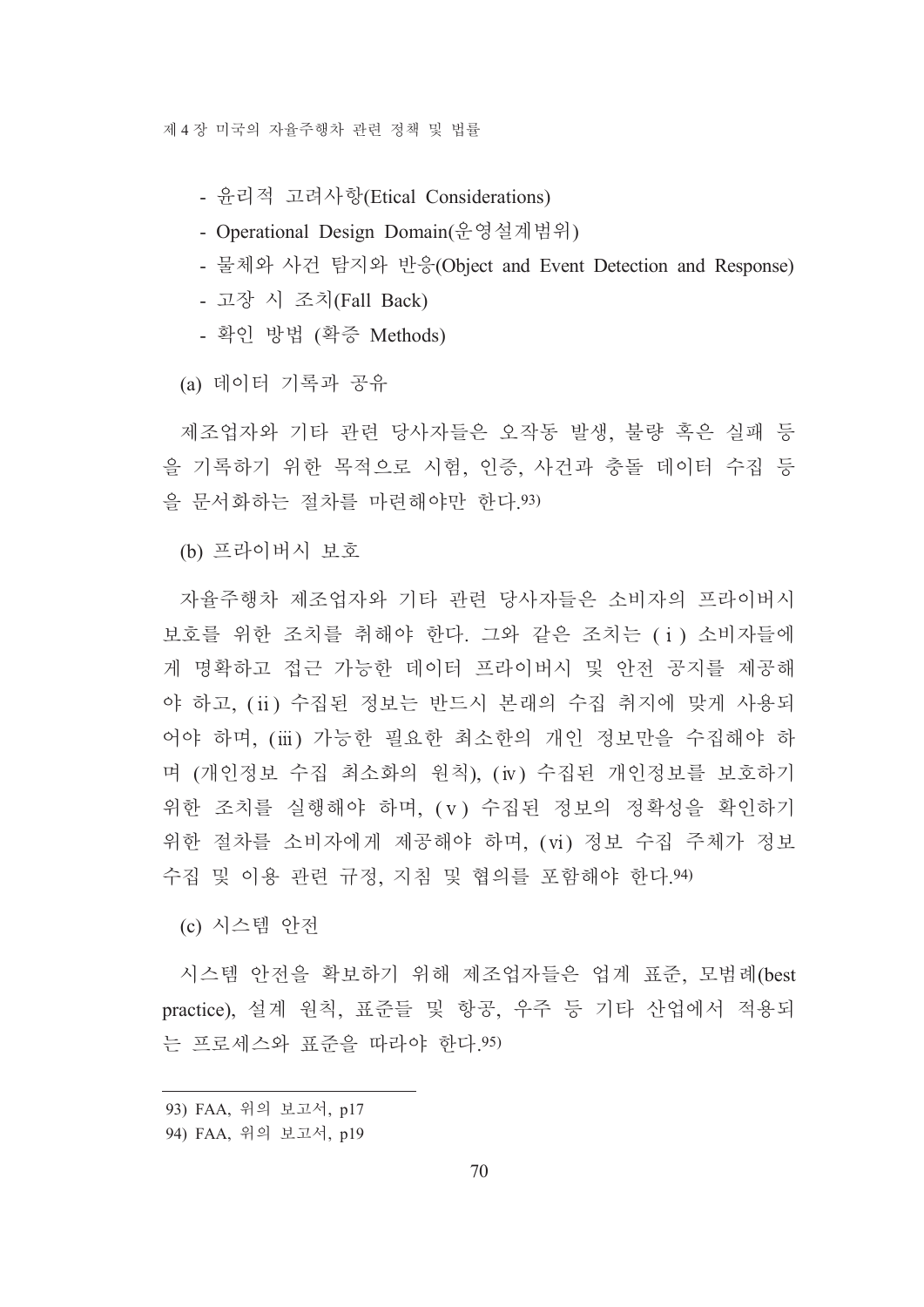(d) 차량 사이버안전

차량의 사이버안전을 위한 절차를 마련하기 위해 지침, 모범례와 국 가표준기술원(National Institute for Standars and Technology), 도로교통 안전국, SAE International, 자동차제조업자연합회(the Alliance of Automobile Manufacturers), 자동화정보공유와분석센터(the Automotive Information Sharing and Analysis Center, ISAC) 등이 발표한 설계 원칙들을 적용해야 한 다. 96)

(e) 인간과 기계의 인터페이스

인터스페이스 관련 지표는 작동자와 기타 동승자들에게 다음과 같 은 정보를 줄 수 있도록 설계되어야 한다.

- (i) 자율주행 기능이 적절히 수행되고 있는지
- (ii) 자율주행 모드로 운행 중인지
- (iii) 자율주행 운행이 가능하지 않거나
- (iv) 자율주행시스템에서 오작동이 발생했는지
- (v) 자율주행시스템으로부터 작동자에게 제어 전화 요청이 있었는 지에 대한 정보97)

(f) 충돌내구성

제조자와 기타 관련 당사자들은 도로교통안전국의 충돌내구성 기준 을 준수해야 한다.98) 또한 자율주행차에 요구되는 감지(sensing) 기술 로부터 습득한 정보를 이용한 새로운 차량탑승자 보호 시스템을 개발 해서 자율주행 시스템에 장착시켜야 한다.

- 95) FAA, 위의 보고서, p20
- 96) FAA, 위의 보고서, p21
- 97) FAA, 위의 보고서, p22
- 98) FAA, 위의 보고서, p23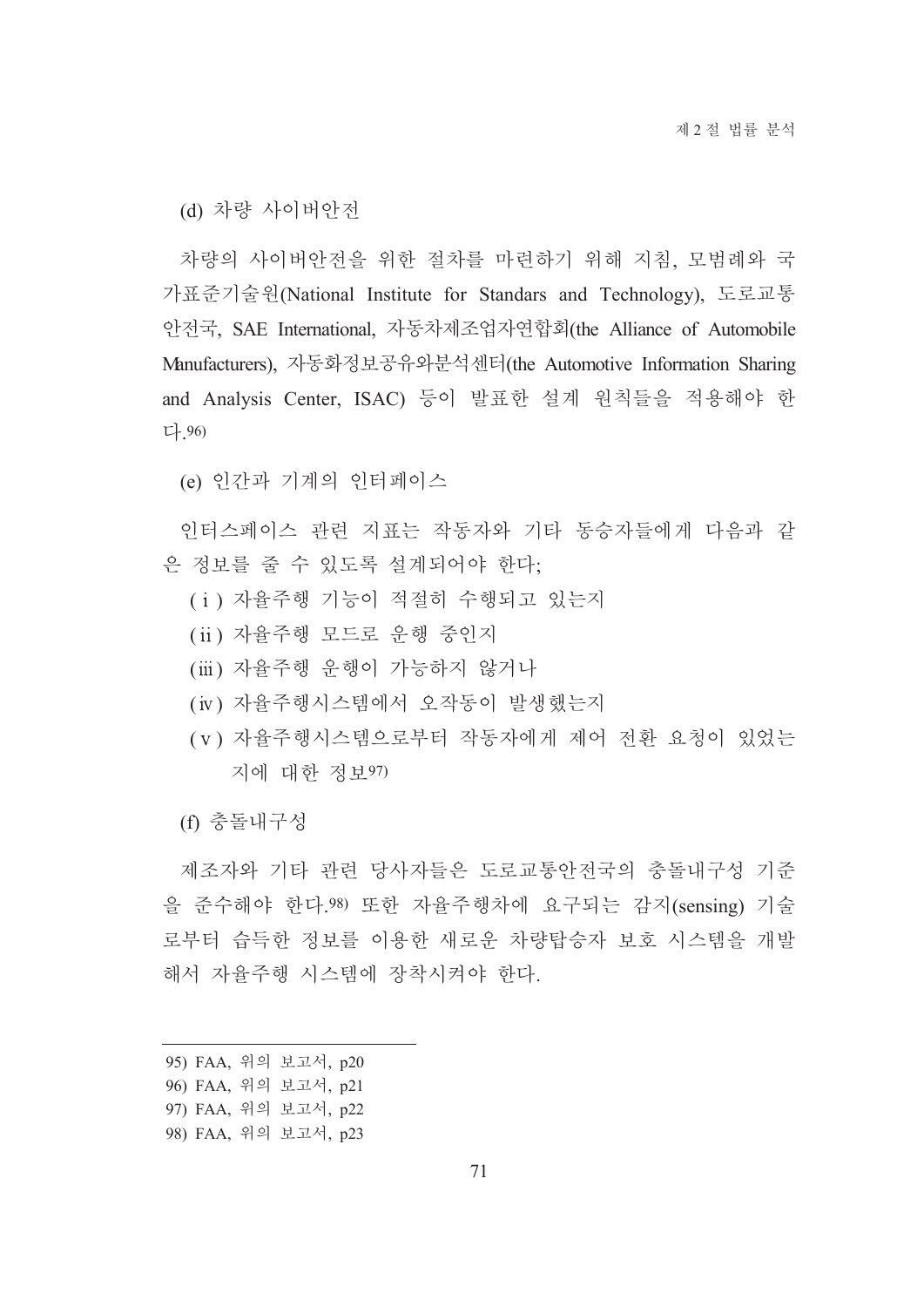(g) 충돌 후 행동양식

제조자와 기타 관련 당사자들은 자율주행차의 충돌 후 성능 재개 프로세스에 대한 평가, 테스트, 인증 과정을 문서화해야 한다. 센서 혹은 주요한 안전 제어 장치가 피해를 입은 경우, 자율주행 모드 운 행이 허용되어서는 안 된다.

2. 캘리포니아주의 자동화차량실제주행규정

(1) 입법배경

위에서 밝힌 바와 같이 미국은 자율주행차 관련 별도의 여방법이 아직은 제정되지 않고 있으며 몇 몇 주에서 관련 법률을 도입하고 있 다. 그 가운데에서도 가장 적극적으로 입법화를 시도하고 있는 캘리포 니아주는 2015년 12월 공공도로에서의 '실제주행(Post-Testing Deployment of Autonomous Vehicles)'에 대한 준거 규정인 자율주행차실제주행규정 (Autonomous Vehicle Deployment Regulation, 이하 실전주행규정)을 마 련했다.99) 이는 향후 일반 도로에서 대중에 의한 운행이라는 완전한 자율주행차 우행으로 가기위한 주요한 사전 조치라고 할 수 있다.

2012년 도입된 캘리포니아 자동차법규 38750(Vehicle Code Section 38750)은 캘리포니아 차량국(Department of Motor Vehicles, DMV)으로 하여금 공공도로에서의 자율주행차의 안전 운행에 필요하다고 판단되 는 차량장비 요건, 장비성능기준, 안전 확인 및 기타 사항에 관한 규 정을 채택할 것을 규정하고 있다.100)

캘리포니아 차량국은 자율주행차규정 도입을 시험(testing)운행규정 입법과 실제(deployment)주행규정 입법, 두 단계로 구분하고 있다.101)

<sup>99)</sup> Title 13 Division 1 Chapter 1 캘리포니아주 상하원 통과, 공공 청문회 개최 후 주 지사 사인 거쳐 확정예정임

<sup>100)</sup> Vehicle Code 38750(d)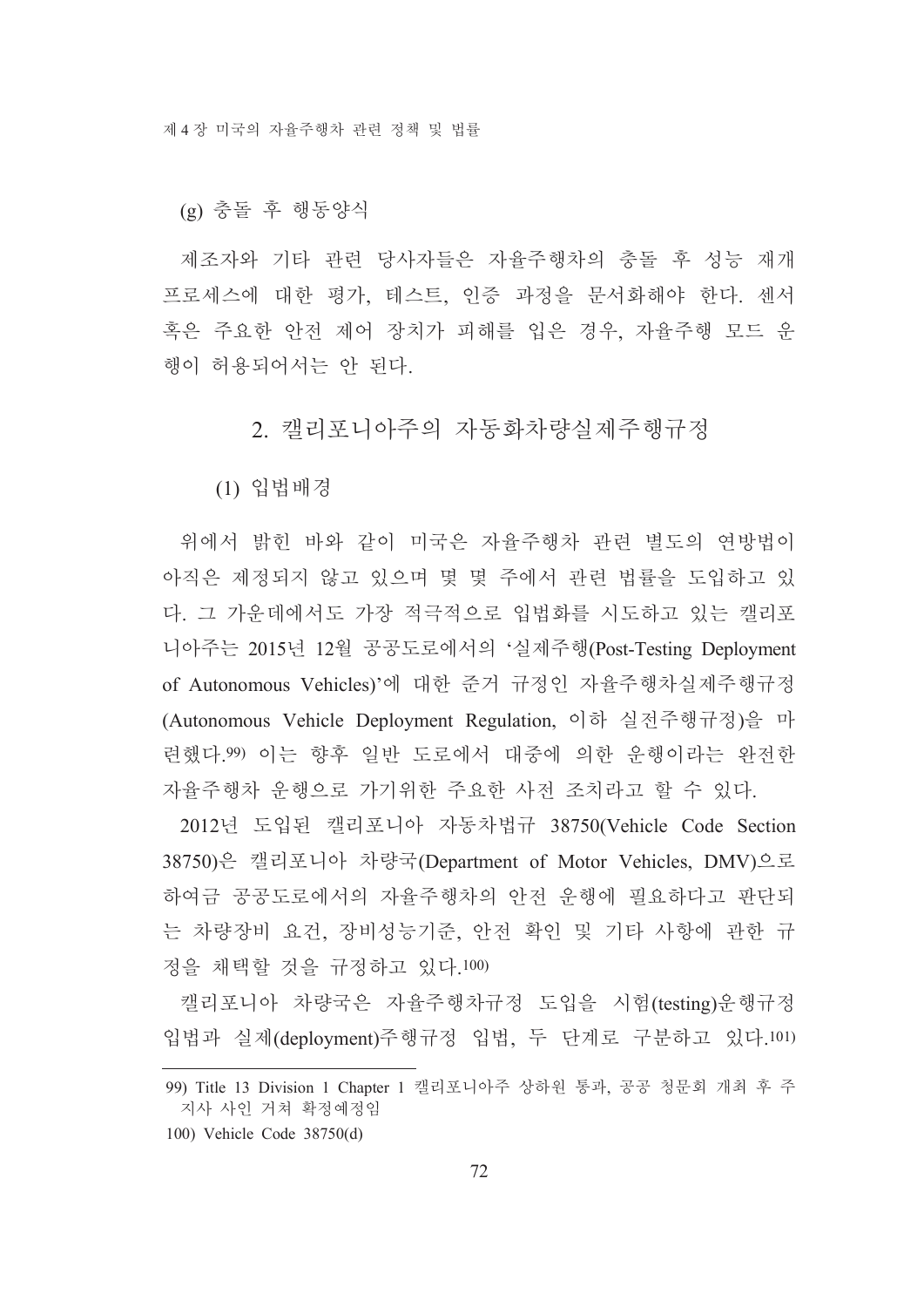첫 번째 단계인 시험운행규정 Section 38750은 2012년 제정되어 2014 년부터 시행되고 있다. 두 번째 단계인 실제운행규정은 2015년 12월 제정되어 일반 공공의 공청회(hearing) 과정을 거치고 있다.

(2) 주요내용부석

「실제주행규정」의 주요 입법 목적 가운데 하나는 실제운행 시, 자율 주행차와 일반대중의 안전 확보이다. 캘리포니아 차량국은 아직은 제 조자(manufacturer)102)들이 운전자의 동승 없이 안전 운행이 가능한 자 율주행차의 성능을 입증할 만한 충분한 시험 데이터를 확보하지 못했 다고 판단103). 자율주행차의 실전운행은 반드시 관련 자격증을 소지한 운전자의 동승을 전제 조건으로 하고 있다. 또한 「실제주행규정」은 제 조자 혹은 리스 대여 계약을 맺은 사람(일반대중)만이 자율주행차를 운행 할 수 있도록 규제하고 있는데 이는 사고 시 책임 소재 및 보험 계약 등의 법적 문제가 충분히 다루어지지 않은 상황에서 자율주행차 매매로부터 발생할 수 있는 피해로부터 제조자와 일반인 모두를 보호 하고자 하는 조치로 여겨진다. 「실제주행규정」의 주요 내용은 관련 개 념 정의, 제조자입증과 제3자 차량실증시험, 동승 운전자 요건, 임시 실제운행 허가 및 프라이버시와 사이버 안전 요건 등으로 나누어진다.

가 주요 개념 정의

Sec. 38750에 비해 「실제주행규정104)」은 더욱 다양한 자율주행차 관 련 개념을 다루고 있다. 일반대중의 자율주행차 우행에 대해 다루고

<sup>101)</sup> California Department of Motor Vehicles Summary of Draft Autonomous Vehicles Deployment Regulations, December 16, 2015

<sup>102)</sup> 자율주행차 제조업체와 자율주행기술 제조자

<sup>103)</sup> California Department of Motor Vehicles Summary of Draft Autonomous Vehicles Deployment Regulations, December 16, 2015

<sup>104)</sup> Title 13 Division 1 Chapter 1 Article 3.7 Autonomous Vehicles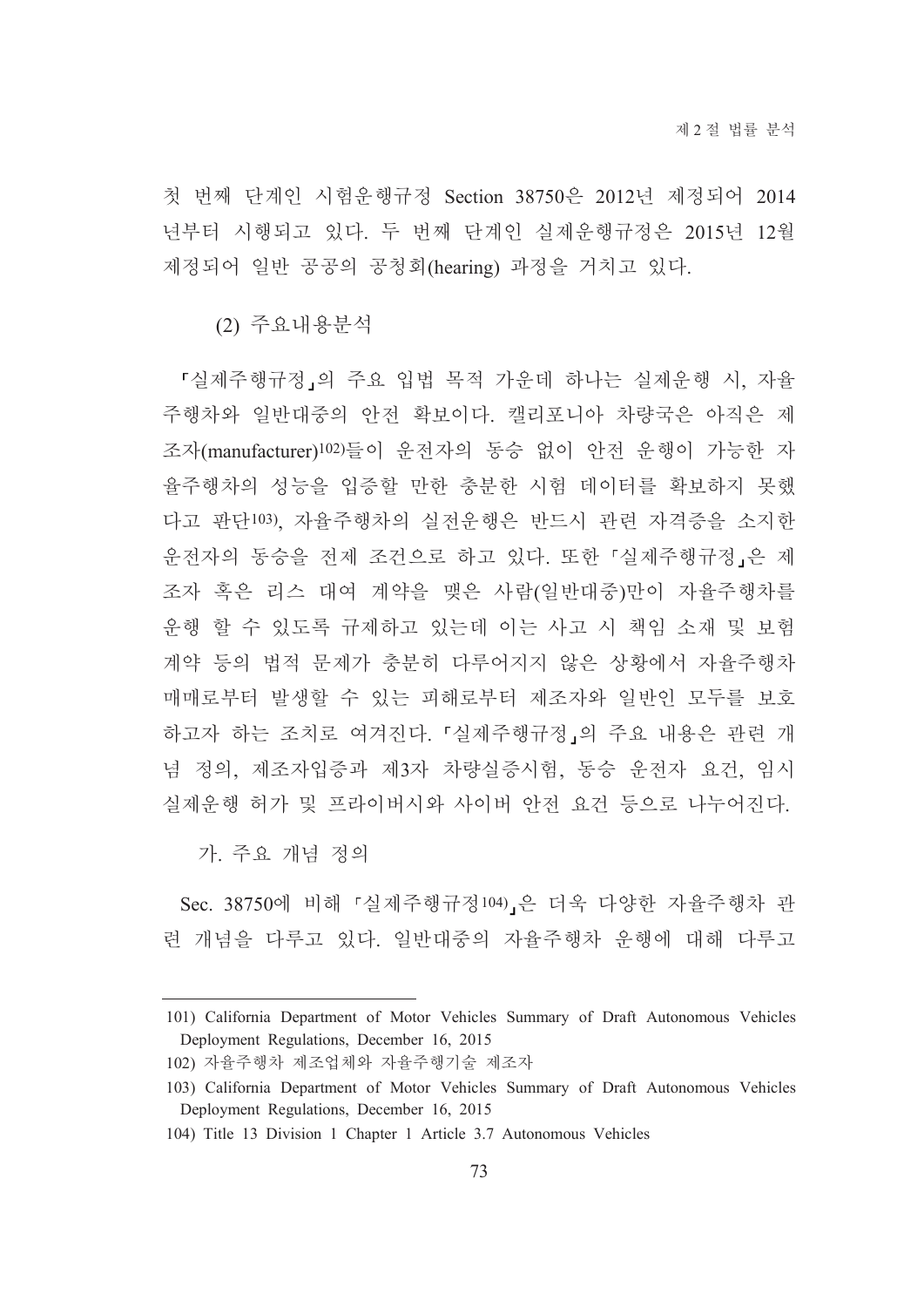제 4 장 미국의 자율주행차 관련 정책 및 법률

있는 만큼 행동역량, 동적주행과제, 사고기록장치, 위험경감 등 기술 적 성능과 안전 주행 관련 다수의 개념을 포함하고 있다.

실제주행규정에 정의된 주요 개념들105)

"행동역량(behavioral competency)"이란 자율주행차량이 공공도로에서 운 행 시 마주칠 수 있는 모든 주행 상황에서 주행 동작(driving maneuver)을 수행하거나 조종자(operator)의 제어를 요구하는 방식으로 대응하는 자율 주행차량의 우행 능력을 말하다

"동적주행과제(dynamic driving task)"란 도로에서 주행 중인 차량을 조 종하기 위해 필요한 모든 종류의 실시간 기능을 말하되. 목적지와 정차지 선택을 제외하며, 사물과 사건에 대한 감지와 인식 및 분류, 사물과 사건 에 대한 반응, 조작 계획, 조향, 회전, 차선 유지, 차선 변경, 차선 변경이 나 회전에 따른 적절한 신호의 표시, 가속과 감속 등을 포함한다.

"사고기록장치(event data recorder)"란 자율주행차량에 설치되어 충돌 이 전 30초 간 차량의 자율주행기능 센서의 상태와 동작에 관한 기술적 정 보와 미국연방규정집 제49편제563부에 규정된 장치들에 관한 사항들을 기록하는 방식이나 장치를 말한다

"위험경감(hazard mitigation)"이란 차량에 적용된 기능의 동작과 관련된 위험을 파악하기 위해 제조자가 시행하는 절차, 이와 같은 위험을 경감하 기 위한 전략, 자율주행차량이 계획된 운행구역에서 작동함을 입증하기 위해 제조자가 실시하는 시험을 말한다.

"제조자(manufacturer)"란 자동차법 제38750조제(a)항제(5)호에서 정한 자 율주행기능의 제조자를 말하며, 자동차법 제672조에서 정한 차량의 제조 자로서 원재료 또는 새로운 기본 부품으로 자율주행차량을 제조하는 제 조자와 자동차법 제470조에서 정한 사람으로서 자율주행기능을 설치하여 차량을 개조하는 자를 포함한다.

105) 13 CCR §227.02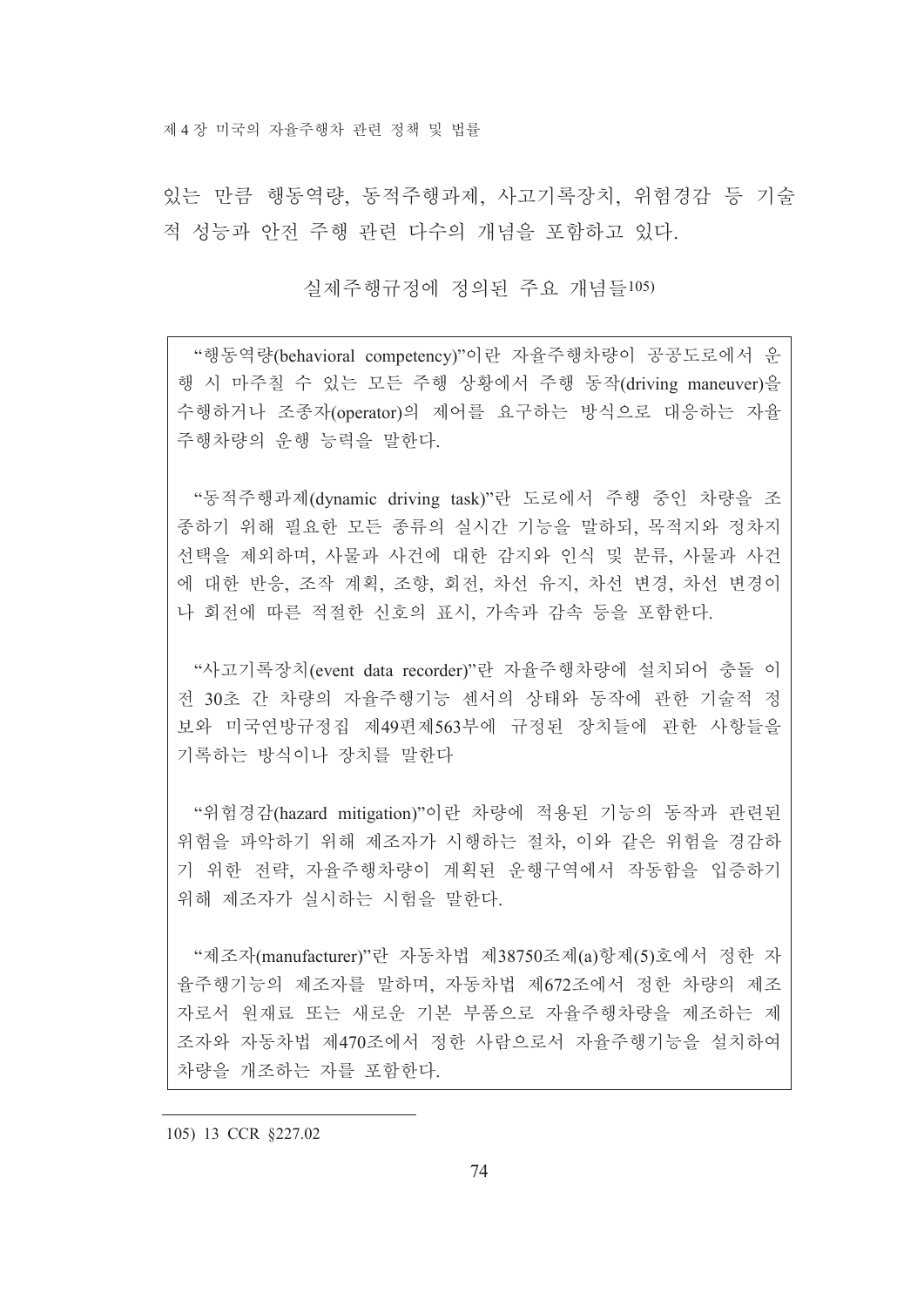"조종자(operator)"란 운행하는 차량의 종류에 적합한 면허를 소지한 사 람으로서 자율주행차량의 동작을 직접적으로 제어하고 차량의 운전석에 앉아 자율주행기능을 작동시키는 사람을 말한다.

## 나. 제조자입증의 안전 및 성능 요건 입증

자율주행차는 주내 공공도로에서의 실제주행허가신청서를 제출하고 이를 차량국이 승인하기 전까지 캘리포니아 주 도로에서도 실제 주행 을 할 수 없다. 시험운행 이후 공공도로상 실제주행허가를 받기위해 서 제조자는 허가 신청 시 자율주행차의 안전 및 성능 요건 준수를 입증해야 한다. 이를 위해서 제조자는 신청서에 기재된 운행구역 외 의 구역에서는 (허가신청 대상) 자율주행차량이 자율주행모드로 운행 할 수 없음을 입증해야 한다(§227.56(a)(2). 또한 자율주행차량이 자율 주행모드에서 운행 중일 경우 충돌 이전 30초 간 자동주행기능에 의 해 제어되는 차량의 모든 기능을 감지하는 자율주행기능 센서의 자료 를 수집하고 저장하는 사고기록장치가 설치되어 있음을 증명해야 한 다(§227.56(a)(6). 위험인식 프로세스, 인식된 위험을 평가하는 프로세 스, 인식된 위험을 감소 · 제거하기 위한 요건의 개발, 위험을 항시적 으로 검토 · 감시하는 내부 모니터링 프로세스 등을 포함하는 기능안 전계획을 준수하고 있음을 입증하는 근거도 함께 제출해야 한다 (§227.56(b)(2). 이외에도 제3자 시험기관의 자율주행차량실증시험 보고 서 완성본과 자율주행기능의 해제 및 작동 방법, 사이버 해킹 발생 시 허가되지 않거나 위조된 명령을 무효화 시키는 방법 등에 관한 최 종 사용자 교육 계획을 제출해야 한다(§227.56(b)(5).

75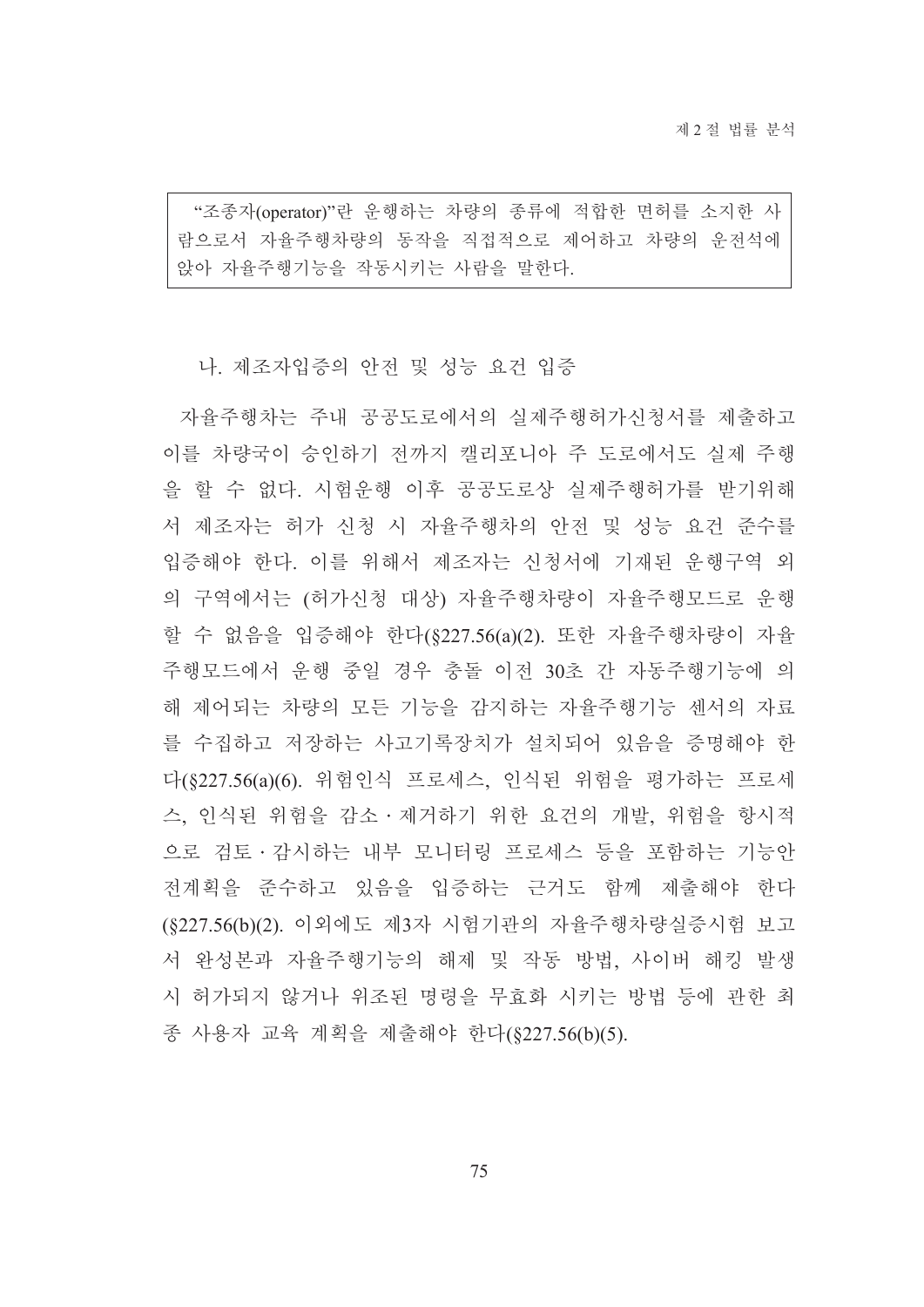제 4 장 미국의 자율주행차 관련 정책 및 법률

실제주행신청 시 제조자의 안전 및 성능 입증관련 제출 자료106)

(1) 대상 자율주행차량이 서식 OL 318 Part B에 규정된 행동역량을 수행 한다는 증명.

(2) 제조자가 대상 자율주행차량의 설계와 개발 시 기존의 기능안전계획을 준 수한다는 증명. 기능안전계획은 최소한 각 운행구역과 서식 OL 318, Part B 에서 규정된 행동역량을 다루며 다음의 모든 사항을 포함하여야 한다.

- (A) 위험 인식 프로세스.
- (B) 인식된 위험을 평가하는 프로세스.
- (C) 인식된 위험을 감소시키고 제거하기 위한 요건의 개발.
- (D) 위험경감조치의 효과적인 입증(verification)과 효력(validation)을 보 장하는 종합적인 시험 프로그램의 개발.
- (E) 위험을 항시적으로 검토하고 감시하는 내부 프로세스.

(3) 제227.58조와 제227.60조에 따라 시행한 제3자차량입증시험에 대한 결 과로, 다음 각 목의 사항을 포함하여야 한다.

- (A) 선정된 제3자시험기관이 제227.60조에 규정된 모든 자격과 요건을 충족하다는 증명.
- (B) 제227.58조의 요건에 따라 작성된 제3자시험기관의 최종시험 보고 서의 사본.
- (C) 첨부된 서식 OL 318A(New 12/2015)의 제3자시험기관의 자율주행차 량입증시험 보고서의 완성본.

(4) 자율주행차량의 자율주행기능이 캘리포니아 자동차법의 모든 규정과 자동차의 운행에 적용 가능한 지역별 규제에 부합하게 도로 상황을 감지 하고 이에 반응하도록 설계되어 있다는 증명.

(5) 고객 또는 최종 사용자에 대한 교육 계획으로, 각 운행구역과 행동역 량을 다루며 다음 각 목의 사항을 포함하는 계획.

(A) 대상 자율주행차량의 자율주행기능에 대한 모든 제약사항에 대한 표시와 제조자의 자율주행차량의 최종 사용자에게 제공되는 교육 자료에 대한 설명.

106) 13 CCR § 227.56(b)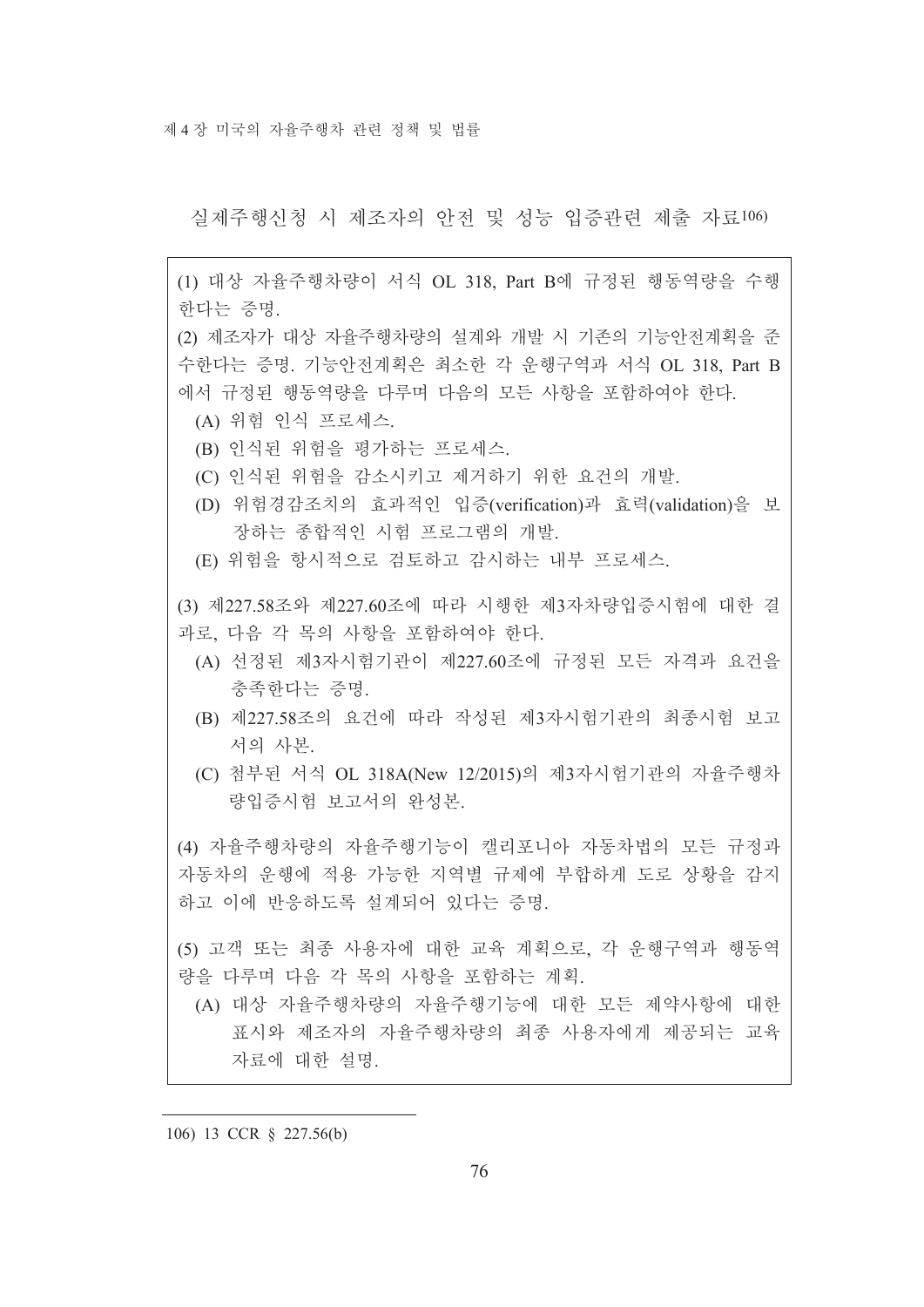- (B) 차량 소유주에게 제공되는 사용설명서의 사본 또는 이에 준하는 것으로서 다음의 사항에 대한 정보를 제공하는 차량 조종자 지도 자료(instruction guide) 또는 소책자(pamphlet).
	- 1. 차량 조종자가 쉽게 조작할 수 있음을 보여주는 자율주행기능의 작동 및 해제 방법.
	- 2. 자율주행기능이 작동되고 있음을 표시하는 차량 내부의 시각적 표시장치.
	- 3. 차량의 안전 운행을 항시 감시해야 하는 조종자의 의무.
	- 4. 해킹(cyber-attack) 발생시 자율주행기능에 전달되는 허가되지 않거 나 위조된 명령을 무효화시키는 방법.
- (C) 제227.84조에 따라 개발된 운전훈련과정에 대한 설명과 개요.
- (D) 과거에 소유된 적이 있는 차량을 구입한 최종 사용자가 교육을 받

을 수 있는 방법에 대한 설명.

다. 제3자시험기관에 의한 차량실증테스트

캘리포니아 주에서 자율주행차 실제주행허가를 신청하기에 앞서 제 조자는 제3자 시험기관에 의해 실시되는 차량실증테스트(vehicle demonstration test)를 받아야 하며 테스트 결과를 신청허가 시 함께 제출해야 한다(§227.58(a)). 제3자차량실증테스트(이하 실증테스트)는 캘리포니아 주 내에서 실시되어야 하며 실증시험 대상이 되면 제조자는 제3자시 험기관이 실증시험 중에 확인한 결함을 수정하는 것 이외에는 해당 자율주행차량의 자율주행기능에 어떠한 추가적 변경도 가할 수 없다 (§227.58(d)(3)). 실증테스트는 의도된 운행구역에서 일어날 수 있는 다 양한 운행 조건 하에서 차량이 운행할 수 있는 능력을 시험하는 방식 으로 실시되어야한다(§227.58(d)(4)). 제3자실증기관은 제3자차량실증테 스트 보고서에 자율주행이 사용되도록 계획되고 의도된 운행구역과 조건하에서 대상 자율주행차량의 주행과 관련하여 알려진 행동역량에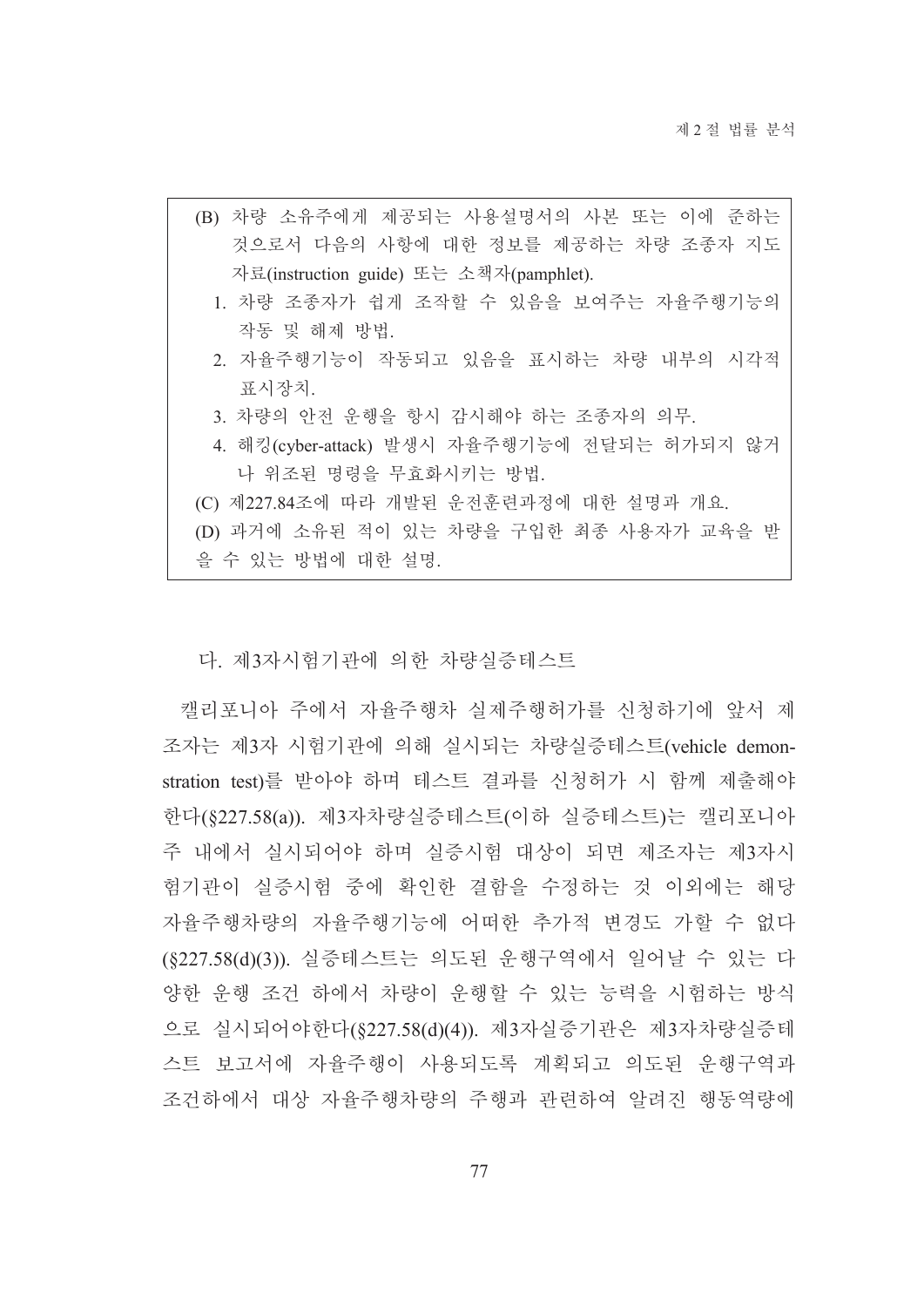제 4 장 미국의 자율주행차 관련 정책 및 법률

대해 시험하였음을 입증하는 테스트 자료를 포함해야 한다(8227.58  $(e)(2)$ .

제3자시험기관의 자율주행차량실증테스트 보고서 기재 의무 사항107)

- (e) 제3자시험기관은 제3자차량입증시험의 결과를 최종시험 보고서에 기 록하여 서식 OL 318A(New 12/2015)의 3자시험기관의자율주행차량입증시 험 보고서를 완성한다. 차량입증시험 보고서는 다음의 각 호의 사항을 포 함하다.
	- (1) 제3자차량입증시험이 이 조에서 정한 바에 따라 완수되었다는 제3 자시험기관의 증명.

(2) 자율주행기능이 사용되도록 계획되고 의도된 운행구역과 조건에서 대상 자율주행차량의 주행과 관련된 모든 알려진 행동역량에 대해 제 조자의 대상 자율주행차량이 시험되었음을 증명하는 시험 자료, 이러한 자료는 다음을 포함하다.

- (A) 시험된 자율주행기능과 자율주행차량에 대한 설명으로서 하드웨 어와 소프트웨어의 버전 번호, 그 밖에 해당 시스템을 시험되지 아니한 다른 시스템과 구별하여 특정하기 위해 필요한 식별 정보 를 포함하다
- (B) 시험 시나리오와 시험 계획에 대한 설명으로서 시험되는 차량의 행동역량과 운행 중의 변수를 포함한다.
- (C) 행동역량을 평가하기 위해 실시된 일련의 시험에서 정한 요건과 비교한 대상 자율주행차량의 성능에 대한 설명.
- (D) 대상 자율주행차량이 일련의 최종 시험에서 성능 요건을 충족하 지 못한 실패에 대한 확인으로서, 실패의 원인과 일반적인 공공도 로에서 우행했을 때 그러한 실패가 발생했을 경우 초래될 결과에 대한 설명을 포함한다.
- (3) 대상 자율주행차량이 서식 OL 318, Part B에서 정한 행동역량을 수 행함에 대한 제3자시험기관의 증명.

(4) 대상 자율주행차량이 제3자차량입증시험에서 주어진 동적 주행 과 제를 적절하게 수행하였음에 대한 제3자시험기관의 증명.

107) 13 CCR §227.58(e)(2)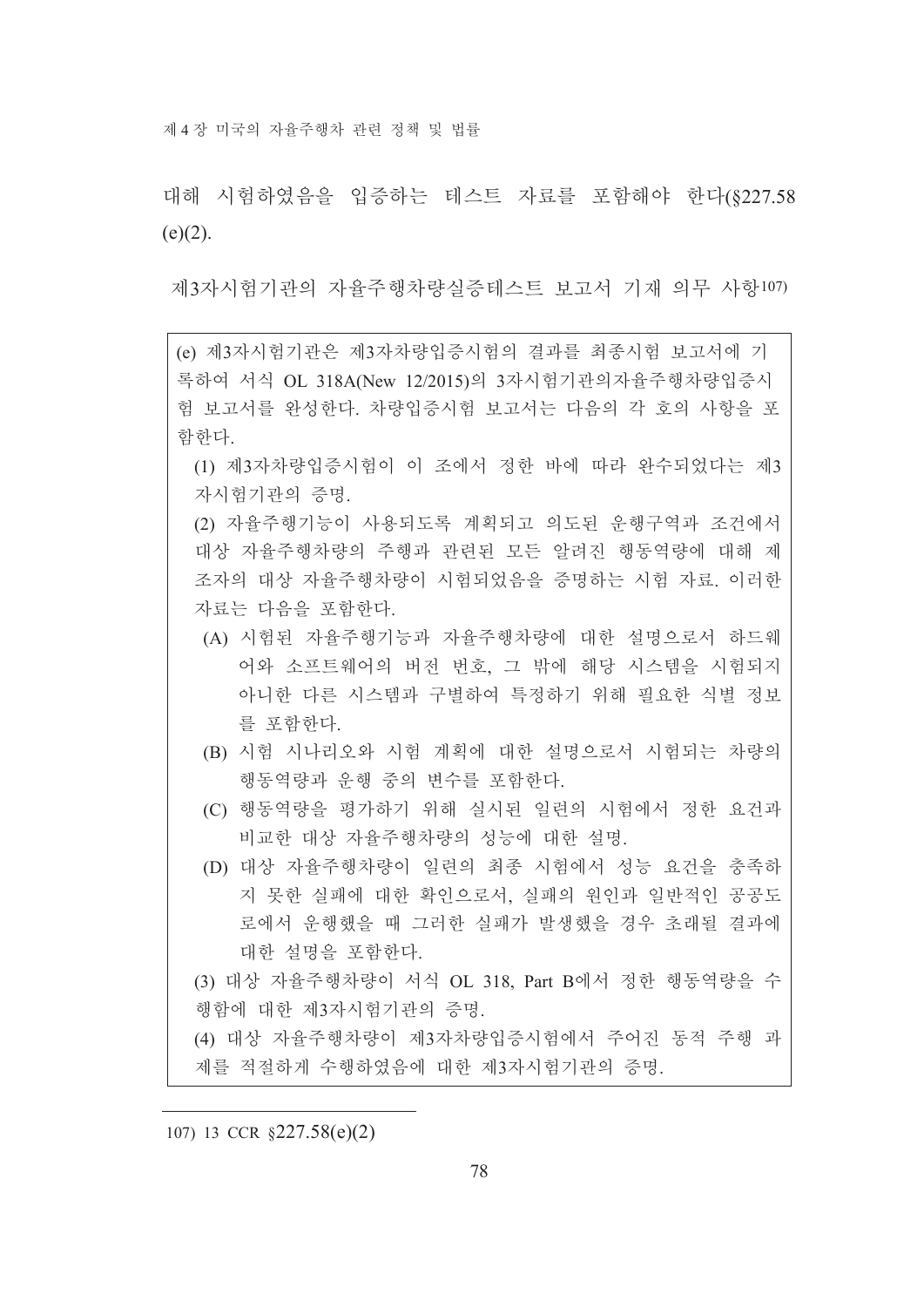(5) 대상 자율주행차량이 제3자차량입증시험에서 캘리포니아 도로법에 따라 도로 상황을 감지하고 반응하는 능력을 입증했음에 대한 제3자 시험기관의 증명. (6) 제3자시험기관이 제227.60조에서 정한 기준과 자격요건을 충족함에 대한 증명.

라. 허가받은 조종자 동승

『실제주행규정』은 차량에 조종자가 탑승하지 않아도 운행 가능한 차량은 시험주행과 실제주행에서 제외시킨다고(§227.52) 규정함으로써 우전자 동승을 허가 조건으로 정하고 있다.

마. 임시 운행허가

「실제주행규정」에 따라 발급된 자율주행차량의 공공도로상 실제주 행허가는 3년간 유효하며 제조자는 실제주행허가 기간 동안에 리스 (임차)의 형태로만 일반인의 차량 실제주행을 허용하여야 한다. 또한 임시 운행허가 기간 동안 제조자는 자율주행차의 성능과 운행에 대한 자료를 수집하여 차량국에 매월 보고해야 하는데 이를 통해 자율주행 차에 대한 데이터 정보를 축적. 향후 안전성 확보 및 성능향상을 위 한 기초 자료를 확보할 수 있게 된다(8227.68).

바 임시 허가 기간에 대한 조건108)

(a) 이 절에 따라 발급된 모든 자율주행차량의 공공도로상 실제주행 허가는 발급일로부터 3년간 유효하며 제227.74조에 따라 교통국이 허가를 유예 또는 철회하는 경우, 또는 해당 제조자가 허가를 포기 할 경우는 그러한 시점까지 유효하다.

108) 13 CCR § 227.68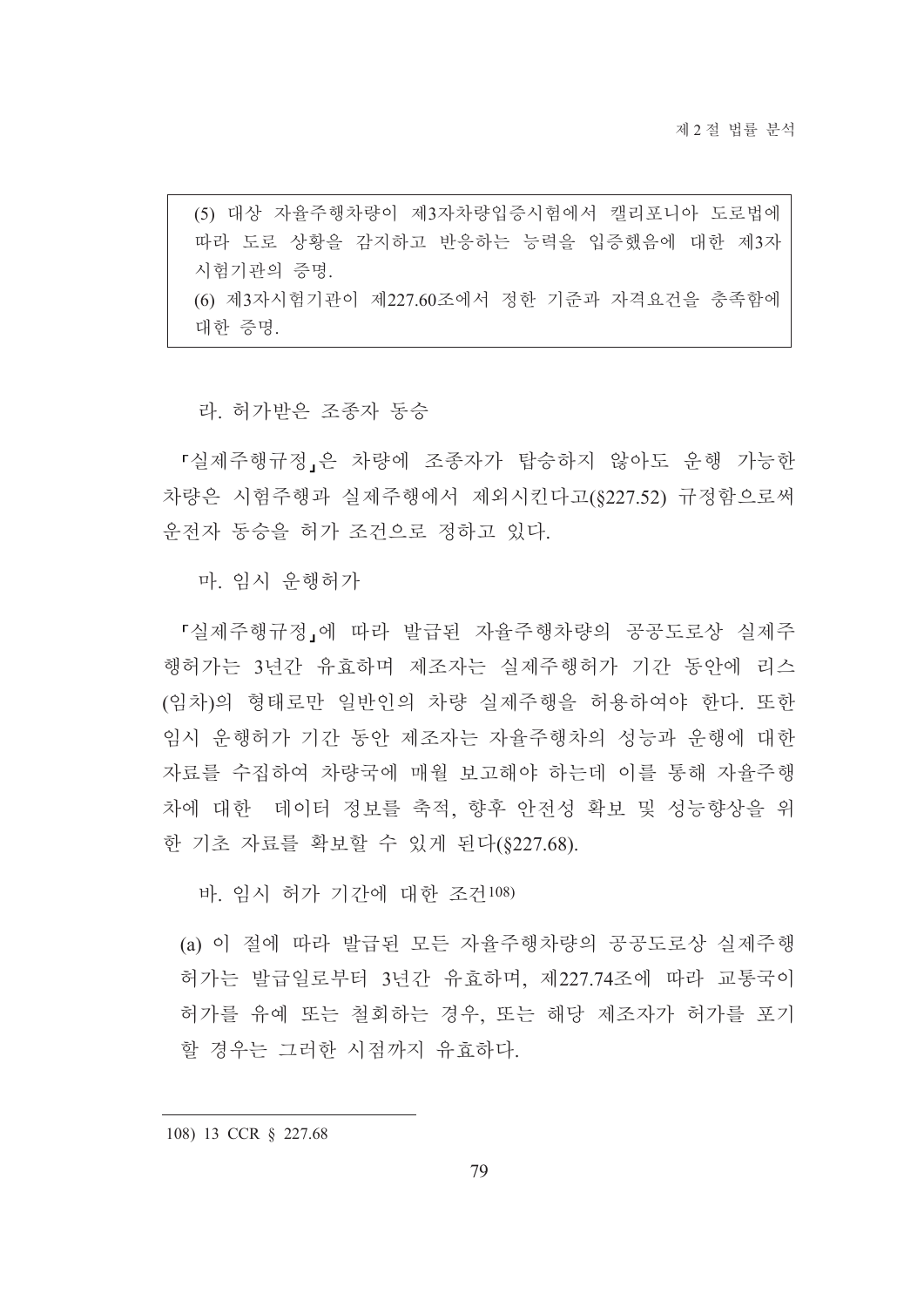(b) 제조자는 이 조의 제(a)항에서 정한 실제주행허가가 유효한 기간 동안에만 일반인의 차량 실제주행을 허용하여야 하다.

(c) 허가기간 동안 제조자의 자율주행차량은 제조자에 의해 우행되어 야 하며 일반인에게는 임차 이상의 형태로 제공되지 아니한다.

(d) 허가기간 동안 제조자는 제조자가 자율주행기능을 탑재해 제조 했거나 자율주행기능을 탑재하지 않고 제조되었으나 자율주행기능 을 설치하여 자율주행차량으로 전화된 각 자율주행차량의 성능. 사 용량 및 우행에 대한 자료를 수집해야 한다. 동 조에서 요구하는 자 료는 다음의 각 사항을 포함한다.

- (1) 안전과 연관된 자율주행 기능의 해제로서 다음의 각 목을 포함.
	- (I) 자율주행시스템과 관련된 해제로서 자율주행기능이 내부 오류를 감지했거나 자율주행기능이 진단하거나 올바르게 대응할 수 없는 외부 상황을 감지한 경우.
	- (II) 조종자에 의한 해제로서 임박한 안전 문제로 자율주행기능 이 해제된 경우.
- (2) 자율주행모드에서 우행하는 차량의 전체 사용량으로서 다음 각 목의 사항을 포함
	- (I) 총 운행시간
	- (II) 총 운행거리
- (3) 자율주행차량이 자율주행모드에서 운행 중에 해당 차량과 관 계되어 발생한 사고.
- (4) 차량의 자체진단 능력이 해킹이나 허위 또는 위조된 차량 명 령을 이용한 허가되지 않은 침입을 감지한 모든 사건.

(e) 제조자는 이 조가 정한 바에 따라 수집한 자료의 요약본을 매달 교통국에 제출한다.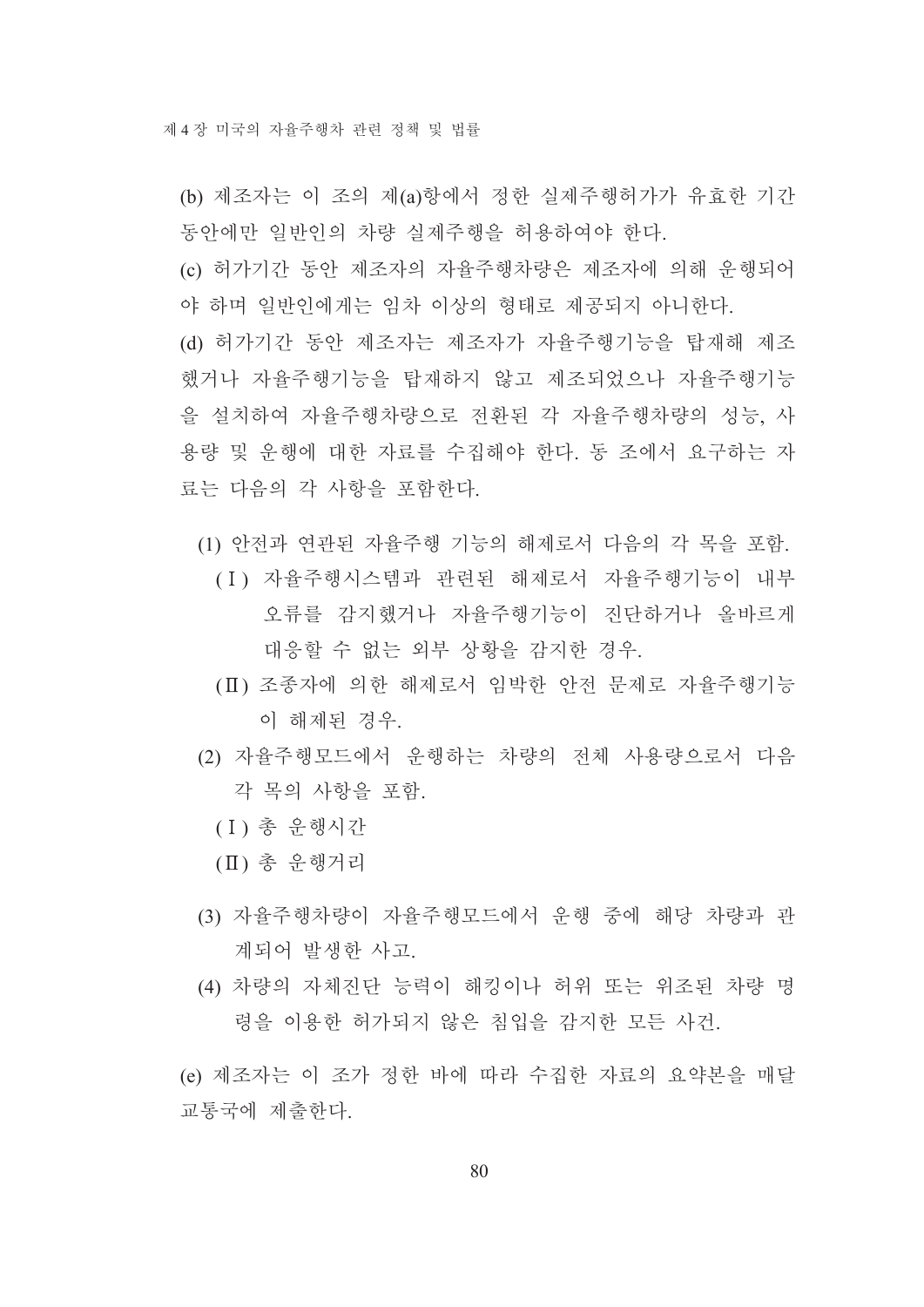사. 프라이버시와 사이버 안전 요건

자율주행차 제조자는 자율주행기능 수집과 관련하여 차량의 안전 운행에 필수적이지 않은 사항에 대해 수집하는 경우 조종자에게 이에 대한 서면 설명을 제공해야 하며 서면으로 동의를 받아야 한다(\$227.76). 또한 제3자시험기관의 자율주행차량실증보고서는 해킹(cyber attack) 발 생 시 자율주행기능에 전달되는 허가되지 않거나 위조된 명령을 무효 화시키는 방법에 대한 고객 혹은 최종 사용자 교육계획을 포함해야 한다(§227.56(b)(5).

#### 사생활 보호109)

(a) 제조자는 자율주행차량의 조종자에게 자율주행기능이 수집하는 정보 중 차량의 안전한 운행에 필수적이지 아니한 사항에 대한 설명을 서면으 로 공개하여야 한다. (b) 제조자는 차량의 안전한 운행에 필수적이지 아니한 사항을 해당 자율

주행기능으로 수집하기 위해 자율주행차량 조종자의 서면 동의를 받아야 한다.

# 제 3절 시사점

미국은 자율주행차 관련 기술과 산업계 및 대학의 연구 환경 등이 우리나라와 많이 차이가 있다. 또한 연방정부와 주정부의 정책 및 법 제 체계 또한 우리나라와 차이를 보이고 있어서 직접적으로 비교하기 에는 어려움이 있지만 다음과 같은 시사점을 도출할 수 있다.

첫째. 현재 우리나라에서 시행되고 있는 자율주행차 임시우행허가제 도와 관련 안전운행요건을 구체화하고 강화할 필요가 있다. 자율주행 차는 4차 산업혁명의 중심적인 역할로 여겨지는 새로운 성장 동력으

109) 13 CCR 227.56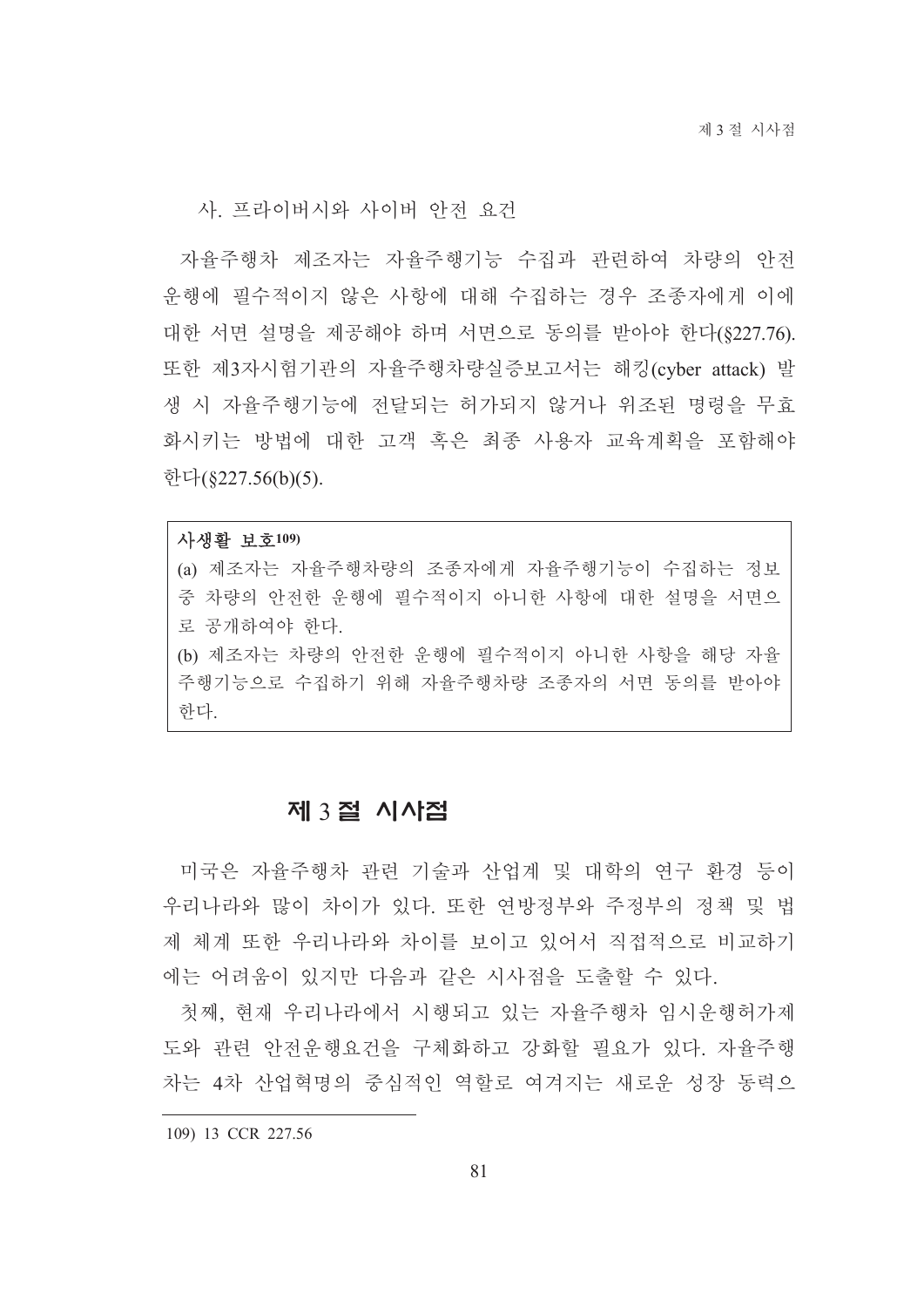로 지나친 규제는 신규 산업의 성장을 가로막는 다는 것은 주지의 사 실이다. 하지만 자율주행차의 경우 동승자, 상대 차량 탑승자 및 공공 대중의 안전 확보가 무엇보다 중요하다.

미국의 경우 2016년 연방자율주행차정책에 따라 제조업체와 기타 관련 당사자들은 안전성평가서(Safety Assessment)를 제출해야 하며 이 를 토대로 NHTSA는 주행성능지침 준수 여부를 평가한다. 안전성평가 서(Safety Assessment)는 System Safety(시스템 안전), 차량 사이버안전 (Vehicle Cyberspace), 인간과 기계의 인터페이스(Human Machine Interface), 충돌내구성(Crashworthiness), 충돌 후 행동양식(Post-Crash Behavior), 물 체와 사건 탐지와 반응(Object and Event Detection and Response) 등 제조사가 제출하여 입증해야 하는 안전성평가 관련 요건을 구체적으 로 밝히고 있다. 또한 안전성평가서에는 데이터 기록과 공유(Data Recording and Sharing), 사생활보호 (Privacy), 소비자 교육과 훈련(Consumer Education and Training) 등 관련 주요 고려사항도 포함되어 있다.

우리나라의 경우 2016년 2월 제정된 『자율주행차의 안전운행요건 및 시험운행 등에 관한 규정」이 자율주행차 시험운행허가와 관련한 안전운행요건을 규정하고 있다. 동 규정은 임시운행허가 신청인은 자 율주행차의 기술단계, 구조 및 기능에 대한 설명서, 시험 · 연구계획 서, 보험 등 가입증명서, 자동차등록규칙에 따른 자동차제작증을 제출 하도록 요구하고 있다(5조 시험품 및 관련 자료제출). 하지만 충돌내 구성, 인간과 기계의 인터페이스, 사이버 안전성 등 기술적인 안전성 에 대한 구체적인 규정은 포함되어 있지 않다. 특히 현재까지는 기술 적 안전성, 운행요건 및 도로 등 관련 인프라의 적정성이 충분히 입 증되지 않았기에 데이터 수집과 분석이 향후 기술 개발 및 정책 결정 에 중요하다고 할 수 있다. 이를 위한 데이터 수집 · 공유 및 이의 보 고 등에 대한 요건도 갖추어야 한다.

82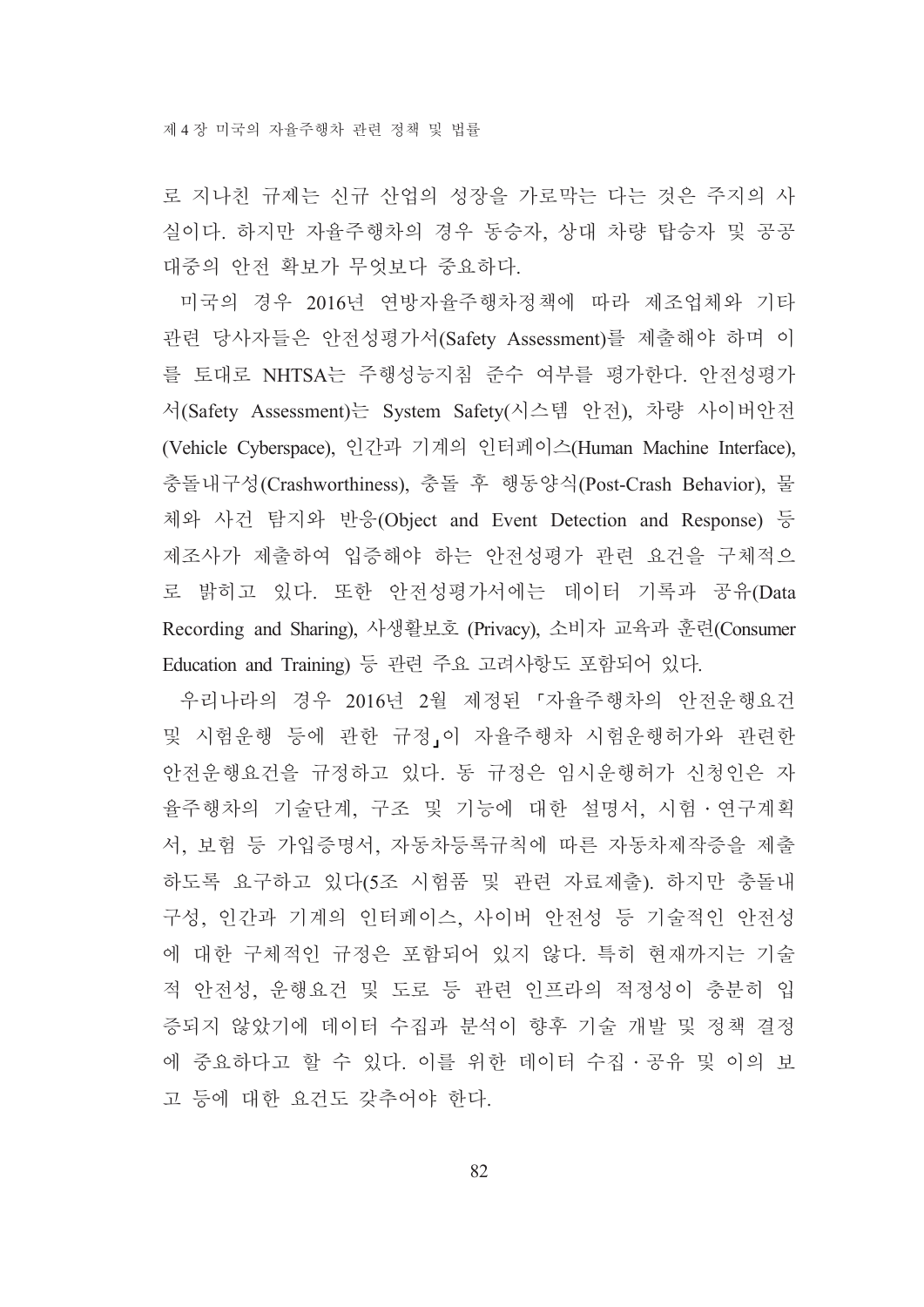둘째, 자율주행차 시험운행 및 실제도로주행에 대비 제3의 독립테스 트 기관의 지정 혹은 설립을 고려할 수 있다. 현재 우리나라는 시험 주행을 위한 임시운행허가를 발급하고 있으며 운행허가 발급 신청 시, 국토교통부장관이 고시로 지정한 안전요건준수확인에 필요한 사 항을 제출하도록 규정하고 있다. 자율주행차의 안전평가는 기술적이 고 사회 전체의 안전과도 직결된 바, 미국 캘리포니아주와 같이 제3 의 안전성평가기관을 지정 혹은 설립하여 안전성요건 준수에 대한 평 가를 수행하도록 하는 방안도 검토해야 한다. 물론 캘리포니아의 경 우 실제도로주행과 관련하여 제3의 독립기관으로 하여금 안전성평가 를 수행하도록 위임 하고 있기에, 임시(시험)운행만을 허가하고 있는 우리나라의 경우 당장 시급한 현안은 아닐 수 있으나 캘리포니아주의 경우 시험우행에서 실제도로주행 허용까지 비교적 단기간에 진행되었 다는 점을 감아하면 우리나라도 이와 관련한 제도적 정치 마련을 고 려해야 한다.

셋째, 우리나라도 『자동차관리법』 시행령 및 시행규칙등의 제 • 개정 을 통해서 자율주행차의 임시운행허가 신청과 안전운행요건에 대한 제반 규정을 마련하고 있다. 하지만 단순히 시험운행 단계를 넘어서 일반대중에 의한 실제도로주행 및 운전자가 동승하지 않은 자율주행 차의 시험주행 허용 등 자율주행차 산업에 있어서 그 다음 단계를 위 한 관련 제도를 마련할 필요가 있다. 미국의 경우 캘리포니아주는 자 율주행차의 일반 대중에 의한 실제도로주행도 허용하고 이와 관련한 제반 규정을 담은 법률안을 마련하고 있다. 미시간주는 무인자동차 테스트 허가에 이어 판매와 운영 근거를 담은 법안 제정을 추진 중인 데 해당 법안에 따르면 운전자 없이 무인자동차가 공공도로에 다니거 나 여러 대의 자율주행트럭이 일정속도로 무리지어 달리는 것도 허용 할 방침110)이 것으로 알려졌다.

110) 강소라, 위의 보고서, 7면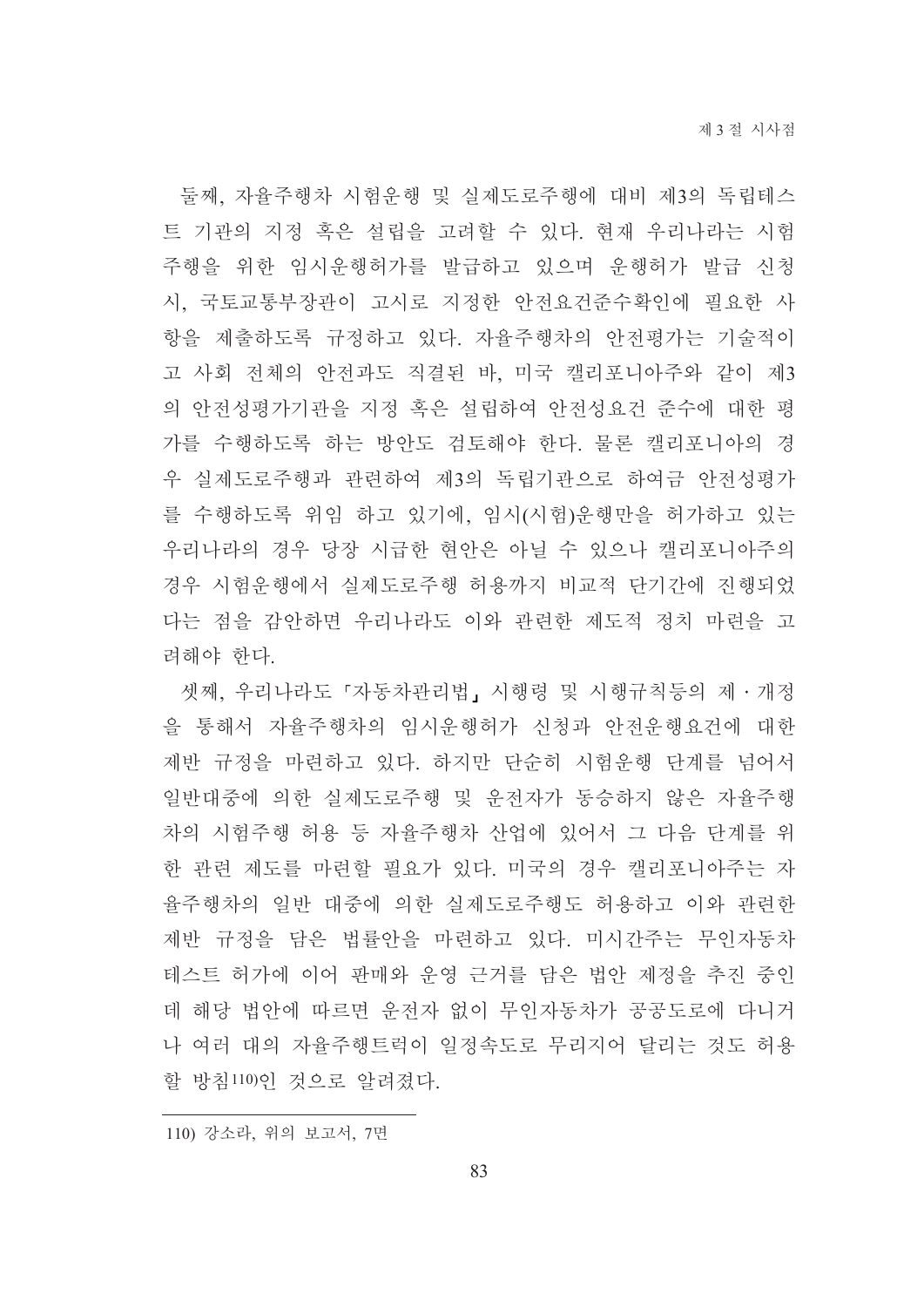# 제 5 장 결 론

드론과 자율주행차는 미래 성장 동력을 견인할 4차 산업혁명의 주 역으로 떠오르는 분야이다. 이에 따라 각 국은 관련 기술 및 제도적 지원 마련을 서두르고 있다.

자율주행차의 경우 AI의 강점을 바탕으로 한 구글과 선두 제조업체 들은 기술 개발과 시험운행을 적극적으로 실행하고 있으며 가까운 미 래에 와성형 자율주행차를 제조할 것으로 보인다. 우리나라도 자율주 행차 분야에서 기술적으로 많은 성장을 이루고 있으며 제도적 지워을 마련하고 있다. 특히 신산업의 성장을 위한 규제 완화에 많은 노력을 기울기고 있다. 하지만 안전운행과 관련한 요건들은 구체화하고 강화 할 필요가 있다. 설계, 충돌 내구성 등 안전성 평가와, 개인정보보호 를 위한 사이버안전성, 안전 및 운행 관련 소비자 교육 등과 관련한 규정 및 지침을 구체화 하고 이의 준수 여부에 대한 모니터링도 강화 해야 한다. 또한 향후 기술개발과 정책 결정에 필요한 데이터 수집 및 보고 등에 대한 구체적인 지침이 요구된다.

드론의 경우도 기술이 발달하고 그 활용이 증가함에 따라 이에 대 한 정책적 · 제도적 지원과 대응이 주요한 과제로 떠오르고 있다. 특 히 중량, 최고 속도, 운행 요건 및 조작자 자격 요건 등 일정 요건을 충족하는 소형 드론의 상업적 활용 허가는 해결해야 하는 시급한 문 제로 대두되고 있다.

새로운 산업의 경우 기술 발전과 활용에 따라 이를 뒷받침하기 위 한 시기적절한 정책적 · 법제적 지워이 주요하다. 특히 신산업의 성장 을 저해하는 지나친 규제적 요소들은 완화시키거나 사전에 차단하는 것이 필요하다. 하지만 기술적 안정성 및 사회 제반 인프라의 적절성 등이 충분히 확인되지 않은 상황에서 관련 당사자들 및 사회 구성원

85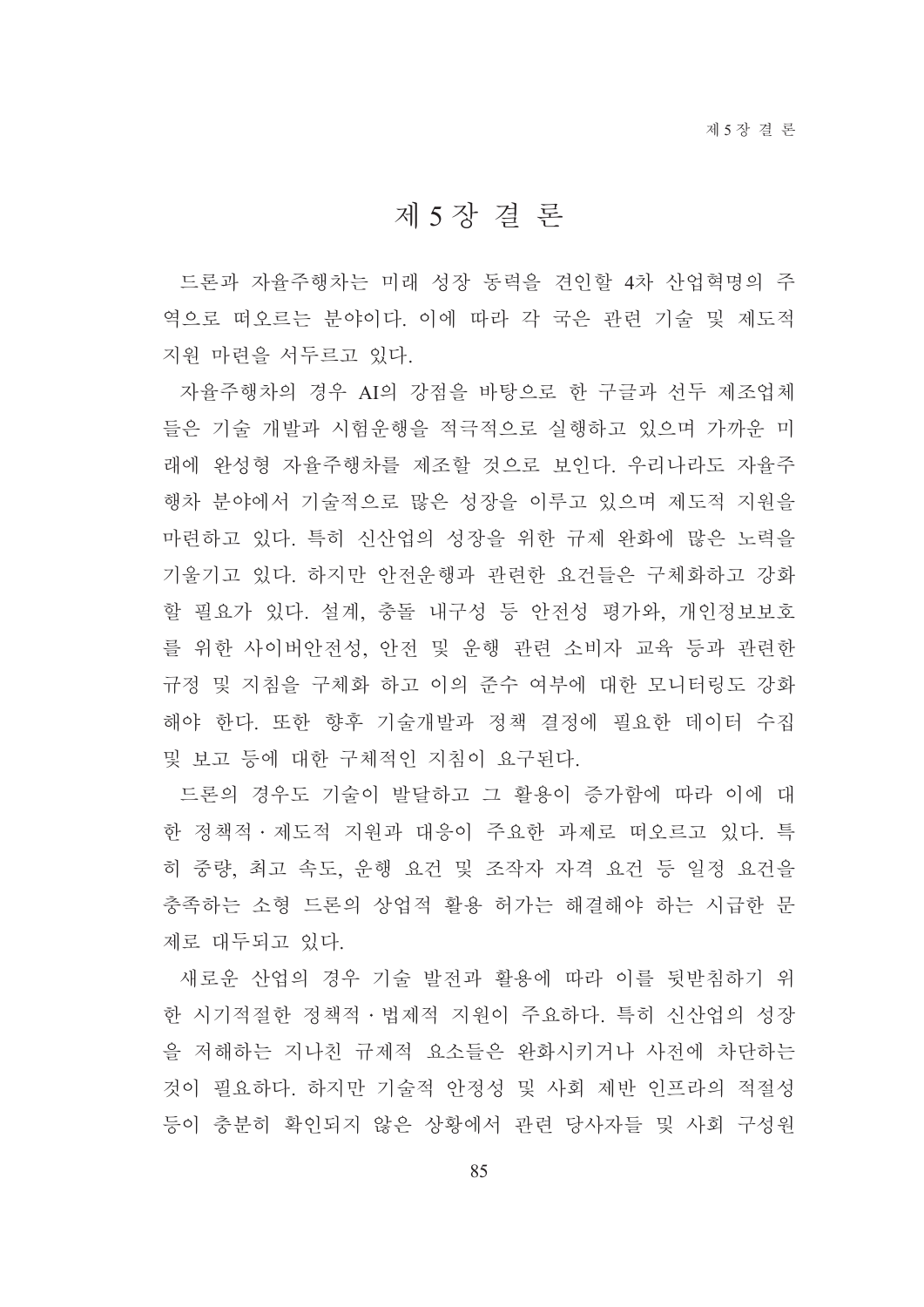들의 안전성을 확보하기 위한 규제는 완화의 대상이 될 수 없다. 오 히려 구체적이고 시의 적절한 규제와 이의 준수 여부에 대한 확인이 요구된다.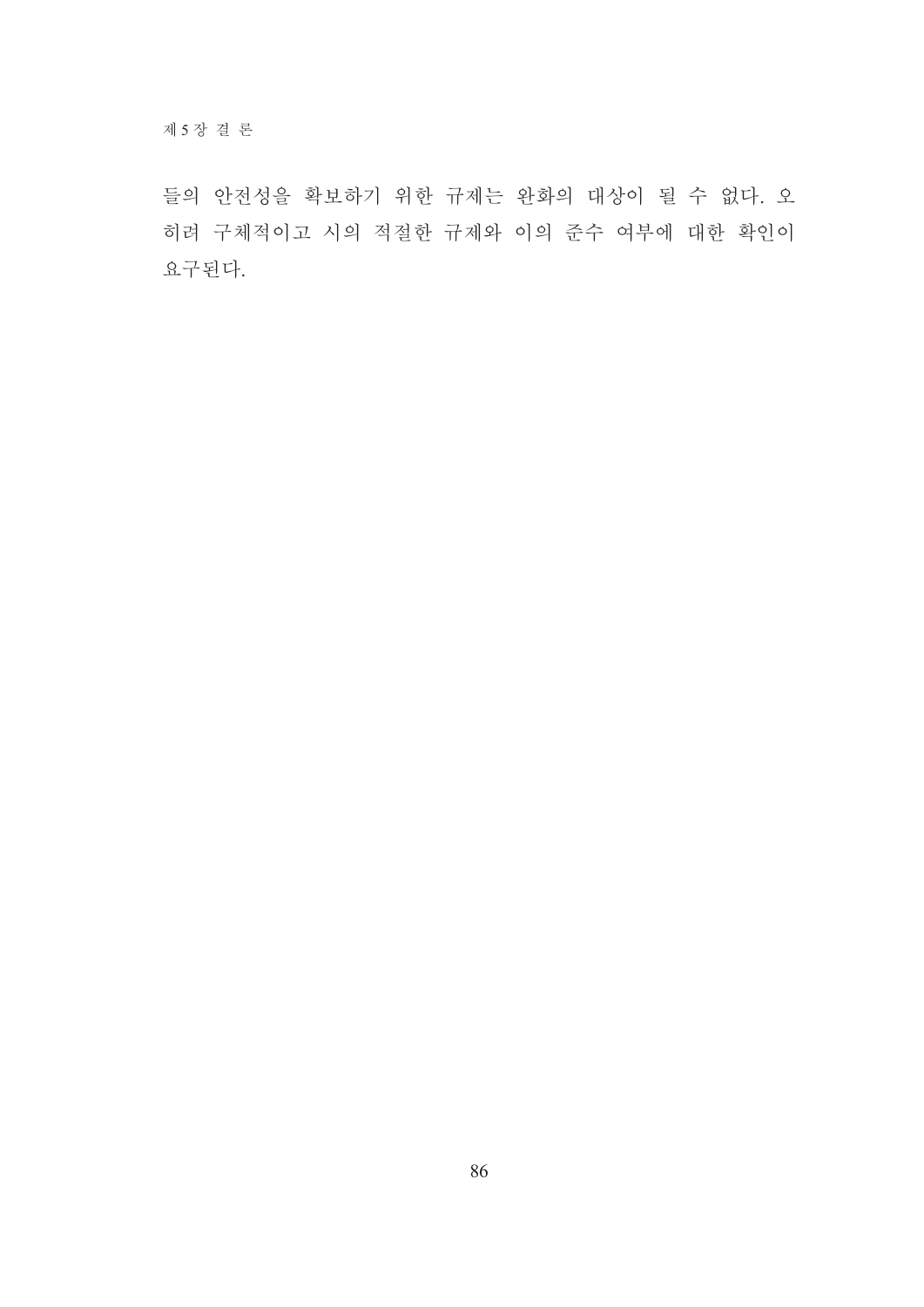# 참 고 문 헌

## **I. 국내문헌**

- 강소라. 자율주행자동차 법 제도 현안 및 개선 과제. 한국경제연구원. 2016년
- 강성준, 원유형 등 '자율주행자동차의 활성화를 위한 법제도 개선방안', 한국기술혁신학회, 2016,
- 김경환, 자율주행자동차의 입법동향, 자동차저널, 2016년 3월, 33-37면
- 김범준 무인자동차의 상용화에 따른 보험 법리의 개선 상사판례여구 제26집 3권, 2013년, 368-391면
- 김현경 조용혁 미국의 자율주행자동차 임시우행허가에 과한 규제 분석 한국법제여구워 2014년
- 박창석, 미국의 무인항공기 활용과 규제에 관한 연구, 한양법학, 25(3), 2014, 263-278면
- 백수원, 프라이버시 보호를 위한 무인항공기(드론) 규제 개선 방안 연구, 성균관법학, 28권 1호, 2016년 324면313-340면
- 안오성 외 4인, 무인기 기술 및 활용의 다양한 확장/발전 가능성 탐색/ 시장전망, 한국항공우주학회, 2015년, 985-993면
- 이해준. 항공대학교. 무인항공기의 사생활침해 방지를 위한 입법방향 연구:미국과 유럽의 판례 및 입법동향분석, 한국항공대학교, 2016년
- 이병윤, 국내외 자율주행자동차 기술개발 동향과 전망. 정보와 통신. 33권 4호, 2016년, 10-16면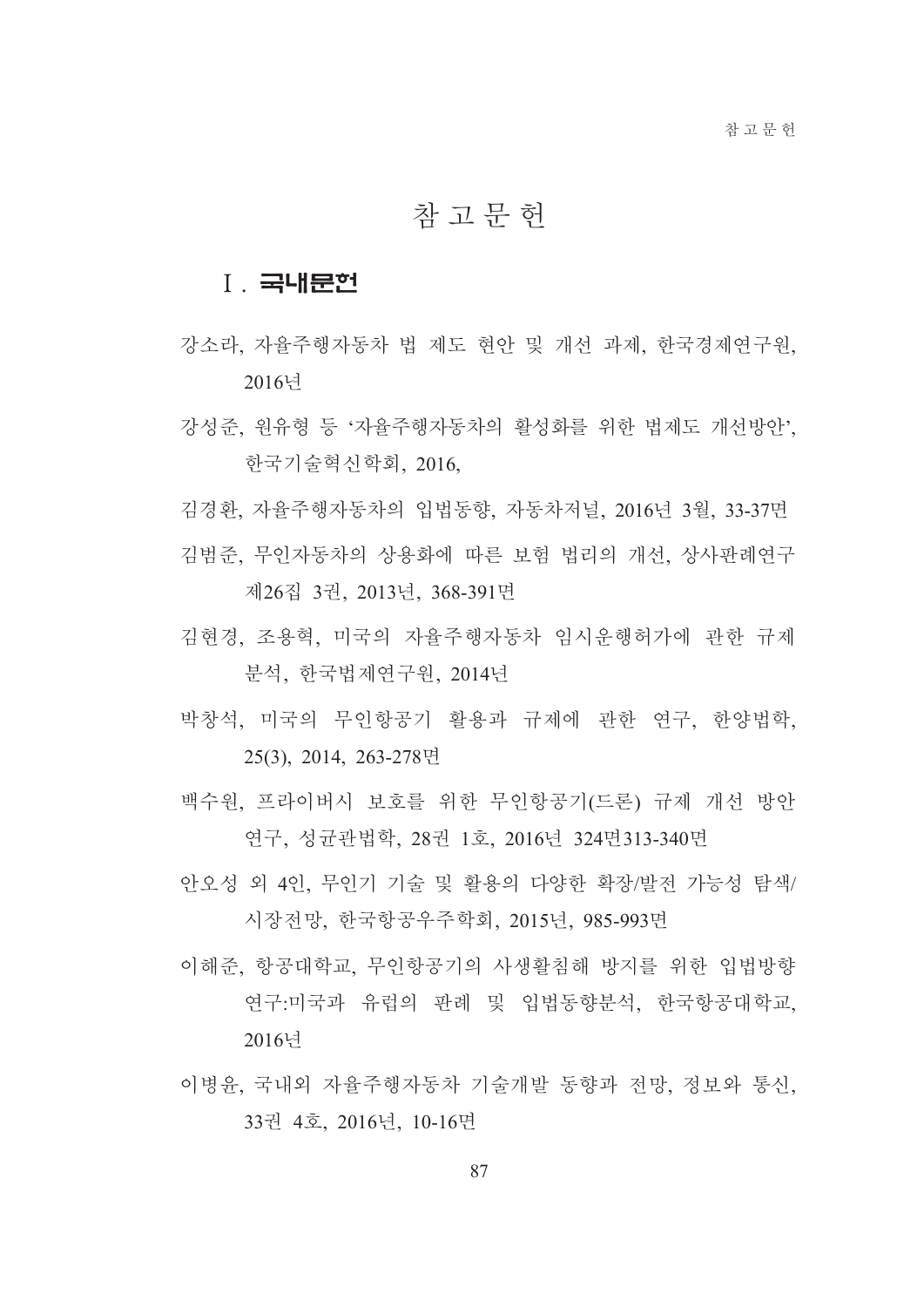- 이상춘외 3인, 드론의 공공임무 활용, 정보와통신, 33권 2호, 2016년, 100-106면
- 이원태, 포스트휴먼시대 인간과 기술의 소통모델:네트워크 사이보그, 과학기술정책연구워. 2015. 18-21
- 임현, 이현수, 김대인, 무인항공기 이용활성화를 위한 법제분석, 한 국법제연구원, 2015년
- 정하교, 김성배, 유무인 통합운용을 위한 무인항공기 운영개념 발전 방향, 한국항공우주학회, 2014, 703-706면
- 최인성, 자율주행자동차 안전성 관련 이슈와 동향분석, 오토저널, 38 권2호, 2016, 21-26면
- Global Tech Korea, 무인항공기 산업과 3D-Robotics Ltd(미국) 사례조 사. 2016년
- Issue Ouest, 자율주행차와 드론 시장동향과 기술개발 전략, 2015년

# Ⅱ 외국문헌

- 백악관, FACT SHEET: The White House Release New Strategy for American Innovation, Announces Areas of Opportunity from Self-Driving Cars to Smart Cities, 2015.10.21.
- California Department of Motor Vehicles Summary of Draft Autonomous Vehicles Deployment Regulations, December 16, 2015
- FAA, Advisory Circular(Part 107 guidance), 2016. June 21
- FAA, Federal Automated Vehicles Policy, 2016
- Memorandum on Promoting Economic Competitiveness While Safeguarding Privacy, Civil Rights and Civil Liberties in Domestic Use of Unmanned Aircraft Systems, Administration of Barack Obama, 2015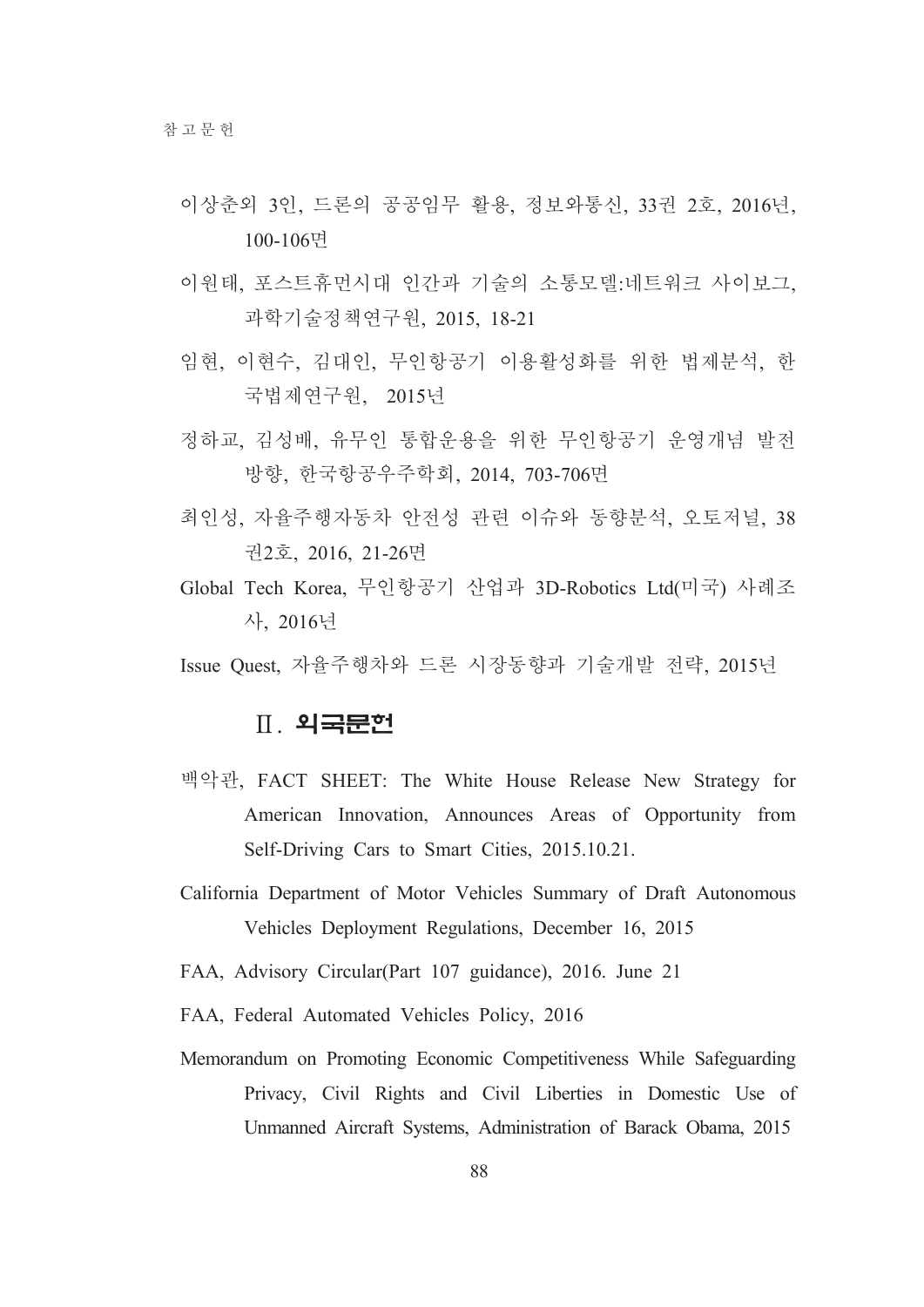Privacy Act of 1974, 5 U.S.C

Statement of Gerald L. Dillingham, Ph.D., Director, Physical Infrastructure Issues, Unmanned Aircraft Systems, Continued Coordination, Operational Data, and Performance Standards Needed to Guide Research and Development, Testimony Before the Subcommittee on Oversight, Committee on Science, Space, and Technology, House of Representatives (GAO-13-346T), February 15, 2013

# Ⅲ. 참고자료

http://news.kmib.co.kr/article/view.asp?arcid=0010402203&code=61151311&cp  $=$ nv

https://en.wikipedia.org/wiki/Cyborg

- http://news.inews24.com/php/news view.php?g serial=949500&g menu=02060  $0$ &rrf=nv
- http://www.hani.co.kr/arti/economy/it/672772.html
- http://www.marketwatch.com/story/these-charts-show-why-gopro-has-a-shot-at-d ominating-the-drone-market-2015-07-14
- http://www.ajunews.com/view/20160920111248109
- http://www.marketwatch.com/story/these-charts-show-why-gopro-has-a-shot-at-d ominating-the-drone-market-2015-07-14

http://www.hankookilbo.com/v/0c9bae3e010d4f18bb833856fc692960

http://www.etnews.com/20160926000003

http://terms.naver.com/entry.nhn?docId=1644900&cid=50323&categoryId=50323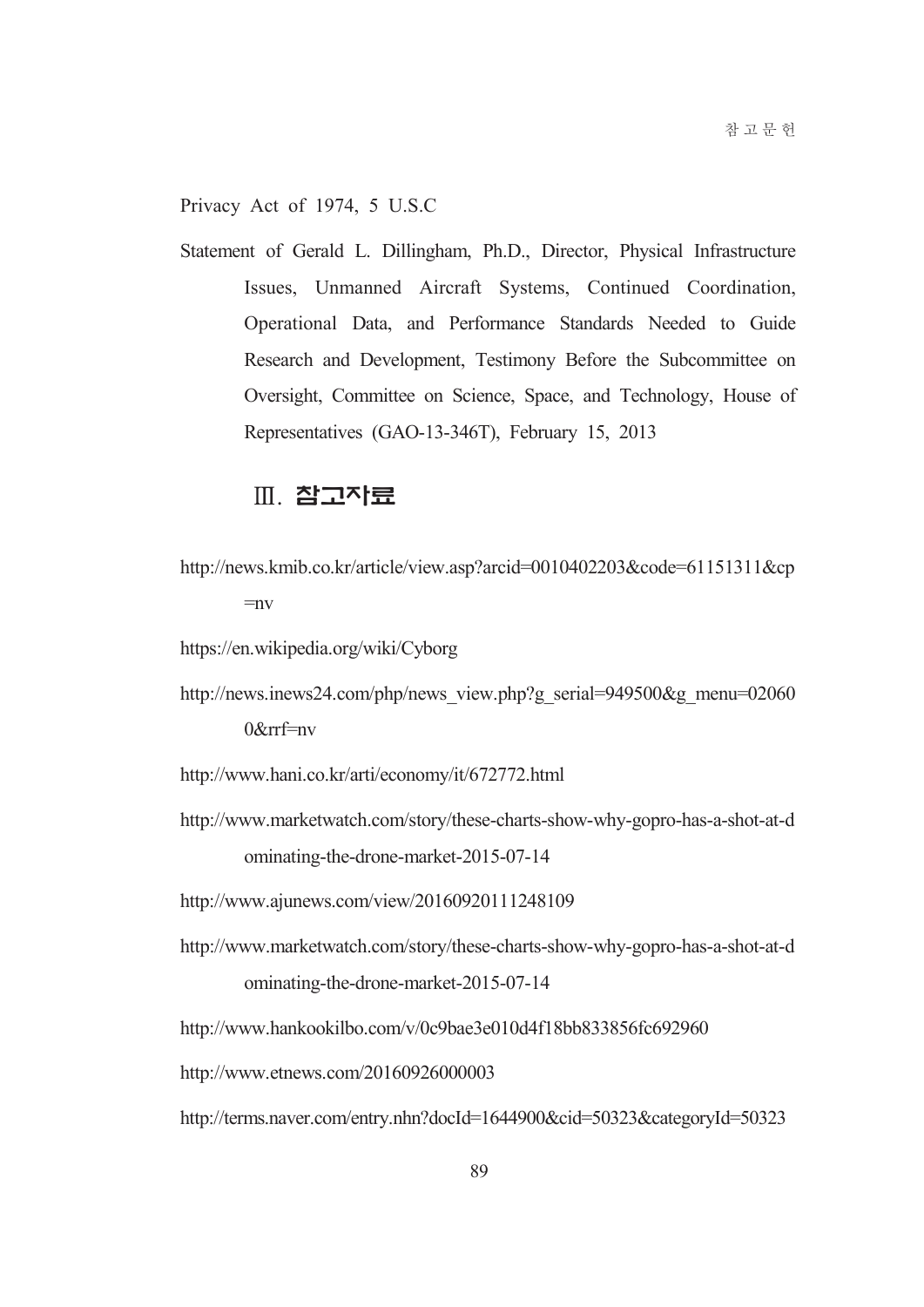http://blog.naver.com/koti10/220665003412

http://www.gpo.gov/fdsys/pkg/PLAW-112publ95/pdf/PLAW-112publ95.pdf

https://ko.wikipedia.org/wiki/%EB%AF%B8%EA%B5%AD %EC%88%98%E C%A0%95\_%ED%97%8C%EB%B2%95\_%EC%A0%9C4%EC%A1%  $B<sub>0</sub>$ 

http://www.gao.gov/assets/660/652223.pdf

https://www.faa.gov/uas/media/Part 107 Summary.pdf

http://www.mtc.umich.edu/vision/news-events/u-m-opens-mcity-test-environmen t-connected-and-driverless-vehicles

https://www.leg.state.nv.us/NRS/Index.cfm

http://news.mk.co.kr/newsRead.php?no=388287&year=2016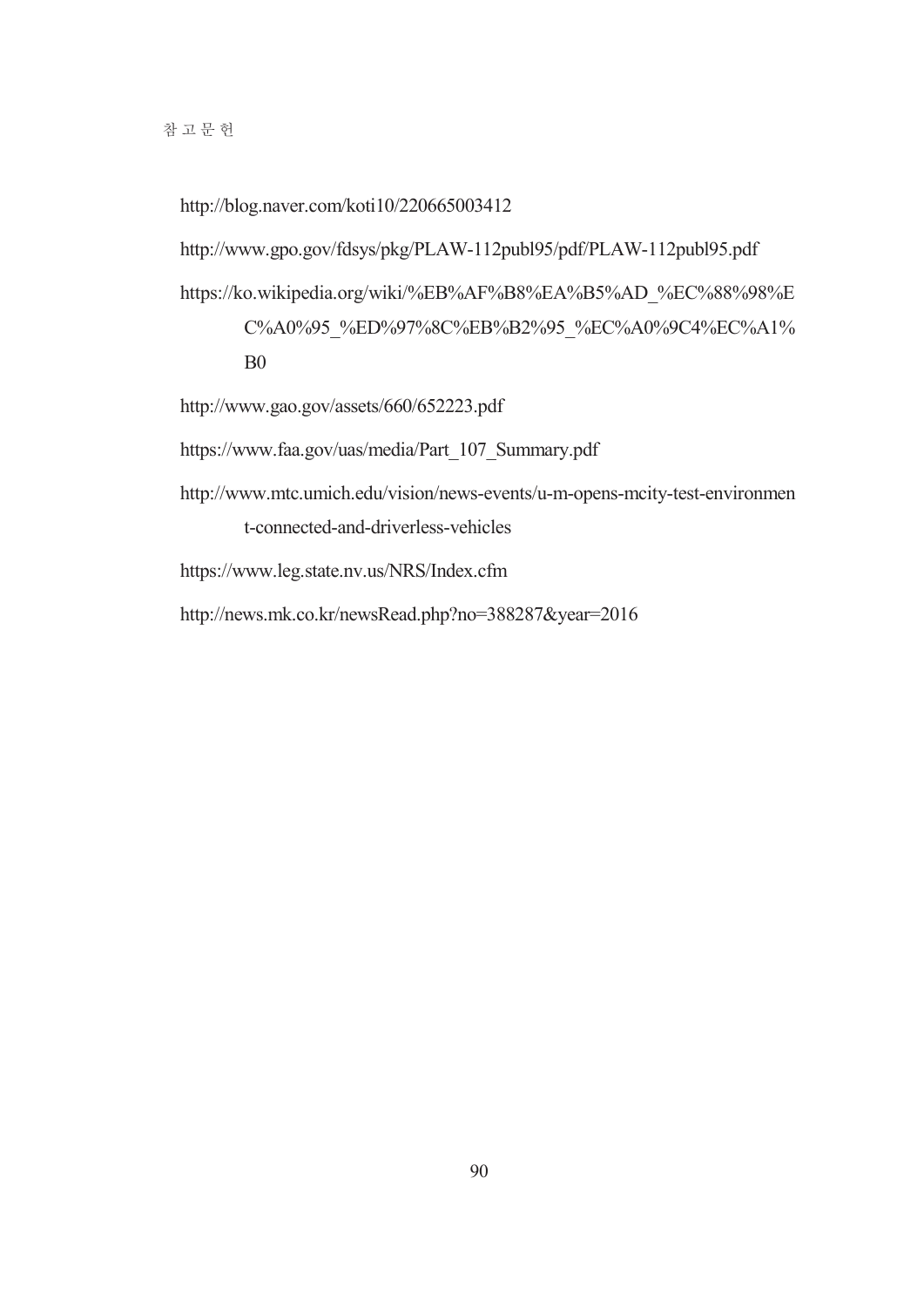# 첨부자료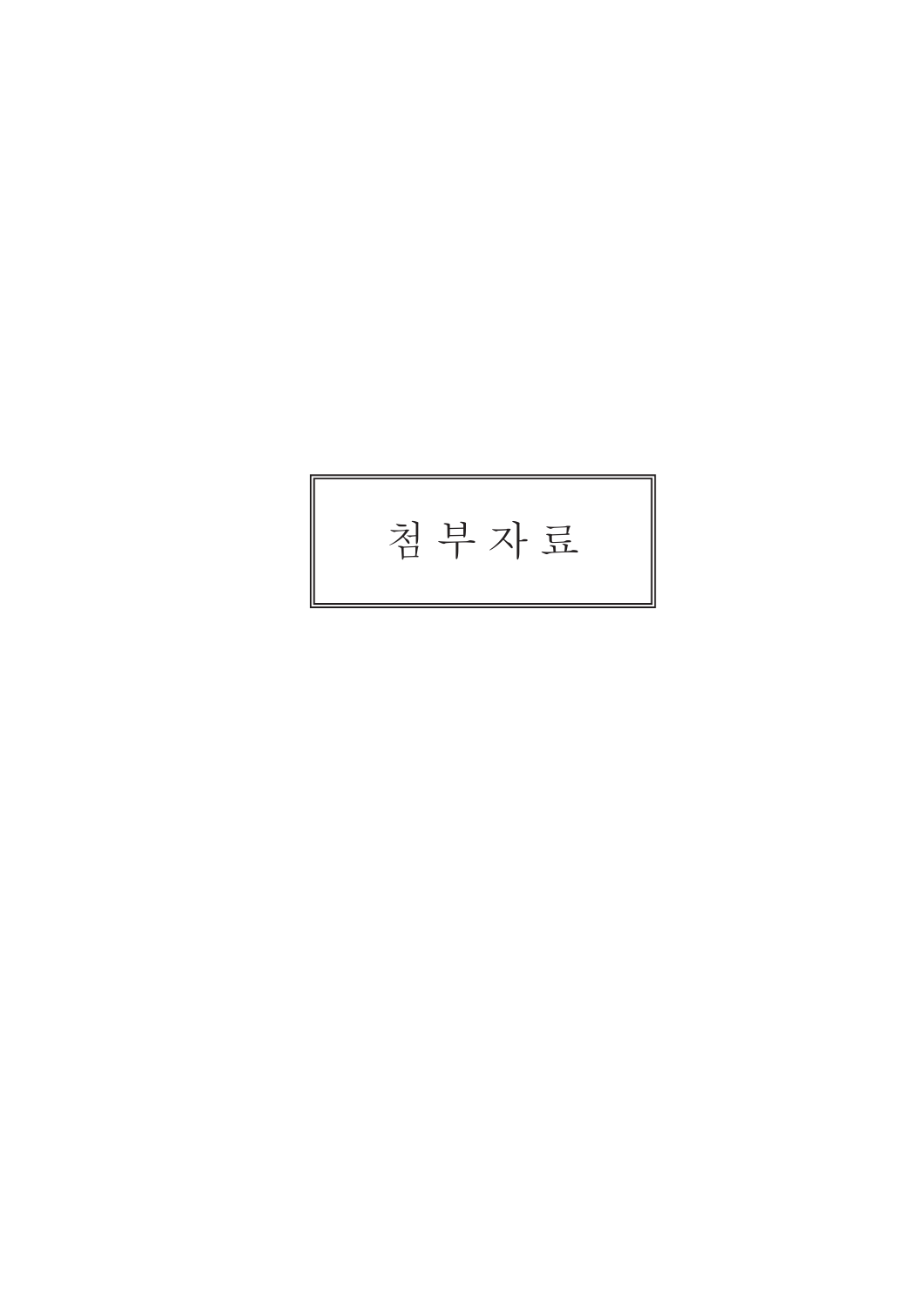첨부 1. 소형무인항공기 규칙 (Title 14 CFR Part 107)

# 첨부 1 소형무인항공기 규칙

(Title 14 CFR Part 107)

제B절 우항 규칙

#### 제107.11조(적용)

이 절은 이 부에서 정하는 모든 민간 소형무인항공기시스템에 적용한다.

#### 제107.12조(소형무인항공기 한정자격 조종사 자격증명의 요건)

(a) 이 조의 제(c)항에서 정한 바를 제외하고, 다음 각 호의 어느 하나에 해당하지 않는 자는 소형무인항공기시스템의 비행조작을 수행할 수 없다.

- (1) 이 부의 제C절에 따라 발급된 소형무인항공기 한정자격 조종사 자격 증을 가지고 있는 자로서 제107.65조의 요건을 만족하는 자
- (2) 비행조작을 하는 자가 무인항공기 기장의 직접적인 감독 아래에 있 고 무인항공기 기장이 소형무인항공기의 비행에 대한 직접적인 비행 조작을 즉시 수행할 수 있는 능력이 있는 경우

(b) 이 조의 제(c)항에서 정한 바를 제외하고, 이 부의 제C절에 따라 발급 한 소형무인항공기 한정자격 조종사 자격증명을 가지고 있는 자로서 제 107.65조의 요건을 만족하는 자가 아닌 경우 무인항공기 기장으로서 행위 할 수 없다.

(c) 항공청장은 항공청(FAA)이 발급한 소형무인항공기 한정자격 조종사 자 격증명이 없이도 조종사가 해외 등록 민간 소형무인항공기를 운항하도록 국제기주에 따라 승인할 수 있다.

#### 제107.13조(등록)

비행을 목적으로 민간 소형무인항공기시스템을 운항하는 자는 이 장의 제 91.203조제(a)항제(2)호에서 정한 바를 준수하여야 한다.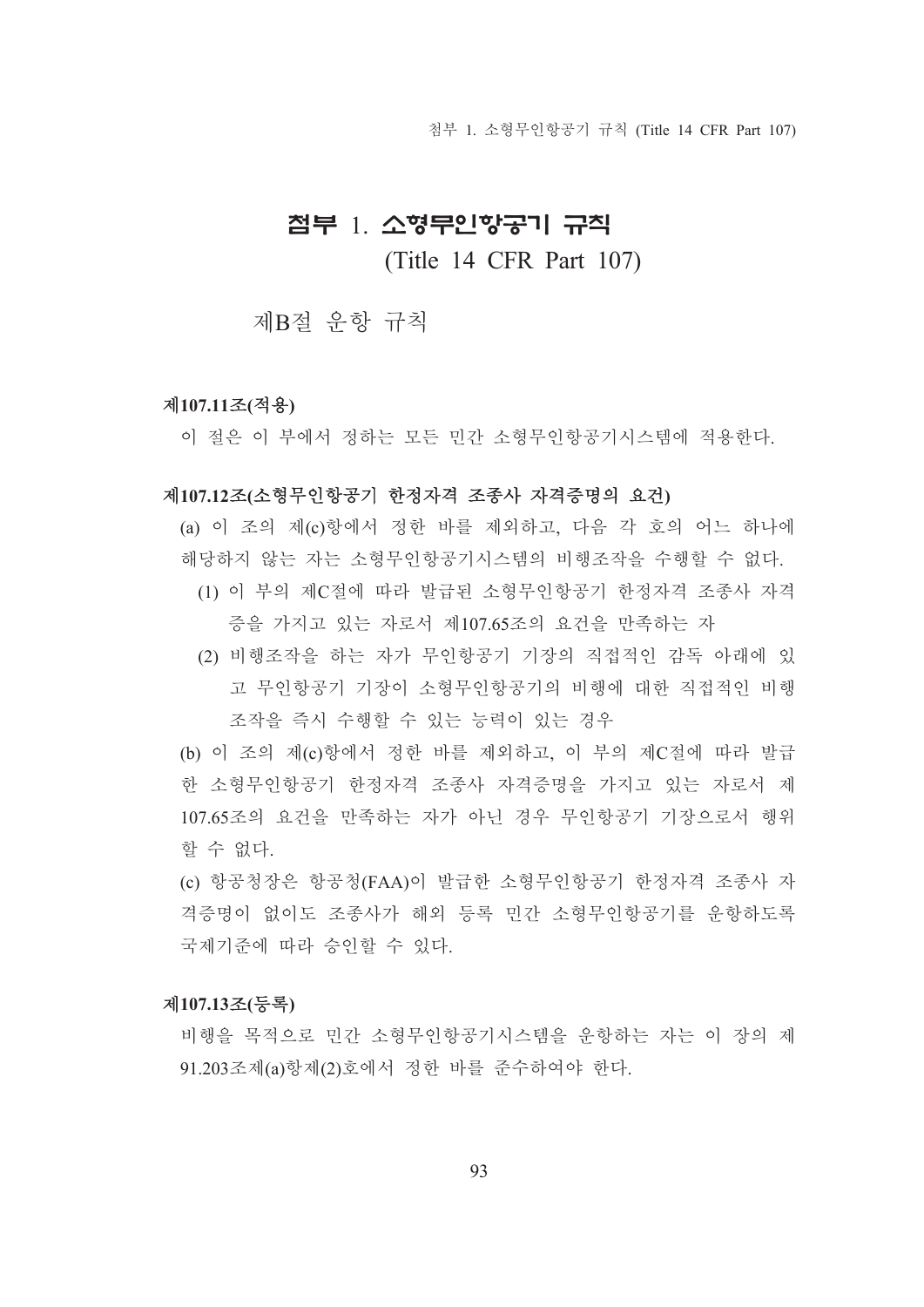#### 제107.15조(안전한 운항상태)

- (a) 민간 소형무인항공기시스템이 안전한 운항 상태에 있지 아니하면 이를 운항할 수 없다. 매 비행에 앞서 무인항공기 기장은 안전한 운항 상태 여 부를 판단하기 위하여 소형무인항공기시스템을 확인하여야 한다.
- (b) 소형무인항공기시스템이 더 이상 안전한 운항 상태에 있지 아니하다는 것을 알거나 알 만한 이유가 있을 경우 해당 소형무인항공기의 비행을 지 속하지 아니한다.

#### 제107.17조(신체 조건)

자신의 신체적 또는 정신적 상태가 소형무인항공기시스템의 안전한 운항 에 지장을 줄 수 있다는 것을 알거나 알만한 이유가 있는 자는 소형무인 항공기시스템의 비행조작을 수행하거나 무인항공기 기장, 감시자 또는 소 형무인항공기의 우항에 직접 참여하는 자로서 행위할 수 없다.

#### 제107.19조(무인항공기 기장)

- (a) 무인항공기 기장은 소형무인항공기의 비행 전 또는 비행하는 동안 지 정되어 있어야 한다.
- (b) 무인항공기 기장은 소형무인항공기시스템의 운항에 대하여 직접적인 책임이 있으며 최종적인 권한을 가진다.
- (c) 무인항공기 기장은 소형무인항공기가 어떠한 이유로든 항공기의 제어 를 능력을 상실한 경우 타인, 다른 항공기 또는 다른 재산에 과도한 위험 을 가하지 않도록 하여야 한다.
- (d) 무인항공기 기장은 소형무인항공기시스템의 운항이 이 장의 모든 적용 가능한 규정을 준수하는지 확인하여야 한다.
- (e) 무인항공기 기장은 이 장의 적용 가능한 조항을 준수하도록 소형무인 항공기를 지휘하는 능력을 보유해야 한다.

#### 제107.21조(비행 중의 비상상황)

(a) 즉각적인 조치가 필요한 비행 중의 비상상황에서 무인항공기 기장은 그러한 비상상황에 대처하기 위해 필요한 범위까지 이 장의 규정을 위반 할 수 있다.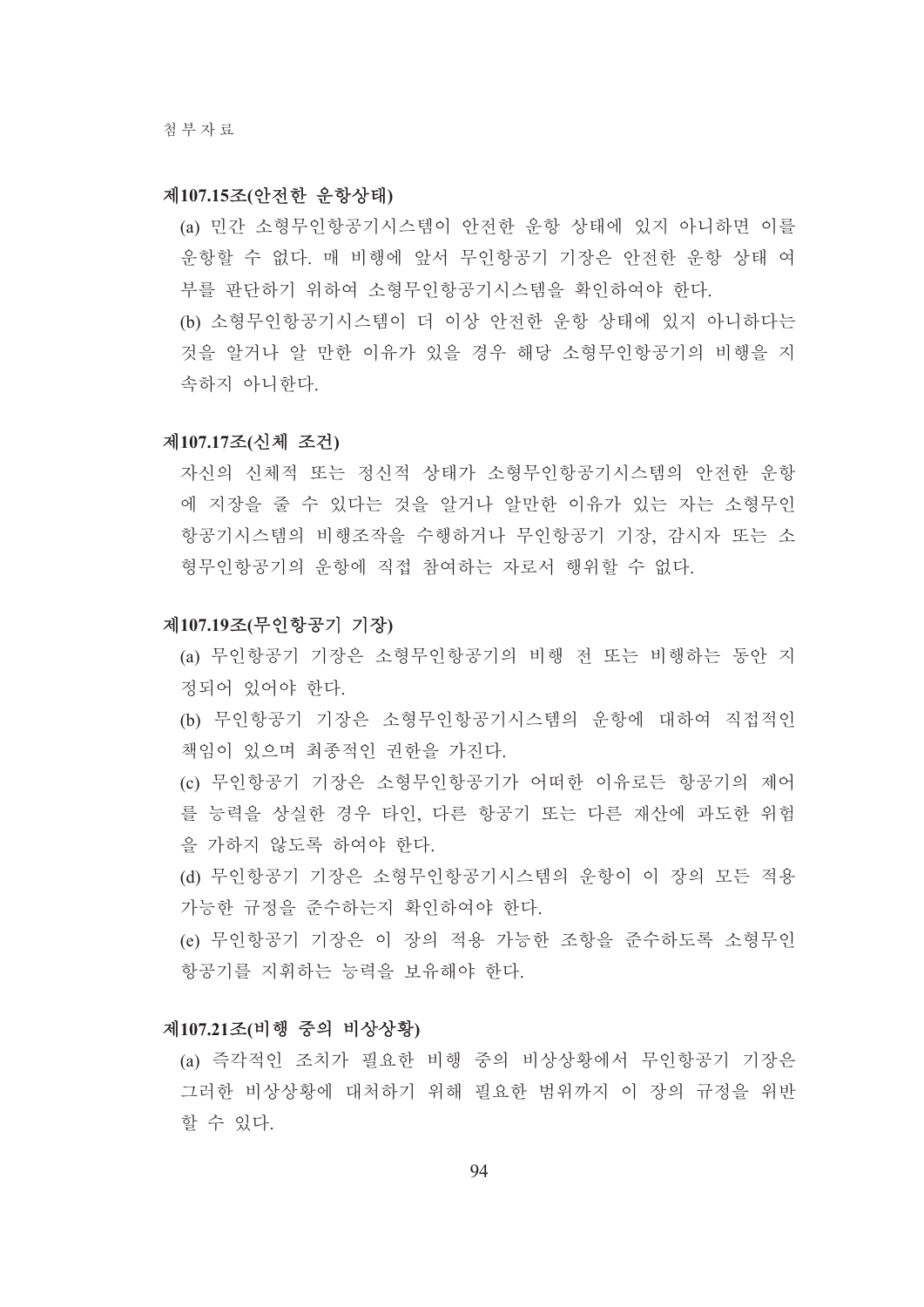(b) 이 조의 제(a)항에 따라 규정을 위반한 무인항공기 기장은 항공청장의 요청에 따라 해당 위반사항에 대한 서면 보고서를 항공청장에게 제출하여 야 한다.

#### 제107.23조(위험한 운항)

다음 각 항의 어느 하나에 해당하는 운항을 하여서는 아니 된다.

(a) 타인의 생명 또는 재산에 위험을 초래하는 부주의하거나 무모한 방법 으로 소형무인항공기시스템을 운항하여서는 아니 된다.

(b) 인명 또는 재산에 과도한 위험을 초래하는 방법으로 소형무인항공기에 서 물체가 떨어지도록 하여서는 아니 된다.

#### 제107.25조(이동 중인 이동수단 또는 항공기에서의 운항)

소형무인항공기는 다음 중 어느 하나에 해당하는 경우 운항할 수 없다. (a) 이동 중인 항공기에 탑승하여 운항

(b) 이동 중인 육상 또는 수상의 이동수단에 탑승하여 운항. 다만, 소형무 인항공기가 인구가 적은 지역을 비행하고 타인의 재산을 보수를 받거나 유상으로 운송하는 것이 아닌 경우는 제외한다.

#### 제107.27조(음주 또는 약물)

소형무인항공기시스템의 비행조작을 수행하거나 무인항공기 기장 또는 감 시자로 행위하는 자는 이 장의 제91.17조 및 제91.19조의 규정을 준수하여 야 한다.

#### 제107.29조(주간 운항)

(a) 소형무인항공기시스템을 야간에 우항할 수 없다.

- (b) 소형무인항공기가 최소 4.828 킬로미터(3육상마일)에서 인식 가능한 충 돌방지등을 켜지 않은 경우 해당 소형무인항공기시스템을 박명에 운항할 수 없다. 무인항공기 기장은 운항 상황으로 인하여 안전을 위한 조치가 필 요하다고 판단하는 경우 충돌방지등의 조명 강도를 줄일 수 있다.
- (c) 이 조의 제(b)항에서 "박명"이란 다음 각 호의 어느 하나를 말한다.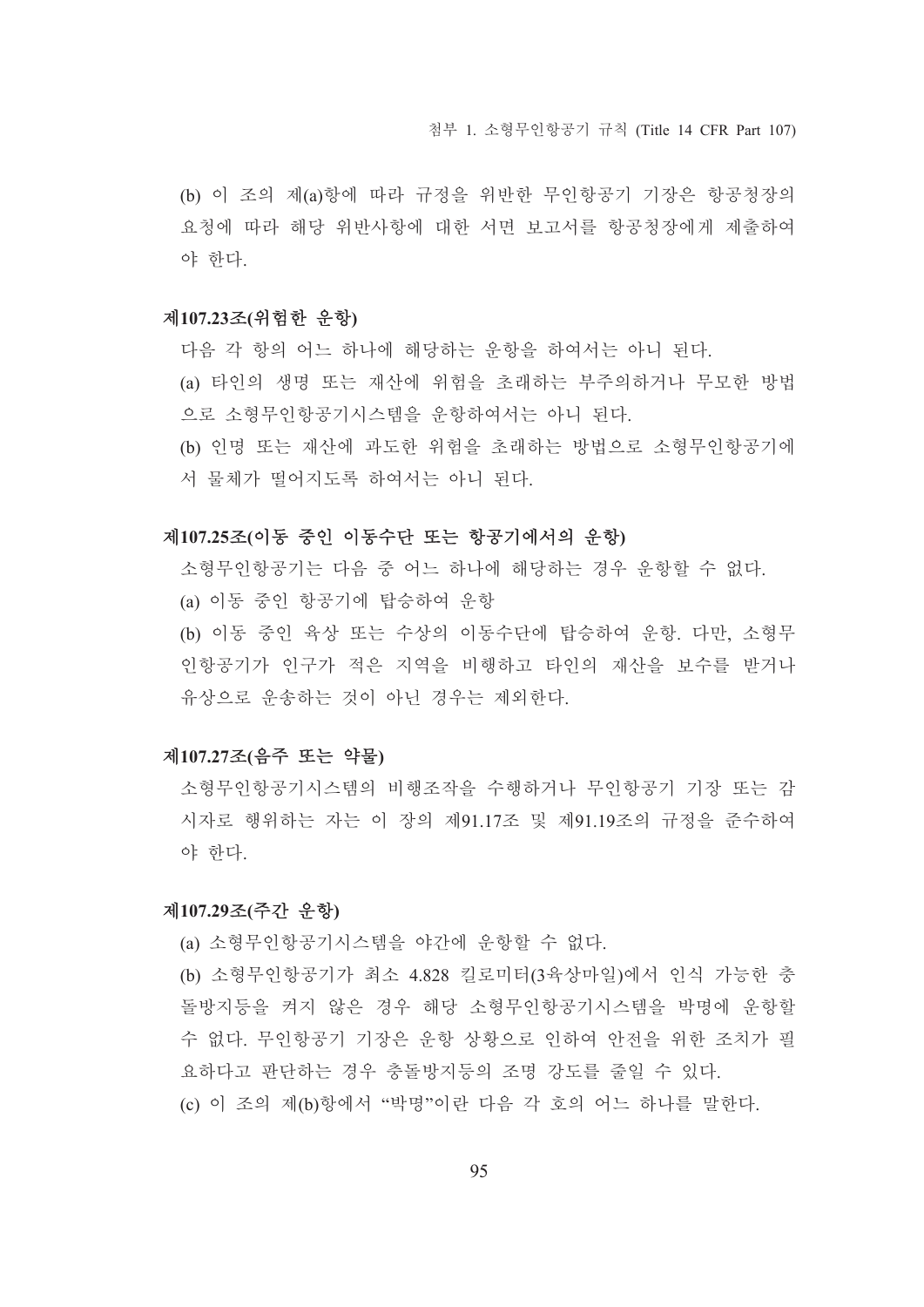- (1) 알래스카 주를 제외한 지역에서 일출 30분 전부터 일출까지의 시간
- (2) 알래스카 주를 제외한 지역에서 일몰부터 일몰 30분 후까지의 시간
- (3) 알래스카 주의 경우 항공책력에서 정한 박명의 기간

#### 제107.31조(육안 가시선내 비행)

- (a) 무인항공기 기장, 감시자(단, 비행에 참여하는 경우에 한한다) 및 소형 무인항공기시스템의 비행조작을 수행하고 있는 사람은 시력보정용 렌즈 이외의 장치의 도움을 받지 않는 시야로 비행 기간 동안 다음의 목적을 위하여 무인항공기를 볼 수 있어야 한다.
	- (1) 무인항공기의 위치 파악
	- (2) 무인항공기의 상태, 고도 및 비행 방향 결정
	- (3) 공역에서 항공 교통상황 또는 위험요소 관찰

(4) 무인항공기가 타인의 생명 또는 재산에 위험을 초래하지 않는지 판단 (b) 소형무인항공기가 비행하는 동안 이 조의 제(a)항에서 정한 능력은 다 음 각 호의 어느 하나에 해당하는 사람이 수행하여야 하다.

(1) 무인항공기 기장 및 소형무인항공기시스템의 비행조작을 수행하는사람 (2) 감시자

#### 제107.33조(무인항공기 감시자)

- 무인항공기 감시자가 항공기의 운항에 참여하는 경우 다음 각 항의 요건 을 충족하여야 한다.
- (a) 무인항공기 기장, 소형무인항공기시스템의 비행조작을 수행하는 사람 및 감시자는 상호 간의 유효한 통신을 항시 유지하여야 한다.
- (b) 무인항공기 기장은 감시자가 제107.31조에서 정한 방법에 따라 무인항 공기를 볼 수 있도록 하여야 한다.
- (c) 무인항공기 기장, 소형무인항공기시스템의 비행조작을 수행하는 자 및 감시자는 다음 각 호의 사항을 수행하기 위해 협조하여야 한다.
	- (1) 잠재적인 충돌 위험을 피하기 위해 소형무인항공기를 운항하고 있는 공역을 주시
	- (2) 직접적인 관측을 통해 소형무인비행기의 위치에 대한 인식을 유지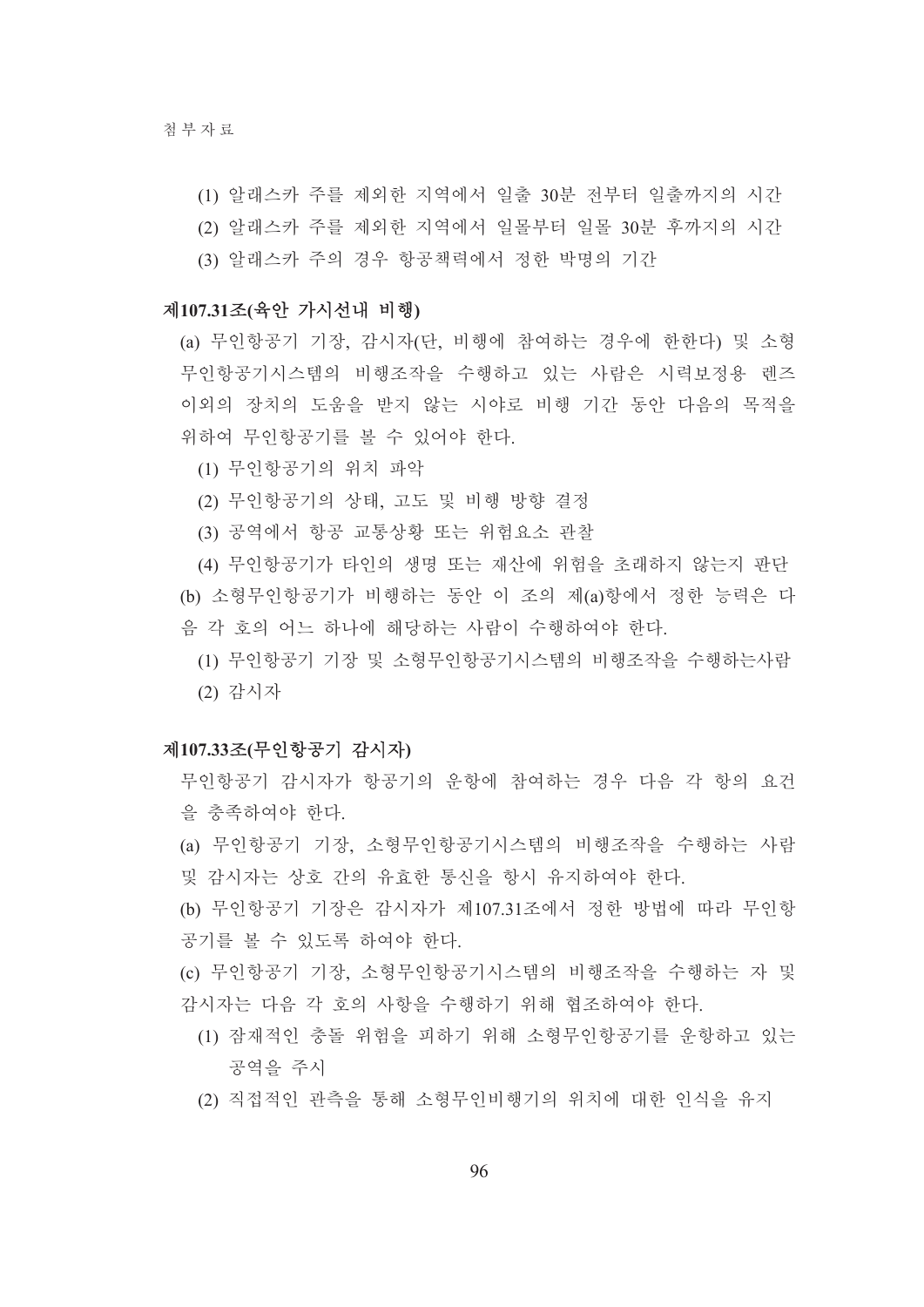#### 제107.35조(다수의 소형무인항공기 운항)

한 대를 초과하는 무인항공기를 동시에 운항하거나 이러한 운항의 무인항 공기 기장 또는 감시자로 행위하여서는 아니 된다.

#### 제107.36조(위험물의 우송)

소형무인항공기는 위험물을 우송할 수 없다. 이 조에서 "위험물"이란 여방 규정집 제49편 제171.8조에서 정한 위험물을 말한다.

#### 제107.37조(항공기와의 근접 운항, 우선 통행권 규칙)

(a) 소형무인항공기는 모든 항공기, 비행장치 및 발사 후 재진입 장치에게 진로를 양보하여야 한다. "진로를 양보한다"라 소형무인항공기가 다른 항공 기 또는 장치에게 지로를 내어주고 충분한 간격이 있지 않은 경우 그 다른 항공기 또는 장치의 상하 또는 전방을 통과하지 않는다는 것을 말한다. (b) 소형무인항공기를 다른 항공기 가까이 운항하여 충돌의 위험을 초래하 여서는 아니 되다.

#### 제107.39조(사람 위에서의 운항)

소형무인항공기를 사람 위에서 우항하여서는 아니 된다. 단. 다음 각 항의 어느 하나에 해당하는 사람에 대하여는 그러하지 아니 하다.

(a) 소형무인항공기의 운항에 직접적으로 참여하는 사람.

(b) 소형무인항공기가 추락하여도 합리적으로 보호할 수 있는 덮개가 있는 구조물 아래 또는 정지하고 있는 운송수단 내부에 있는 사람.

#### 제107.41조(특정 공역에서의 운항)

B등급, C등급 또는 D등급 공역 또는 공항의 항공교통관제본부의 사전 승 인을 받지 않은 경우 해당 공항에 지정된 E등급 공역의 지표면의 수평경 계선 내에서 소형무인항공기를 우항할 수 없다.

#### 제107.43조(공항 인근에서의 운항)

공항. 헬기장 또는 수상비행장에서 운항 및 교통장주를 간섭하는 방식으로 소형무이항공기를 운항할 수 없다.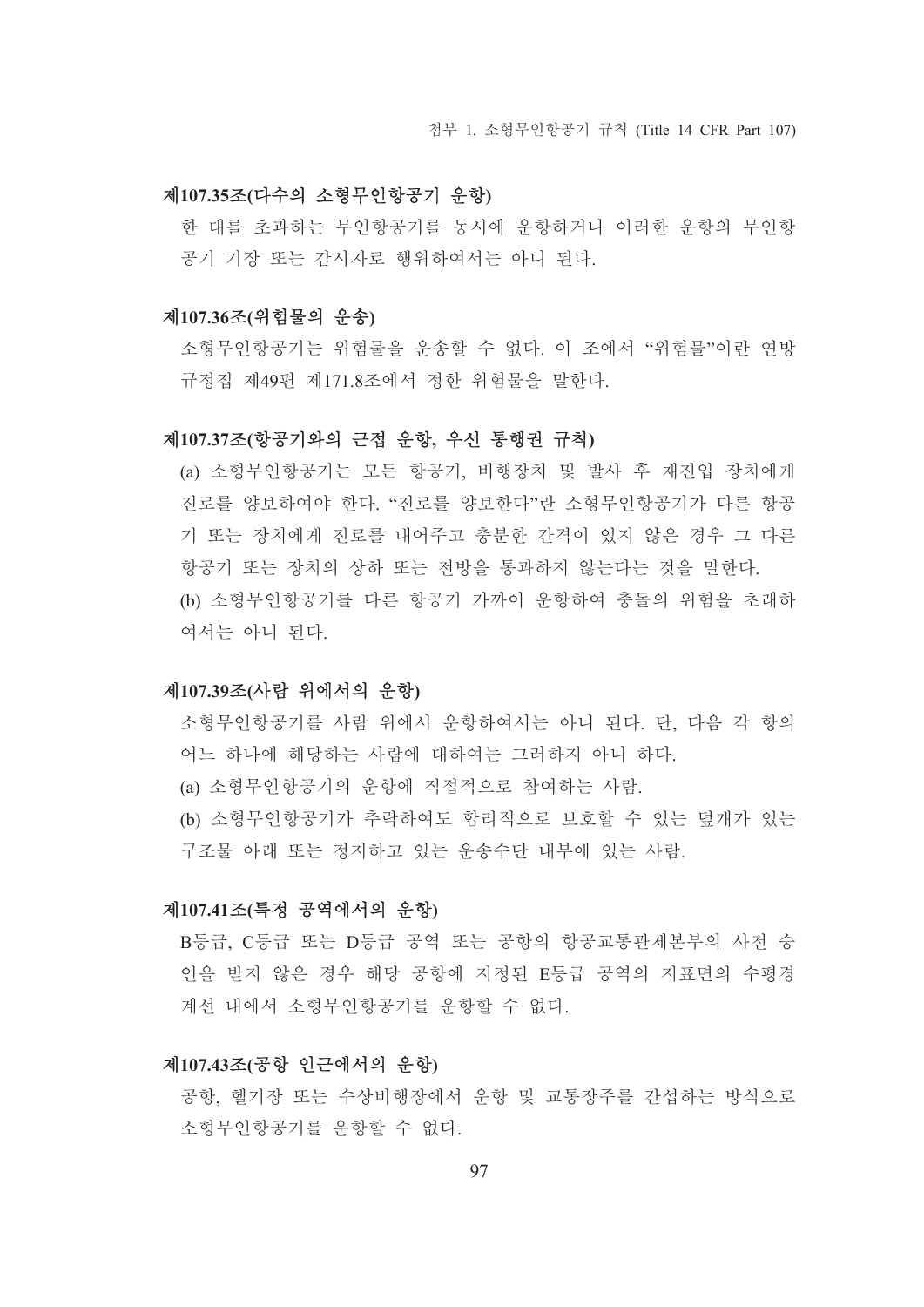#### 제107.45조(금지구역 또는 제한구역에서의 운항)

소형무인항공기를 비행금지구역 또는 비행제한구역에서 운항할 수 없다. 다만, 해당 구역을 사용하거나 통제하는 기관으로부터 적절한 허가를 받은 자는 그러하지 아니 하다.

#### 제107.47조(항공고시보에 의해 지정된 특정구역 인근에서의 비행 제한)

무인항공기 기장으로 행위하는 사람은 이 장의 제91.137조 내지 제91.145 조 및 제99.7조의 규정을 준수하여야 한다.

#### 제107.49조(항공기 운항을 위한 비행 전 확인, 점검 및 조치)

무인항공기 기장은 비행 전에 다음 각 항의 사항을 수행하여야 한다. (a) 지면 및 공중에 인접한 사람과 재산에 가해질 수 있는 위험을 고려하 여 우항 환경을 검토하다. 검토는 다음 각 호의 사항을 포함하여야 한다.

- (1) 기상 조건
- (2) 공역과 비행 제한
- (3) 지면에 있는 사람과 재산의 위치
- (4) 그 밖의 지상의 위험

(b) 소형무인항공기의 운항에 직접 참여하는 모든 사람들이 운항 상황, 비 상절차, 유사시 대응 절차, 역할과 의무 및 잠재적인 위험에 대하여 숙지 하도록 하여야 한다.

(c) 지상통제소와 소형무인항공기의 모든 통제 링크가 정상적으로 작동하 도록 하여야 한다.

(d) 소형무인항공기에 동력을 공급하는 경우 소형무인항공기시스템이 예정 된 운항시간 동안 운항할 수 있는 충분한 동력이 있도록 하여야 한다.

(e) 소형무인항공기에 부착되거나 소형무인항공기에 의해 운송되는 물체가 안전하게 고정되고 항공기의 비행특성 또는 제어능력에 부정적인 영향을 미치지 않도록 하여야 한다.

#### 제107.51조(소형무인항공기의 운항 제한)

무인항공기 기장과 소형무인항공기시스템의 비행조작을 수행하는 사람은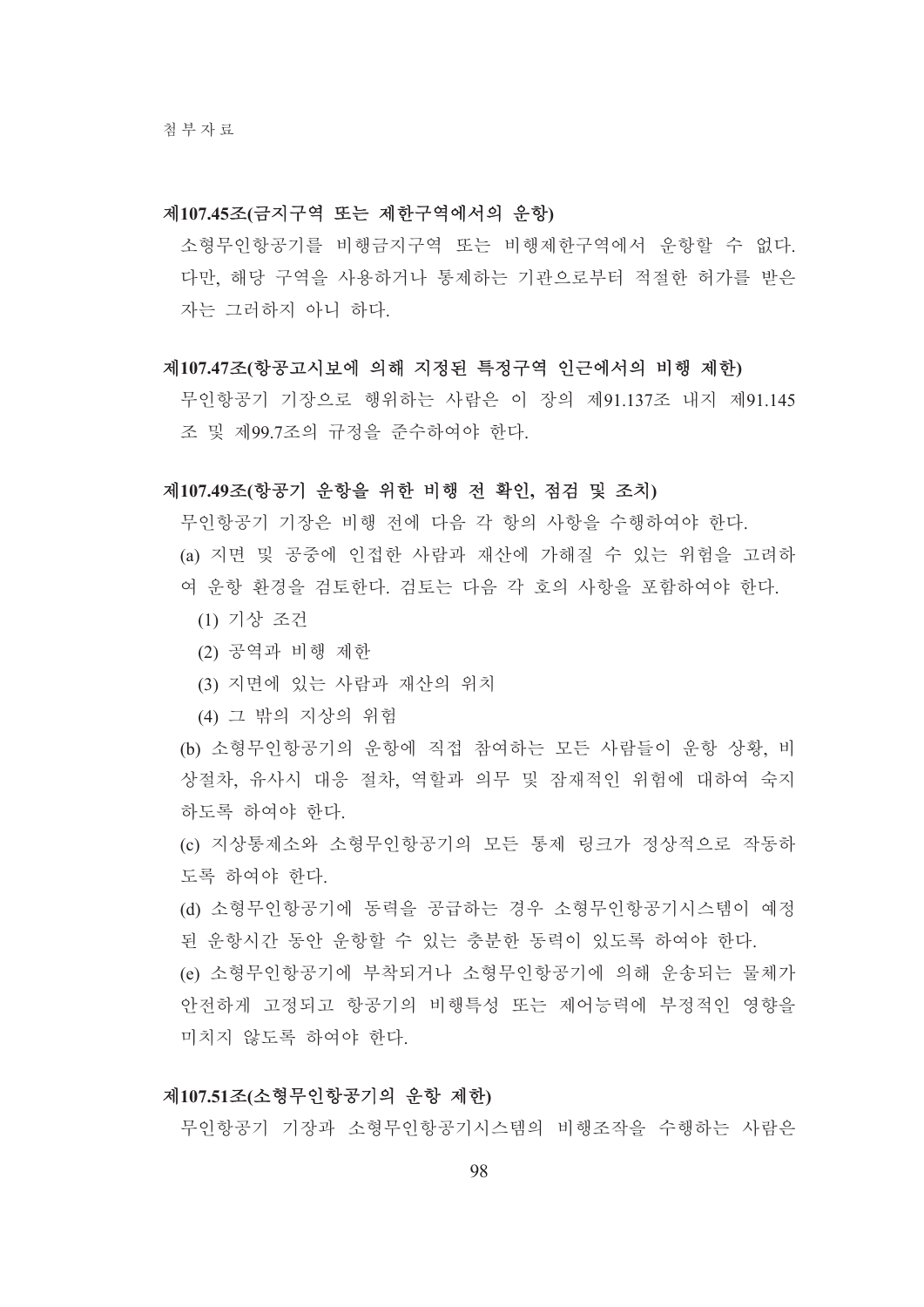첨부 1. 소형무인항공기 규칙 (Title 14 CFR Part 107)

소형무인항공기시스템의 운항 시 다음 각 항의 운항 제한을 준수하여야 하다.

(a) 소형무인항공기는 대지속도 87노트(161km/h) 이하로 비행하여야 한다.

(b) 소형무인항공기의 고도는 지표면으로부터 122미터(400피트)를 초과할 수 없다. 다만, 다음의 모든 사항에 해당하는 경우는 그러하지 아니하다.

(1) 구조물의 반경 122미터(400피트) 이내를 비행

(2) 구조물의 최상단에서 122미터(400피트)를 초과하지 않고 비행

(c) 통제소에서 관측한 최소비행시정은 4.828킬로미터(3육상마일) 이상이어 야 한다. 이 조에서 "비행시정"이란 통제소에서 주가에는 혀저한 비등화물 체 야간에는 현저한 등화물체를 보고 식별할 수 있는 평규사서거리를 말 하다.

(d) 소형무인항공기의 구름으로부터 최소거리는 다음의 각 호에서 정한 바 이상이어야 한다.

- (1) 구름 아래 152미터(500피트)
- (2) 구름에서 수평으로 610미터(2,000피트)

# 제C절 무인항공기 조종사 자격증명

#### 제107.53절(적용)

이 절은 소형무인항공기 한정자격 조종사 자격증명의 발급에 대한 요건을 규정하다.

#### 제107.57절(음주 또는 약물에 관한 위반)

(a) 마약성 약물. 대마 또는 항우울제 또는 각성제 또는 각성물질의 재배. 처리, 제조, 판매, 배급, 소유, 수송 또는 수입과 관련한 연방 또는 주의 법 령을 위반하여 유죄선고를 받은 경우 다음 각 호 중 어느 하나의 처분의 근거가 된다.

- (1) 최종 유죄판결이 있는 날로부터 최대 1년의 기간 동안 소형무인항공기 한정자격 조종사 자격증명 신청의 거절
- (2) 소형무인항공기 한정자격 조종사 자격증명의 정지 또는 취소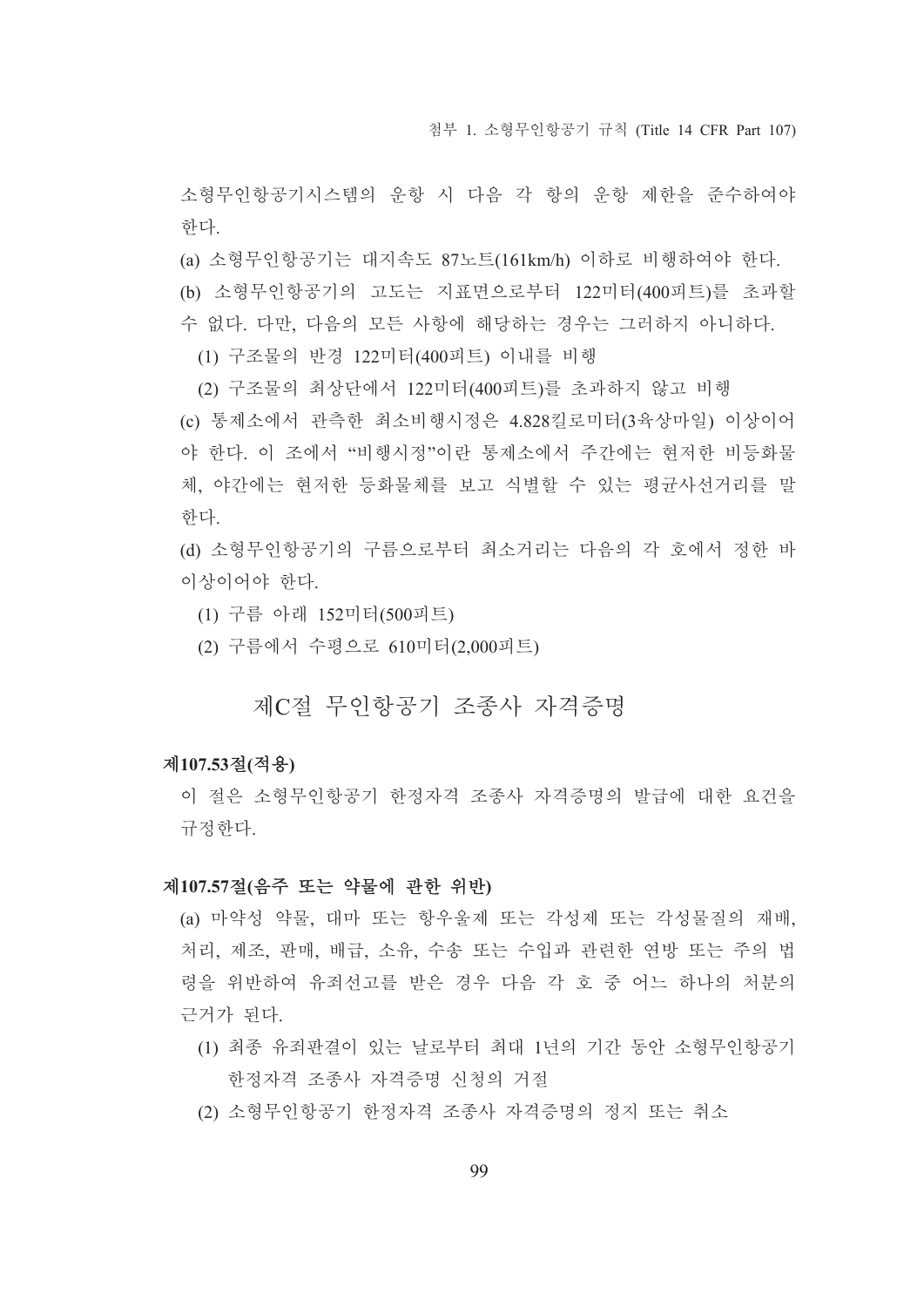- (b) 이 장의 제91.17조제(a)항 또는 제91.19조제(a)항에서 금지한 행위를 한 경우 다음 각 호의 어느 하나의 처분의 근거가 된다.
	- (1) 해당 행위가 있는 날로부터 최대 1년의 기간 동안 소형무인항공기 한정 자격 조종사 자격증명 신청의 거절
	- (2) 소형무인항공기 한정자격 조종사 자격증명의 정지 또는 취소

#### 제107.59조(음주 측정 또는 측정 결과 제공의 거부)

- 이 장의 제91.17조제(c)항에 따라 법집행관이 요구하는 혈중알콜농도 측정 에 불응하거나 이 장의 제91.17조제(c)항 또는 제(d)항에 따라 항공청장이 요구하는 측정 결과의 제공을 거부하거나 공개를 허용하지 않는 경우 다 음 각 호의 어느 하나의 처부 근거가 된다.
- (a) 거부한 날로부터 최대 1년의 가간 동안 소형무인항공기 등급 한정 무 인항공기 조종사 자격증명 신청의 거절
- (b) 소형무인항공기 한정자격 조종사 자격증명의 정지 또는 취소

#### 제107.61조(자격 규정)

- 제107.57조 및 제107.59조에서 정한 바에 따라 이 장에서 정한 소형무인항 공기 한정자격 조종사 자격증명을 받고자 하는 자는 다음 각 항의 모든 요건을 충족하여야 한다.
- (a) 16세 이상이어야 한다.
- (b) 영어를 읽고, 말하고, 쓰고, 이해할 수 있는 능력이 있어야 한다. 다만, 신청자가 이 중 어느 하나를 의학적인 이유로 만족하지 못하는 경우 항공 청장은 소형무인항공기의 안전한 운항을 위해 필요하다고 생각하는 운항 제하을 해당 신청자의 자격증명에 기재할 수 있다.
- (c) 신청자가 자신의 신체적 또는 정신적 조건이 소형무인항공기시스템의 안전한 운항에 영향을 미친다는 것을 알지 못하거나 알만한 이유가 없어 야 한다.
- (d) 다음 각 항의 어느 한 방법으로 비행 지식의 보유를 입증하여야 한다.
	- (1) 제107.73조제(a)항에서 정한 지식을 묻는 최초의 학과시험을 통과
	- (2) 이 장의 제61부에 따라 조종사 자격증명(단. 조종연습허가를 포함하 지 아니하다)을 받은 자가 제61.56조에서 정한 비행평가를 만족하는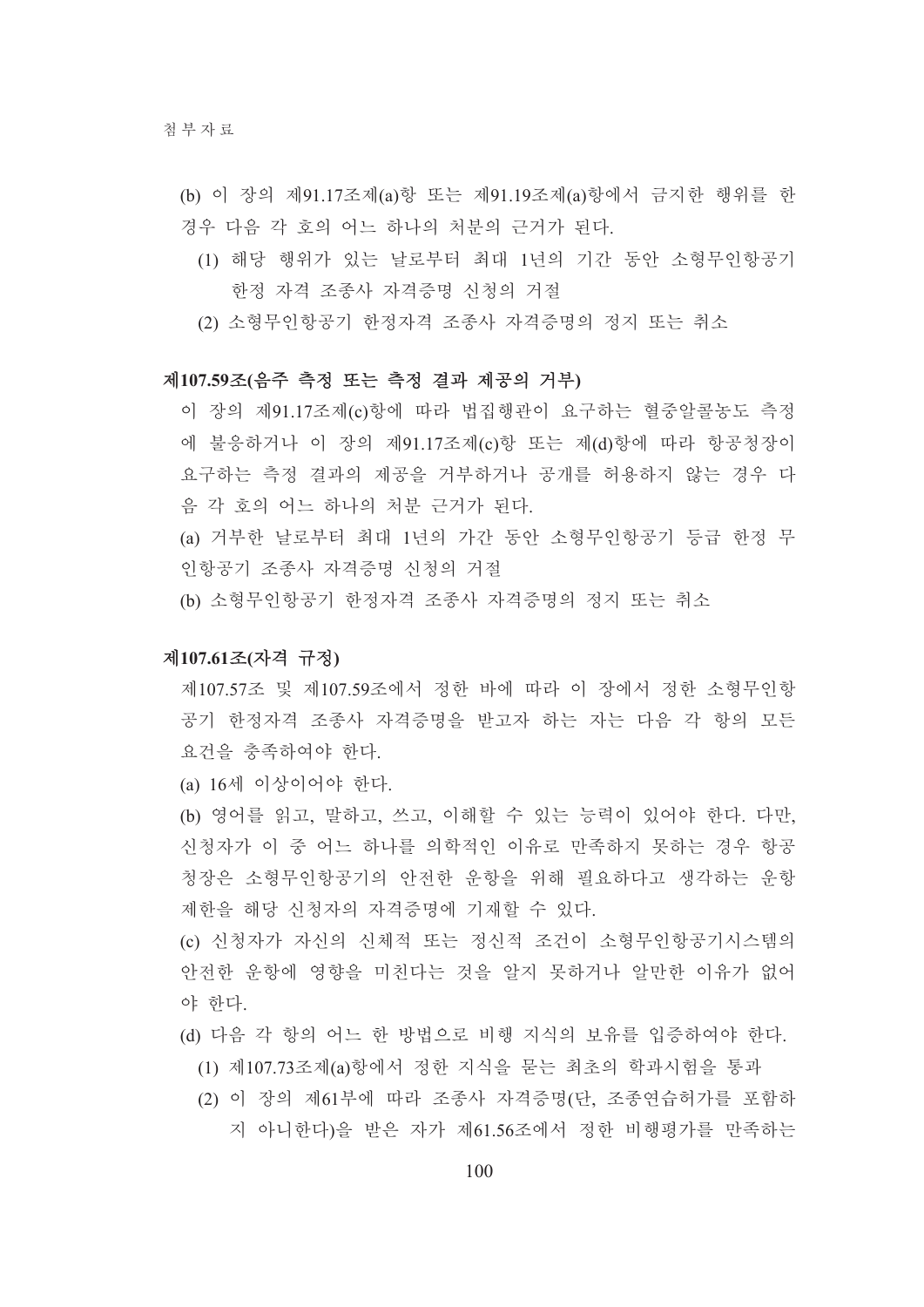첨부 1. 소형무인항공기 규칙 (Title 14 CFR Part 107)

경우로서 항공청장이 인정하는 방법으로 제107.74조제(a)항에서 정한 지식을 포함하는 최초 훈련과정을 수료

#### 제107.63조(소형무인항공기 한정자격 조종사 자격증명의 발급)

- 이 절에 따라 소형무인항공기 한정자격 조종사 자격증명을 신청하는 자는 항공청장이 인정하는 서식과 방법으로 신청하여야 한다.
- (a) 신청서는 다음 각 호의 어느 하나를 첨부하여야 한다.
	- (1) 신청자가 최초의 학과시험을 통과하였다는 증거. 단, 서면으로 신청 하는 경우 이 증거는 학과시험을 통과했음을 보여주는 조종사학과시 험성적서이어야 한다.
	- (2) 이 장의 제61부에 따라 조종사 자격증명(단, 조종연습허가를 포함하 지 아니한다)을 받은 자가 제61.56조에서 정한 비행평가를 만족하는 경우로서 제107부에 따라 최초 후려과정을 수료하였다는 증명서
- (b) 신청이 이 조의 제(a)항제(2)호에 따라 이뤄진 경우
	- (1) 비행표준사무국, 지정된 조종사 시험관, 비행학교의 조종사 자격증명 대리인, 공인 비행교관 또는 항공청장이 승인한 자에게 신청서를 제 출해야 한다.
	- (2) 신청을 접수하는 자는 항공청장이 인정할 만한 방식으로 신청자의 신분을 확인하여야 한다.
	- (3) 신청자는 항공일지의 확인 또는 항공청장이 인정할 만한 다른 방법 으로 이 장의 제61.56조에 규정된 비행평가 요건을 충족함을 입증하 여야 한다.

#### 제107.64조(임시 자격증명)

- (a) 소형무인항공기 한정자격 임시 무인항공기 조종사 자격증명은 120일 동안 유효하도록 발급되고, 이 후 이 장에서 정한 자격을 갖추었다고 항공 청장이 판단하는 자에게 자격증명을 발급한다.
- (b) 소형무인항공기 한정자격 임시 조종사 자격증명은 다음 각 호의 어느 하나의 상황에서 만료된다.
	- (1) 해당 (임시) 자격증명에 기재된 만료일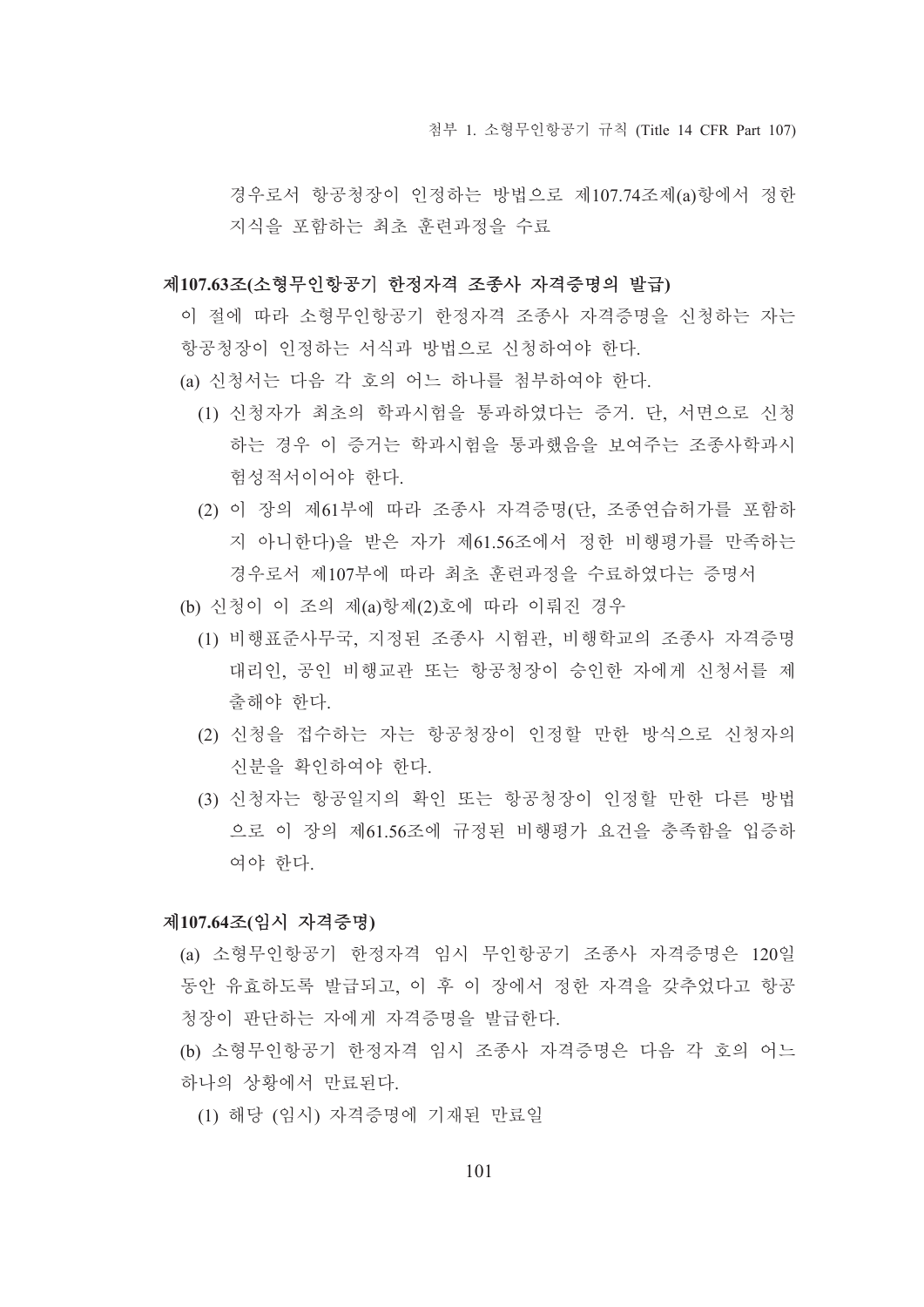- (2) 자격증명을 받은 때
- (3) 신청한 자격증명이 거절되거나 취소되었다는 고지를 받은 때

#### 제107.65조(최신의 항공지식)

소형무인항공기시스템을 운항하고자 하는 자는 이전 24개월 내에 다음 각 항의 어느 하나를 와료하여야 하다

- (a) 제107.73조제(a)항에서 정한 지식을 포함하는 최초 학과시험에 합격
- (b) 제107.73조제(b)항에서 정한 지식을 포함하는 정기 학과시험에 합격 (c) 이 장의 제61부에 따라 발급된 조종사 자격증명(단, 조종연습허가를 포 함하지 아니한다)을 소지한 자가 제61.56조에서 정한 비행평가 요건을 충 족하는 경우로서 제107.74조제(a)항 또는 제(b)항에 규정된 지식을 포함하 는 최초 또는 정기 훈련과정을 항공청장이 인정하는 방식으로 통과

#### 제107.67조(학과시험: 일반 절차와 합격 등급)

- (a) 이 장에서 정한 또는 이 장에 따른 학과시험은 항공청장이 지정한 방 법으로 항공청장이 지정한 자에 의해 실시되어야 한다.
- (b) 학과시험을 신청한 자는 신청 시 다음 각 호의 사항을 포함하는 적절 한 신부증명을 하여야 한다.
	- (1) 사진
	- (2) 서명
	- (3) 출생일, 조종사학과시험성적서의 만료일 이전에 신청한 자격증명과 등급한정에 대해 이 장에서 정한 연령 조건을 만족하거나 만족할 것 임을 입증하여야 한다.
	- (4) 우편물 발송 주소. 신청자의 주소지가 사서함인 경우 현재 거주지를 함께 기재하여야 한다.
- (c) 학과시험의 최소 합격 등급은 항공청장이 정한다.

#### 제107.69조(학과시험: 부정행위 또는 기타 승인되지 않는 행위)

(a) 학과시험에 응시하는 사람은 다음 각 호의 행위를 하여서는 아니 된다. (1) 학과시험지를 복제하거나 의도적으로 가져가는 행위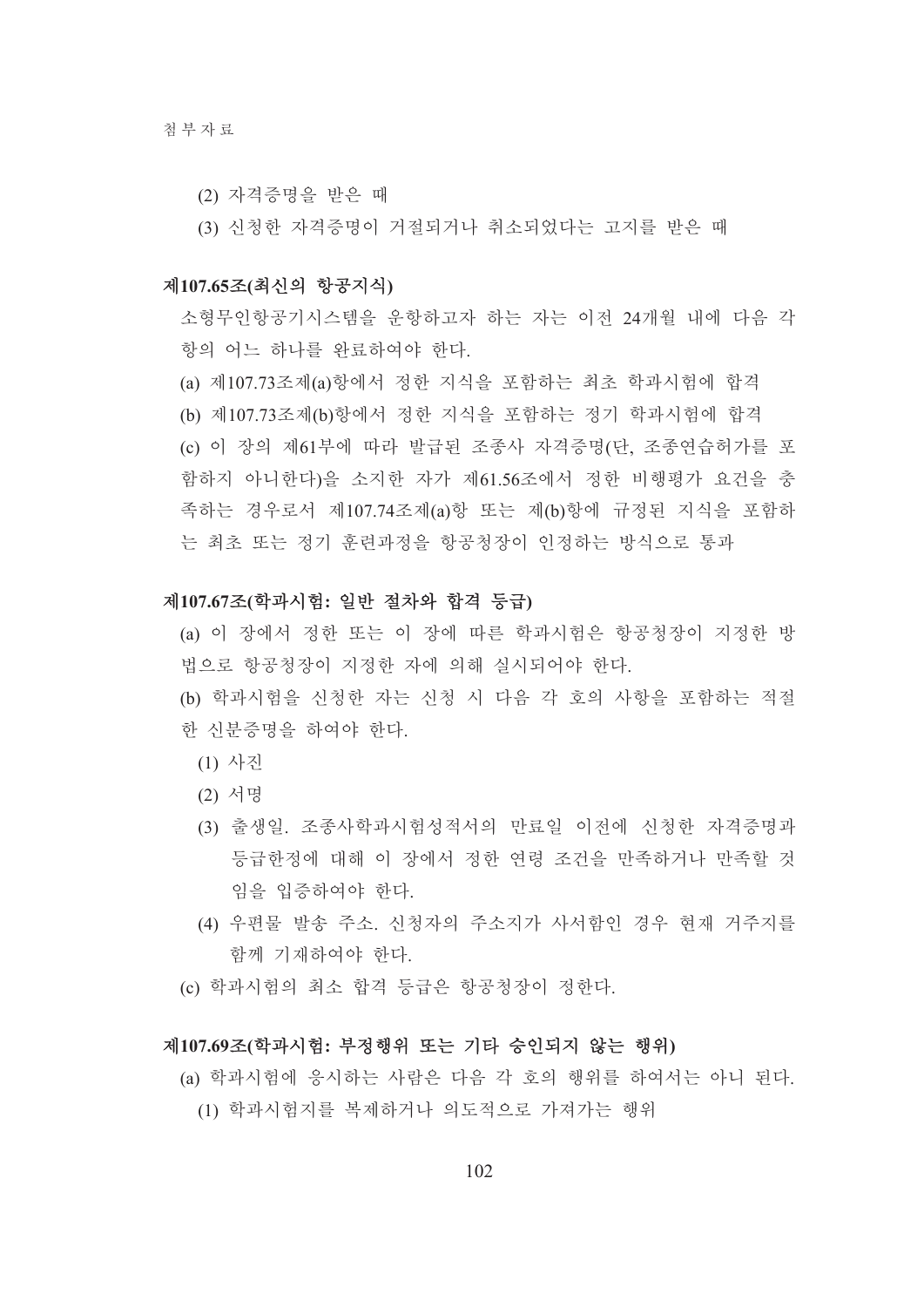첨부 1. 소형무인항공기 규칙 (Title 14 CFR Part 107)

- (2) 학과시험의 일부 또는 사본을 다른 응시자에게 제공하거나 다른 응 시자로부터 받는 행위
- (3) 시험이 진행되는 동안 학과시험에 대해 도움을 주거나 받는 행위
- (4) 다른 사람을 대신하여 학과시험에 참가하는 행위
- (5) 다른 사람이 대신 학과시험에 응시하거나 다른 사람을 대신하여 학 과시험에 응시하는 행위
- (6) 항공청장이 특별히 승인한 경우를 제외하고, 시험이 진행되는 동안 자료나 도구를 사용하는 행위
- (7) 이 항에서 금지한 행위를 의도적으로 초래하거나 보조하거나 그러한 행위에 참여하는 행위

(b) 이 조의 제(a)항에서 금지하는 행위를 하였음을 항공청장이 확인한 경 우 해당 응시자는 해당 행위를 행한 날로부터 1년 동안 다음 각 호의 신 청을 할 수 없다.

- (1) 이 장에 따라 발급하는 자격증명, 한정자격 또는 허가서에 대한 신청
- (2) 이 장에 따른 시험에 대한 신청 및 응시

(c) 이 장의 제(a)항에서 금지하는 행위를 하였음을 항공청장이 확인하는 경우 해당 응시자가 보유한 자격증명 또는 한정자격을 정지하거나 취소할 수 있다.

#### 제107.71조(불합격 후의 재시험)

학과시험을 응시하여 불합격한 사람은 불합격 후 14일 동안 재 응시할 수 없다.

#### 제107.73조(최초 및 정기 학과시험)

- (a) 최초 학과시험은 다음 각 호에 해당하는 지식을 확인하다.
	- (1) 소형무인항공기시스템 한정자격의 업무범위 및 운항에 관한 규정
	- (2) 공역의 구분, 운항 요건 및 소형무인항공기의 운항에 영향을 미치는 비행 제한
	- (3) 항공기상자료 및 소형무인항공기의 성능에 미치는 날씨의 영향
	- (4) 소형무인항공기의 적하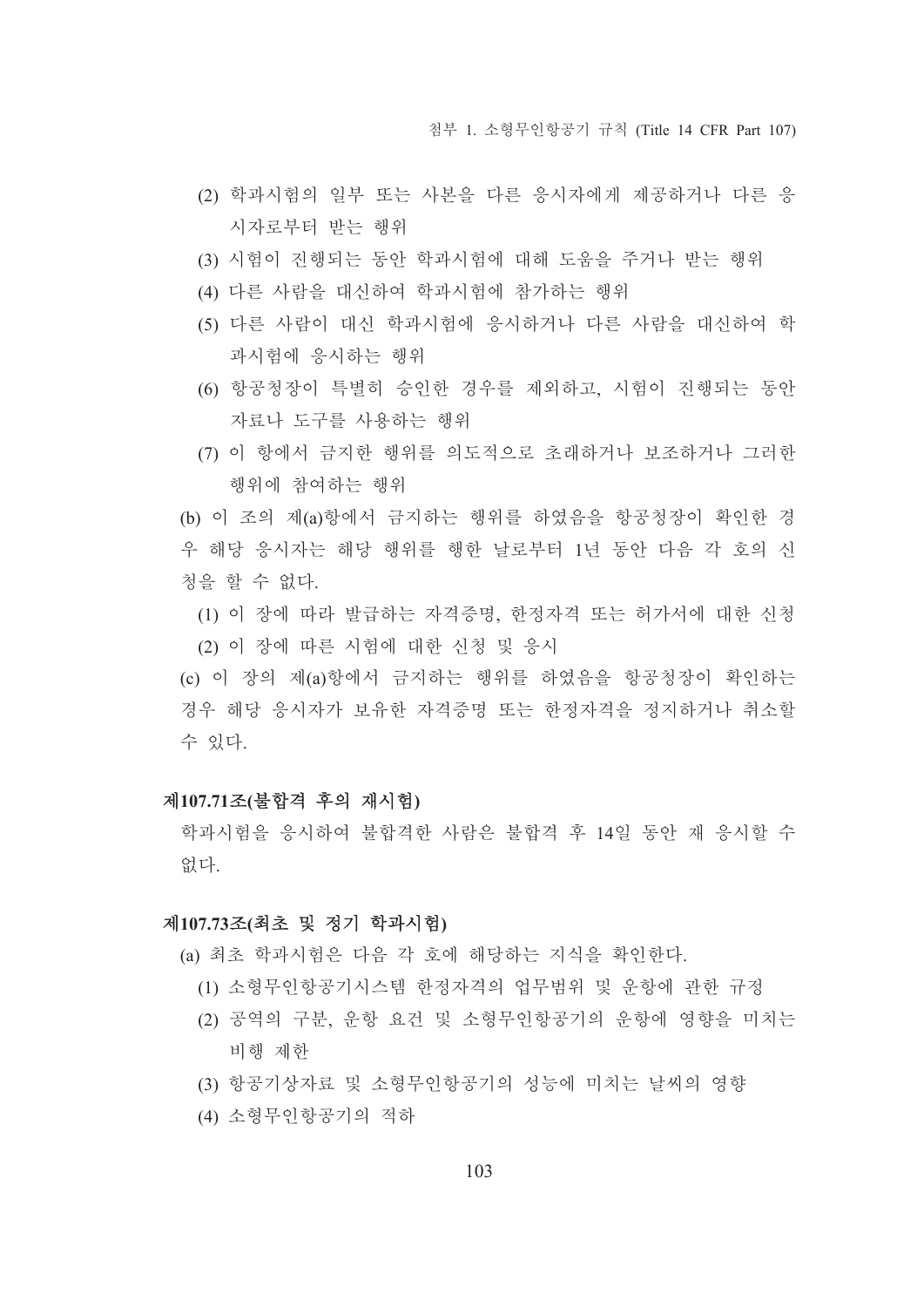청부자료

- (5) 비상절차
- (6) 승무원 관리
- (7) 무선통신절차
- (8) 소형무인항공기의 성능 판단
- (9) 음주 또는 약물의 정신적 영향
- (10) 비행 관련 의사결정과 판단
- (11) 공항에서의 운항
- (12) 정비 및 비행 전 검사절차
- (b) 정기 학과시험은 다음 각 호에 해당하는 지식을 확인한다.
	- (1) 소형무인항공기시스템 한정자격의 업무범위 및 운항에 관한 규정
	- (2) 공역의 구분, 운항 요건 및 소형무인항공기의 운항에 영향을 미치는 비행 제한
	- (3) 비상절차
	- (4) 승무원 관리
	- (5) 비행 관련 의사결정과 판단
	- (6) 공항에서의 우항
	- (7) 정비 및 비행 전 검사절차

#### 제107.74조(최초 및 정기 훈련과정)

- (a) 최초 훈련과정은 다음 각 호에 해당하는 지식을 확인한다.
	- (1) 소형무인항공기시스템 한정자격의 업무범위 및 운항에 관한 규정
	- (2) 소형무인항공기의 성능에 미치는 날씨의 영향
	- (3) 소형무인항공기의 적하
	- (4) 비상절차
	- (5) 승무워 자워관리
	- (6) 소형무인항공기의 성능 판단
	- (7) 정비 및 비행 전 검사절차
- (b) 정기 훈련과정은 다음 각 호에 해당하는 지식을 확인한다.
	- (1) 소형무인항공기시스템 한정자격의 업무범위 및 운항에 관한 규정
	- (2) 비상절차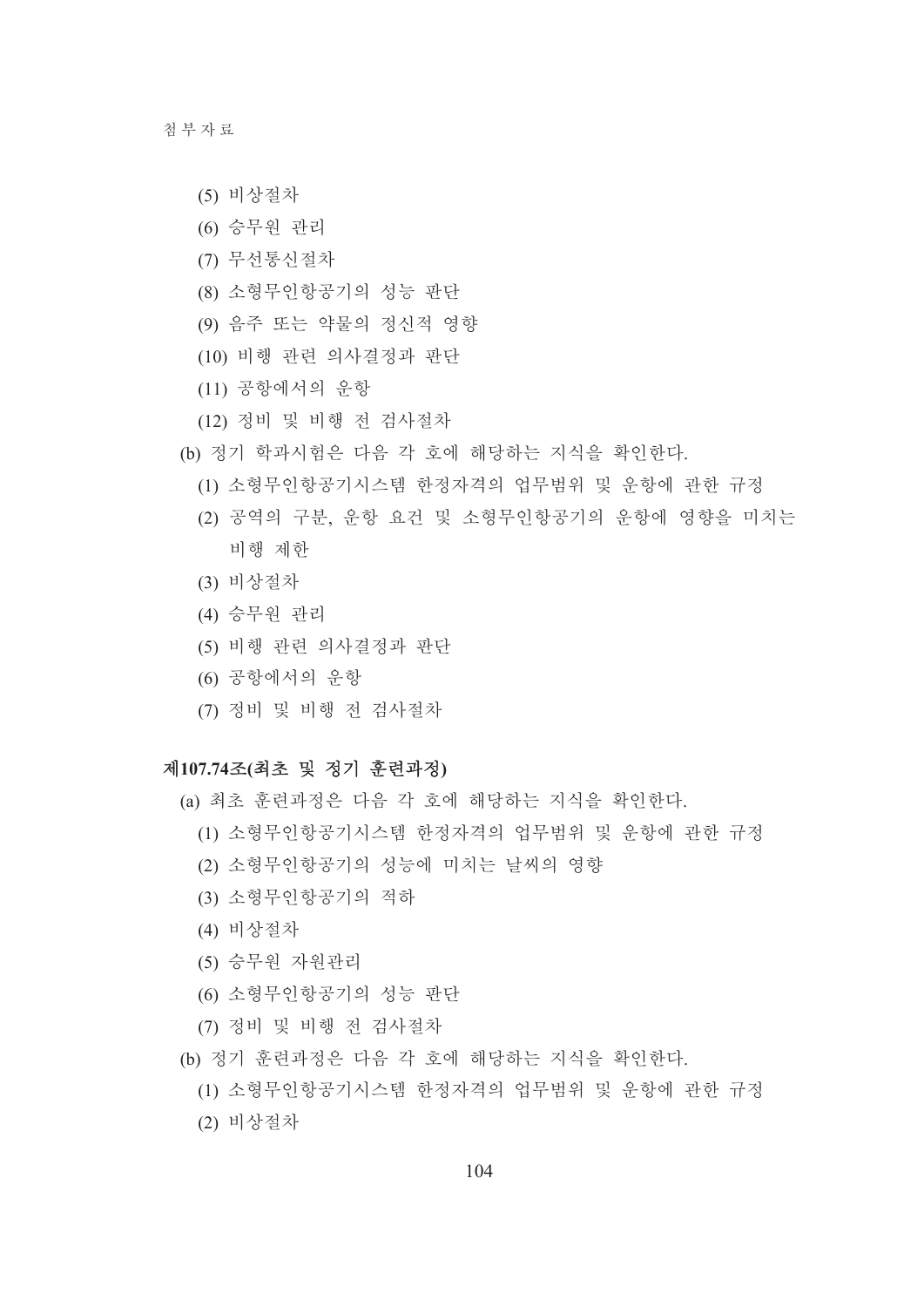- (3) 승무원 관리
- (4) 정비 및 비행 전 검사절차

#### 제107.77조(성명 또는 주소의 변경)

- (a) 성명 변경. 이 절에 따라 발급받은 자격증명 상의 성명을 변경하고자 하는 자는 다음 각 호의 사항을 변경 신청 시 제출하여야 한다.
	- (1) 소형무인항공기 한정자격 조종사 자격증명
	- (2) 혼인증명서, 법원 명령 또는 그 밖에 성명의 변경을 확인하는 문서의 사본
- (b) 이 조 제(a)항의 문서는 검토 후 신청자에게 반환한다.

(c) 주소 변경. 이 절에 따라 발급받은 소형무인항공기 한정자격 조종사 자 격증명의 소지자가 우편물 발송 주소를 바꾸고 다음 각 호의 어느 하나의 방법으로 주소의 변경을 항공청에 고지하지 않는 경우, 주소를 변경한 날 로부터 30일 이후에는 자격증명의 업무를 수행할 수 없다.

- (1) 새 주소(해당 주소가 사서함 주소인 경우 소지자의 현 거주지 주소)를 신고하는 우편을 항공청 조종사 자격증명과(FAA Airman Certification Branch, P.O. Box 25082, Oklahoma City, OK 73125)로 발송
- (2) 새 주소(해당 주소가 사서함 주소인 경우 소지자의 현 거주지 주소) 를 항공청 웹사이트를 통하여 신고

#### 제107.79조(자격증명의 자발적 포기)

(a) 이 절에 따라 발급된 자격증명을 받은 사람은 자발적으로 이를 포기하 여 취소할 수 있다.

(b) 이 조의 제(a)항에 따라 이루어진 요청은 다음의 진술을 서명과 함께 제출하거나 이와 동등한 진술을 포함하여야 한다. "나는 소형무인항공기 한정자격 조종사 자격증명을 자발적으로 포기하여 취소합니다. 이 요청은 나의 개인적인 사유로 인한 것이며, 제107.61조 및 제107.63조에서 정한 요 건을 다시 충족하지 않으면 면허가 재발급되지 않을 것임을 온전히 인지 한 상태에서 이루어진 것입니다."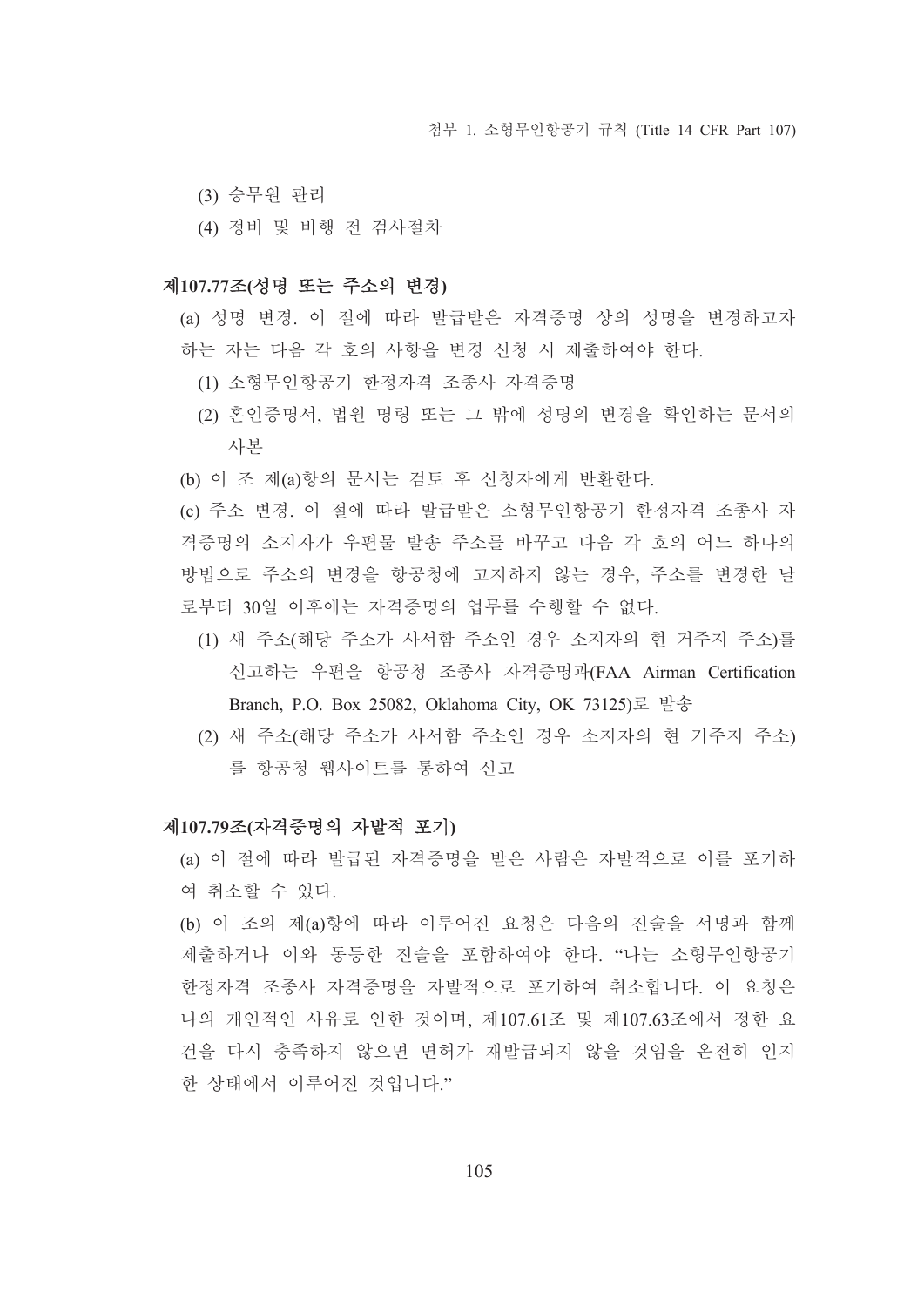#### 제D절 면제

#### 제107.200조(면제 정책과 요건)

- (a) 제107.205조에서 정한 규정에 대한 위반을 허가하는 면제증명의 조건을 준수하여 소형무인항공기의 운항이 안전하게 수행될 수 있다고 항공청장 이 판단하는 경우 항공청장은 면제증명을 발급할 수 있다.
- (b) 면제증명에 대한 요청은 의도하는 운항에 대한 상세한 설명 및 해당 운항이 면제증명의 조건을 준수하여 안전하게 이루어질 수 있음을 뒷받침 하는 타당한 이유를 포함하여야 한다.
- (c) 항공청장은 항공청장이 필요하다고 여기는 추가적인 제한사항을 규정 할 수 있다.
- (d) 이 조에 따라 발급된 면제증명을 받은 사람은
	- (1) 면제증명에서 정한 범위 내에서 이 부에서 정한 규정을 위반할 수 있다.
	- (2) 면제증명에서 정한 조건 또는 제한사항을 주수하여야 한다.

#### 제107.205조(면제 대상 조항)

- 제107.200조에 따라 발급되는 면제증명은 이 장의 다음 규정에 대한 위반 을 허가할 수 있다.
- (a) 제107.25조: 이동 중인 이동수단 또는 항공기에서의 운항. 단. 항공기로 타인의 재산을 보수를 받거나 유상으로 운송하고자 하는 경우는 제외한다. (b) 제107.29조: 주간 운항
- (c) 제107.31조: 육안 가시선내 비행. 단, 항공기로 타인의 재산을 보수를 받거나 유상으로 운송하고자 하는 경우는 제외한다.
- (d) 제107.33조: 무인항공기 감시자
- (e) 제107.35조: 다수의 소형무인항공기시스템 운항
- (f) 제107.37조제(a)항: 통행권 양보
- (g) 제107.39조: 사람 위에서의 운항
- (h) 제107.41조: 특정 공역에서의 운항
- (i) 제107.51조: 소형무인항공기의 운항 제한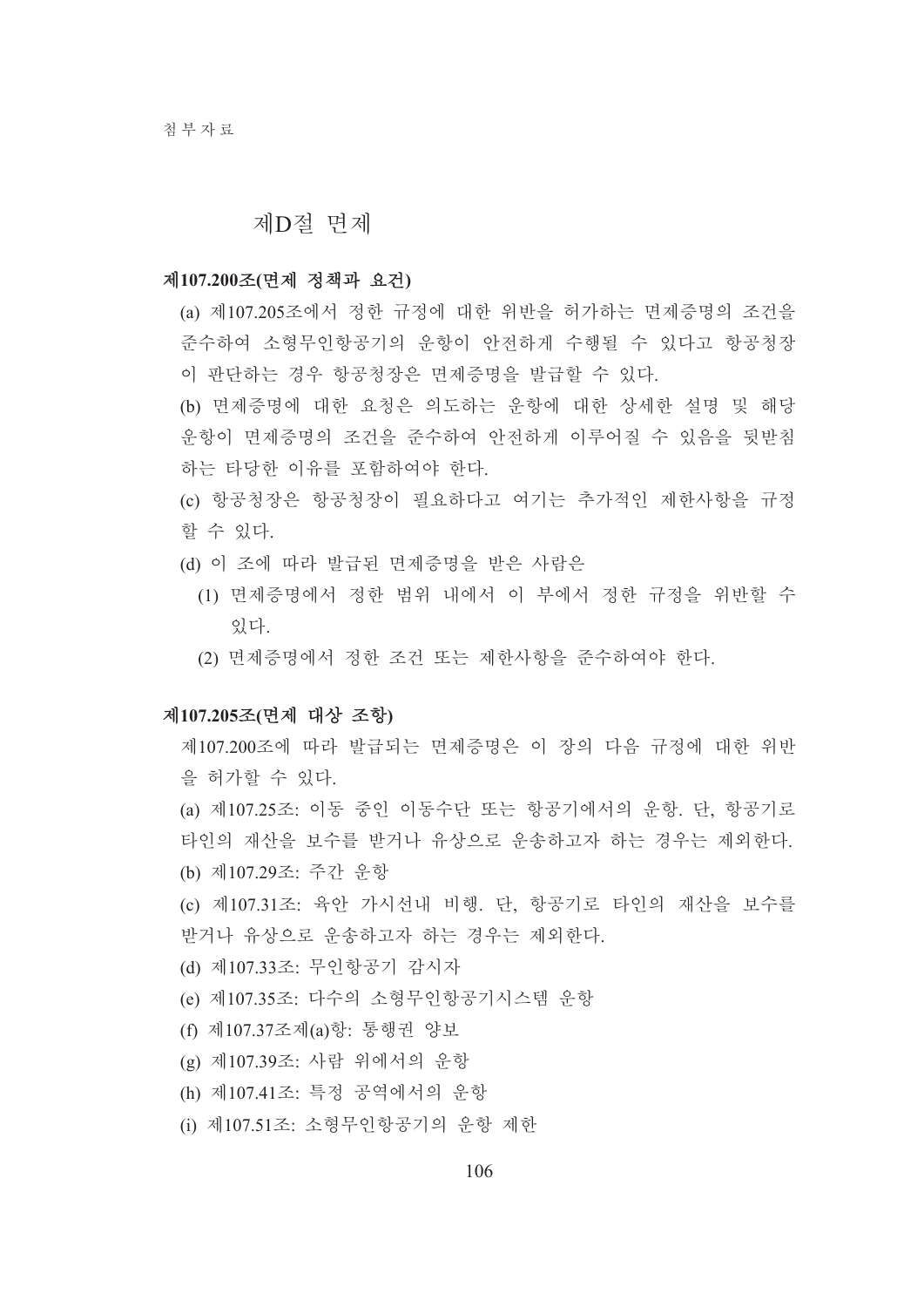# 점부 2 캘리포니아 자율주행차실제도로주행 규정

# 제13편제1부제1장

제3.7절 자율주행차량

#### 제227.02조 (정의)

- 이 절에서 사용하는 용어의 뜻은 다음과 같다.
- (a) "운행구역(areas of operation)"이란 자율주행차량이 운행하도록 계획된 지역을 말하다 우행구역은 다음 각 호와 같다.
	- (1) 도심(urban): 이 절에서 "도심"이라 일만 명 이상이 거주하고 있는 인 접한 개발지역을 말한다.
	- (2) 교외(rural): 이 절에서 "교외"라 도심 지역에 포함되지 않는 주 내의 모든 지역으로서 고속도로가 아닌 지역을 말한다.
	- (3) 고속도로(freeway/highway): 이 절에서 "고속도로"란 자동차법 제332조 에 규정된 "고속도로"를 말한다.
- (b) "자율주행모드(autonomous mode)"란 이 절에서 정한 자율주행차량이 그 차량의 우저석에 착석한 자연인의 적극적인 물리적 제어 없이 작동 또는 주행 중인 상태를 말한다. 자율주행모드로 작동하거나 주행 중이라는 것은 자율주행차량이 자율주행기능이 개입한 상태에서 작동하거나 주행 중일 경우를 말하다.
- (c) "자율주행시험차량(autonomous test vehicle)"이란 시험을 목적으로 운행 하는 자율주행차량을 말한다.
- (d) "자율주행차량"이란 자율주행기능의 개입 여부에 관계 없이 자연인의 적극적인 물리적 제어나 감시 없이 작동하거나 주행할 수 있는 기능을 갖 춘 차량을 말하며, 안전성을 높이거나 운전을 보조하지만 자연인의 적극적 인 물리적 제어나 감시 없이 차량이 주행 또는 작동하게 할 수는 없는 시 스템을 하나 이상 갖춘 차량은 이에 포함되지 아니한다.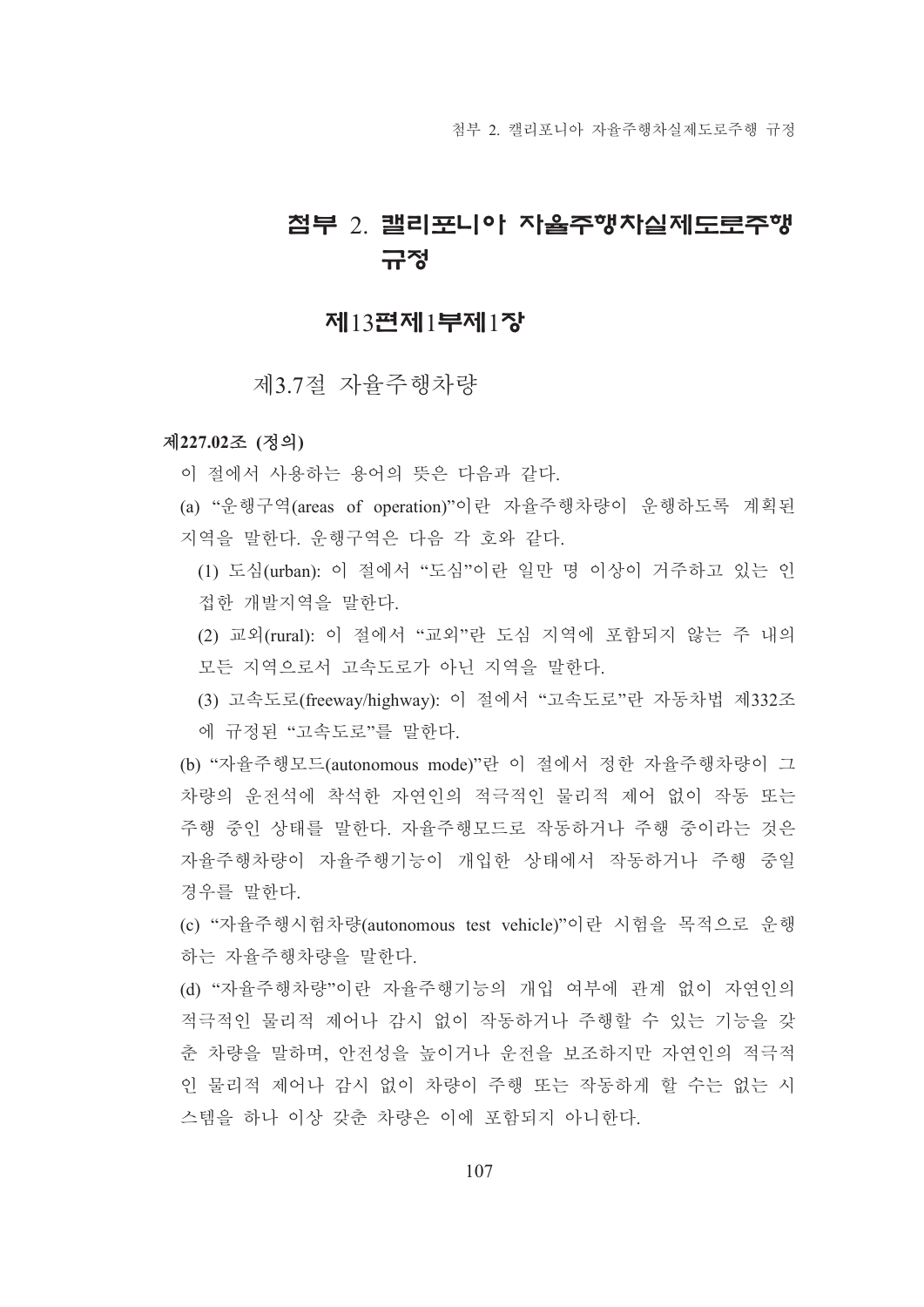(e) "자율주행차량 시험운전자(autonomous vehicle test driver)"란 시험 시 자 율주행모드 혹은 통상적 모드에서 자율주행차량의 운전석에 앉는 자연인 을 말하며, 주행 또는 작동중인 차량의 종류에 적합한 면허를 소지한 자로 서 임의의 순간에 차량에 대한 적극적인 물리적 제어를 수행할 수 있는 자를 말한다.

(f) "행동역량(behavioral competency)"이란 자율주행차량이 공공도로에서 운 행 시 마주칠 수 있는 모든 주행 상황에서 주행 동작(driving maneuver)을 수행하거나 조종자(operator)의 제어를 요구하는 방식으로 대응하는 자율주 행차량의 운행 능력을 말한다.

(g) "통상적 모드(conventional mode)"란 자율주행차량이 자율주행기능이 해 제된 상태에서 운전석에 앉아 차량을 조종하거나 운전하는 자연인의 적극 적인 물리적 제어 아래에 놓여있는 경우를 말한다.

(h) "치명적인 주행 오류(critical driving error)"란 감시하는 사람에게 위험을 가하는 위험한 주행동작으로, 운전자가 자율주행기능을 긴급 해제하거나 다른 차량 또는 보행자가 회피 동작을 취하도록 요구하는 주행동작 등을 말하다

(i) "지정된 자(designee)"란 제조자의 자율주행차량을 시험 중 공공도로에 서 운전하거나 조종하도록 해당 제조자가 허가한 사람으로 제조자가 교통 국에 신고한 자연인을 말한다.

(i) "동적주행과제(dynamic driving task)"란 도로에서 주행 중인 차량을 조종 하기 위해 필요한 모든 종류의 실시간 기능을 말하되, 목적지와 정차지 선 택을 제외하며, 사물과 사건에 대한 감지와 인식 및 분류, 사물과 사건에 대한 반응, 조작 계획, 조향, 회전, 차선 유지, 차선 변경, 차선 변경이나 회전에 따른 적절한 신호의 표시, 가속과 감속 등을 포함한다.

(k) "사고기록장치(event data recorder)"란 자율주행차량에 설치되어 충돌 이 전 30초 간 차량의 자율주행기능 센서의 상태와 동작에 관한 기술적 정보 와 미국연방규정집 제49편제563부에 규정된 장치들에 관한 사항들을 기록 하는 방식이나 장치를 말한다.

(1) "기능안전계획(functional safety plan)"이란 자율주행차량에 적용된 기능의 작동과 관련하여 발생할 수 있는 위험을 확인하고 평가하며 위험경감전략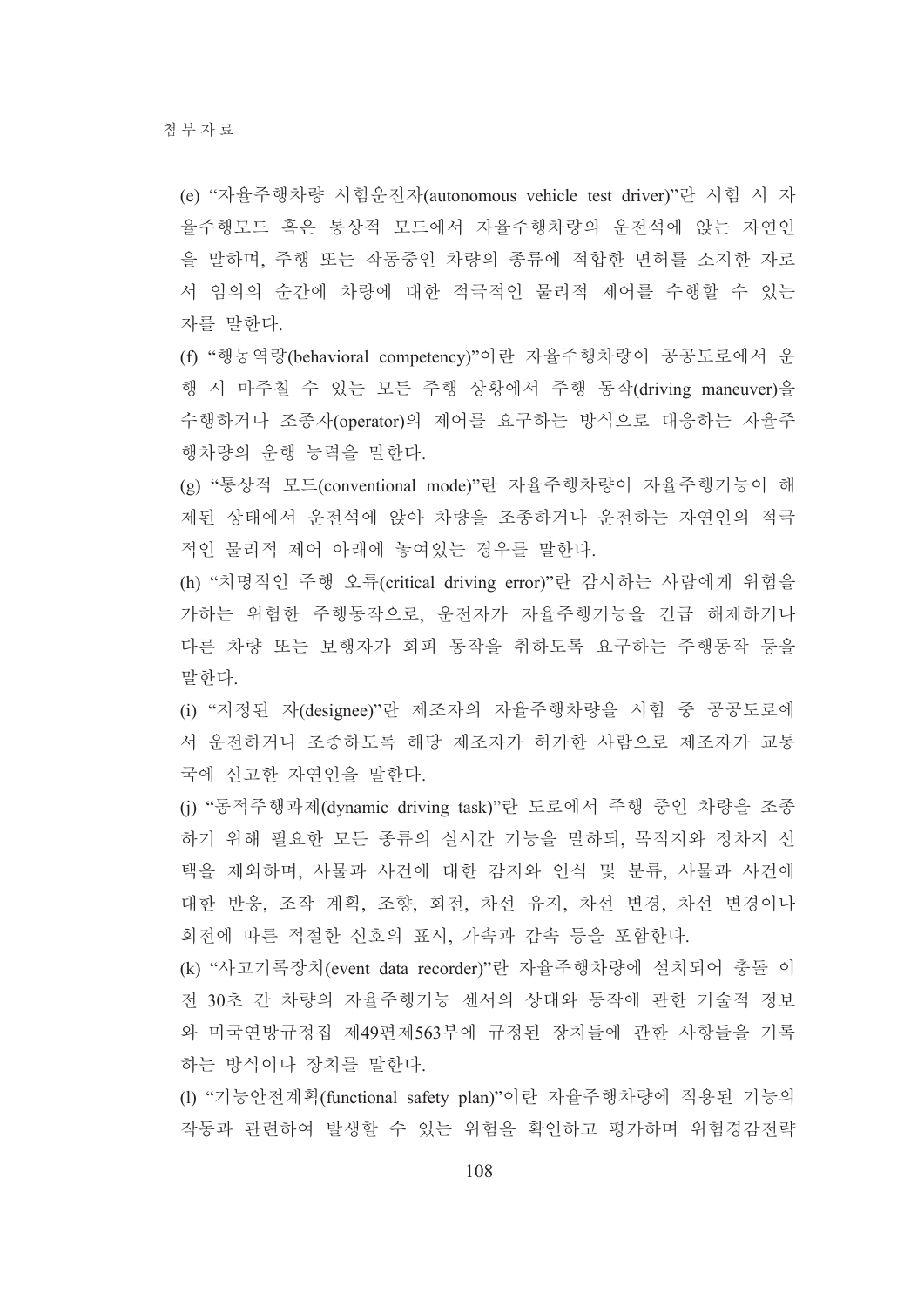을 개발하고 시행하기 위해 제조자가 시행하는 과정과 절차들을 말한다. (m) "위험(hazard)"이란 차량의 자율주행기능의 비정상적인 행동으로 초래 될 수 있는 잠재적인 피해 요인을 말한다.

(n)"위험경감(hazard mitigation)"이란 차량에 적용된 기능의 동작과 관련된 위험을 파악하기 위해 제조자가 시행하는 절차, 이와 같은 위험을 경감하 기 위한 전략, 자율주행차량이 계획된 운행구역에서 작동함을 입증하기 위 해 제조자가 실시하는 시험을 말하다.

(o) "제조자(manufacturer)"란 자동차법 제38750조제(a)항제(5)호에서 정한 자 율주행기능의 제조자를 말하며, 자동차법 제672조에서 정한 차량의 제조자 로서 워재료 또는 새로운 기본 부품으로 자율주행차량을 제조하는 제조자 와 자동차법 제470조에서 정한 사람으로서 자율주행기능을 설치하여 차량 을 개조하는 자를 포함한다.

(p) "조종자(operator)"란 운행하는 차량의 종류에 적합한 면허를 소지한 사 람으로서 자율주행차량의 동작을 직접적으로 제어하고 차량의 운전석에 앉아 자율주행기능을 작동시키는 사람을 말한다.

(q) "공공도로(public road)"란 자동차법 제360조에서 정한 "고속도로", 자동 차법 제4000조에서 정한 "이면공공주차시설" 및 자동차법 제590조에서 정 한 "도로(street)"를 말한다.

(r) "제3자시험기관(third-party testing organization)"이란 제조자의 자율주행 차량의 차량입증시험(vehicle demonstration test)을 수행하도록 제조자가 허 가한 독립된 주체를 말한다.

주석: 준거법: 자동차법 제1651조 및 제38750조. 참조: 자동차법 제360조, 제470조, 제590조, 제672조, 제4000조 및 제38750조

#### 제227.44조 (사고의 보고)

제조자의 자율주행차량이 공공도로에서 자율주행차량의 운행과 관련해 발 생한 사고로 인해 재물손괴나 상해 또는 사망을 초래한 경우 제조자는 사 고 발생일로부터 10일 이내에 첨부된 서식 OL 316(REV 11/2015)의 자율주 행차량과 관련한 교통사고 보고서를 작성하여 사고를 교통국에 보고하여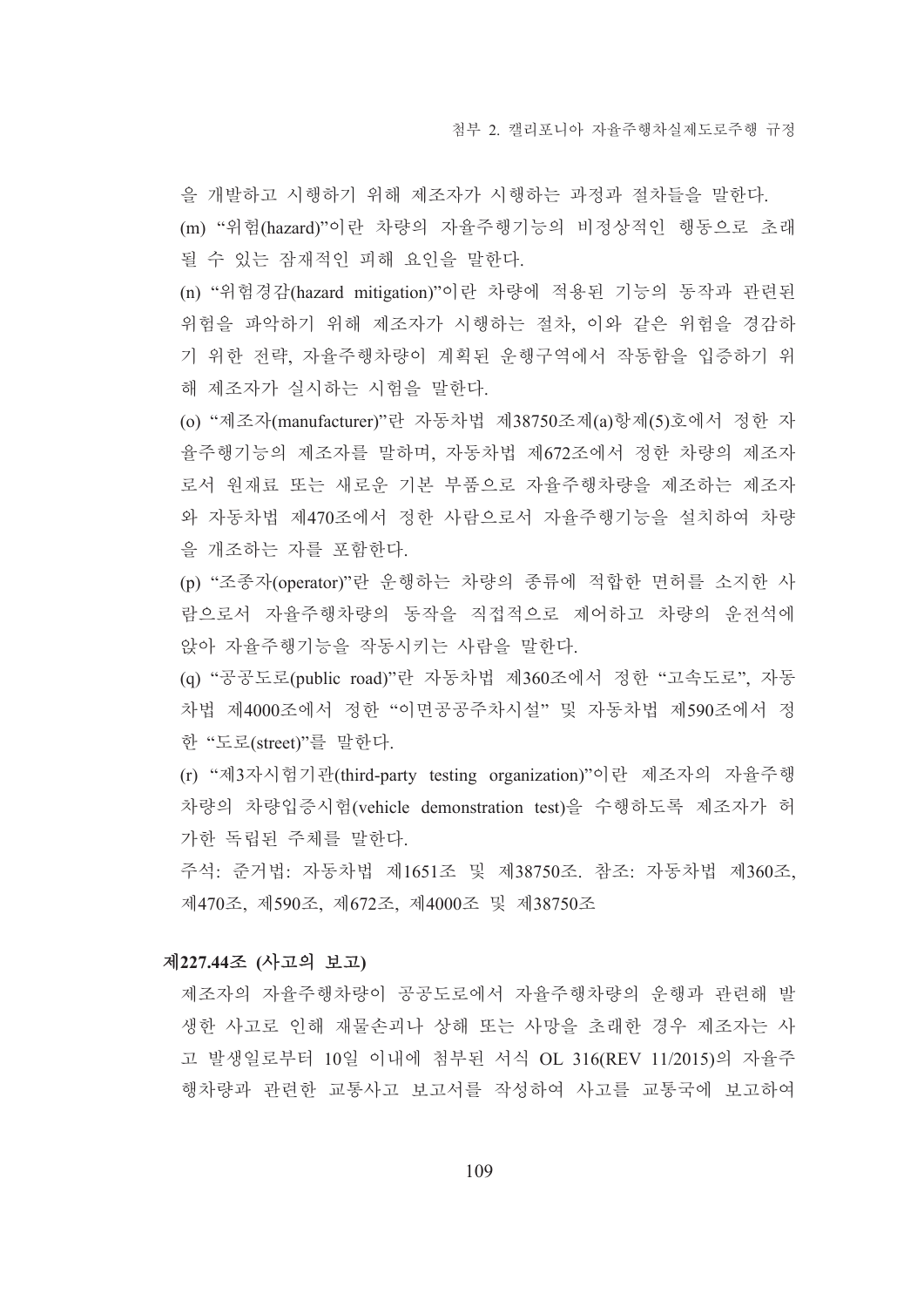청부자료

야 한다. 제조자는 이 서식에 가능하면 사고에 연루된 모든 사람의 이름과 현 주소를 기재하고 사고 발생 경위를 상술해야 한다.

주석: 준거법: 자동차법 제1651조 및 제38750조, 참조: 자동차법 제38750조.

#### 제227.48조 (시험 차량의 등록과 소유권증서)

(a) 이 절 제227.16조에 따라 자율주행시험차량의 사용을 교통국에 고지하 지 아니하고 공공도로에서 자율주행시험차량을 운전, 이동, 또는 정차하여 서는 아니 되다.

(b) 자율주행차량의 등록은 자동차법 제4150조에서 정한 사항 외에 다음의 각 호의 사항을 포함하여야 한다.

- (1) 소유권증서 또는 자동차법 제672조에서 정한 바에 따라 해당 차량의 제조자가 발급한 제조증명서(certificate of origination).
- (2) 차량에 설치된 자율주행기능 또는 특징 및 자율주행기능으로 인해 가능해진 기능에 대한 서면 설명.
- (3) 캘리포니아주 차량정비국의 허가를 받은 자가 발급한 제동등화장치 증명서
- (4) 캘리포니아주 차량정비국의 허가를 받은 자가 발급한 배기가스증명 서 또는 보건 및 안전법 제43014조에 따라 발급된 허가증.

(c) 자율주행차량의 소유권이전등록은 자동차법 제5902조에 규정된 요건 외에 차량에 설치된 자율주행기능 또는 특징들에 대한 서면 설명을 포함 하여야 한다..

- (1) 해당 차량에 설치된 자율주행기능 또는 특징들에 대한 서면 설명.
- (2) 캘리포니아주 차량정비국의 허가를 받은 자가 발급한 제동등화장치 증명서
- (3) 캘리포니아주 차량정비국의 허가를 받은 자가 발급하 배기가스증명 서 또는 보건 및 안전법 제43014조에 따라 발급된 허가증.

(d) 자율주행차량은 등록증, 소유권증서, 이 절에 따라 교통국에서 발급한 첨부된 서식 OL 313(NEW 9/2013)의 자율주행차량시험(AVT)프로그램시험 차량허가증에 자율주행차량임을 표시하여야 한다.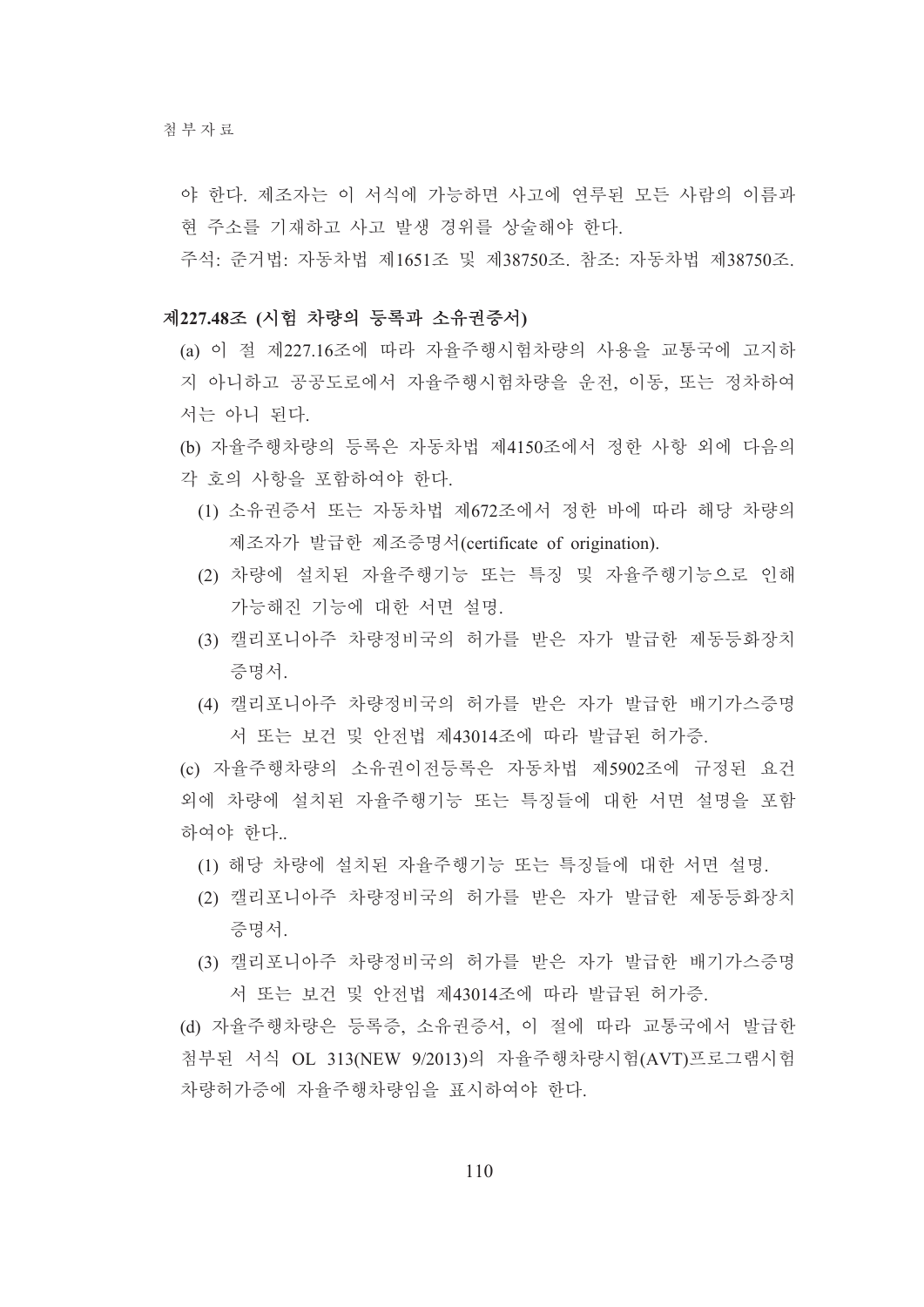주석: 준거법: 자동차법 제1651조 및 제38750조. 참조: 보건 및 안전법 제 43014조, 자동차법 제672조, 제4150조, 제5902조, 제9255.1조 및 제38750조.

- 제227.50조 (자율주행시험차량에 대한 이해관계 또는 소유권의 이전)
	- 다음의 경우를 제외하고 자율주행시험차량 또는 시험을 목적으로 공공도 로에서 사용된 자율주행시험차량의 주요 부품을 판매하려고 내놓거나 매 매하거나 소유권을 이전 또는 처분하여서는 아니 된다.
	- (a) 유효한 자율주행차량 제조자 시험허가증을 소지한 제조자에게 (매매 등이) 이루어지는 경우.
	- (b) 자율주행시험차량을 처분하려는 제조자가 해당 차량의 소유권이 변경 되거나 재판매 되지 아니함을 확인하는 수리불가차량확인증을 받고 차량 의 소유권을 폐차업자에게 이전하는 경우.
	- (c) 차량을 전시 또는 연구하기에 적합한 교육기관, 연구기관 또는 박물관 으로 소유권을 이전하는 경우.

주석: 준거법: 자동차법 제1651조 및 제38750조, 참조: 자동차법 제38750조.

#### 제227.52조 (시험주행과 실제주행에서 제외되는 차량)

- (a) 다음과 같은 차량은 공공도로에서 자율주행차량으로서 시험주행 또는 실제주행(deployment)이 허가되지 아니한다.
	- (1) 자동차법 제242조(캠프 트레일러), 제324조(오륜트레일러) 및 제635조 (트레일러 코치)에서 정한 트레일러.
	- (2) 자동차법 제400조에서 정한 오토바이.
	- (3) 자동차법 제8050조 내지 제8058조에 따라 주(州)와 주 사이를 운행할 권한을 가진 차량.
	- (4) 차량의 총중량이 4536 kg(10,001 파운드) 이상인 차량.
	- (5) 차량 내부에 조종자가 존재하지 않아도 운행 가능한 차량.

주석: 준거법: 자동차법 제1651조 및 제38750조. 참조: 자동차법 제242조, 제324조, 제400조, 제635조, 제8050조, 제8052조 내지 제8058조 및 제 38750조.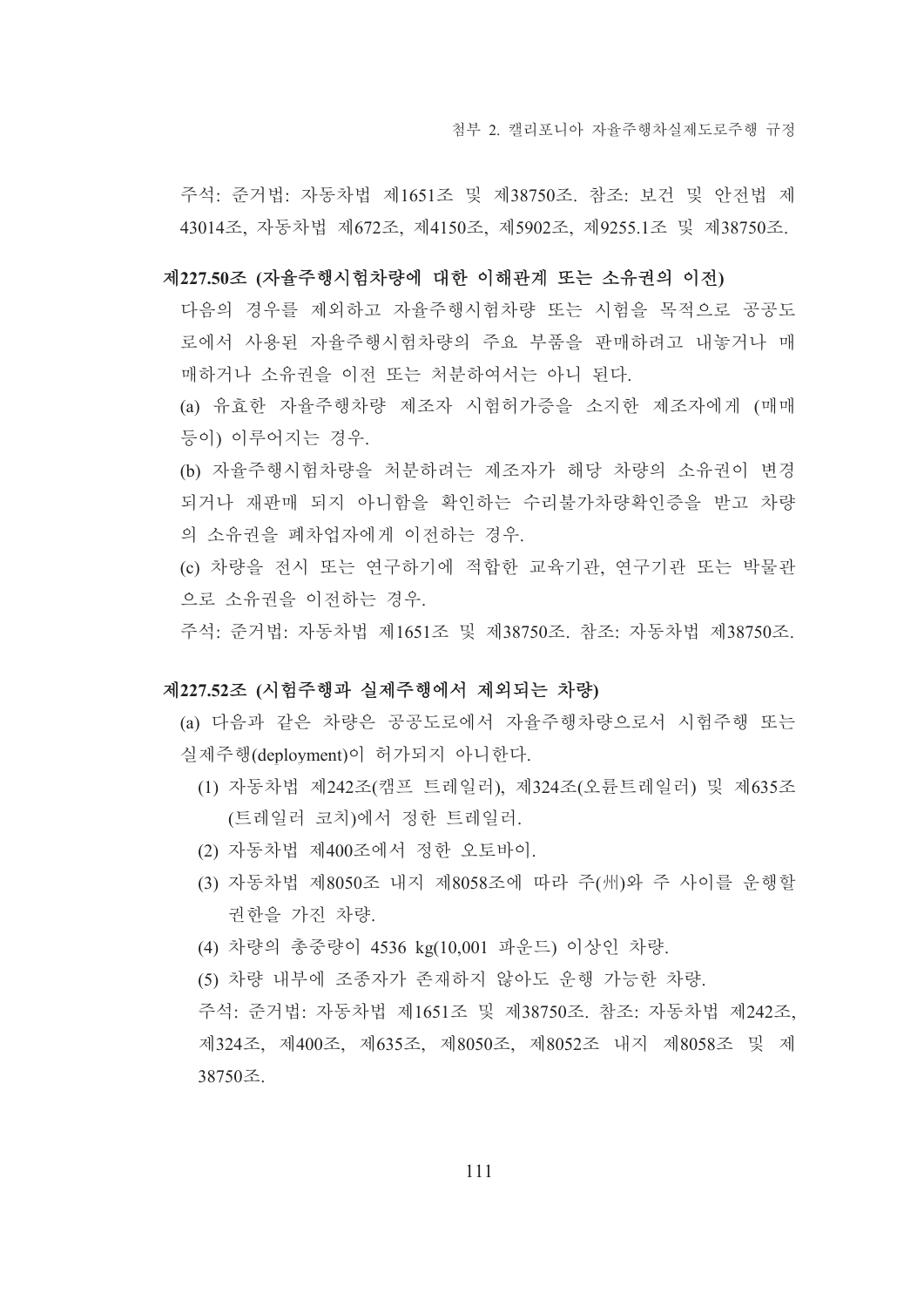제227.54조 (자율주행차량의 공공도로상 실제주행 허가에 필요한 재정적 요건) (a) 자율주행차량의 제조자가 다음 각 호의 요건을 모두 충족하는 경우에만 시험주행 외의 목적으로 공공도로에서 자율주행차량을 실제주행 할 수 있다.

- (1) 제조자는 제조자가 생산한 자율주행차량에 의해 발생한 충돌 또는 사고로 초래된 상해. 사망 또는 재물손괴에 대한 배상 판결에 응할 능력에 대한 증거를 구비해 보험증서, 이행보증서, 또는 자가보험인 증서의 형태로 교통국에 제출하여야 한다.
- (2) 제(a)항에 따른 이행보증서는 제227.10조제(a)항 내지 (d)항 및 제(f)항 에 규정된 요건을 충족해야 하며 서식 OL 317A(New 6/2014)의 자율 주행차량제조자 실제주행프로그램 이행보증서와 함께 교통국에 제출 되어야 한다
- (3) 제조자는 제227.08조에 규정된 요건을 충족하는 보험증서를 구비하여 야 한다.
- (4) 자가보험 증명서는 제227.14조제(b)항 및 제(c)항의 요건을 충족해야 하 며 첨부된 서식 OL 319A(New 5/2015)의 자가보험인증을 위한 자율주 행차량제조자 실제주행프로그램 신청서와 함께 교통국에 제출되어야 하다
	- (A) 신청이 완전하고 제조자가 신청서 발급을 위한 모든 요건을 충족 하는 경우 교통국은 제조자가 자가보험을 통해 자동차법 제38750 조제(c)항제(3)호에 정한 요건을 충족하여 교통국으로부터 허가를 취득했음을 표시하는 증서를 제조자에게 발급한다. 교통국은 불완 전하거나 불충분한 자가보험인증을 위한 자율주행차량 제조사 실 제주행프로그램 신청을 각하한다.
	- (B) 제조자가 더 이상 자가보험을 통해 자동차법 제38750조제(c)항제 (3)호의 요건 충족에 따른 허가 요건을 더 이상 충족하지 아니함 을 시사하는 정보를 취득한 경우 교통국은 해당 제조자가 손해배 상 판결에 응할 수 있는 제조자의 능력을 입증하는 추가 증거를 요구할 수 있으며, 제조자는 추가 증거를 제공하여야 한다.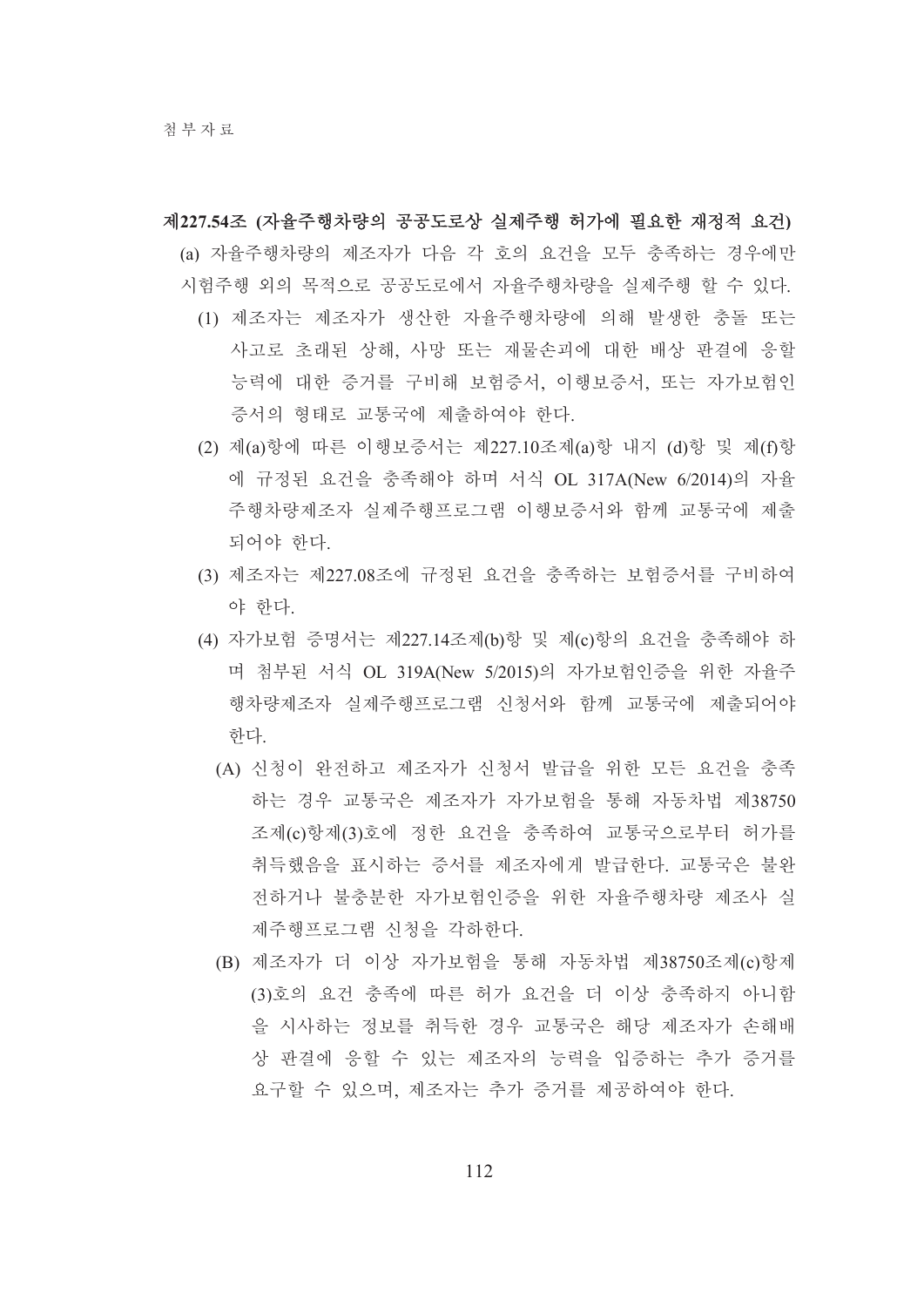- (C) 교통국은 다음 중 어느 하나에 해당하는 사유에 해당하는 경우 자 가보험인증을 취소하여야 한다.
	- 1. 인증을 받은 자가 제(c)항제(2)호에 따라 요구 받은 추가 증거를 제출하지 아니한 경우.
	- 2. 인증을 받은 자가 재무제표와 증명 자료를 제출 요구에 응할 수 없거나 거절 또는 불이행하는 경우.
	- 3. 허위 또는 불완전한 자료를 제출하는 경우.
- (b) 자동차법 제38750조제(c)항제(3)호의 요건 충족에 따른 허가의 취소는 허가 또는 인가의 유예 또는 철회에 관하여 이 규정에서 정한 청문의 요 건이 된다.
- (c) 자동차법 제38750조제(c)항제(3)호에서 요구한 제조자의 지불능력증명은 자동차법 제38750조제(b)항제(3)호에서 요구하는 지불능력증명에 부가되는 것이며, 이는 어떠한 차량 소유자도 자동차법 제16056조에서 정한 액수에 대한 지불능력증명을 항시 제시할 의무로부터 면제하지 아니한다.
- 주석: 준거법: 자동차법 제1651조 및 제38750조, 참조: 민사절차법 제 995.010조, 주정부법 제11110조 내지 제11113조, 자동차법 제16056조.

## 제227.56조 (자율주행차량의 시험 후 공공도로상 실제주행허가의 신청)

- (a) 제227.24조에 따른 시험 외에 자율주행차량은 제조자가 첨부된 서식 OL 318(New 12/2015)의 자율주행차량의 공공도로상 실제주행허가신청서를 제출하고 이를 교통국이 승인하기 전까지 캘리포니아의 어떤 도로에서도 실제 주행하여서는 아니 되다.
	- (1) 제조자는 신청서에 실제주행을 의도하는 차량(이하 "대상 자율주행 차량")의 제조자와 모델을 표기하여야 한다. 제조자는 유사자동차모 델(like vehicle model)을 동일 신청서에 기재할 수 있다. 이 조에서 "유사자동차모델"이란 동일한 플랫폼과 차형을 갖는 자동차로서 동 일한 자율주행기능 시스템을 갖춘 차량을 말한다.
	- (2) 제조자는 대상 자율주행차량이 운행하도록 계획된 운행구역을 신청 서에 기재하고 기재된 운행구역 외의 구역에서는 해당 차량이 자율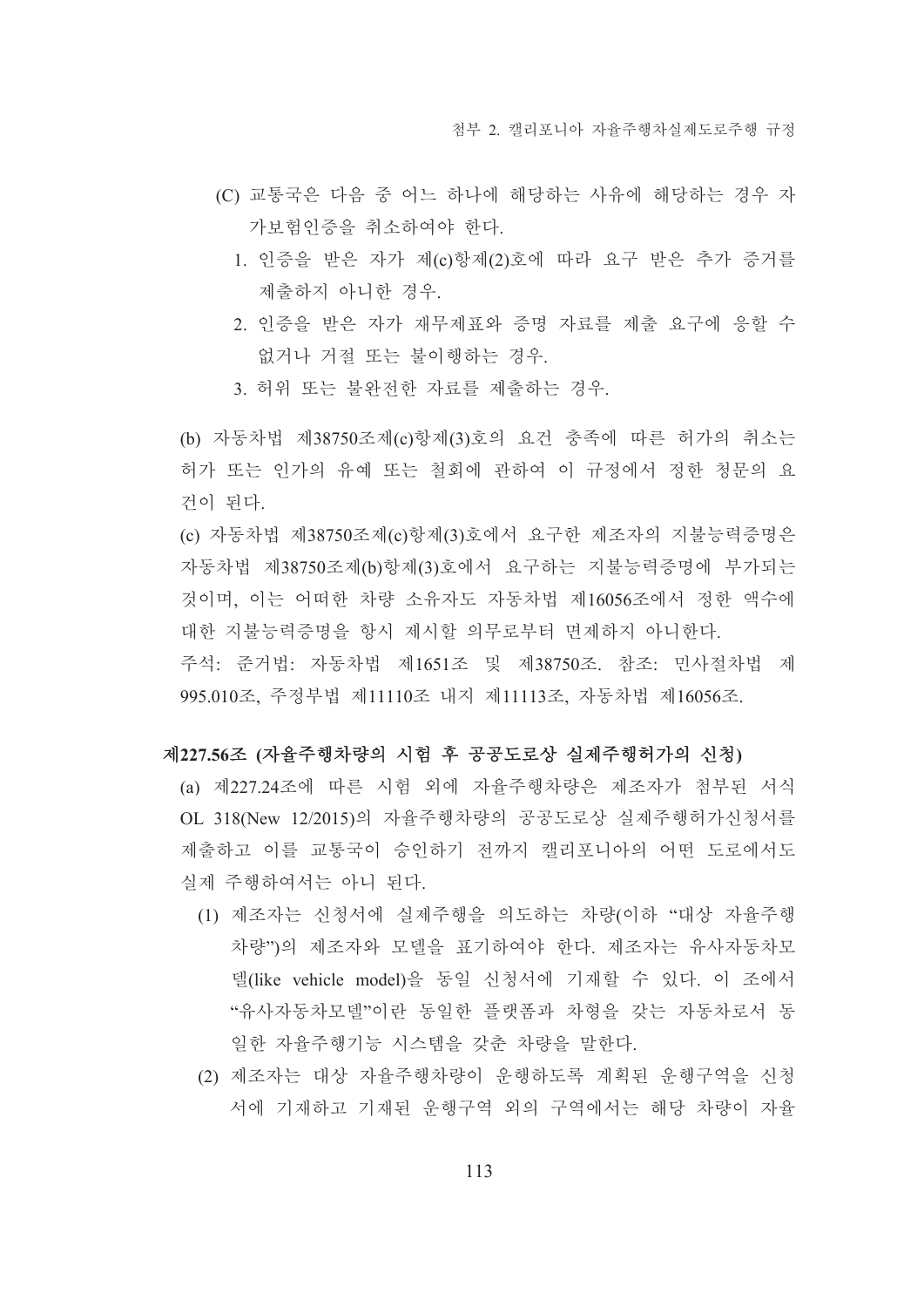주행모드로 운행할 수 없음을 증명하여야 한다.

(3) 제조자는 눈, 안개, 빙판, 젖은 노면, 공사 구간, 위치나 도로의 종류 에 따라 특별히 설정된 지역(geo-fencing) 등 차량이 자율주행모드로 운행할 수 없는 조건으로서 흔히 발생하거나 제약을 가하는 조건을 파악하고 차량이 그러한 조건에서 자동주행 모드로 운행할 수 없음 을 증명해야 한다.

(4) 제조자는 신청에 대한 처리 수수료로 3만3천-5만 달러를 지불한다. 교통국은 신청을 검토하는데 필요하다고 판단되는 서비스를 제공하기 위하여 자문이나 용역을 이용함으로써 발생하는 제반 비용에 대하여 해 당 제조자에게 변제를 요구할 수 있다.

(5) 제조자는 자동차법 제11701조에 따라 교통국이 발급한 판매대리점 (distributor), 제조자 또는 재제조자(remanufacturer)의 면허 번호를 신청서 에 기재하여야 한다.

(6) 제조자는 대상 자율주행차량이 자율주행모드에서 운행 중일 경우 다 른 차량, 사람 또는 물체와 충돌하기 이전 30 초 간 자동주행기능에 의 해 제어되는 차량의 모든 기능을 감지하는 자율주행기능 센서의 자료를 수집하고 저장하는 사고기록장치가 대상 자율주행차량에 설치되어있음 을 신청 시 증명해야 한다.

- (A) 사고기록장치는 미국연방규정집 제49편제563부에서 정한 요건을 충족해야 한다.
- (B) 사고기록장치로 수집되어 읽기전용 형식으로 저장된 자료는 상용 수단을 통해 접근하고 검색될 수 있어야 한다.
- (7) 제조자는 대상 자율주행차량이 관련된 모든 연방자동차안전기준, 미 연방규정집 제49편제571부 및 캘리포니아 자동차법 제12부(자동차 장비)에 부합함을 증명해야 한다.
- (b) 제조자는 다음 각 호의 모든 사항을 신청서와 함께 제출하여야 한다.
	- (1) 대상 자율주행차량이 서식 OL 318, Part B에 규정된 행동역량을 수 행한다는 증명.
	- (2) 제조자가 대상 자율주행차량의 설계와 개발 시 기존의 기능안전계획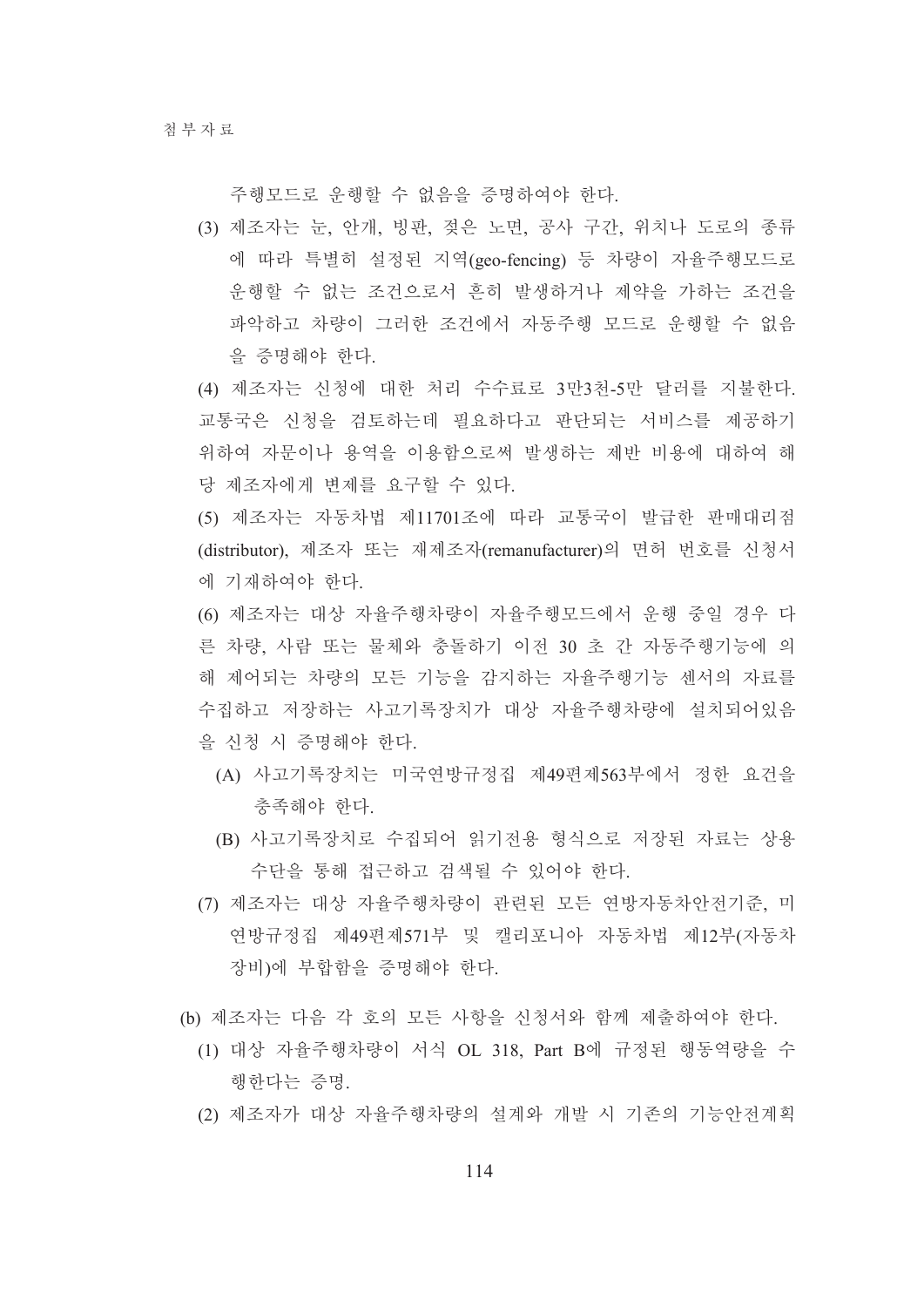을 준수한다는 증명. 기능안전계획은 최소한 각 운행구역과 서식 OL 318. Part B에서 규정된 행동역량을 다루며 다음의 모든 사항을 포함 하여야 한다.

- (A) 위험 인식 프로세스.
- (B) 인식된 위험을 평가하는 프로세스.
- (C) 인식된 위험을 감소시키고 제거하기 위한 요건의 개발.
- (D) 위험경감조치의 효과적인 입증(verification)과 효력(validation)을 보 장하는 종합적인 시험 프로그램의 개발.
- (E) 위험을 항시적으로 검토하고 감시하는 내부 프로세스.
- (3) 제227.58조와 제227.60조에 따라 시행한 제3자차량입증시험에 대한 결과로, 다음 각 목의 사항을 포함하여야 한다.
	- (A) 선정된 제3자시험기관이 제227.60조에 규정된 모든 자격과 요건을 충족하다는 증명.
	- (B) 제227.58조의 요건에 따라 작성된 제3자시험기관의 최종시험 보고 서의 사본.
	- (C) 첨부된 서식 OL 318A(New 12/2015)의 제3자시험기관의 자율주행 차량입증시험 보고서의 완성본.
- (4) 자율주행차량의 자율주행기능이 캘리포니아 자동차법의 모든 규정과 자동차의 우행에 적용 가능한 지역별 규제에 부함하게 도로 상황을 감지하고 이에 반응하도록 설계되어 있다는 증명.
- (5) 고객 또는 최종 사용자에 대한 교육 계획으로, 각 운행구역과 행동역 량을 다루며 다음 각 목의 사항을 포함하는 계획.
	- (A) 대상 자율주행차량의 자율주행기능에 대한 모든 제약사항에 대한 표시와 제조자의 자율주행차량의 최종 사용자에게 제공되는 교육 자료에 대한 설명.
	- (B) 차량 소유주에게 제공되는 사용설명서의 사본 또는 이에 준하는 것으로서 다음의 사항에 대한 정보를 제공하는 차량 조종자 지도 자료(instruction guide) 또는 소책자(pamphlet).
		- 1. 차량 조종자가 쉽게 조작할 수 있음을 보여주는 자율주행기능의 작동 및 해제 방법.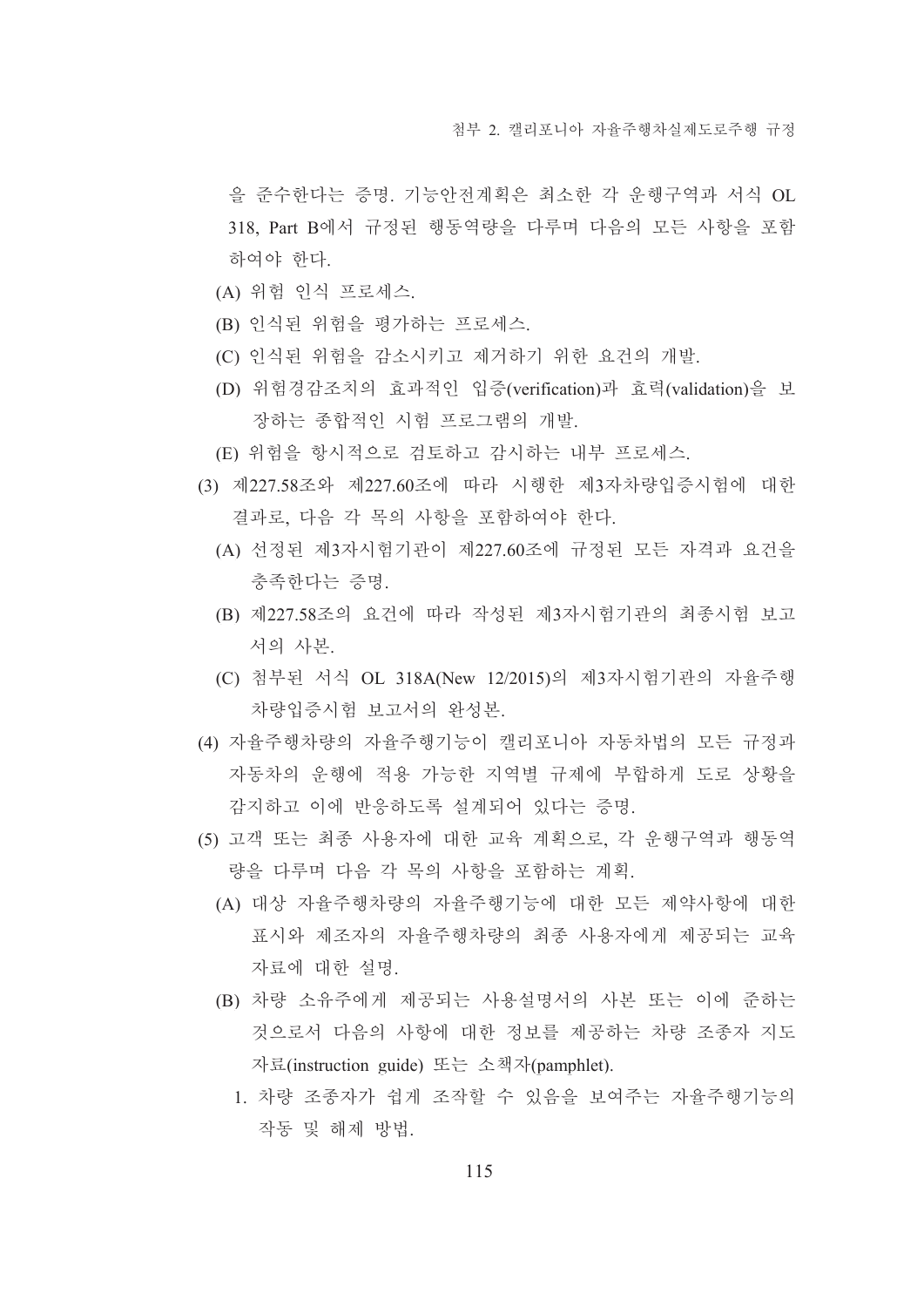- 2. 자율주행기능이 작동되고 있음을 표시하는 차량 내부의 시각적 표시장치.
- 3. 차량의 안전 운행을 항시 감시해야 하는 조종자의 의무.
- 4. 해킹(cyber-attack) 발생시 자율주행기능에 전달되는 허가되지 않거 나 위조된 명령을 무효화시키는 방법.
- (C) 제227.84조에 따라 개발된 운전훈련과정에 대한 설명과 개요.
- (D) 과거에 소유된 적이 있는 차량을 구입한 최종 사용자가 교육을 받 을 수 있는 방법에 대한 설명.

(6) 자율주행차량의 자율주행기능이 오류 상태이며 조종자가 차량의 수 동 제어를 하지 않거나 할 수 없는 경우 차량을 안전하게 완전히 정차 시킬 수 있는 방법에 대한 설명으로서 다음의 각 목의 모든 사항을 포 함하는 것.

- (A) 긴급/위험 등화 장치의 작동 방법.
- (B) 차량을 차로에서 가능한 멀리 이동시키는 방법.
- (C) 긴급출동 요청 방법.
- (7) 제227.76조에 따른 서면 공개자료의 사본.
- (8) 대상 자율주행차량이 자동차법 제38750제(c)항제(1)호에 규정된 각 요 건을 충족한다는 증명.
- (9) 제조자가 미국 고속도로교통안전국(NHTSA)에 대한 등록 의무와 연 방 자동차안전기준을 준수할 의무를 인지하고 있다는 증명.

(10) 대상 자율주행차량이 업계의 최상 현행 규정(best practices)을 만족 하는 자체 진단 능력을 가지며 해킹, 허가되지 않은 침입, 허위나 위조 된 메세지를 감지하고 대응하며 조종자에게 경고를 보낼 수 있다는 증 명. 이와 같은 경고가 발생하는 경우 조종자의 명령은 자율주행기능이 생성하는 명령을 무효화시켜야 하다.

- (c) 이 조의 제(b)항에서 규정한 요건은 다음과 같이 제출되어야 한다.
	- (1) 문서는 비즈니스 레터헤드 용지에 작성해 제출하며 계획이나 보고서 를 와성한 주체를 명확히 표시한다.
	- (2) 각 계획 또는 보고서는 해당 계획 또는 보고서의 내용과 결론을 포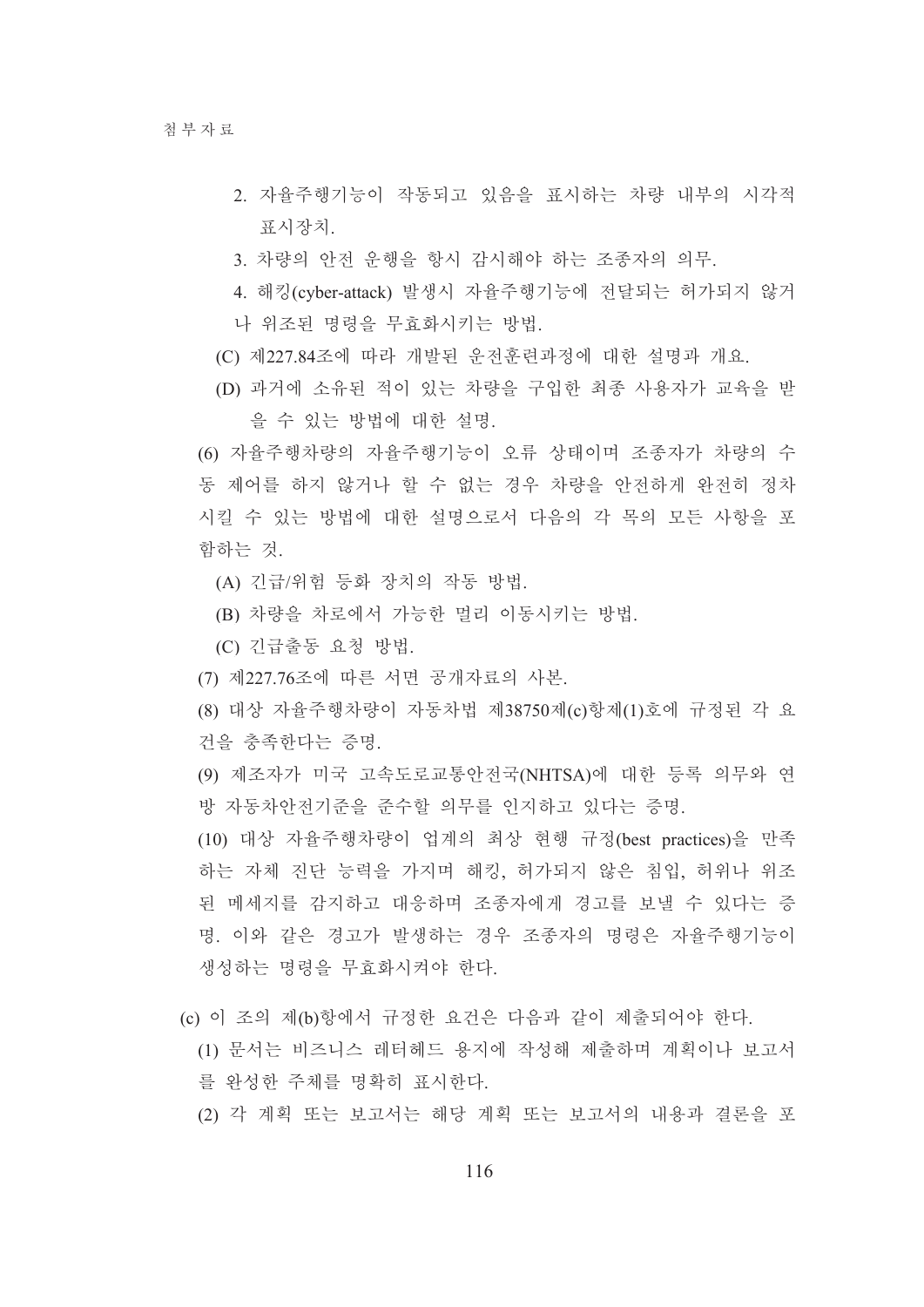척부 2 캘리포니아 자율주행차실제도로주행 규정

함한 2 페이지 이상의 요약문을 포함한다. 차트, 그래프 또는 기타의 시 청각 자료를 요약문에 첨부할 수 있다.

(3) 각 페이지에 연속적으로 번호를 매기고, 해당 계획이나 보고서를 완 성한 주체의 이름을 표시하며, 계획 또는 보고서에 기술이 적용된 대상 자율주행차량의 이름을 기재하거나 표시한다.

(4) 위증죄 처벌을 감수한다는 서명과 날짜를 각 계획 또는 보고서에 기 입하여 그 내용의 정확성을 입증하다.

(d) 제조자는 제227.78조에서 정한 바에 따라 제조자의 차량에 부착할 인증 스티커의 견본과 대상 차량의 자율주행기능이 연방자동차안전기준, 그 밖 의 연방 규제 또는 해당 차량의 연식에 해당하는 캘리포니아 차량 기준 또는 배기가스 기준을 무효화하거나 부정적 영향을 미치지 않는다는 증명 을 제출하여야 한다.

주석: 준거법: 자동차법 제1651조 및 제38750조. 참조: 자동차법 제322조, 제11701조 및 제38750조, 미국연방규정집 제49편제563부

# 제227.58조 (제3자차량입증시험)

(a) 자율주행차량의 공공도로상 실제주행허가를 신청하기에 앞서 제조자는 차량입증시험을 위해 자율주행차량을 제3자시험기관에 제출하여야 한다. (b) 제조자는 제227.60조에서 정한 요건과 자격을 갖춘 제3자시험기관을 선 정하여야 한다.

(c) 제조자는 제조자의 자율주행기능이 대상 자율주행차량의 사용을 위해 계획. 의도된 운행구역과 조건에서 서식 OL 318. Part B에 규정된 행동역 량 등 대상 자율주행차량의 주행과 관련된 모든 알려진 행동역량에 대해 시험되었음을 입증하는 시험 자료를 제3자시험기관에 제출해야 한다. 제출 대상 시험 자료는 다음의 각 호의 사항을 포함하여야 하다.

(1) 자율주행모드에서 시행한 시험주행에서 자율주행차량의 주행거리와 주행시간을 자율주행차량의 운행이 의도된 각 운행구역 별로 보고하 며, 다음의 세부 구분을 추가한다.

(A) 자율주행기능의 개발과정에서 시행된 전체 시험.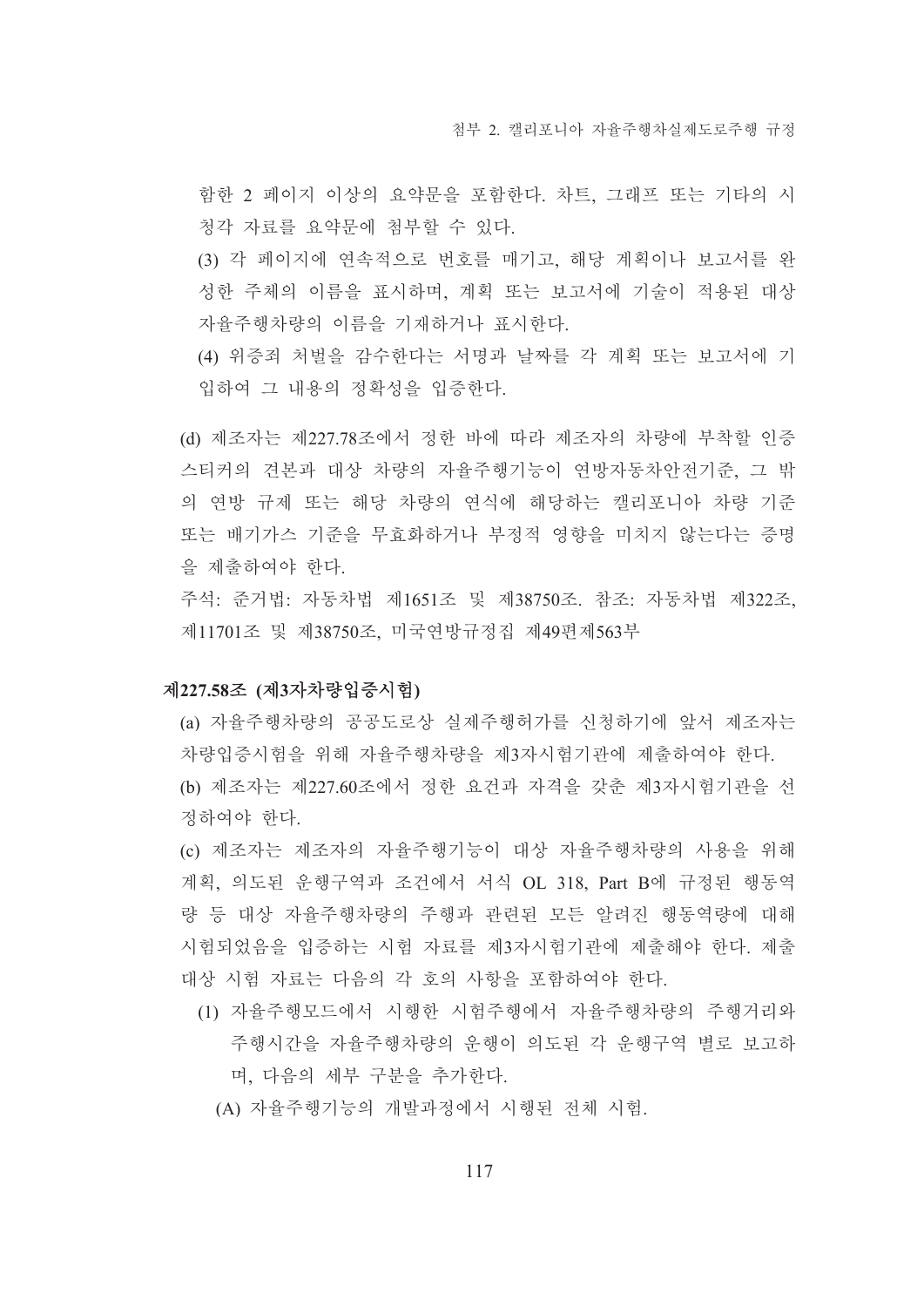- (B) 공공도로에서 실제주행을 의도한 대상 자율주행차량의 최종 버전 의 시험.
- (2) 시험에 사용된 자율주행시험차량의 차대번호, 제조사, 모델 및 모델 의 연식.
- (3) 시험 중 자율주행기능이 주행과제를 성공적으로 완수할 수 없어 시 험운전자의 긴급 해제나 자율주행모드에서 시험운전자에게로 자동 전화 또는 안전한 정차 상태로 자동 전화을 초래한 경우로서, 시험 프로그램에서 의도적으로 계획하거나 유도한 오류 조건을 제외한 경 우의 횟수.
	- (A) 이 사거들은 구체적인 차량의 오류와 시스템의 성능을 넘어선 구체 적인 운전 조건을 포함하여 각각의 원인에 따라 구분되어야 한다.
	- (B) 이 조에서 긴급 해제란 0.2 g 이상의 감속 또는 0.2 g 이상의 수평 방향으로의 가속 변화가 필요한 경우를 말한다.
	- (C) 이 사건들은 자율주행기능 개발과정에서 시행된 전체 시험에서 발 생한 경우와 실제주행을 의도한 대상 자율주행차량의 최종 버전의 시험에서 발생한 경우로 구분되어야 한다.
- (4) 시험 화경의 위치와 조건
- (5) 자율주행차량이 자율주행모드에 있을 때 발생한 모든 충돌에 대한 보 고서로서 이 절의 제227 44조에 따라 보고된 충돌 목록을 포함하다.

(d) 제3자차량입증시험은 다음 각 호의 요건을 충족하는 방식으로 실시되 어야 한다.

- (1) 제3자차량입증시험은 대상 자율주행차량을 위해 의도된 운행구역을 포함하며 서식 OL 318. Part B에 기재된 행동역량에 대한 시험 등을 포함하고 그 차량이 의도된 운행구역 외에서는 운행이 불가능함을 확인하여야 한다.
- (2) 제3자차량입증시험은 실제주행을 의도하는 자율주행기능과 차량에 대하여 시행되어야 한다.
- (3) 대상 자율주행차량이 제3자차량입증시험에 제출되면 제조자는 제3자 시험기관이 제3자차량입증시험 중에 확인하 결함을 수정하는 것 외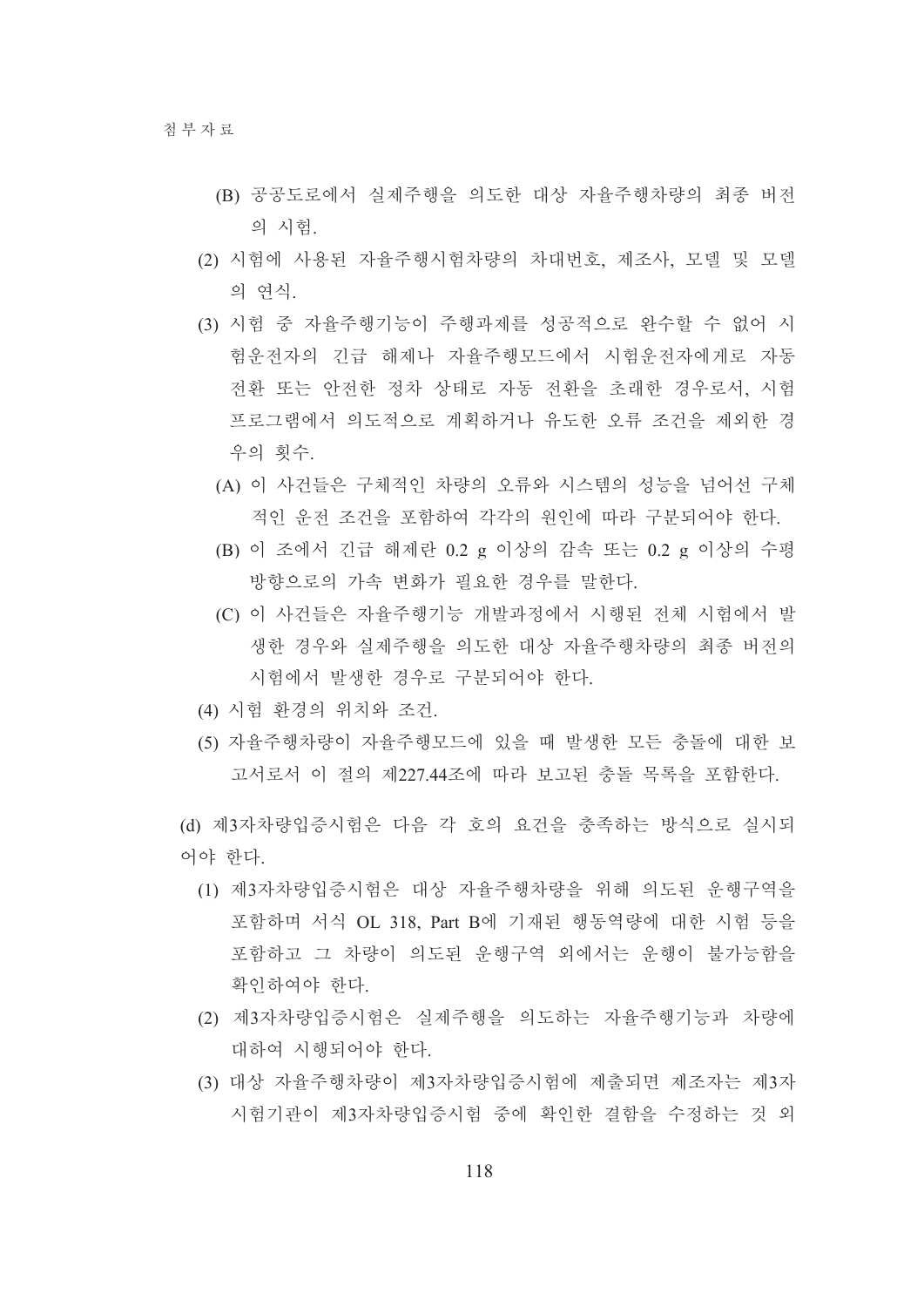에 자율주행차량의 자율주행기능에 어떠한 추가적 변경도 가할 수 없다.

- (4) 제3자차량입증시험은 의도된 운행구역에서 일어날 다양한 운행 조건 하에서 차량이 운행할 수 있는 능력을 시험하는 방식으로 실시되어 야 하며, 다음의 각 목의 사항 등을 포함하여야 한다.
	- (A) 도로의 종류
	- (B) 하루 중 시간(교통체증과 조명 상태를 포함)
	- (C) 계절(날씨 변화와 온도를 포함)
	- (D) 교통 상황(교통량, 차량, 보행자, 표지판, 불규칙한 상황, 복잡한 나들목과 합류지점. 지역별 도로 설계의 차이 및 교통 관제 장치 등을 포함)
- (5) 제3자차량입증시험은 캘리포니아 주 내에서 시행되어야 한다. 제3자 차량입증시험은 위험한 상황 또는 그 밖의 운전 조작에 대한 시험이 그러한 시험을 시행함으로써 공중의 안전에 위해를 가할 수 있는 경 우를 제외하고 공공도로에서 시행한다.
- (6) 제3자차량입증시험 중 제3자시험기관은 대상 자율주행차량이 서식 OL 318. Part C에서 정한 치명적인 운전 오류를 수행할 경우 발생할 수 있는 상황에 대하여 감시하여야 한다. 치명적인 운전 오류가 발 생한 경우 해당 시험 과정은 실패한 것으로 선언하며 제3자차량입증 시험을 즉각 중지한다. 제3자차량입증시험은 실패를 초래한 결함을 제조자가 수정하기 위해 적절한 조치를 취하기 전까지 재개되지 않 는다. 제3자차량입증시험을 재개하는 경우 제3자시험기관은 수정된 자율주행차량에 대하여 이전에 통과한 행동역량 전체에 대한 전면 재시험을 포함하여 입증시험 전체를 반복 실시한다.
- (e) 제3자시험기관은 제3자차량입증시험의 결과를 최종시험 보고서에 기록하 여 서식 OL 318A(New 12/2015)의 제3자시험기관의자율주행차량입증시험 보 고서를 완성한다. 차량입증시험 보고서는 다음의 각 호의 사항을 포함한다.
	- (1) 제3자차량입증시험이 이 조에서 정한 바에 따라 완수되었다는 제3자 시험기관의 증명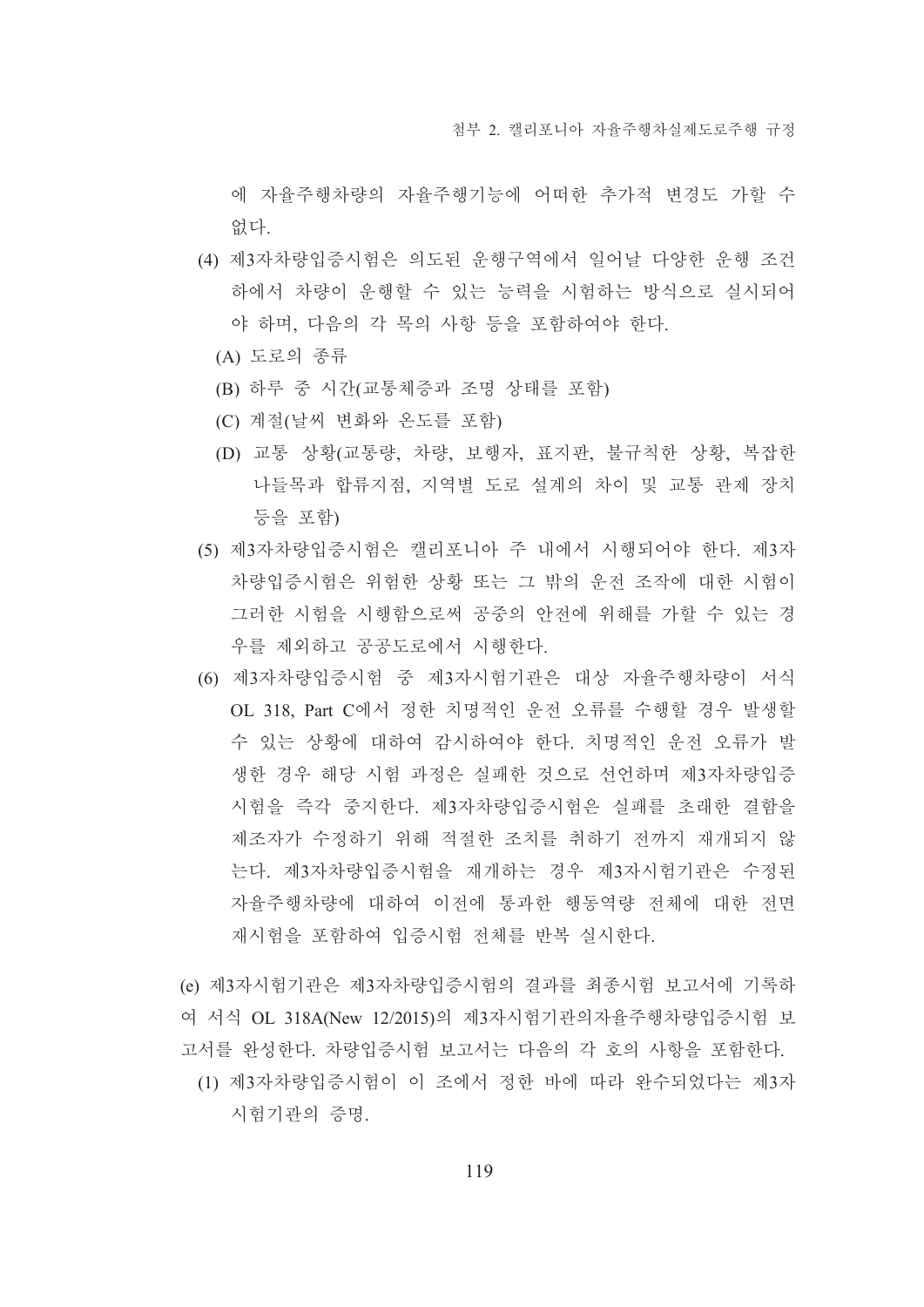- (2) 자율주행기능이 사용되도록 계획되고 의도된 운행구역과 조건에서 대상 자율주행차량의 주행과 관련된 모든 알려진 행동역량에 대해 제조자의 대상 자율주행차량이 시험되었음을 증명하는 시험 자료. 이러한 자료는 다음을 포함하다.
	- (A) 시험된 자율주행기능과 자율주행차량에 대한 설명으로서 하드웨어 와 소프트웨어의 버전 번호, 그 밖에 해당 시스템을 시험되지 아 니한 다른 시스템과 구별하여 특정하기 위해 필요한 식별 정보를 포함하다.
	- (B) 시험 시나리오와 시험 계획에 대한 설명으로서 시험되는 차량의 행동역량과 우행 중의 변수를 포함하다.
	- (C) 행동역량을 평가하기 위해 실시된 일련의 시험에서 정한 요건과 비교한 대상 자율주행차량의 성능에 대한 설명.
	- (D) 대상 자율주행차량이 일련의 최종 시험에서 성능 요건을 충족하지 못한 실패에 대한 확인으로서, 실패의 원인과 일반적인 공공도로 에서 운행했을 때 그러한 실패가 발생했을 경우 초래될 결과에 대 한 설명을 포함하다.
- (3) 대상 자율주행차량이 서식 OL 318, Part B에서 정한 행동역량을 수 행함에 대한 제3자시험기관의 증명.
- (4) 대상 자율주행차량이 제3자차량입증시험에서 주어지 동적 주행 과제 를 적절하게 수행하였음에 대한 제3자시험기관의 증명.
- (5) 대상 자율주행차량이 제3자차량입증시험에서 캘리포니아 도로법에 따라 도로 상황을 감지하고 반응하는 능력을 입증했음에 대한 제3자 시험기관의 증명.
- (6) 제3자시험기관이 제227.60조에서 정한 기준과 자격요건을 충족함에 대한 증명.

(f) 제3자시험기관은 시험계획, 시험자료, 시험결과, 제227.58조제(c)항에 따 라 제조자가 제3자시험기관에 제출한 모든 자료, 차량의 행동을 기록한 영 상기록물 등 제3자차량입증시험과 관련된 모든 기록을 제3자차량입증시험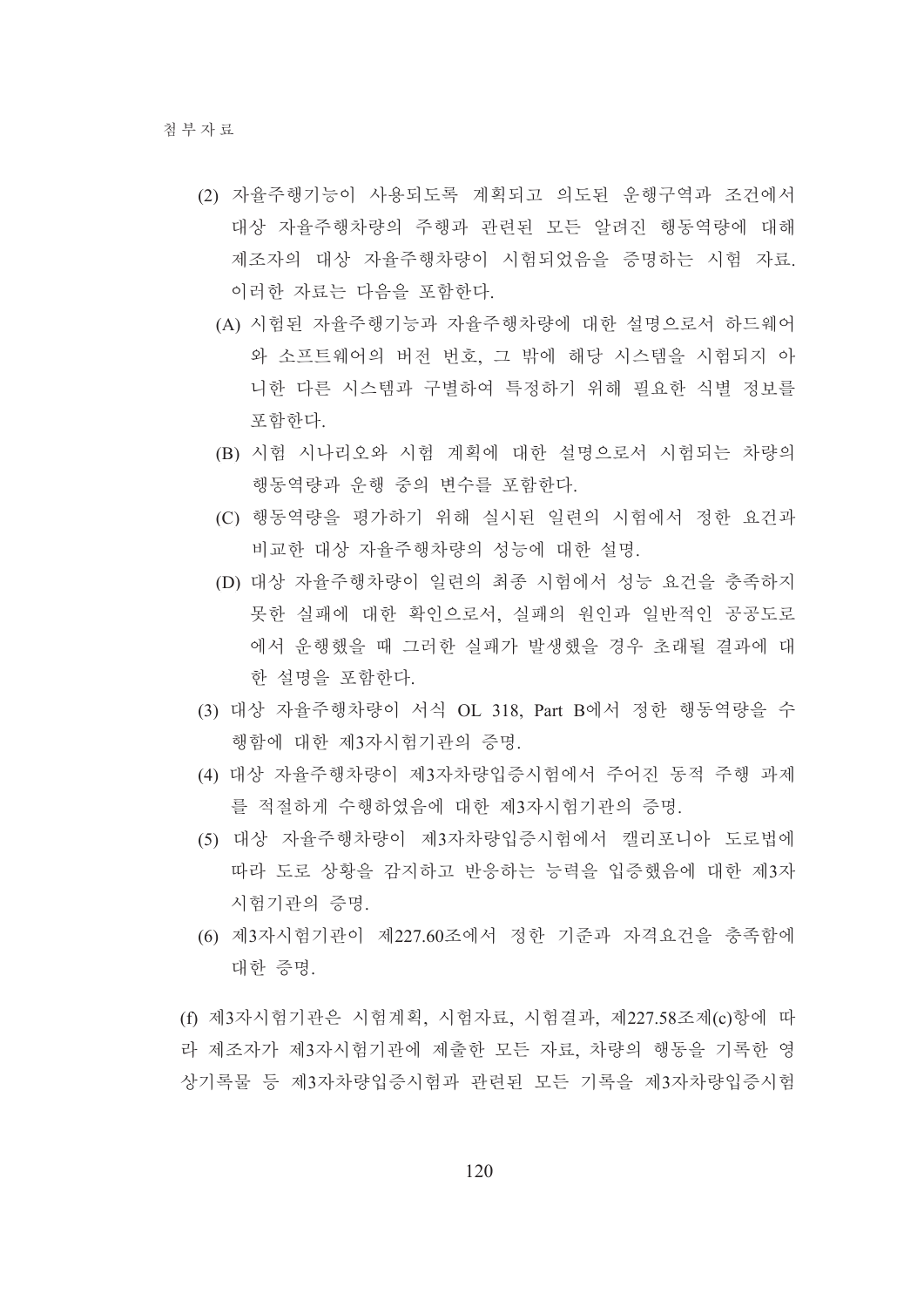의 완료 후 3년간 보관한다. 교통국이 요구할 경우 제3자시험기관은 교통 국이 모든 자료를 이용할 수 있도록 하여야 한다.

- (g) 이 조의 제(e)항에서 규정한 요건은 다음과 같이 제출되어야 한다.
	- (1) 문서는 비즈니스 레터헤드 용지에 작성해 제출하며 보고서를 완성한 주체를 명확히 표시한다.
	- (2) 보고서의 각 섹션은 해당 섹션의 내용과 결론을 포함한 2페이지 이 상의 요약문을 포함한다. 차트, 그래프 또는 기타의 시청각 자료를 보고서에 첨부할 수 있다.
	- (3) 각 페이지에 연속적으로 번호를 매기고, 해당 계획이나 보고서를 완 성한 주체의 이름을 표시하며, 계획 또는 보고서에 기술이 적용된 대상 자율주행차량의 이름을 기재하거나 표시한다.
	- (4) 위증죄 처벌을 감수한다는 서명과 날짜를 보고서에 기입하여 그 내 용의 정확성을 입증한다.
- 주석· 주거법· 자동차법 제1651조 및 제38750조 참조· 자동차법 제38750조

# 제227.60조 (제3자시험기관의 자격)

제조자는 다음 각 항의 사항을 만족하지 않는 자를 차량입증시험의 제3자 시험기관으로 선정하지 아니한다.

- (a) 제3자시험기관은 차량시스템 개발 및 시험과 자율주행차량의 개념, 기 능, 기술에 관한 다음 각 호의 분야에서 지식과 경험을 보유한다.
	- (1) 자율주행차량의 단계, 기능, 기술에 대한 지식.
	- (2) 차량시험에서의 안전관행, 차량시험 절차와 매개변수, 자동차 주행실 험과 현장시험, 시험자료의 수집과 처리 및 분석에 관한 경험.
	- (3) 캘리포니아 자동차법, 교통 규칙, 운전 예절, 운전 행동, 운전 위험에 대한 지식.
	- (4) 캘리포니아 자동차법 제38750조 및 캘리포니아 규제법 제13편 제1부 제1장제3.7절에 대한 지식.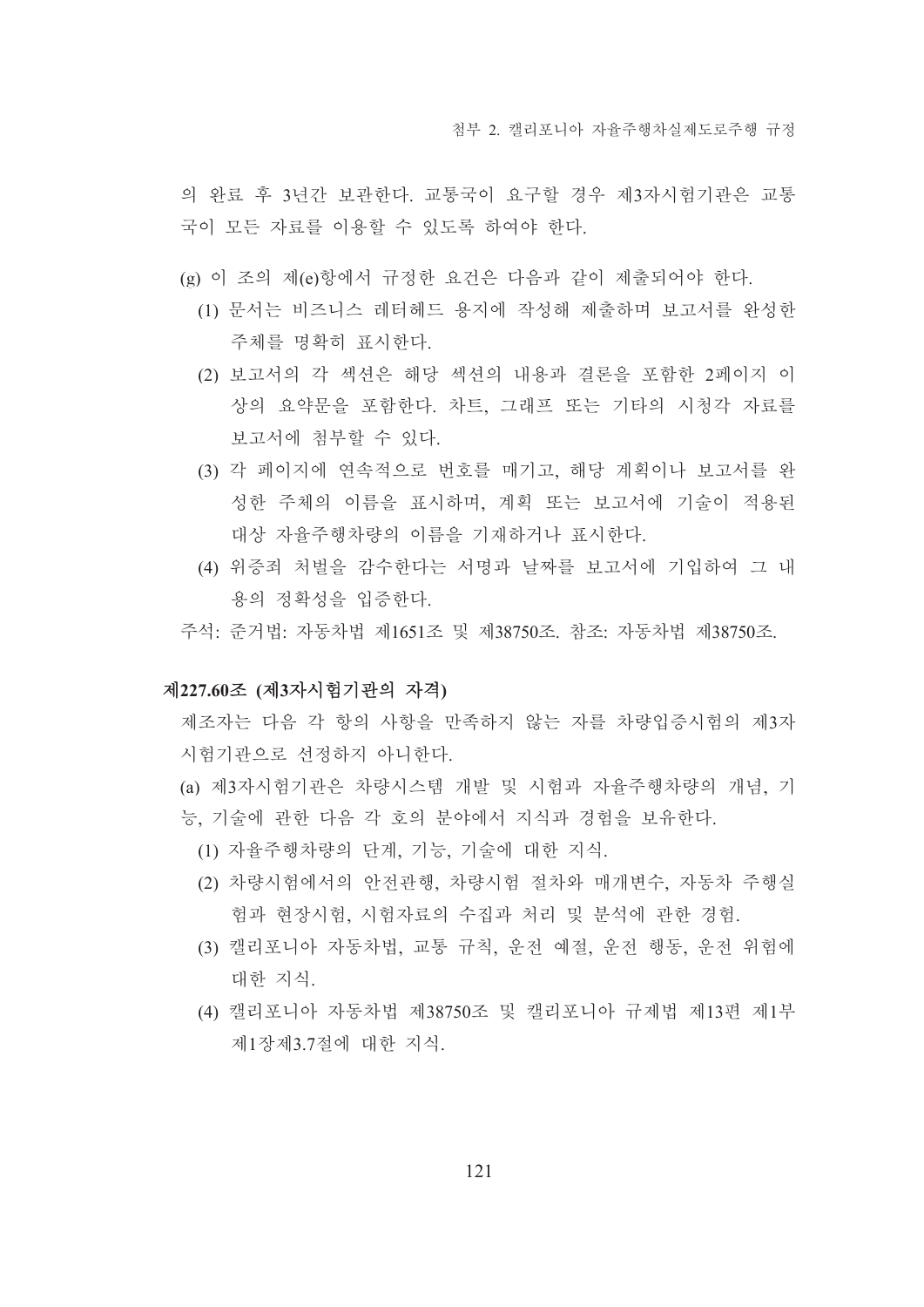- (b) 제조자와 제3자시험기관은 상호간의 독립성을 증명하여야 한다. 이 조 에서 제조자와 제3자시험기관은 상호 독립성을 인정받기 위하여 다음 각 호의 요건을 충족하여야 한다.
	- (1) 어느 일방이 상대방에 대하여 금전적 또는 소유권에 관한 이해를 갖 지 않는다.
	- (2) 각 기관은 소유와 운영에서 독립적이며 동일한 자에 의해 소유되지 아니하다
	- (3) 제3자시험기관은 (독립적인 제3자시험을 제외하고) 제조자의 어떠한 자율주행기능 설계나 개발에 참여하 바 없다.

(c) 제조자는 제227.22조에 따라 자율주행차량의 시험 운전자의 자격요건을 갖추고 제조자가 지정한 자로서 공공도로에서 차량입증시험을 시행할 해 당 제3자시험기관의 모든 직원을 이 절의 제227.20조 및 제227.26조에 따 라 교통국에 신고하다.

주석: 준거법: 자동차법 제1651조 및 제38750조, 참조: 자동차법 제38750조.

# 제227.62조 (신청의 검토)

- (a) 교통국은 자율주행차량의 공공도로상 실제주행허가신청서를 검토하여 접수 후 30일 이내에 신청의 미비 여부에 대해 통지한다. 교통국의 통지 이후 제조자는 신청을 최초로 접수한 날로부터 1년 이내에 해당 신청을 보완하는데 필요한 자료를 제출할 수 있다.
- (b) 완비된 것으로 여겨지는 신청에 대하여 자동차법 제38750조에서 정한 기간에서 요구하는 바를 제외하고 승인 여부가 검토된다.

(c) 교통국은 제조자의 신청 내용에 부족함이 있다고 보는 경우 접수 후 30일 이내에 수정을 통지한다. 제조자는 신청을 최초로 접수한 날로부터 1 녀 이내에 수정 통지에서 요구하 바를 수정한 신청서를 재제출할 수 있다. (d) 제(a)항에 따른 미비 통지 또는 제(c)항에 따른 수정 통지 이후 교통국 이 승인하지 않아 보류 중인 신청서는 교통국에 그 신청을 처음 접수한 날로부터 1년까지 유효하다.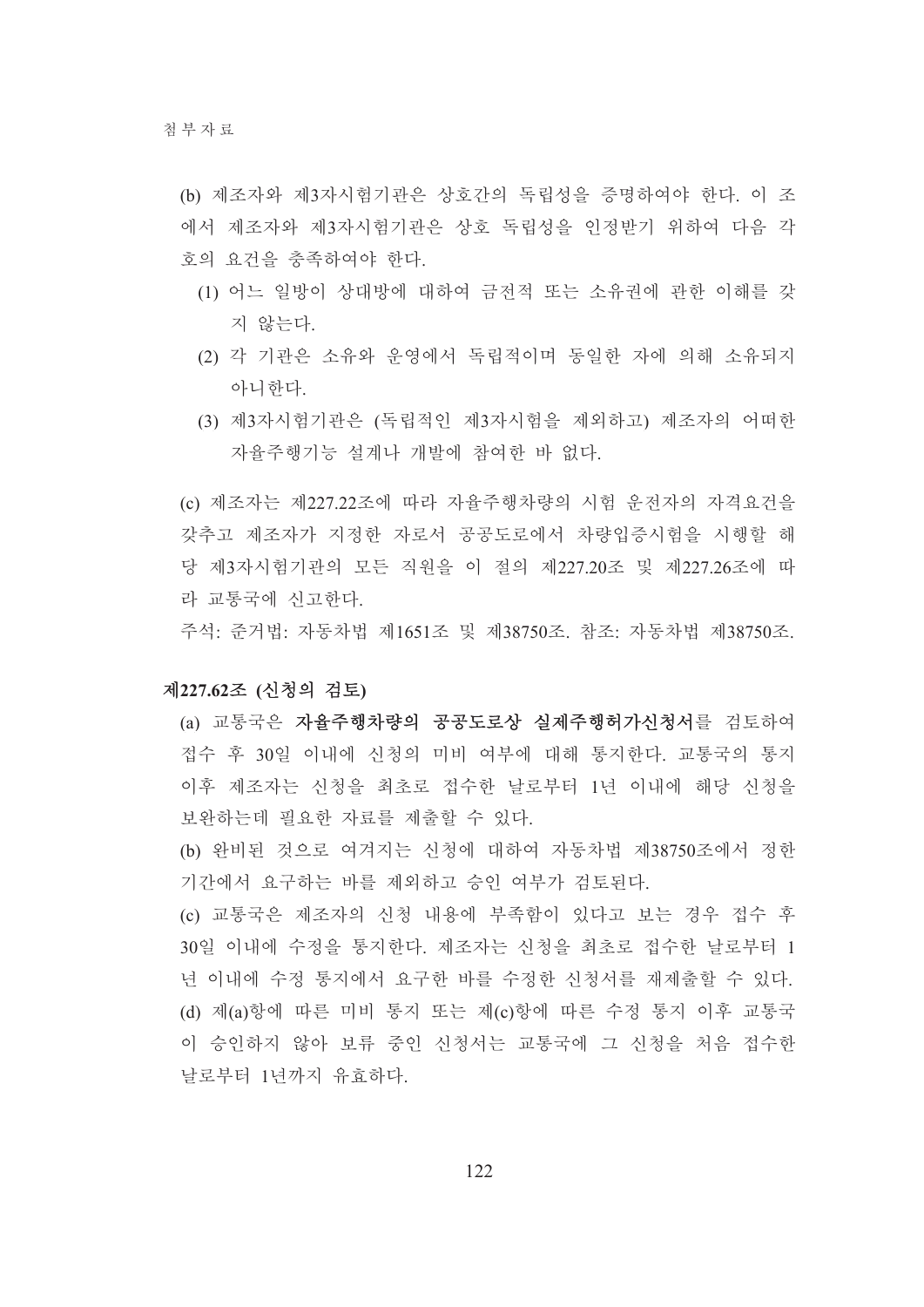(e) 교통국은 해당 제조자가 다음 각 호의 사항을 만족할 경우 신청을 승 인한다.

- (1) 제227.54조, 제227.56조 및 제227.58조에서 정한 모든 정보와 증명서 를 접수하고.
- (2) 제출된 정보와 증명서에 비추어 대상 자율주행차량이 공공도로에서 운행하기에 안전하다고 교통국이 인정하도록 하는 데 필요한 시험을 수해
- 주석: 준거법: 자동차법 제1651조 및 제38750조, 참조: 자동차법 제38750조,

## 제227.64조 (신청의 수정)

- (a) 제조자는 자율주행차량의 공공도로상 실제주행허가신청서에 기재한 담 당자 연락 정보에 변경이 있을 경우 그로부터 10일 이내에 담당자의 이름. 전화번호 또는 주소의 변경을 포함한 변경 사항을 해당 제조사의 레터헤 드 용지에 서면으로 작성하여 교통국에 고지한다.
- (b) 제조자는 이전에 도로에서의 실제 주행에 대하여 교통국의 승인을 받 은 자율주행차량의 능력이나 성능에 중요한 변경을 가하고자 할 경우 공 공도로상의 실제주행에 대한 신규 신청서와 수정된 차량입증시험 보고서 를 제출하여야 한다. 이 조에서 중요한 변경이란 자율주행차량의 자율주행 기능 상의 하드웨어. 소프트웨어 또는 그 밖의 사항의 변경으로서 다음에 해당하는 경우를 말한다.
	- (1) 새로운 운행구역의 추가
	- (2) 새로운 행동역량의 추가
	- (3) 하루 중 시간, 조명 조건, 날씨 조건, 지리적 제한 등 초기 신청서에 기재되었던 시스템 제한 사항의 제거

(c) 제조자는 교통국이 신규 신청을 승인하기 전까지 자율주행차량 또는 자율주행기술에 중요한 변경을 가하여서는 아니 된다.

주석: 준거법: 자동차법 제1651조 및 제38750조. 참조: 자동차법 제38750조.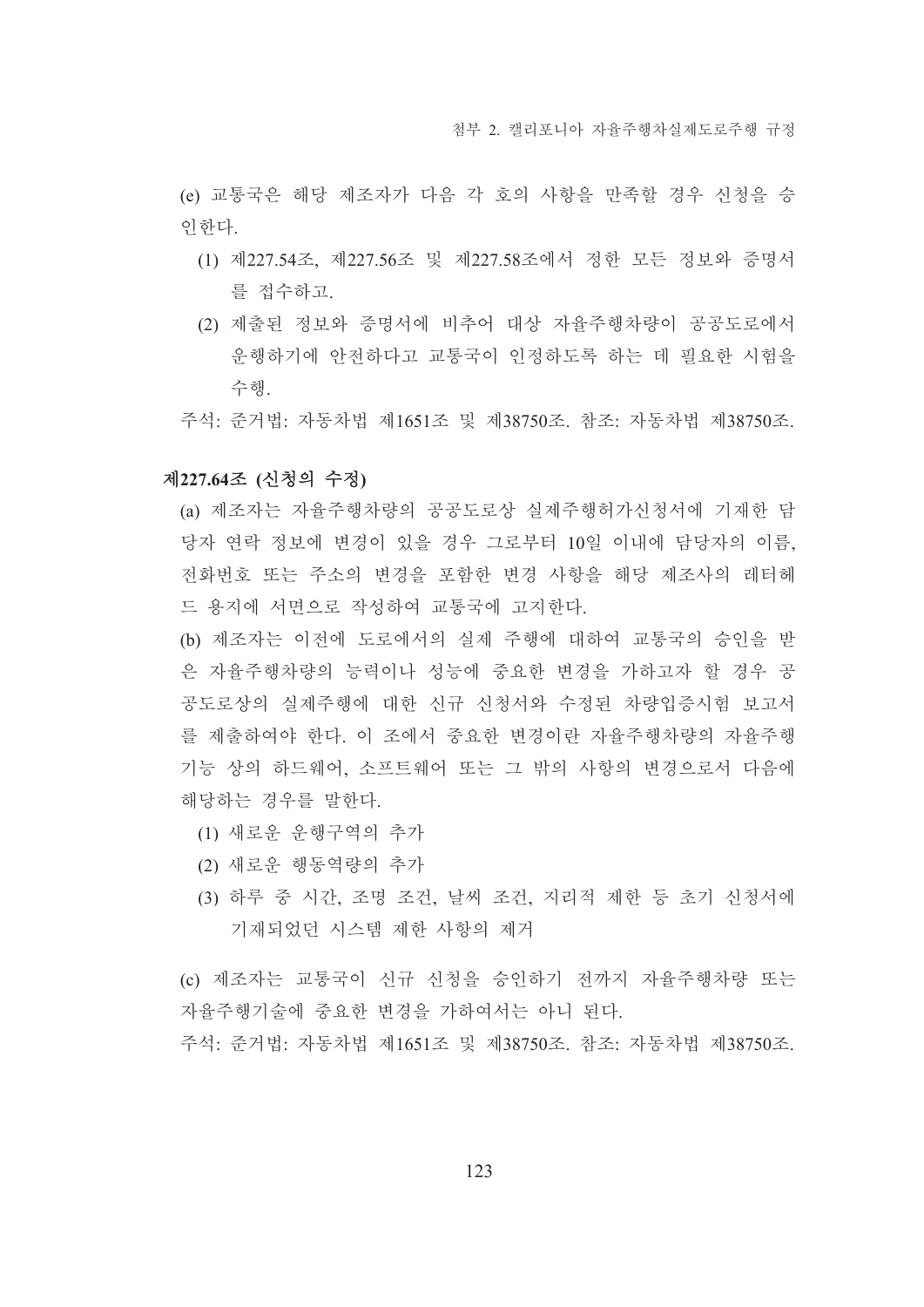#### 제227.66조 (안전 결함에 대한 보고)

자율주행기능에서 안전과 관련된 결함을 발견한 제조자는 미국연방규정집 제49편제573부에서 정한 시기와 요건을 따라 준비한 보고서의 사본을 교 통국에 제출하다.

주석: 준거법: 자동차법 제1651조 및 제38750조, 참조: 자동차법 제38750조, 연방규정집 제49편제573부.

## 제227.68조 (임시 허가의 기간에 대한 조건)

(a) 이 절에 따라 발급된 모든 자율주행차량의 공공도로상 실제주행허가는 발급일로부터 3년간 유효하며, 제227.74조에 따라 교통국이 허가를 유예 또는 철회하는 경우, 또는 해당 제조자가 허가를 포기할 경우는 그러한 시 점까지 유효하다.

(b) 제조자는 이 조의 제(a)항에서 정한 실제주행허가가 유효한 기간 동안 에만 일반인의 차량 실제주행을 허용하여야 한다.

(c) 허가기간 동안 제조자의 자율주행차량은 제조자에 의해 운행되어야 하 며 일반인에게는 임차 이상의 형태로 제공되지 아니한다.

(d) 허가기간 동안 제조자는 제조자가 자율주행기능을 탑재해 제조했거나 자율주행기능을 탑재하지 않고 제조되었으나 자율주행기능을 설치하여 자 율주행차량으로 전환된 각 자율주행차량의 성능, 사용량 및 운행에 대한 자료를 수집해야 하다. 이 조에서 요구하는 자료는 다음의 각 사항을 포함 하다

(1) 안전과 연관된 자율주행 기능의 해제로서 다음의 각 목을 포함.

- (I) 자율주행시스템과 관련된 해제로서 자율주행기능이 내부 오류를 감지했거나 자율주행기능이 진단하거나 올바르게 대응할 수 없는 외부 상황을 감지한 경우.
- (II) 조종자에 의한 해제로서 임박한 안전 문제로 자율주행기능이 해제 된 경우
- (2) 자율주행모드에서 우행하는 차량의 전체 사용량으로서 다음 각 목의 사항을 포함.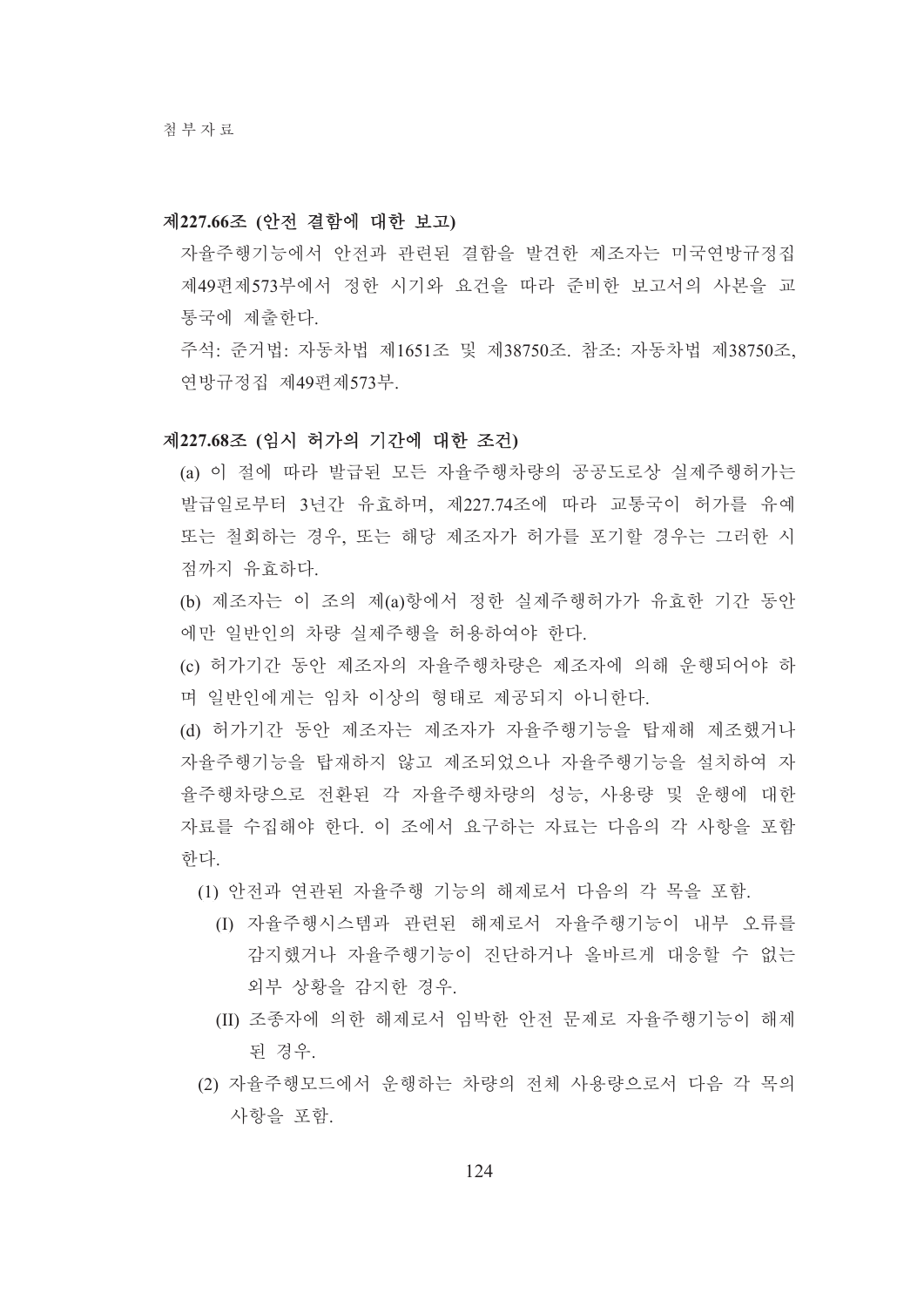(I) 총 운행시간

- (II) 총 운행거리
- (3) 자율주행차량이 자율주행모드에서 운행 중에 해당 차량과 관계되어 발생한 사고.
- (4) 차량의 자체진단 능력이 해킹이나 허위 또는 위조된 차량 명령을 이 용한 허가되지 않은 침입을 감지한 모든 사건.
- (e) 제조자는 이 조가 정한 바에 따라 수집한 자료의 요약본을 매달 교통 국에 제출하다.

주석: 준거법: 자동차법 제1651조 및 제38750조. 참조: 자동차법 제38750조.

#### 제227.70조 (실제주행허가신청의 거부)

- 다음 각 항의 어느 하나에 해당하는 경우 교통국은 자율주행차량의 공공도로 상 실제주행허가신청을 거부하고 허가를 유예하거나 철회할 수 있다.
- (a) 제조자가 자동차법 제38750조제(c)항 또는 이 절의 규정을 위반하는 경우. (b) 제조자나 제조자의 대리인, 직원, 도급업자 또는 지정된 자의 작위 또
- 는 부작위가 공중의 안전에 위협을 가한다고 교통국이 판단하는 경우.
- 주석: 준거법: 자동차법 제1651조 및 제38750조, 참조: 자동차법 제38750조.

## 제227.72조 (허가의 거부에 대한 청문의 요구)

(a) 교통국이 자율주행차량의 공공도로상 실제주행허가의 발급을 거부하는 경우 제조자는 교통국장 또는 그 대리인에게 서면으로 청문을 요구할 수 있다. 이러한 요구는 거부가 통지된 후 60일 이내에 교통국으로 전달되어 야 한다.

(b) 청문은 교통국장 또는 교통국장이 교통국의 관료나 직원 중에서 지명 한 청문관이 교통국이 지정한 시각과 장소에서 실시한다.

(c) 청문을 종결할 경우 청문관이 교통국을 대리하여 결론을 내리고 결정 하며 이를 제조자에게 고지하다.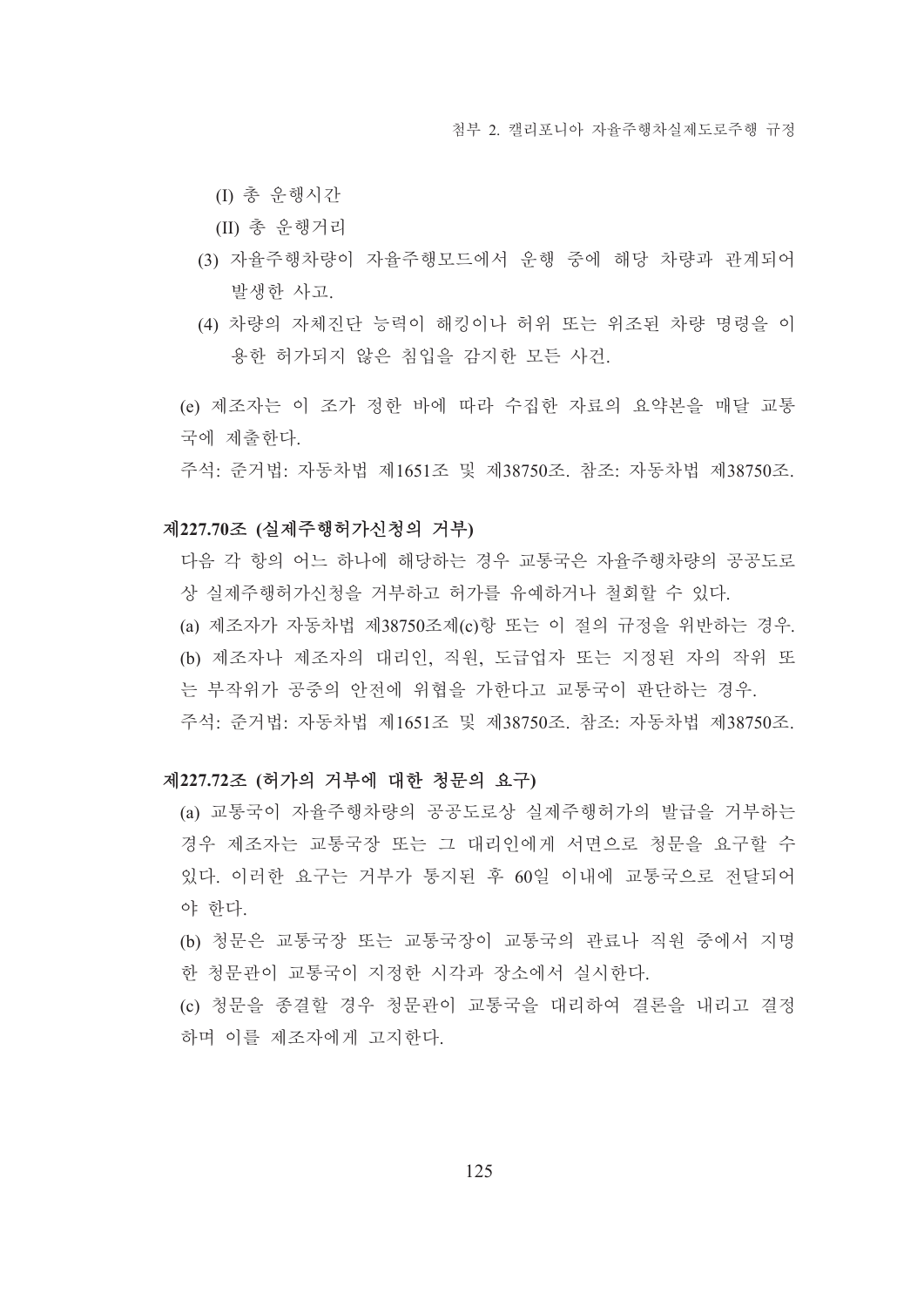- (d) 이 조에서 다루지 않은 청문과 관련한 모든 사항은 적용 가능한 범위 내에서 주정부법 제2편제3권제1부제5장(제11500조에서 시작)의 적용을 받 는다.
- 주석: 준거법: 자동차법 제1651조 및 제38750조. 참조: 주정부법 제11500조 부터, 자동차법 제38750조.

## 제227.74조 (허가의 유예 또는 취소)

(a) 교통국은 자율주행차량의 공공도로상 실제주행허가를 다음 각 호의 어 느 하나에 해당하는 경우 유예하거나 취소할 수 있다.

- (1) 제조자가 자동차법 제38750조제(c)항제(3)호 및 이 절 제227.54조에서 정한 액수에 대한 지불능력을 유지하지 못한 경우.
- (2) 제조자가 자율주행차량의 도로상 실제주행허가신청서에 부정확하거 나 오해의 소지가 있는 정보를 제출한 경우.
- (3) 제조자가 제227.56조에 따른 신청에 필요하여 신청서에 기재한 정보 나 증명의 변경 사항에 대해 해당 변경이 발생한 날로부터 10일 이 내에 교통국에 보고하지 아니하 경우.

(b) 교통국은 자율주행차량의 공공도로상 실제주행허가를 유예하기 30일 전에 제조자에게 이를 서면으로 고지한다. 교통국은 다음 각 사유의 어느 하나에 해당하는 경우 즉시 허가를 유예할 수 있다.

- (1) 제조자의 차량 제조자, 판매대리점 또는 재제조자의 면허가 교통국에 의해 유예되거나 철회된 경우.
- (2) 제조자가 자율주행차량의 도로상 실제주행허가신청서에서 공개하지 않은 자율주행차량기능을 설치한 차량을 실제 주행하거나 제조자가 제3자시험기관이 발급한 최종 시험 보고서를 제출하지 아니한 차량 을 실제 주행한 경우.
- (3) 제조자가 차량의 자율주행기능이나 행동역량의 안전과 관련된 정보 를 잘못 제공한 경우.
- (4) 제조자의 차량의 자율주행기능이 연방법이 정한 자동차 안전시스템 을 무효화하는 경우.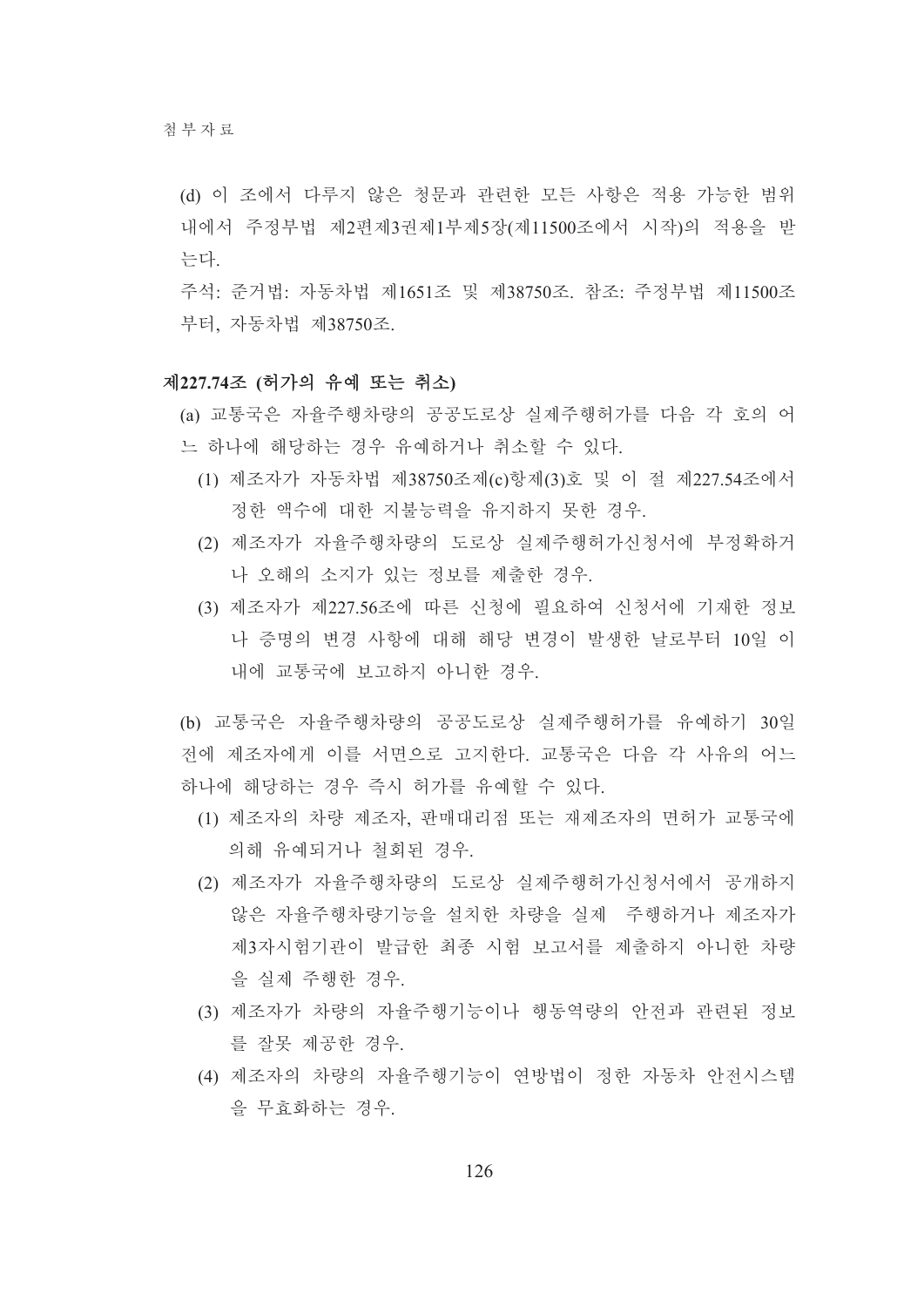- (5) 제조자의 차량이 해당 자율주행기능의 안전한 작동과 관련하여 미국 고속도로교통안전국(NHTSA)의 공개 리콜 명령을 받은 경우.
- (6) 교통국이 차량의 성능에 근거하여 제조자의 차량이 일반인이 운행하 기에 안전하지 않다고 결정하는 경우.

(c) 교통국이 자율주행차량의 공공도로상 실제주행허가를 유예하거나 취소 하는 경우, 제조자가 결함을 수정하는데 필요한 적절한 조치를 취했거나 해당 유예나 취소의 원인이 된 미국 고속도로교통안전국의 리콜 명령을 주수하여 교통국이 유예를 해제하거나 취소를 철회하였음을 교통국이 확 인하기 전까지 제조자는 모든 자율주행차량의 공공도로상 실제주행을 중 단하여야 한다.

(d) 교통국이 자율주행차량의 공공도로상 실제주행허가를 유예하거나 취소 하는 경우 제조자는 제조자의 실제주행허가가 교통국에 의해 유예 또는 취소되었다는 사실과 그러한 유예 또는 취소의 사유를 제조자의 자율주행 차량의 모든 조종자에게 고지하여야 한다.

(e) 교통국의 유예나 취소 명령을 받은 제조자는 이 사항에 대하여 제 227.72조에서 정한 바에 따라 서면으로 청문을 청구할 수 있다. 청문은 교 통국장 또는 교통국장이 교통국의 관료나 직원 중에서 지명한 청문관이 실시하다.

- (1) 제조자가 유예나 취소 명령의 효력이 개시되는 날 이전에 청문을 실 시하고자 하는 경우 유예나 취소 명령을 받은 날로부터 10일 이내에 청문을 청구하여야 한다. 청문은 교통국이 지정한 시각과 장소에 실 시한다.
- (2) 제조자가 유예나 취소 명령을 받은 날로부터 10일 이내에 교통국에 청문을 청구한 경우 교통국은 유예나 취소 명령의 효력이 개시되는 날 이전에 청문을 실시하여야 한다.
- (3) 유예나 취소 명령에 따른 청문에서 다루는 사안은 이 조의 제(a)항 및 제(b)항에 열거된 사항으로 한정한다.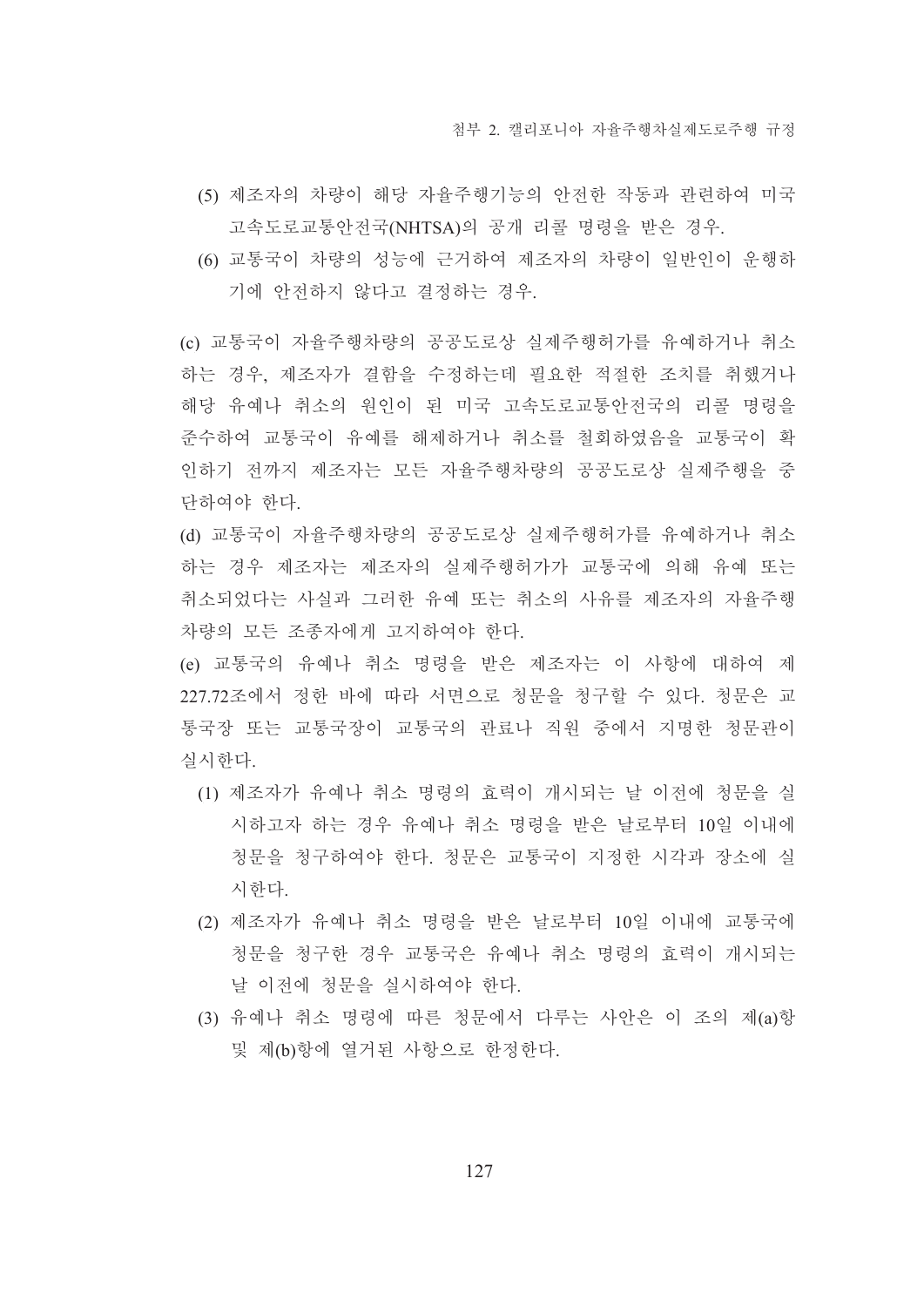- (4) 청문을 종결할 경우 청문관이 교통국을 대리하여 결론을 내리고 결 정하며 이를 제조자에게 고지한다. 이 결정은 유예나 취소 명령에 기재된 바와 같은 효력을 지닌다.
- (5) 청문의 청구는 유예나 취소 명령을 중지시키지 아니한다. 교통국이 유예나 취소 명령의 효력이 개시되는 날 이전에 청문을 실시하여 결 정을 내리지 아니하는 경우 교통국은 해당 결정이 내려지기 전까지 해당 명령의 효력 개시를 중지한다.
- (f) 유예나 중지가 이 조의 제(b)항에서 정한 바에 따라 즉시 효력을 개시 할 경우 제조자는 유예나 중지 명령을 받은 날로부터 5일 이내에 청문을 청구할 수 있다. 교통국은 청문에 대한 서면 청구가 교통국에 접수된 날로 부터 21일을 초과하지 아니하는 합리적인 기간 내에 청문을 실시하여야 한다. 청문의 청구는 유예나 취소의 효력 개시를 중지시키지 아니한다.
	- (1) 명령이 허가의 유예인 경우 제조자는 유예가 계속되지 아니할 사유 를 청문에서 증명하여야 한다. 청문 이후 교통국은 유예를 종료하거 나 유예의 효력을 지속시킬 수 있다.
	- (2) 명령이 허가의 취소인 경우 제조자는 허가가 취소되지 아니할 사유 를 청문에서 증명하여야 하다. 청문 이후 교통국은 취소를 유지하거 나 허가의 유예를 결정할 수 있다.

(g) 이 조에서 다루지 않은 청문과 관련한 모든 사항은 적용 가능한 범위 내에서 주법 제2편제3권제1부제5장(제11500조에서 시작)의 적용을 받는다. 주석: 준거법: 자동차법 제1651조 및 제38750조, 참조: 자동차법 제38750조,

## 제227.76조 (사생활 보호)

- (a) 제조자는 자율주행차량의 조종자에게 자율주행기능이 수집하는 정보 중 차량의 안전한 운행에 필수적이지 아니한 사항에 대한 설명을 서면으 로 공개하여야 한다.
- (b) 제조자는 차량의 안전한 운행에 필수적이지 아니한 사항을 해당 자율주 행기능으로 수집하기 위해 자율주행차량 조종자의 서면 동의를 받아야 한다. 주석: 준거법: 자동차법 제1651조 및 제38750조, 참조: 자동차법 제38750조,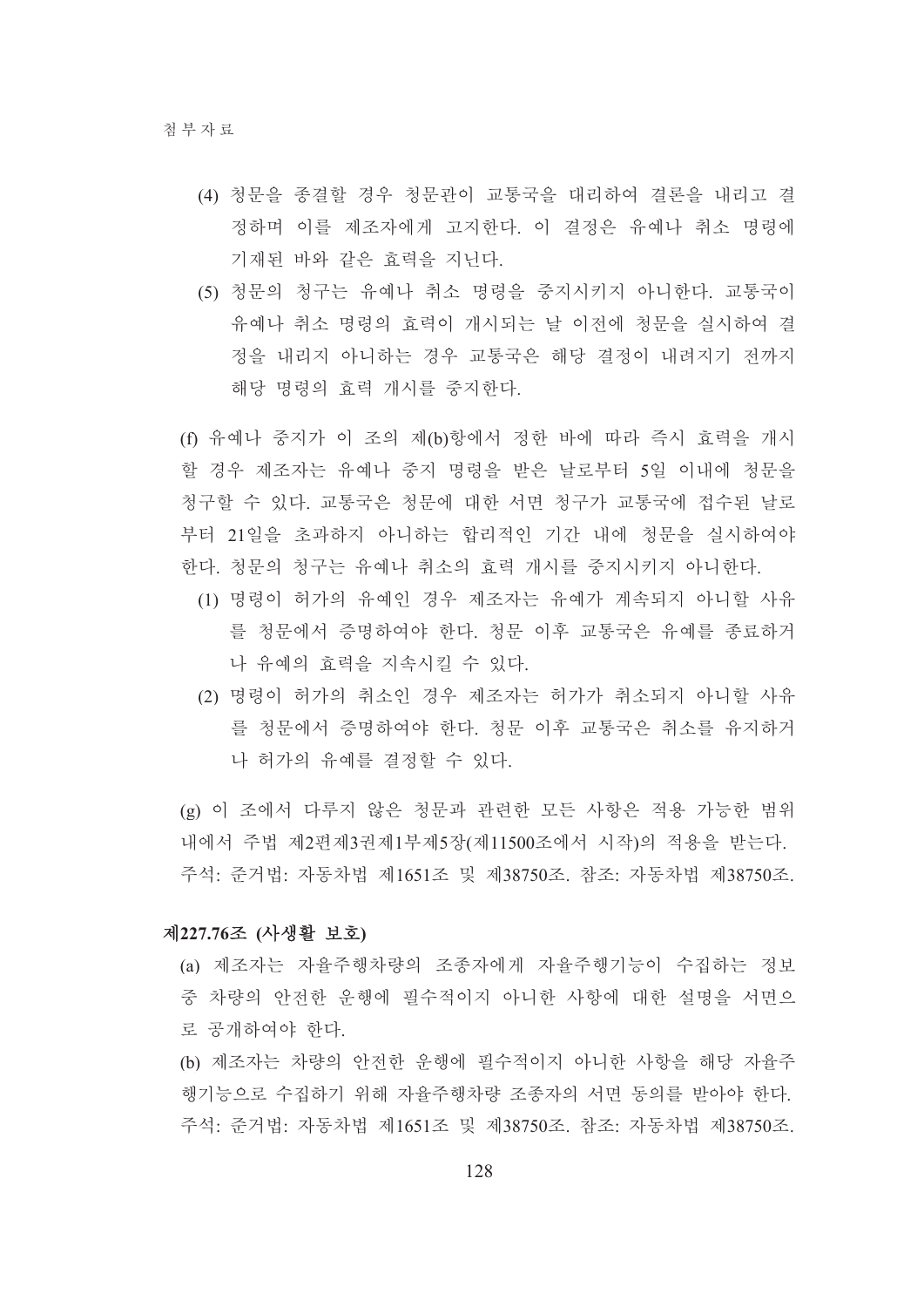## 제227.78조 (자율주행기능으로 변경된 차량의 등록)

(a) 자율주행기능을 탑재하기 전에 캘리포니아에서 소유권을 획득한 자율 주행차량의 등록 신청은 자동차법 제4150조에 규정된 요건 외에 다음의 각 호의 사항을 포함하여야 한다.

- (1) 소유권증서 또는 자동차법 제672조에서 정한 바에 따라 차량 제조자 가 발급한 제조증명서.
	- (A) 제조증명서는 자율주행차량의 약자인 "Av"로 표기된 란(field) 앞 의 "MISC"로 지정된 란에 차량이 자율주행기능을 갖춘 시기를 명 시하여야 한다.
- (2) 제227.78조에 따른 인증의 표시가 차량확인증(REG 31)에 존재한다는 퓨식

(b) 이와 같이 변경된 자율주행차량은 등록증과 모든 소유권증서에 변경된 자율주행차량임을 표기하여야 한다.

주석: 준거법: 자동차법 제1651조 및 제38750조, 참조: 보건 및 안전법 제 43014조, 자동차법 제672조, 제4150조, 제5902조 및 제38750조.

# 제227.80조 (차량의 표시 요건과 내용)

- (a) 신규 자율주행차량의 제조자는 각 차량에 다음 사항에 대한 인증 표시 를 부착하여야 한다.
	- (1) 제조자 또는 사업자의 명칭
	- (2) 제조일자(년 월)
	- (3) 차대번호
	- (4) 다음 문구: "이 자율주행차량의 제조자는 이 차량이 캘리포니아 주에 서 정한 자율주행차량의 요건을 충족함을 상기 날짜에 인증 받았 다."
	- (5) 12 포인트 이상의 크기로 인쇄.
	- (6) 길이 11.4 센티미터(4½인치) 이상, 폭 8.9 센티미터(3½ 인치) 이상.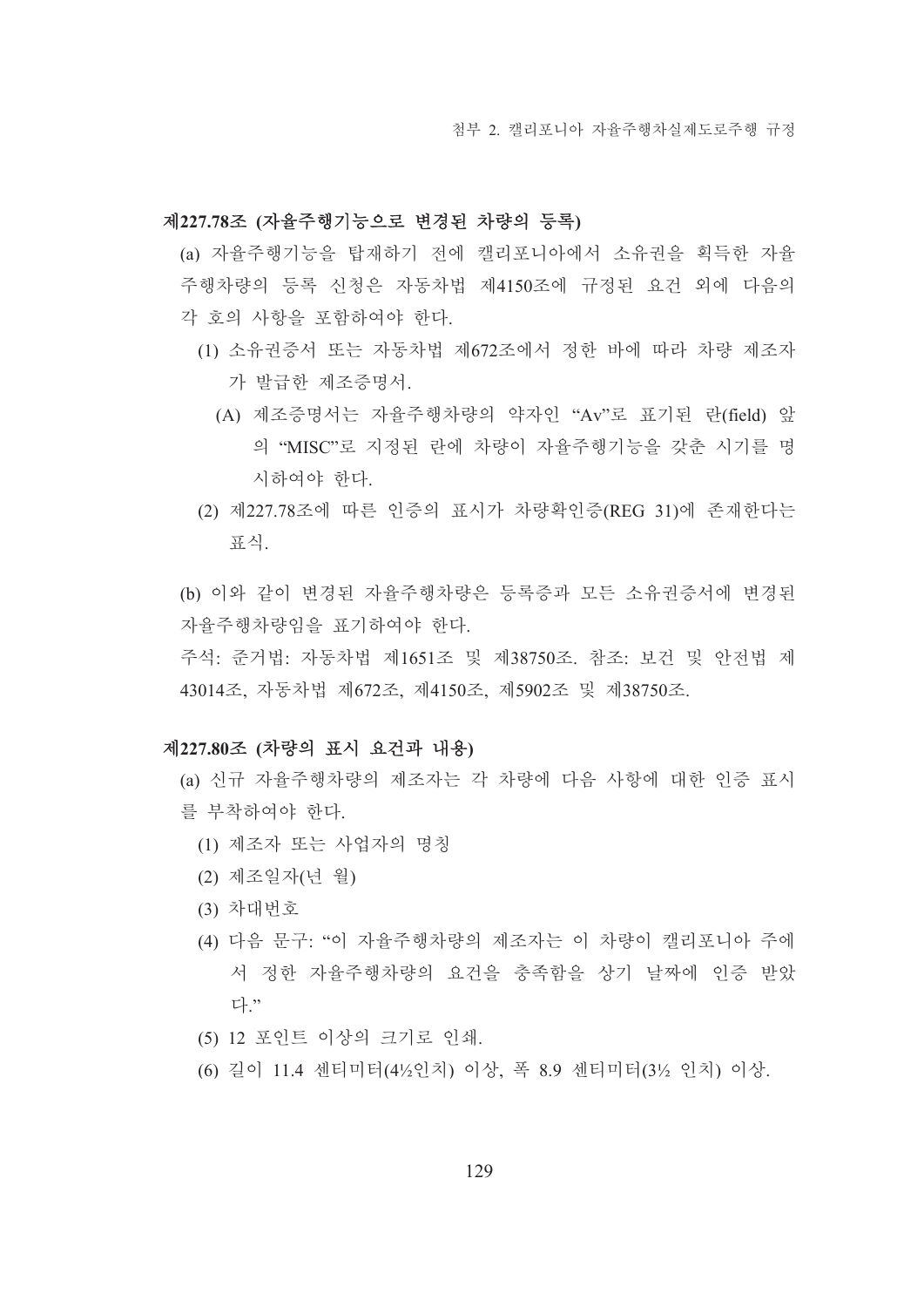(b) 차량의 최초 제조 이후에 자율주행기능을 설치하여 자율주행차량의 자 격을 갖추게 한 제조자는 다음 사항에 대한 인증 표시를 부착하여야 한다.

- (1) 제조자 또는 사업자의 명칭
- (2) 설치일자(년 월)
- (3) 차대번호
- (4) 다음 문구: "이 차량은 캘리포니아 주에서 정한 자율주행차량의 요건 을 충족함을 제조자가 상기 날짜에 인증 받은 자율주행기능을 설치 하여 변경되었다."
- (5) 12 포인트 이상의 크기로 인쇄.
- (6) 길이 11.4 센티미터(4½인치) 이상, 폭 8.9 센티미터(3½ 인치) 이상.

(c) 자율주행차량 표시는 운전석 바로 옆의 힌지필러. 도어래치 포스트 또 는 도어래치 포스트와 만나는 문의 모서리에 부착하여야 한다. 표시는 차 량의 문을 제외한 어떤 부분을 움직이지 아니하고도 쉽게 읽을 수 있는 곳에 부착하여야 하다.

주석: 준거법: 자동차법 제1651조 및 제38750조, 참조: 자동차법 제38750조,

#### 제227.82조 (제조된 자율주행차량의 등록 요건)

(a) 모든 신규 자율주행차량은 제227.78조(표시 요건)에 따라 표시를 부착 하여야 하며 교통국이나 판매업자가 표시를 확인하지 아니한 경우 등록되 지 아니한다.

(b) 자율주행차량의 최초 등록 신청은 자동차법 제4150조에서 정한 요건 외에 요구되는 인증 표시가 존재함을 신규자동차등록신청서(REG 397)에 첨부하는 서면 진술을 통해 또는 인증 표시가 차량확인증(REG 31)에 존재 한다는 표식을 통해 입증해야 한다.

(1) 등록신청서는 자율주행차량의 약자인 "AV"로 표시된 란 앞의 "MISC"로 지정된 란에 차량이 자율주행기능을 갖춘 시기를 명시하 여야 한다.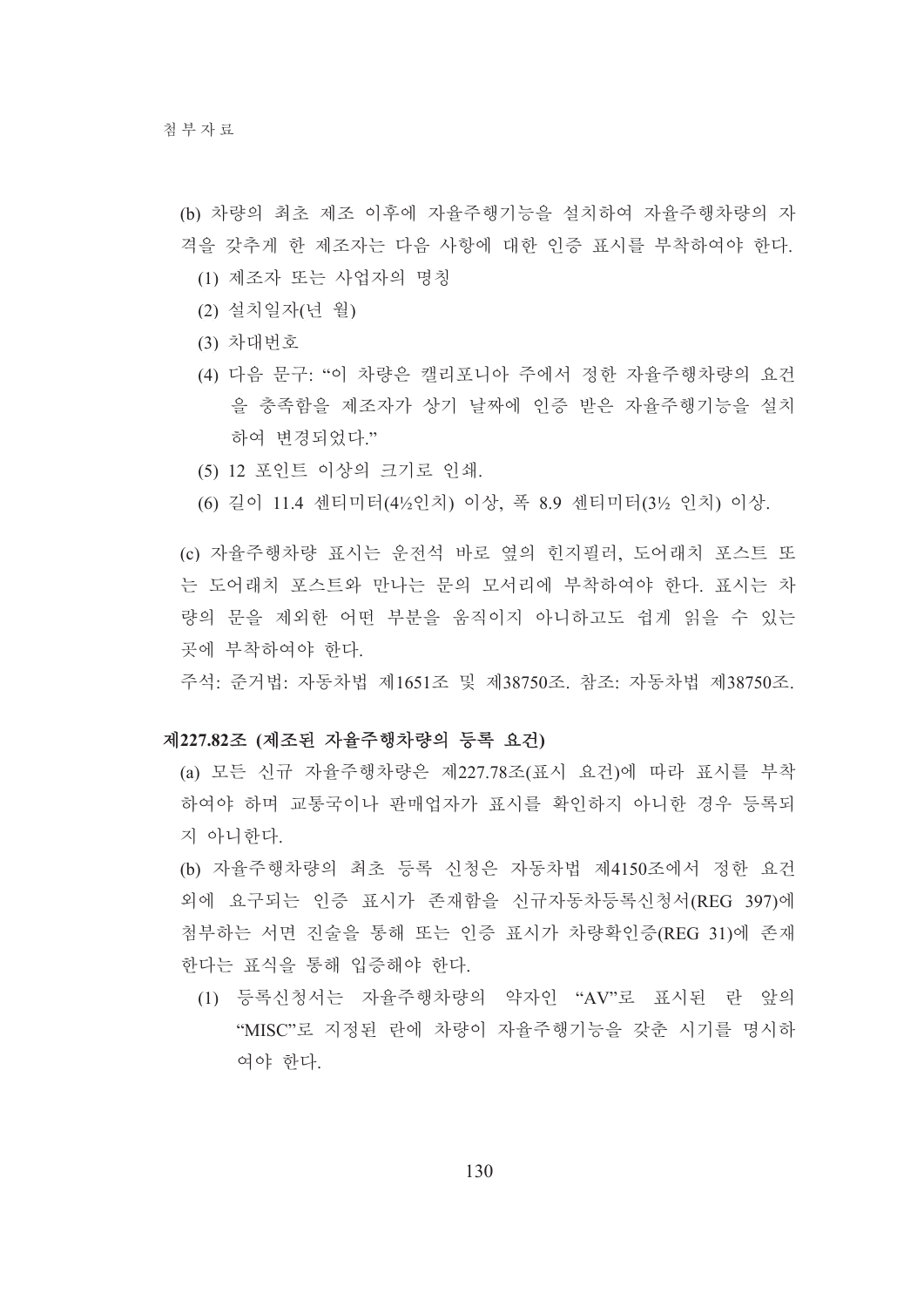(c) 자율주행차량은 등록증과 이 절에 따라 교통국이 발급한 소유권증서에 자율주행차량임을 표시하여야 한다.

주석: 준거법: 자동차법 제1651조 및 제38750조, 참조: 자동차법 제4150조 및 제38750조.

#### 제227.84조 (조종자의 의무)

- (a) 유효한 운전 면허와 교통국에서 발급한 자율주행차량 조종 허가를 소 지하지 않은 자는 자율주행차량을 조종할 수 없다.
- (b) 제조자가 실시하는 자율주행기능의 조종에 대한 운전훈련과정을 수료 한 자는 자율주행차량 조종 자격증을 취득할 수 있다.
	- (1) 운전훈련과정은 자율주행기능의 적절한 조종에 대한 시연을 포함하 며 자율주행모드를 작동하고 해제하는 방법, 해킹 발생시 자율주행 기능에 전달되는 허가되지 않거나 위조된 명령을 무효화시키는 방법 및 차량의 안전한 운행을 항시 감시해야 하는 조종자의 의무 등을 포함하다.
	- (2) 제조자는 조종자가 운전훈련과정을 수료하였다는 증명서를 조종자에 게 서면으로 제공하여야 한다. 교통국은 조종자가 제조자의 운전훈 련과정을 수료했음을 증명하는 서면 증명서를 접수한 경우 자율주행 차량의 조종 자격증을 발급하여야 한다.

(c) 조종자는 차량의 안전한 운행을 항시 감시할 의무가 있으며 자율주행 기능이 실패하거나 그 밖의 긴급 상황에서 차량을 즉시 제어할 수 있어야 한다.

- (d) 조종자는 자율주행차량의 운행 중에 발생하는 모든 법규 위반에 대하 여 책임을 진다.
- 주석: 준거법: 자동차법 제1651조 및 제38750조, 참조: 자동차법 제38750조,

## 제227.86조 (연방자동차안전기준에 따른 유지보수)

(a) 캘리포니아의 공공도로에서 운행하는 자율주행차량은 해당 차량이 최 초에 제조된 때의 연방자동차안전기준에 따라 유지보수한다. 제227.78조에